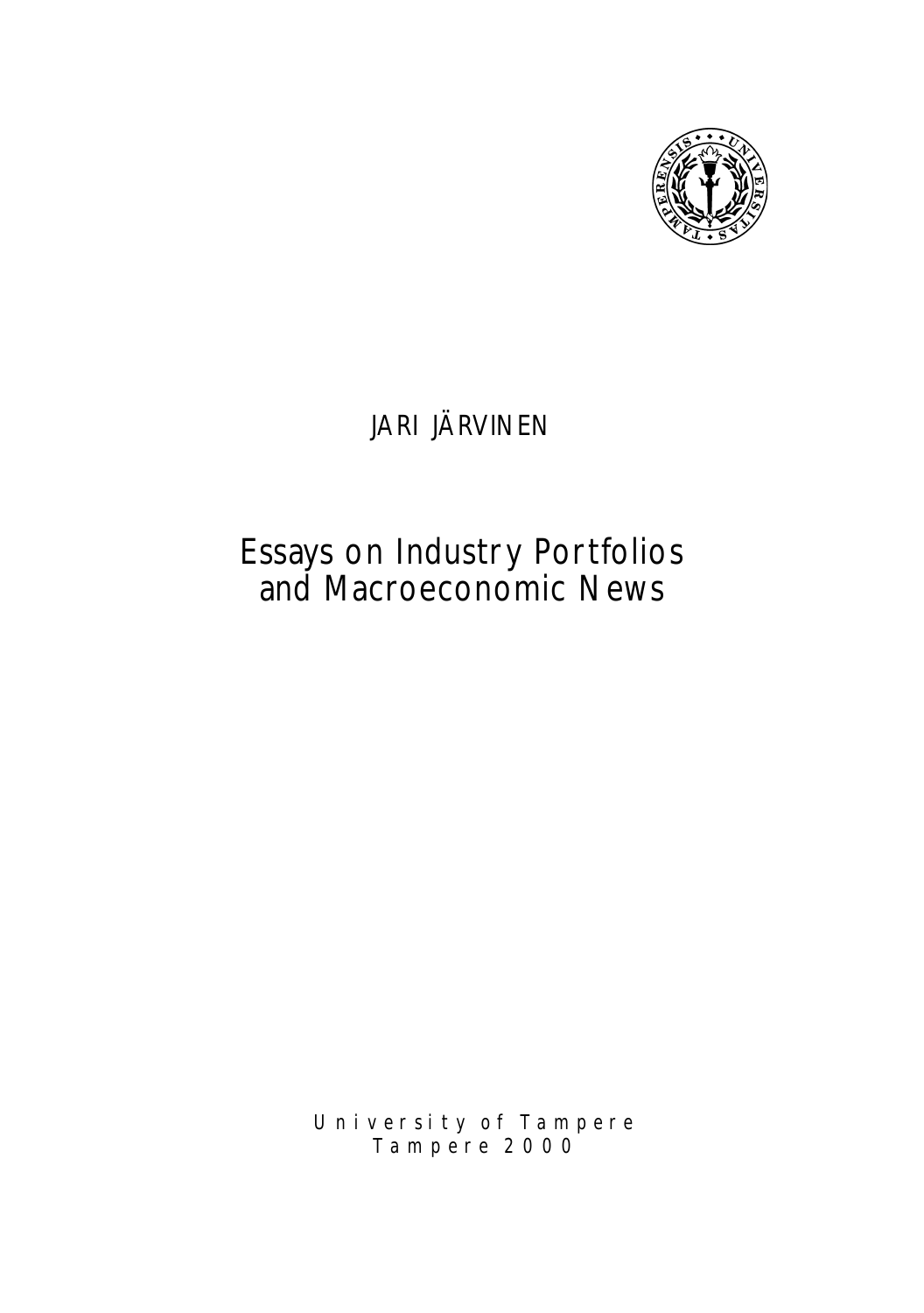# Essays on Industry Portfolios and Macroeconomic News

*A c t a U n i v e r s i t a t i s Ta m p e r e n s i s 735*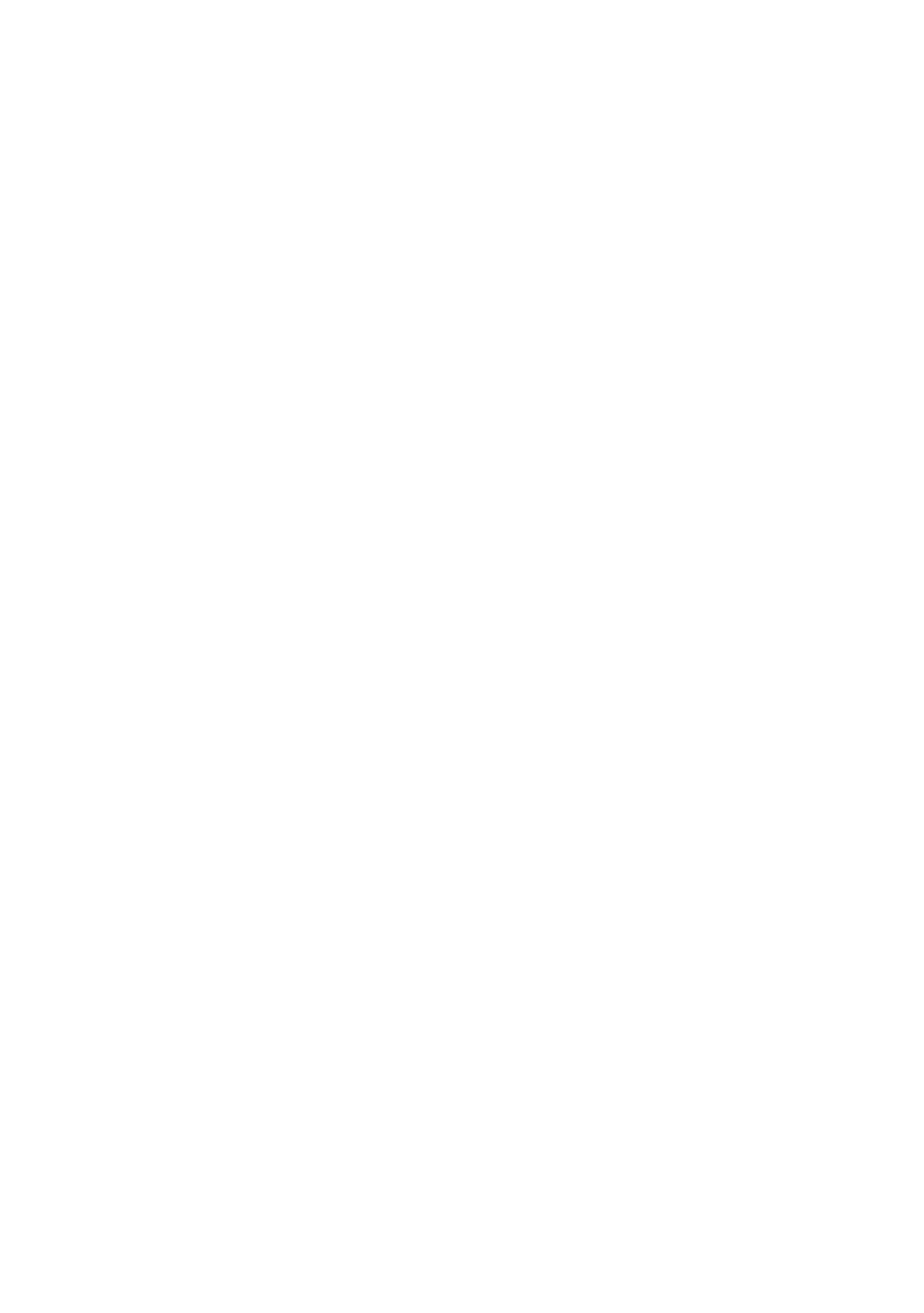### ACADEMIC DISSERTATION

University of Tampere, Department of Economics

## **Distribution**



University of Tampere Sales Office P.O. Box 617 33101 Tampere Finland

Cover design by Juha Siro

Printed dissertation Acta Universitatis Tamperensis 735 ISBN 951-44-4776-X ISSN 1455-1616

Tampereen yliopistopaino Oy Juvenes Print Tampere 2000

Tel. +358 3 215 6055 Fax +358 3 215 7150 taju@uta.fi http://granum.uta.fi

Electronic dissertation Acta Electronica Universitatis Tamperensis 22 ISBN 951-44-4777-8 ISSN 1456-954X http://acta.uta.fi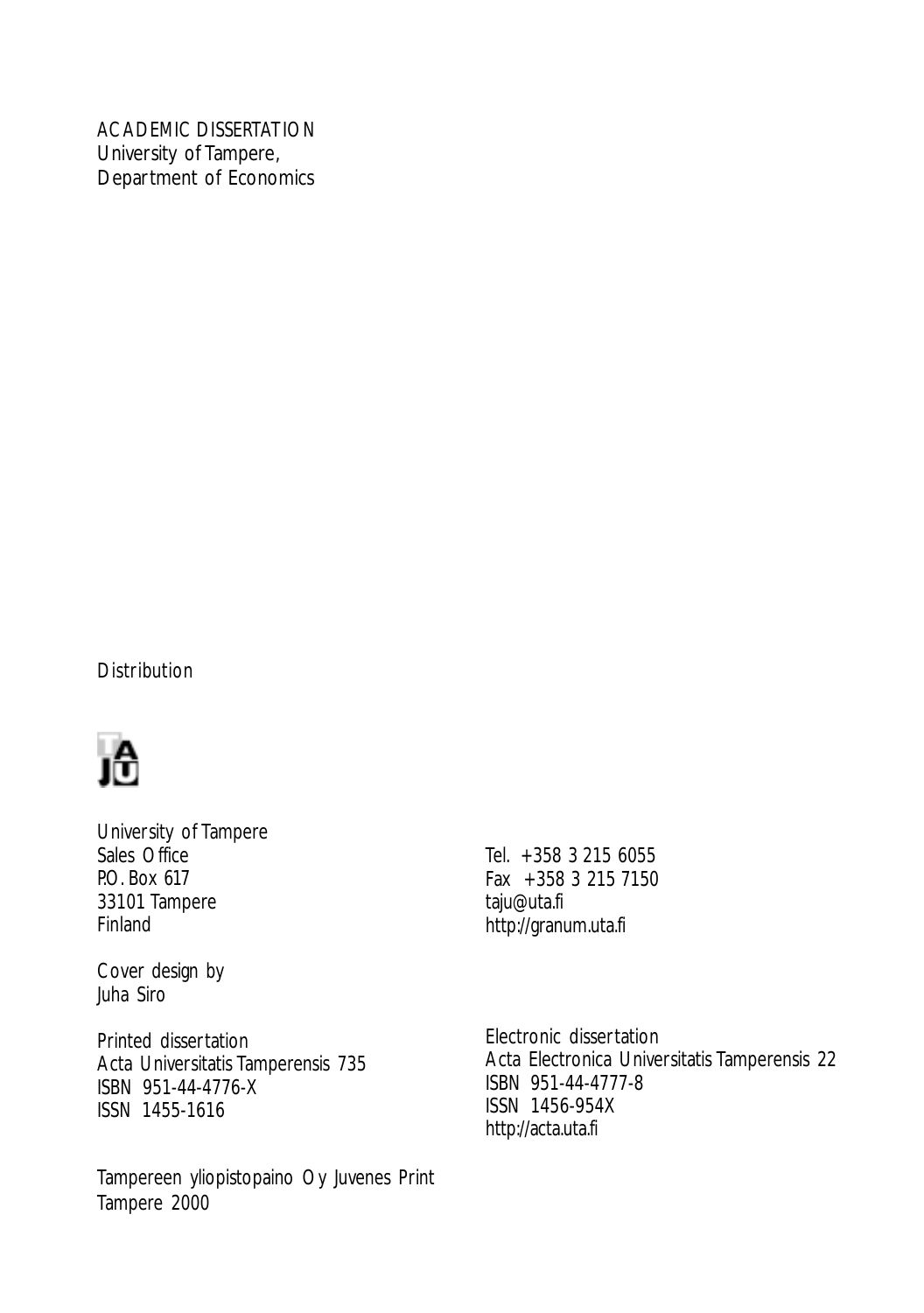## **Acknowledgments**

<span id="page-4-0"></span>This doctoral dissertation is a result of a four-year intensive research project. During different stages of this study, I have received help and assistance from many people. Now that the project has come to an end, it gives me a pleasant chance to thank all those people. Especially, I am indebted to my supervisor, Professor Jouko Ylä-Liedenpohja, for his valuable comments, suggestions and guidance. Moreover, the econometric expertise by Markku Rahiala, Hannu Kahra, Hannu Nurmi, and Kari Takala has been very beneficial when dealing with various methodological problems.

In addition, the discussions with the seminar participants both at the University of Tampere and in the workshops organized by the Finnish Postgraduate Programme in Economics have been very helpful. Within these workshops, the constructive comments and suggestions by Professors Tom Berglund, Vesa Kanniainen, Eva Liljeblom as well as the visiting professors have been useful. I would also like to thank my official examiners, Professors Kenneth Högholm and Johan Knif, for their comments, which helped me to improve the final version of the dissertation.

Most of this study was carried out while participating in the Finnish Postgraduate Programme in Economics. This graduate school fellowship gave me an opportunity to concentrate on scientific research work in a full time. In addition, financial support from the Yrjö Jahnsson Foundation, Osuuspankkiryhmän Tutkimussäätiö, and Säästöpankkien Tutkimussäätiö is gratefully acknowledged. I would also like to thank William Evjen and Virginia Mattila who helped me to improve the English language significantly.

Finally, I would like to express my deepest gratitude to those closest to me: my parents, Erkki and Marjatta, for their unconditional support in the course of my doctoral studies and, most of all, my dear wife, Sari, for her love and understanding. They have always believed in me and encouraged me to finish this project.

Vantaa, Pakkala, March 2000

Jari Järvinen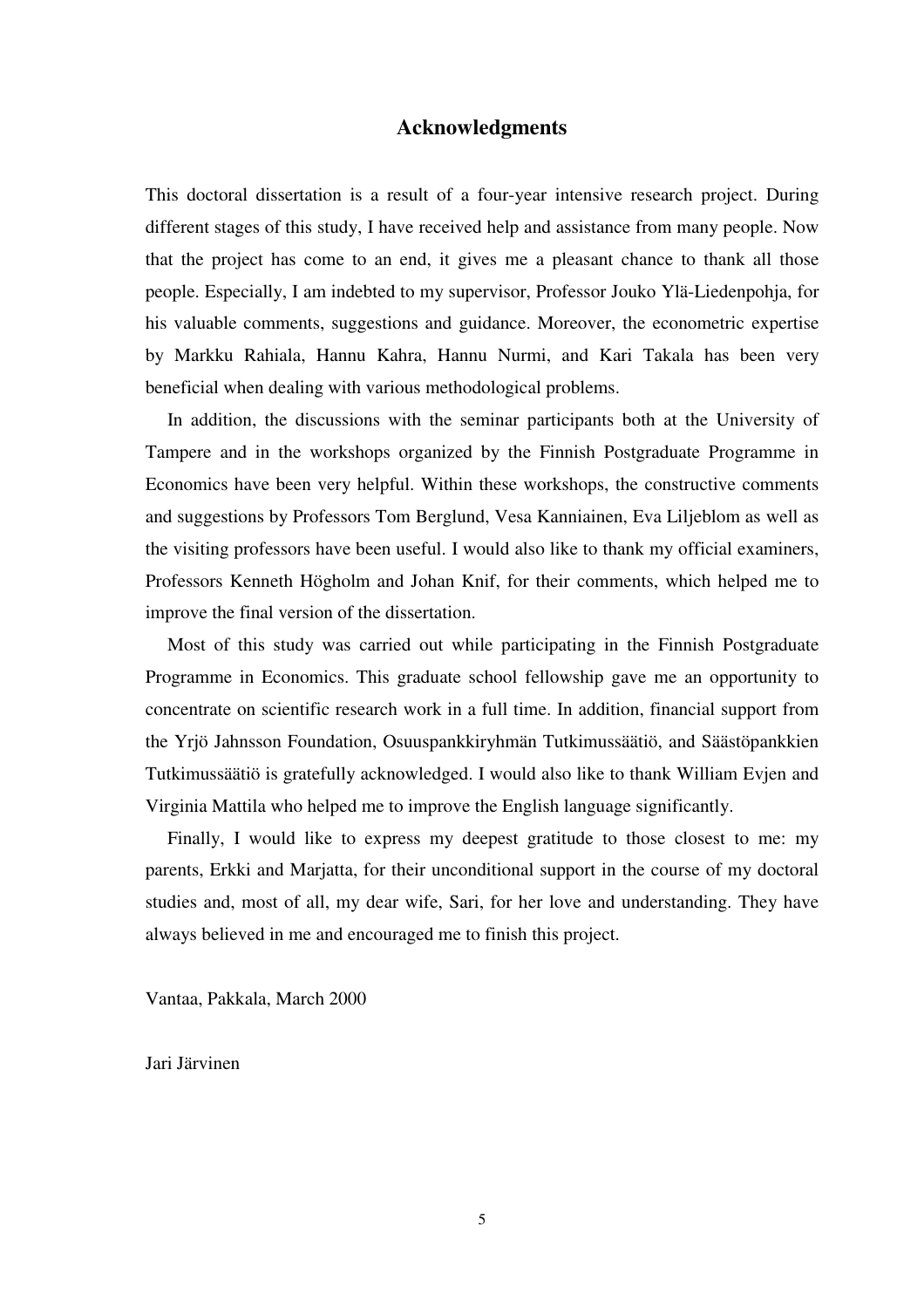## **TABLE OF CONTENTS**

| Acknowledgments                                                                                                                                   | 5   |
|---------------------------------------------------------------------------------------------------------------------------------------------------|-----|
| Chapters                                                                                                                                          |     |
| 1. An Overview of the Dissertation                                                                                                                | 7   |
| 2. Industry Portfolios and Macroeconomic News: A Traditional Approach                                                                             | 25  |
| 3. Industry Portfolios, Economic News, and Business Conditions:<br>Evidence from the Finnish Stock Market                                         | 51  |
| 4. The Effects of Positive, Negative, Major and Minor Economic News on<br>Industry Portfolios: Is there an Asymmetry in the Finnish Stock Market? | 80  |
| 5. Industry Portfolios and Macroeconomic Shocks:<br>An Impulse Response and Variance Decomposition Analysis                                       | 110 |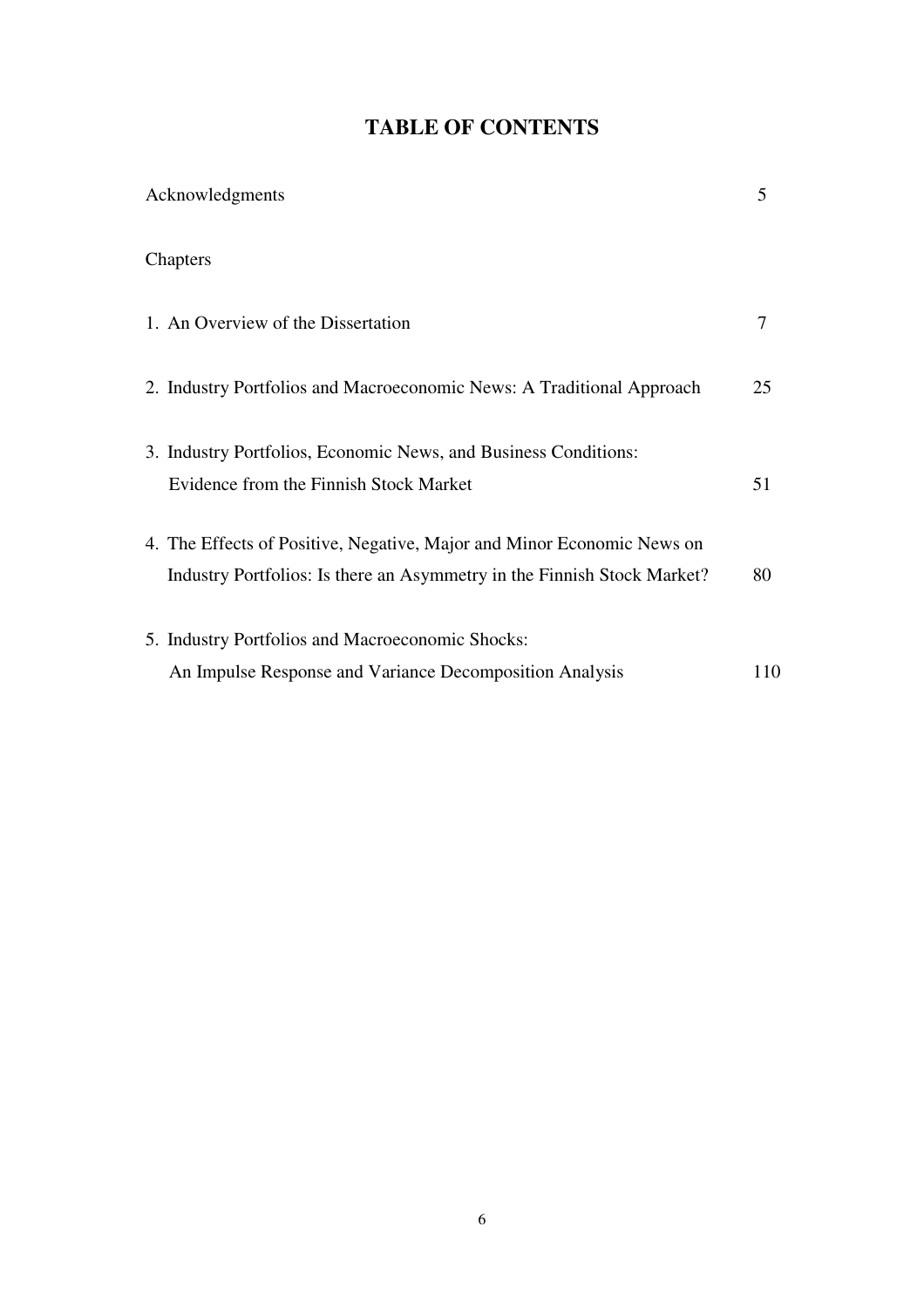Chapter 1

## <span id="page-6-0"></span>**AN OVERVIEW OF THE DISSERTATION**

## **TABLE OF CONTENTS**

| 1. INTRODUCTION                                                        |    |
|------------------------------------------------------------------------|----|
| 2. DATA AND METHODOLOGY                                                | 10 |
| 3. THE CONTRIBUTION OF THE STUDY                                       | 13 |
| 4. SUMMARY OF THE MAIN RESULTS OF THE ESSAYS                           | 16 |
| <b>REFERENCES</b>                                                      | 21 |
| <b>APPENDICES</b>                                                      | 23 |
| 1. Summary statistics for the monthly stock returns, 1987:01 - 1996:12 | 23 |
| 2. Graphs of the macroeconomic variables                               | 24 |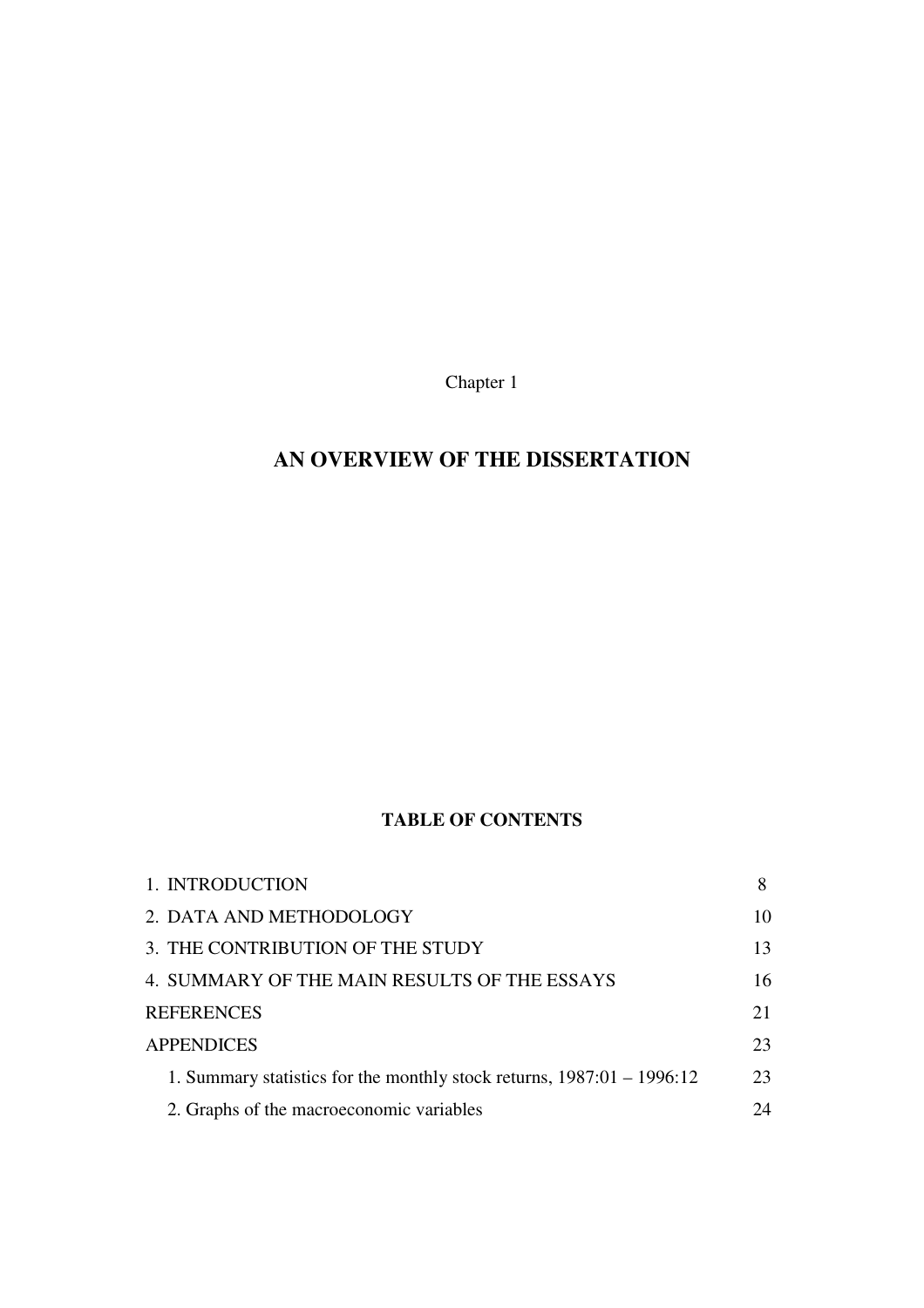## **1. INTRODUCTION**

<span id="page-7-0"></span>In recent years, the effects of fundamental macroeconomic news on stock returns have received considerable attention in both the financial press and the research literature of financial economics. This doctoral dissertation concentrates on this issue by seeking answers to the following questions: What role does the macroeconomic news play in explaining the movements in stock prices? Do the responses of stock returns to news vary depending on business conditions or exchange rate regimes? Does positive and negative news or alternatively major and minor news cause different reaction to the stock market? Are stock returns predictable using past macroeconomic information?

Finding answers to these questions is important for both market practitioners and academic economists. Practitioners, like analysts and firms' financial managers, are possibly interested in using aggregate economic information in pricing assets in speculative markets or alternatively making decisions about future real investments. On the other hand, academics might be interested in these questions since answering them will help to identify some sources of systematic risk factors that should be priced on the stock market according to the standard economic theory.

The news approach is based on the efficient market hypothesis, which attributes movements in asset prices to new information that affects either the expected future cash flows or the expected discount rates at which those cash flows are capitalized, or both. According to Fama (1970), a stock market is efficient if current market prices fully and instantaneously reflect all available information<sup>1</sup>. Another important aspect is that the expected or past information contains no new information, and therefore should have no effect on stock prices, since this information has already been incorporated into prevailing market prices. Hence, the implication of market efficiency is that if economic agents are careful users of available information, then stock price changes can only be due to news about, for example, macroeconomic fundamentals. $2,3$ 

 $\overline{\phantom{0}}$  $1$  Fama (1970) distinguished three types of market efficiency. A market is said to be weak form efficient if past prices are useless in predicting future prices. A market is semi-strong form efficient if all publicly available information like inflation rates, interest rates, or earnings have no predictive power. Finally, a market is strong form efficient if all information is reflected on prices, including the inside information. Afterwards, Fama (1991) partly redefines these efficiency definitions by using the following terms: tests for return predictability, event studies, and tests for private information, respectively. <sup>2</sup>

 $\frac{1}{2}$  Nevertheless, it should be noted that the market efficiency per se is not testable due to the joint hypothesis problem (see Fama 1991); that is, rational expectations and some equilibrium model of expected stock returns must be tested jointly. Therefore, rejection of the efficient market hypothesis may be due to either because agents do not use all available public information efficiently or because the used equilibrium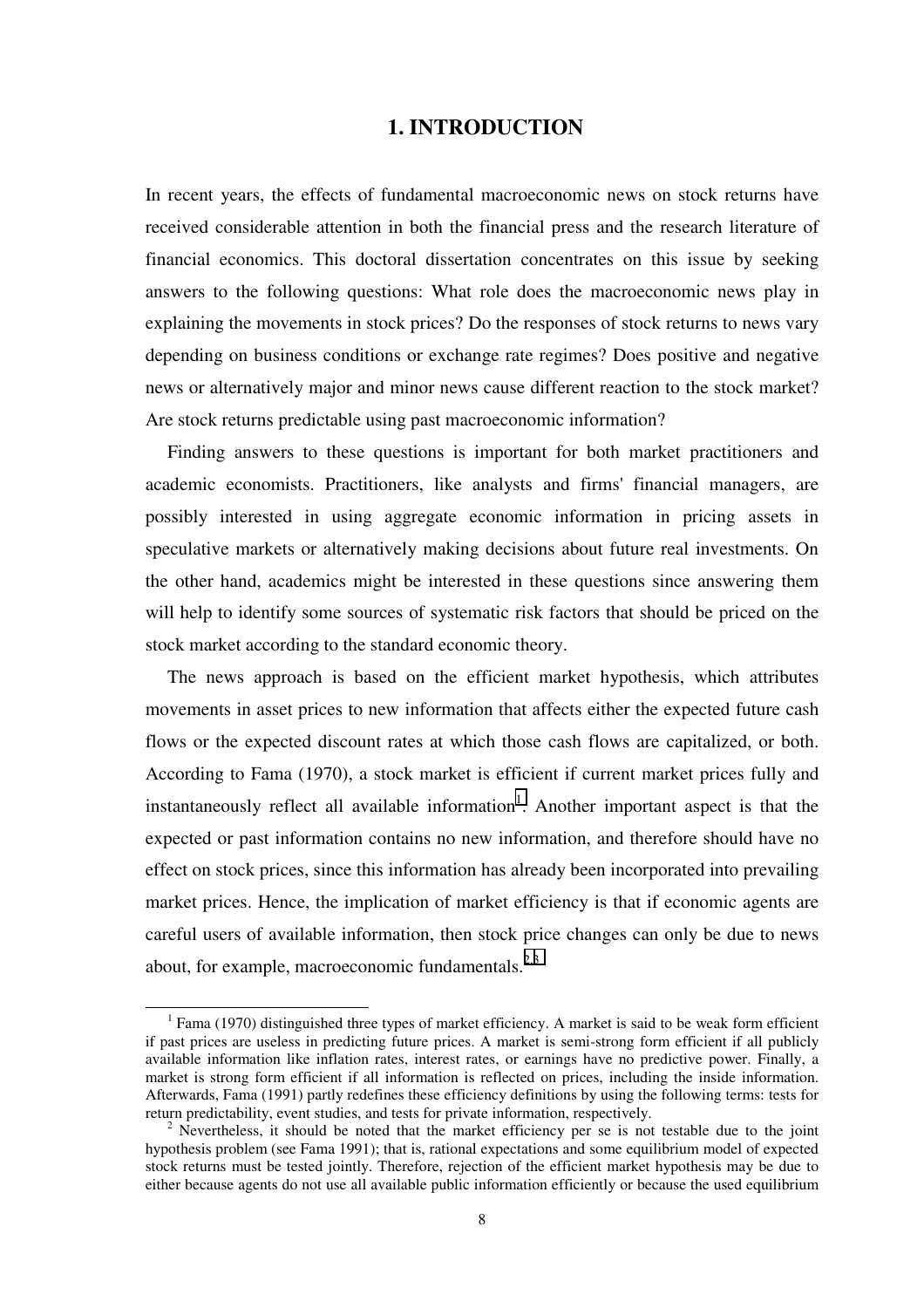Most prior studies (e.g., see Pearce & Roley 1985; Hardouvelis 1987; Wasserfallen 1989; Sadeghi 1992; Prag 1994; Ewing 1998; and Siklos & Anusiewicz 1998) show that stock returns primarily respond to monetary news while the responses to non-monetary news are weaker. Attempts to explain stock price changes by macroeconomic news have also been disappointing. A variety of authors including Roll (1988), Cutler, Poterba, and Summers (1989), and King, Sentana, and Wadhwani (1994) show that only one third of the stock returns can be attributed to the news about key fundamentals, at the most. On the Finnish stock market, the importance of economic news seems to be even lower compared to the large stock markets such as the U.S. (e.g., Lahti & Pylkkönen 1989; Viskari 1992; and Junttila, Larkomaa & Perttunen 1997 and references therein).

Moreover, one puzzling feature is that stock prices seem to be less affected by macroeconomic news than bond prices (McQueen & Roley 1993 and Jones, Lamont & Lumsdaine 1998). Furthermore, the responses of stocks to news about fundamentals are not constant over time, but vary depending on business conditions (McQueen & Roley 1993 and Löflund & Nummelin 1997) or the values of the news variables (Hafer 1986 and Orphanides 1992). Macroeconomic information is also processed differently on Mondays than other days of the week (Chang, Pinegar & Ravichandran 1998).

However, these aforementioned studies are almost exclusively concerned with the relationship between the aggregate stock market and macroeconomic news, while very little is known about the cross-sectional variation in this relation across various industrysorted stocks (i.e., industry portfolios). As already noted in King (1966), although the aggregate economic information is generally bound to have a market-wide impact on stock returns, the magnitude of the impact need not be the same for all stocks. Hence, this dissertation provides an empirical investigation on the relationship between industry portfolios and fundamental macroeconomic news by employing the tools of modern econometric and time series analysis.

This study consists of four essays on industry portfolios and macroeconomic news. These essays are in logical order in such a way that in the first essay, a traditional approach is applied by testing what happens in the stock market after unanticipated changes in some of the key macroeconomic fundamentals. The next two essays extend the

-

asset-pricing model is wrong. Due to this joint hypothesis problem, care should be taken when considering the results acquired as evidence against the market efficiency.

 $3$  Of course, in well-informed stock markets, news about firms' future profits, world economy, political stability, international military or other conflicts are also important, but this study concentrates only on the relation between stock returns and macroeconomic news.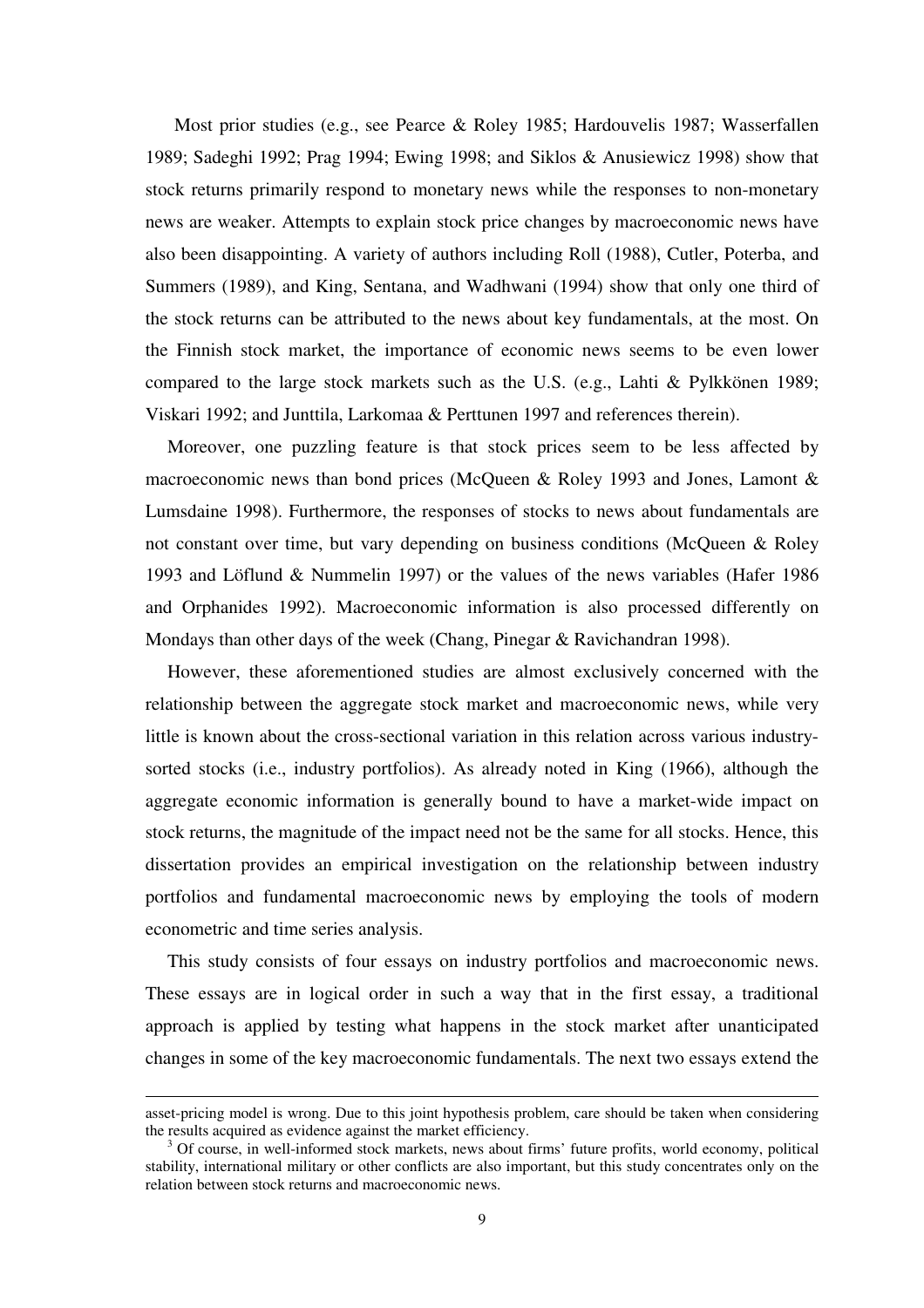<span id="page-9-0"></span>conventional approach by allowing the stock market responses to economic news vary depending on business conditions or the qualitative nature of the news variable itself. In the last essay, the standard approach is further extended by testing what kind of short-run dynamic behavior economic shocks cause to the stock market and how quickly the stock market absorb these shocks.

The remainder of this overview section is organized as follows: In the following section, time series data and the research methods used in the analysis are briefly described. Next, the contributions of this dissertation are discussed, and in the final section, the main results of the four essays on industry portfolios and macroeconomic news are summarized.

## **2. DATA AND METHODOLOGY**

The dissertation utilizes monthly data on the Helsinki Stock Exchange and the macroeconomic fundamentals in the Finnish economy over the period January 1987 to December 1996 (the sample period is somewhat shorter in the first two essays). Although the chosen sample period was an exceptional time in the history of the Finnish economy, it is also interesting from the researcher's perspective. During this sample period, several major institutional and policy regime changes in the economic and stock market environments took place<sup>4</sup>.

Seven industry portfolios are employed as test assets. Industry portfolios are formed based on their industry classification given by the Helsinki Stock Exchange. Industry stock returns are measured as the logarithmic difference in the HEX industry indices<sup>5</sup>

<sup>&</sup>lt;sup>4</sup> These major changes include, for example, changes in taxation, the deregulation of the Finnish financial markets, changes in exchange rate regime, and the removal of the restrictions of the foreign ownership of Finnish stocks. Naturally, these important events could have affected the estimation results, and hence one should be cautious to some extent when interpreting these results.

<sup>&</sup>lt;sup>5</sup> HEX price indices (see Hernesniemi 1990) across industries are calculated by the Helsinki Stock Exchange and they are pure price indices (i.e., without dividends). Of course, theoretically it would be preferable to use dividend-adjusted returns, but unfortunately, HEX yield indices are not available before 1991. However, when running the regressions with dividends included at the aggregate market level, the results did not change noticeably (as will be shown later). The dividend-inclusive returns were calculated using the WI-Index,  $87 - 90$ , and HEX Yield Index,  $91 - 96$ , (for further details about these indices, see Berglund, Wahlroos & Grandell 1983 and Hernesniemi 1990). The results were expected since during the sample period, the dividend yield, in general, has been low and the movements in price and yield indices were strongly correlated (correlation is 0.983). Naturally, the results might be somewhat different at the industry-level, but it can be argued that, at least during the chosen sample period, omitting dividends would not bias the results and price changes are good proxies for returns.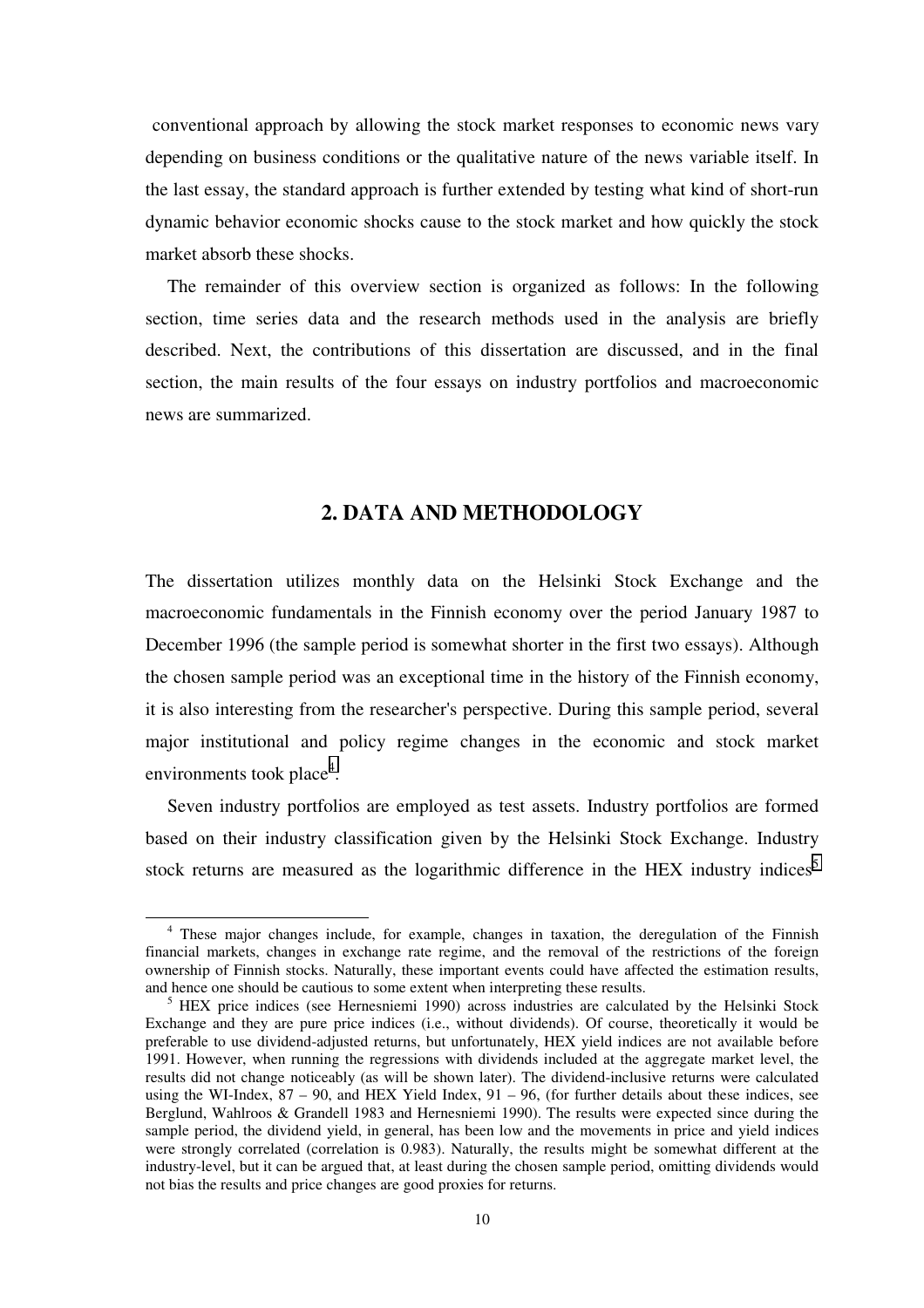(end-of-month values) in real terms; that is, nominal stock price indexes are deflated by the consumer price index. Industry portfolios are as follows: (1) banks and finance; (2) insurance and investment; (3) other services; (4) metal and engineering; (5) forest industries; (6) multi-business industry; and (7) other industries. In order to compare the results in industry level to the overall market response, estimations with HEX general price index are also conducted. Hex price index series are obtained from the Helsinki Stock Exchange.

Descriptive statistics for industry stock returns and general price index are reported in Appendix 1. Over the sample period, summary statistics (see Panel A) show that across industries, multi-business industry gives the highest mean return while banks and finance sector has the highest standard deviation in returns. The calculated Ljung-Box *Q*-statistics (see Panel B) for 12 lags were also significant for five industries out of seven. *Q*-statistics provide an indication that first order dependencies are present in the stock return data. However, the evidence shows lack of higher order dependencies among industry portfolios. *Q*-statistics applied to squared returns suggest that only financial sectors include higher order dependencies.

Unconditional cross-correlation coefficients between different industry portfolios are also reported in Appendix 1 (see Panel C). Across industries, the highest correlation is between metal and engineering industry and other services, while the lowest correlation is between other industries and forest industry. Interestingly, the high cross correlation coefficient between all share price index and multi-business industry also reveals the Nokia's dominance on the Helsinki Stock Exchange. In the subsequent analysis, these industry portfolios can be further classified into three separate groups: domestic-oriented (other services and other industries), export-oriented (metal and engineering, forest industry, and multi-business industry), and financial sectors (banks and finance and insurance and investments).

Without a precise economic theory of the interaction between the stock market and the macroeconomy, the choice of fundamental economic variables that should be included in the analysis is somewhat arbitrary. Nevertheless, following Chen, Roll, and Ross (1986), the choice of variables is based on the assumption that economic fundamentals that influence the expected future dividends and discount rates, or variables that describe the changing investment opportunity set will influence stock prices. Macroeconomic fundamentals that describe both the real and the financial side of the Finnish economy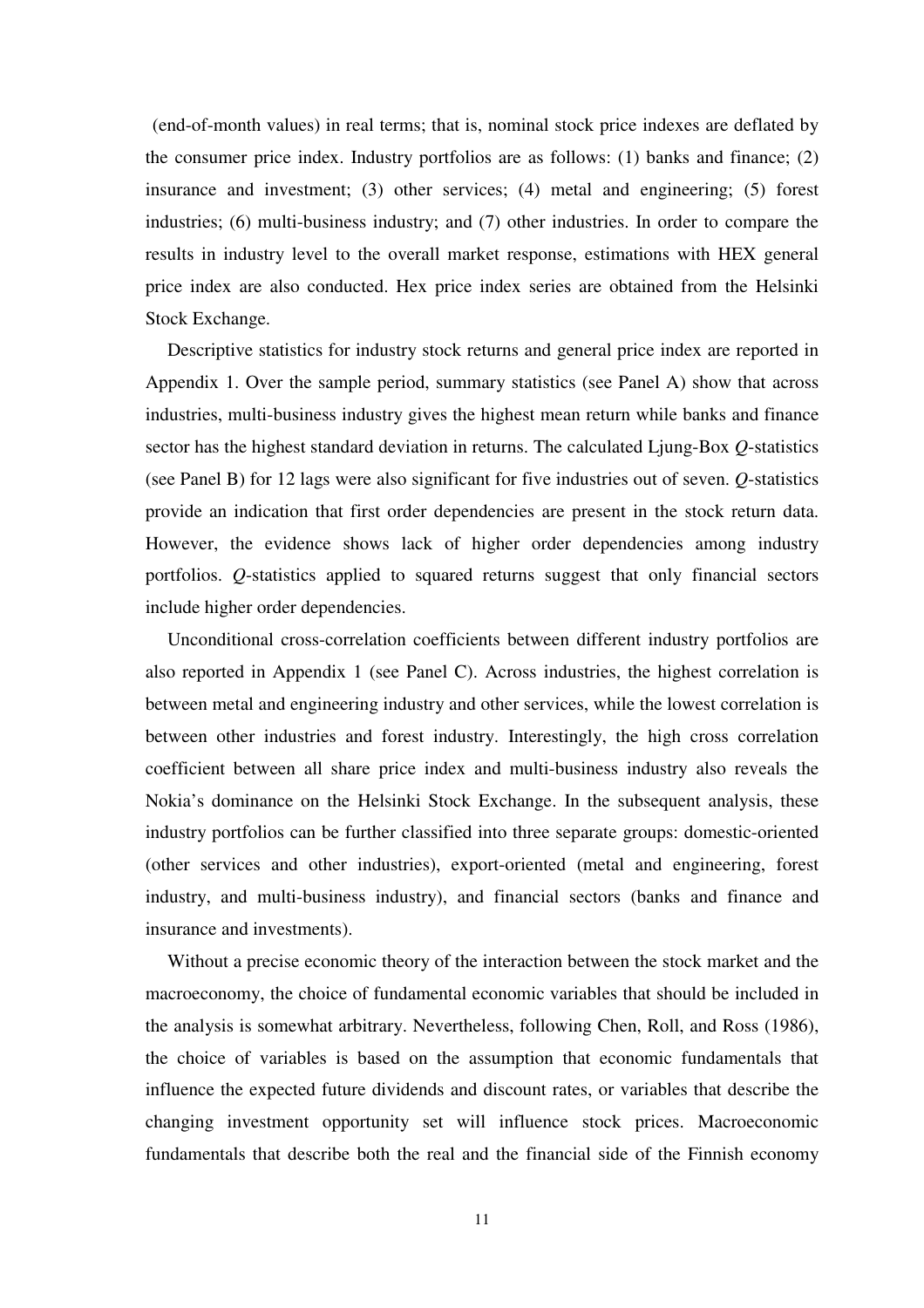include the industrial production, the real money supply, the interest rates, the inflation rates (or the price level), and the real exchange rates<sup>6</sup>. These specific monetary and nonmonetary variables describe both the real and the financial side of the Finnish economy, and they are selected since they are commonly presumed to have an impact on expected future dividends, discount rates, or both. Moreover, the market practitioners closely monitor these variables.

Graphs for the macroeconomic variables are plotted in Appendix 2. Based on the preliminary visual inspection, macroeconomic variables appear to be nonstationary. This conclusion is supported by the Augmented Dickey and Fuller (1979, 1981) and Phillips and Perron (1988) unit root tests<sup>7</sup>. According to these unit root tests (for various lags), variables are nonstationary with stationary differences; that is, they are I(1) variables. Therefore, first differencing is necessary to produce a stationary vector autoregression (VAR) model as is required by statistical theory. Hence, in the third and the fourth essay, the VAR models in first differences are estimated.

However, the VAR model in first differences is misspecified if cointegration is present among the variables included in the VAR model since it omits long-run information contained in the levels of the variables. Therefore, it is also necessary to test whether there can be found cointegration relationship(s) between the variables. Based on Johansen's (1988, 1991) Likelihood Ratio tests (again, for various lags), macroeconomic variables appear to be cointegrated with several cointegration vectors<sup>8</sup>. Therefore, the VAR model is estimated in its error correction form (essay one). Moreover, it is also permissible to fit the VAR in its level form (essay two) if the variables are cointegrated since the linear combination (i.e., news) of the non-stationary I(1) variables are stationary I(0) variables (see e.g., Jansson 1994, 26 and Apergis & Eleftheriou 1997).

From the methodological standpoint, the two-step strategy originally proposed by Barro (1977) to generate unanticipated values of the macroeconomic indicators is applied

 $\overline{\phantom{0}}$ <sup>6</sup> The consumer price index and the industrial production series were obtained from Statistics Finland while the money supply, the short-term interest rates, and the real exchange rates series were obtained from the Bank of Finland.

Unit root and cointegration tests are not reported here, but may be obtained from the author upon request.

However, it should be noted that cointegration test results were sensitive to variable transformations and the chosen information set (i.e., how inflation is measured or are stock prices included in the information set used in the VAR model).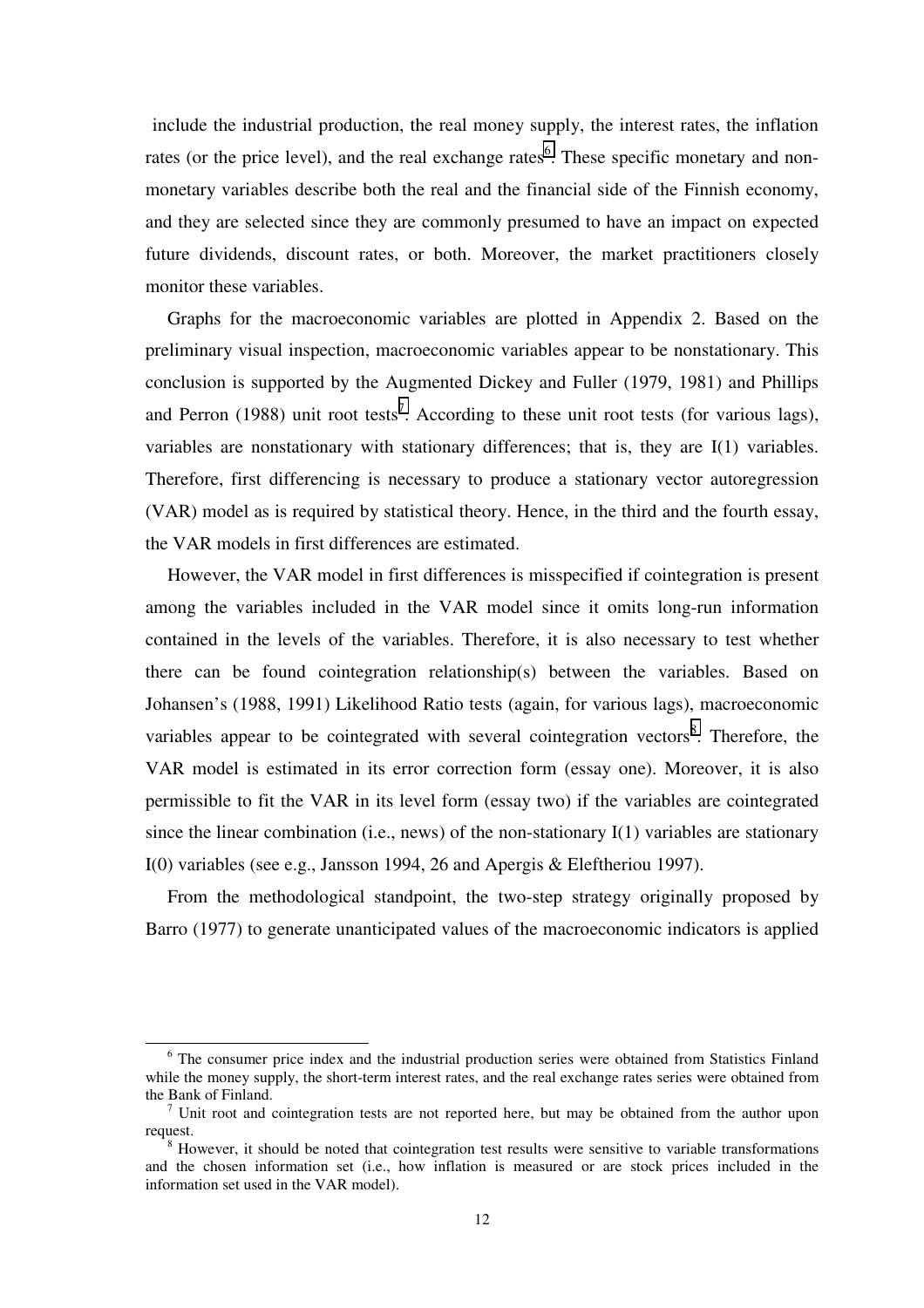<span id="page-12-0"></span>in the first three essays<sup>9</sup>. Nevertheless, it should be noted that the two-step procedure gives consistent parameter estimates and standard errors when only contemporaneous news variables are present in the second stage regressions (e.g., see Pagan 1984; Orphanides 1992; and Smith & McAleer 1993, 1994). Furthermore, in the first three essays, serial correlation and heteroscedasticity in residual terms over time is corrected by employing the Newey and West (1987) procedure, which gives consistent standard errors in the presence of serial correlation and heteroscedasticity.

However, in the fourth essay, a different research methodology must be used, since this two-step procedure suffers from methodological drawbacks because the effects of past news or shocks on the stock market are investigated. In order to avoid these potentially serious problems associated with generated regressors (see Pagan 1984), impulse response functions and variance decomposition measures within the VAR framework (due to Sims 1980 influential work) are applied. Impulse response functions and variance decomposition measures can be obtained from the moving average representation of the VAR model. These two measures can then be used to analyze the dynamic short-run responses on stock returns to macroeconomic shocks and their explanatory power over different time horizons.

## **3. THE CONTRIBUTION OF THE STUDY**

The study extends previous work in several ways and the contribution can be summarized as follows: First, industry portfolio stock returns are used as dependent variables since there may be some distinct effects across industries. The use of more disaggregated data is especially important in the case of the Helsinki Stock Exchange, where Nokia Corporation (a large telecommunications firm) dominates the aggregate stock market. Industry level analysis can also provide further insight as to how different industries respond to news and whether these responses are significantly different from the stock market on average. Furthermore, the Finnish stock market is traditionally dominated by export-oriented, cyclical industries such as forest industries, but it would be interesting

<sup>&</sup>lt;sup>9</sup> The two-step strategy is as follows: first, estimate the news by the fitted residuals of the VAR model and second, estimate the responses of stock returns to news by regressing returns on the current and lagged news proxies.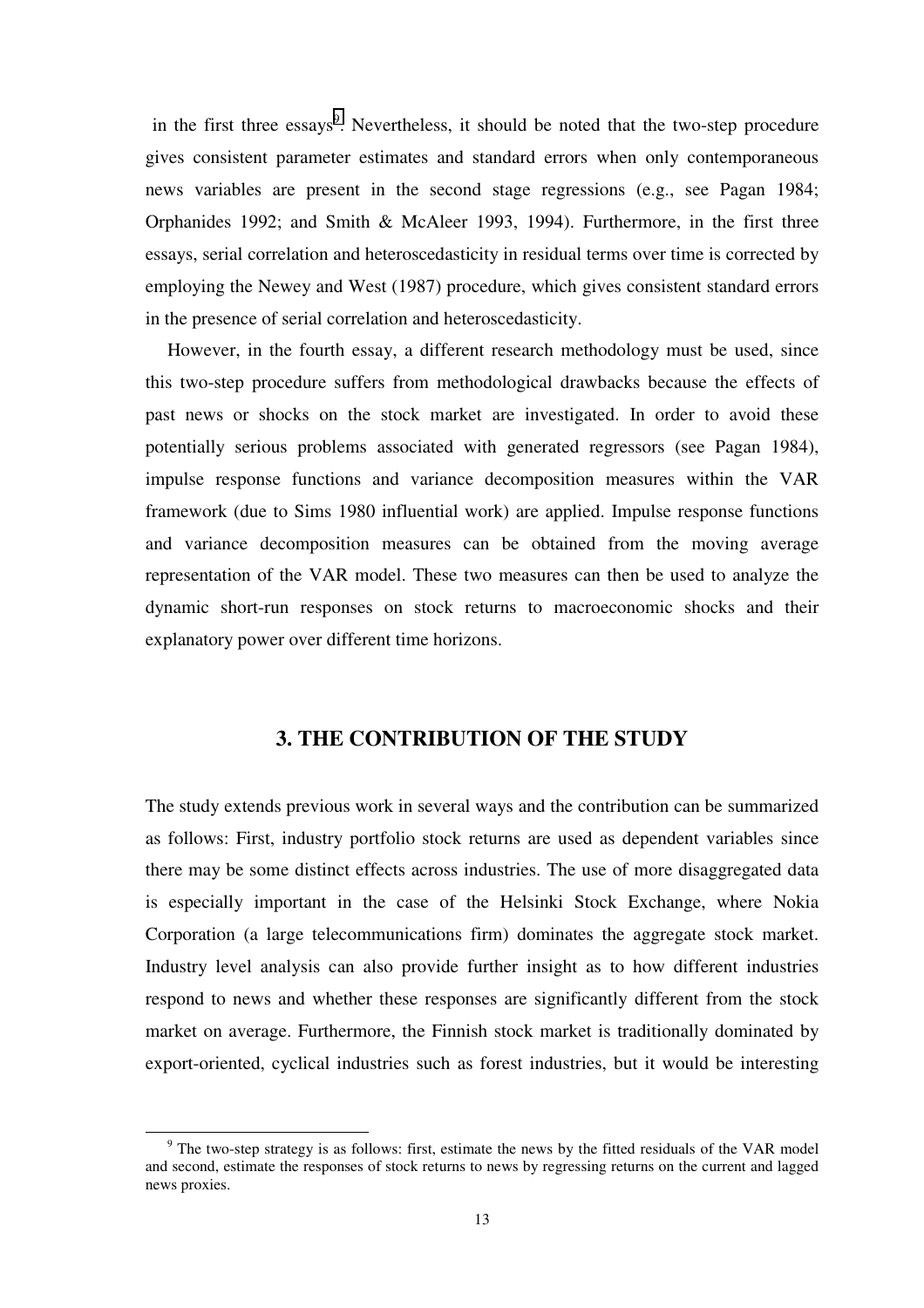also to study how non-cyclical industrial sectors like other services or financial sectors respond to economic news.

Second, the stability of the parameter estimates is investigated by dividing the sample period into two non-overlapping sub-samples in order to test whether the stock price responses are the same during different phases of exchange rate regimes. The responses of stock prices to fundamental economic news might be different depending on the chosen monetary policy regime (i.e., whether monetary authority has inflation rate targeting or exchange rate targeting)<sup>10</sup>. More importantly, if the sample period includes structural breaks, the whole sample results would then be misleading since it would show the neutralized effects of different market reactions over the whole sample.

Third, the stock market reactions to economic news during different stages of the business cycle are investigated. These responses could well be different depending on whether the economy is booming or in a recession (i.e., agents might require different risk premiums in up and down states or the degree of agents risk aversion might change over time). Therefore, the response coefficients are allowed to change over time with changing business conditions. Moreover, the chosen sample provides a good test laboratory for exploring this business cycle asymmetry since the sample includes the whole business cycle. The implication of this potential business cycle asymmetry is straightforward: if the same type of news is considered good in some states and bad in other states, the estimated news effects in previous studies will be biased towards zero. Hence, it is necessary to test this possible asymmetry to obtain unbiased estimates of the news effects on stock prices.

Fourth, the potential asymmetrical size and sign effects on industry portfolios are studied. In general, good news induces investors to adjust their estimates of the future cash flows upward or future discount rates downward, and causes increase in stock prices while bad news has the opposite effects. Therefore, the price reactions may depend on the "sign" of the news. Moreover, the market reactions to news may also vary depending on the "size" of the news. Major news with a greater "surprise" component may be considered as more informative and hence, cause greater swings in stocks compared to minor news with less information contents. If these asymmetrical reactions are real, it is possible to improve estimates of news effects on stocks by taking the sign and the size differences of the news items into account. In other words, if the news effects are

 $10$  For example, market perceptions regarding the effects of news on the firms expected future cash flows might have been changed, which was obviously the case in September 1992 when the Finnish Mark (FIM) was allowed to float.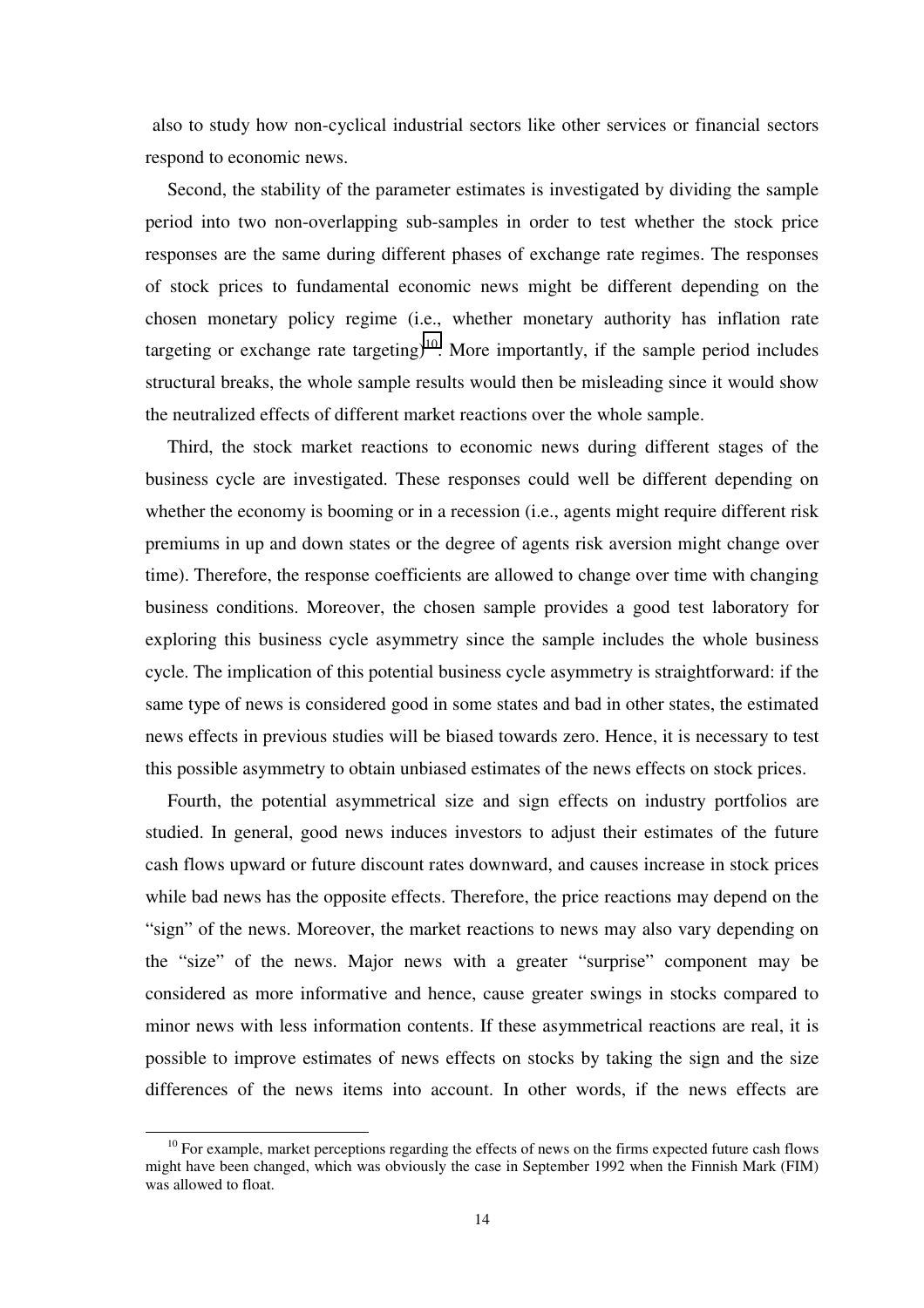asymmetrical and these effects are not accounted for, then the models that have been used in previous studies are misspecified, and the news effects will be biased towards zero.

Fifth, whereas most other studies focus on testing whether stock returns are predictable by lagged returns, dividend yields, or various term-structure variables, the present dissertation investigates whether returns are predictable by using a broader information set about the macroeconomic indicators. Only short-run responses are considered since shocks, by definition, are random variables around zero and hence, will not influence stock returns over a long horizon. Impulse response functions and variance decomposition measures obtained from the moving average representation of the VAR model are used to test how efficient the Finnish stock market is in absorbing economic shocks in stock prices. In well-informed stock markets, the responses should be immediate; otherwise, there might be excess profit opportunities for rational investors.

Sixth, from a methodological viewpoint, this study extends existing literature by using different model specifications (i.e., VAR in levels, VAR in first differences, or vector error correction VEC models) and estimation procedures (i.e., OLS, ML, or recursive  $OLS$ ) to generate news<sup>11</sup>. Using different model specifications and estimation procedures gives the researcher an opportunity to evaluate how sensitive or alternatively robust the results acquired are. To the author's knowledge, a comparison with different estimation methods and model specifications on estimation results of this kind has not been presented in the existing literature.

Seventh, publication lags in economic statistics are considered, and the recent time series data available are used to update the findings of earlier studies. Accounting for publication lags is important, since otherwise the VAR model uses "too much" information and the residuals are imprecise estimates of the news components. Finally, since the previous studies have concentrated for the most part on large stock markets such as the United States, this study is performed to shed light on the workings of a small stock market like the Helsinki Stock Exchange. The Finnish environment provides an interesting opportunity to investigate this issue with a different data set.

 $11$  The advantage of the VEC model is that it captures both the short-run dynamics (market expectations) as well as the long-run equilibrium relations (revisions in expectations) at one pass. Moreover, news items were also produced by using the VAR estimated via recursive OLS, which allows market expectations to change over time when new information becomes available to economic agents.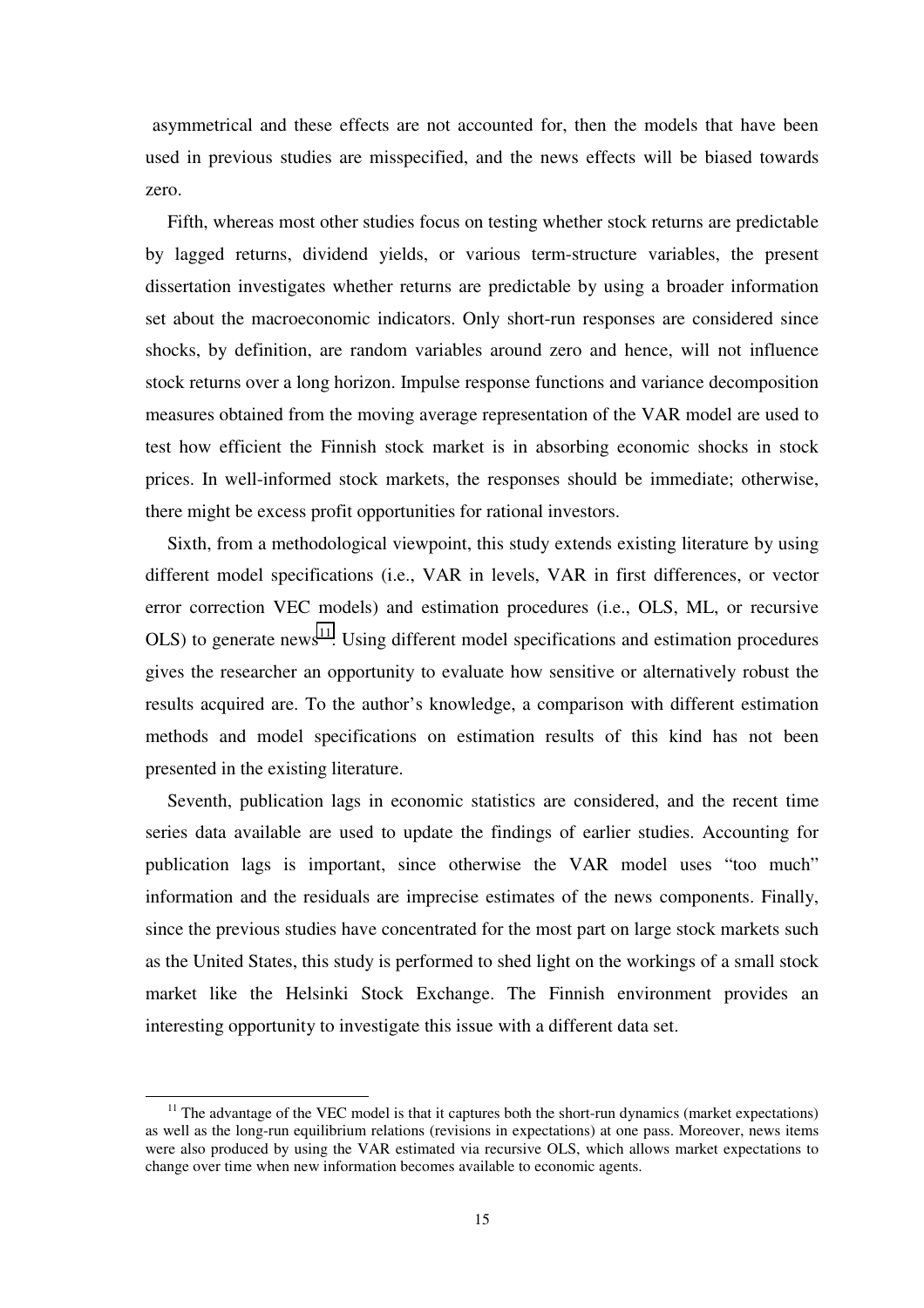## <span id="page-15-0"></span>**4. SUMMARY OF THE MAIN RESULTS OF THE ESSAYS**

In this section, a brief summary of the main results of the four essays on industry portfolios and macroeconomic news is given. In the first essay, *Industry Portfolios and Macroeconomic News: A Traditional Approach*, stock market reactions to economic news are investigated by using a traditional two-stage approach and the Finnish disaggregated monthly data for the period January 1987 to September 1996. Due to cointegration properties of the macroeconomic data, unanticipated changes in economic fundamentals are treated as residuals from a VEC model estimated with Johansen's (1988, 1991) ML estimation procedure. Furthermore, special emphasis is placed on testing whether the stock market reactions to news about the economy vary depending on the exchange rate regime.

The results support the efficient market view and suggest further that stock prices respond primarily to monetary news. Individual response coefficients suggest statistically significant responses to news about the industrial production, the real money supply, and the interest rates. A positive surprise (higher than expected) in real money supply or interest rates decreases stock returns while the similar surprise in industrial production leads to an increase in stock returns. Other news appears to have less significant effects on stock prices.

Macroeconomic news jointly explains from 2.4 to 15.5 (11.4) percent of the variance in stock returns across industries (aggregate market). The explanatory power of news about the economy appears to be somewhat higher than previously obtained from the Finnish data employing aggregate market index (e.g., see Lahti & Pylkkönen 1989 and Viskari 1992). Across industries, the explanatory power varies on both sides of the market suggesting distinct intrinsic characteristics. Interestingly, an exchange rate regime also seems to have an impact on the estimation results: for a fixed (floating) rate, a weaker than expected real exchange rate is bad (good) news for the stock market. In the whole sample period, the results do favor a common response, but across sub-periods, some industries respond significantly differently from the market, suggesting distinct industryspecific characteristics (e.g., the interest rate sensitivity of the financial stocks during the floating rates).

In the second essay, *Industry Portfolios, News, and Business Conditions: Evidence from the Finnish Stock Market*, the traditional approach is extended to a more realistic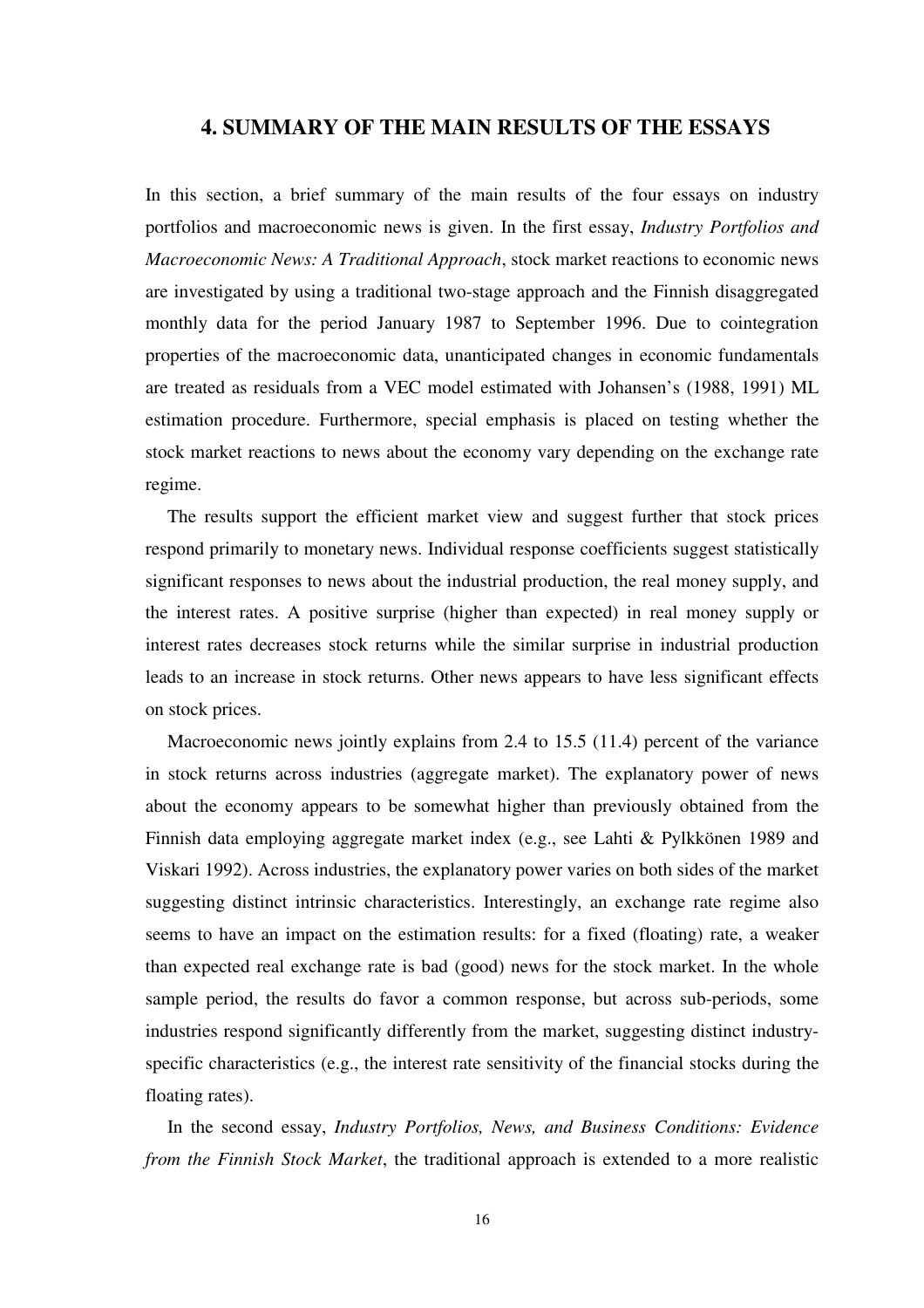direction by allowing the stock market reactions to economic news to vary over business conditions. Specifically, monthly stock price reactions across various industries to macroeconomic news (residuals from the VAR model estimated in the levels of the variables) conditional on the state of the economy are examined over the period January 1987 to June 1995. Business conditions are defined in high, medium, and low state depending on the industrial production relative to trend industrial production.

The results suggest that stock return responses to news are not constant, but vary depending on different stages of the business cycle. For example, industrial production, real money supply, and interest rate news may sometimes cause a positive reaction to stock returns and at other times a negative reaction. When the economy is already strong, higher than expected industrial production and real money supply decrease stock returns while in weak business conditions the responses are positive. For the interest rate news, the signs are reversed. Interestingly, it appears that the better the business conditions, the more returns decline after a positive shock in real money supply. Nevertheless, the reverse holds in the case of interest rate news (i.e., the weaker the business conditions, the more heavily stock returns decrease after unanticipated increase in interest rates).

The main result is that when the estimations are made conditional on the state of the economy, a stronger relationship between macroeconomic news and stock returns is evident and stock prices respond to a larger set of economic news. In general, the results are in line with those of McQueen and Roley (1993). Therefore, it can be concluded that the Finnish stock markets do not behave differently from their counterparts in the United States despite the use of empirical expectation proxies and one-month event windows instead of survey expectations and daily data.

The third essay *The Effects of Positive, Negative, Major and Minor Economic News on Industry Portfolios: Is there an Asymmetry in the Finnish Stock Market?* investigates whether the responses of stock returns across various industries to macroeconomic news (residuals from a VAR model fitted in first differences and estimated via recursive OLS) are constant and symmetrical over the interval from January 1987 to December 1996. News proxies are classified into positive, negative, major, and minor news items depending on the "sign" and the "size" of the news proxies.

The results suggest that the reaction of stock returns to macroeconomic news is neither constant nor symmetrical, but varies depending on the qualitative nature of the news. For example, news about industrial production, interest rates, inflation rates, and real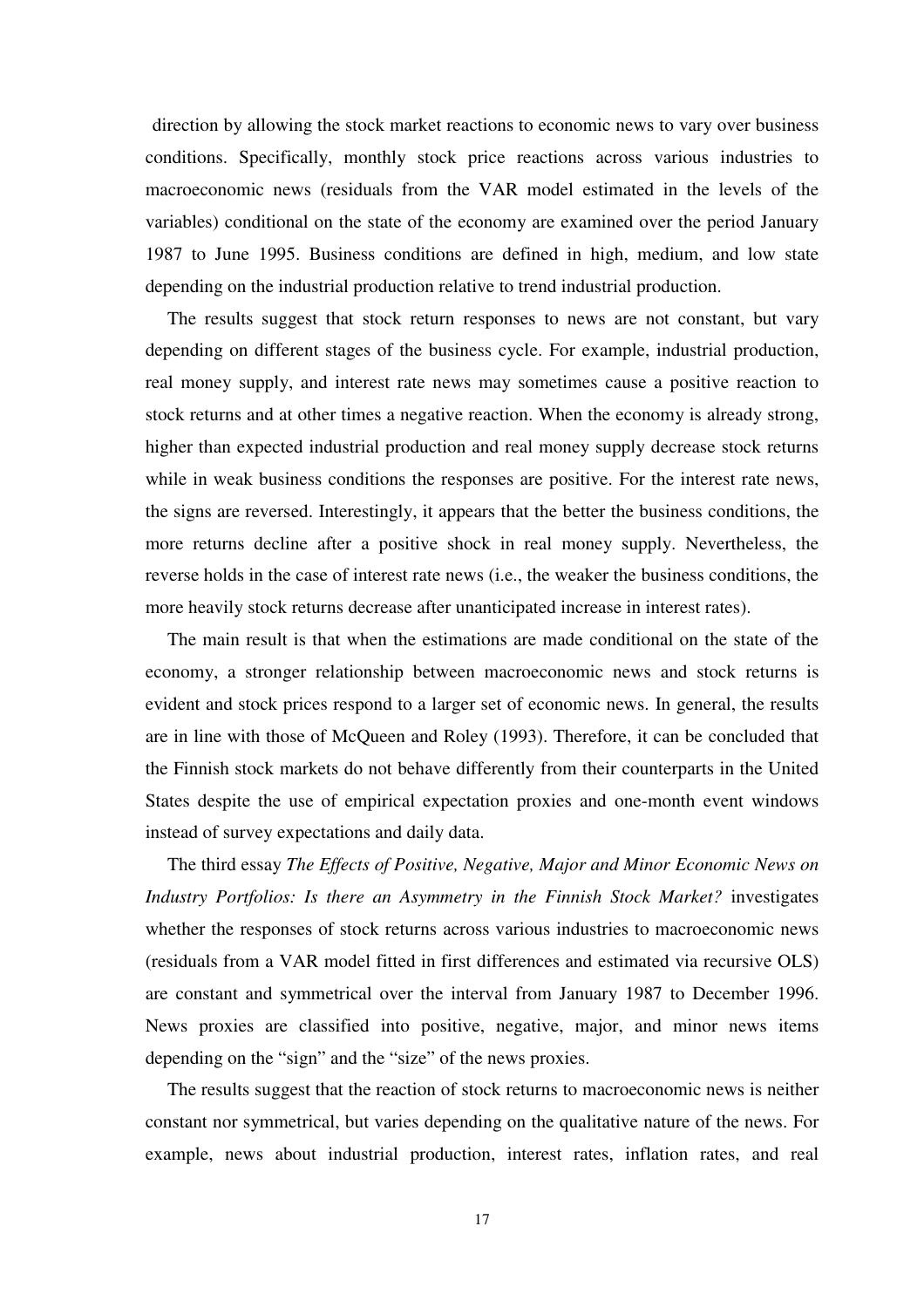exchange rates may sometimes cause a positive reaction to stock returns and at other times a negative reaction. Interestingly, positive and major news jointly has a significant impact on stock returns across industries. It seems that stock returns respond only to positive news, while negative news is ignored. Furthermore, the sign effect relates to nonmonetary news while the size effect relates to monetary news. Overall, these results suggest that when taking the sign and the size of the news into account, a stronger relationship between economic news and stock returns pertain.

In the fourth essay, *Industry Portfolios and Macroeconomic Shocks: An Impulse Response and Variance Decomposition Analysis*, the short-run dynamic responses of industry portfolio stock returns to fundamental macroeconomic shocks over the period January 1987 to December 1996 are investigated. Employing impulse response functions and variance decomposition measures, the results obtained suggest that the stock market responses, excluding the inflation rate, to economic shocks decay quickly, implying that the Helsinki Stock Exchange can absorb shocks quickly and efficiently. Quick responses imply complete dissemination of publicly available aggregate economic information on stock returns. However, inflation rate shocks are the most important source of variation among these pre-specified fundamental economic shocks, and have some predictive power four months ahead, although the predictability is not economically exploitable after accounting for trading costs.

Furthermore, shocks to key economic indicators do not explain the majority of movements in monthly stock returns: only 14.5 percent or less of the market on average can be explained within the first 12-month period. Shocks related to the financial side of the economy are the main determinants of the variability in stock returns in the short run. Furthermore, inflation rate shocks seem to be the most important source of stock return variation among the five pre-specified shocks considered. Across industries, the responses are mainly uniform, although some industry-specific variations in the magnitudes and relative importance of the shocks can be found (e.g., the interest rates sensitivity of the financial stocks).

Finally, although various different specifications of the VAR model and estimation procedures were used, the results did not change significantly. The parameter estimates and their signs remain practically the same, which supports the robustness of the findings. This conclusion holds true especially for the inflation rate news. The sign of the response coefficient remains mainly positive, although the inflation rates are measured in various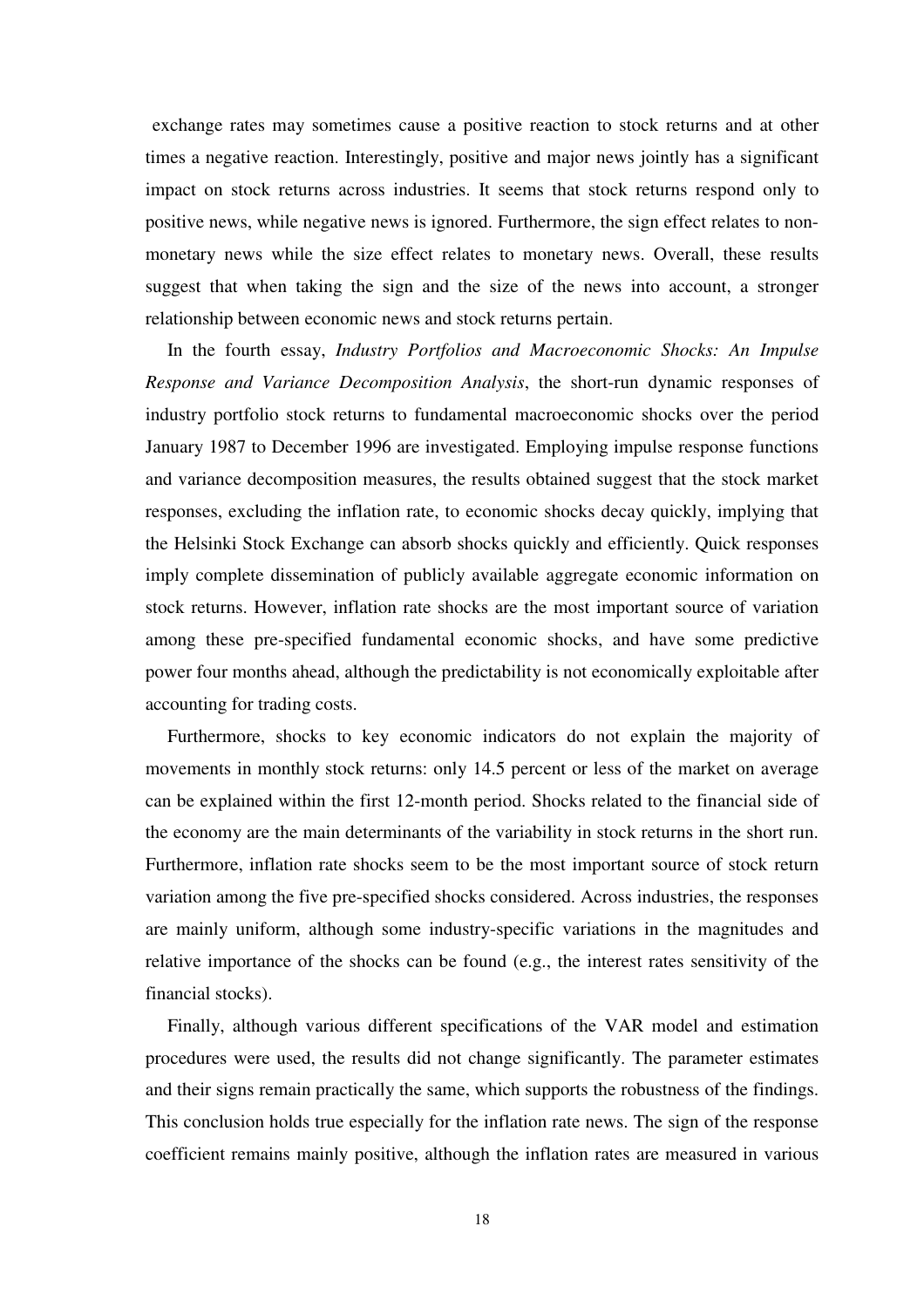alternative ways (i.e., first differences, annual differences, or price levels). Moreover, the effects of news about industrial production on stock returns are the same although seasonally adjusted or raw data is used when generating news.

On the other hand, publication lags in economic statistics appear to have a significant effect on the estimation results. When running the regressions without considering publication lags, the signs of the response coefficients were opposite compared to the response coefficients with publication lags accounted (these results are reported in Järvinen 1997a, b). For example, a higher than expected real money supply had a statistically significant effect on three industries out of seven in addition to aggregate market. This finding is consistent with the evidence provided by Viskari (1992). Therefore, it can be argued that considering publication lags is necessary in order to obtain estimates that are consistent with the economic theory as well as the international evidence (e.g., Siklos & Anusiewicz 1998).

Overall, the results acquired are reassuring from the researcher's perspective when considering the parameter estimates and their statistical significance. Based on these point estimates, the results were robust irrespective of the news generating mechanism chosen. Still, the explanatory power of economic news is rather low (usually in the region of 2.2 - 11.5 percent at the aggregate market), and it appears to vary depending on the chosen expectation generating mechanism<sup>12</sup>. Therefore, as also stated in Cutler et al. (1989), stock prices reflect for the most part something other than news about fundamentals. Furthermore, due to the exceptional sample period, conclusions concerning the strength of the true relationship between economic news and stock returns should not be made entirely based on the adjusted  $R^2$  measures, but rather based on estimated elasticities.

What are the implications of these results? It can be concluded that macroeconomic news has statistically significant effects on stock returns. These significant responses imply that unanticipated changes in macroeconomic fundamentals are risks that are priced in the stock market thus providing support to the efficient market theory. Yet one should be careful when modeling this relationship since the responses are neither symmetrical nor constant over time, but vary depending on business conditions, the qualitative nature of the news variables, and the chosen monetary policy regime. Moreover, industry

<sup>&</sup>lt;sup>12</sup> For example, at the aggregate market level, the highest (lowest) adjusted  $R^2$  is obtained when using the VAR model in levels (recursive OLS) as a news generating process. This is expected since the VAR estimated in fixed parameters may overstate the importance of economic news since it utilizes information that is not available to economic agents at the time when they form their expectations concerning the future.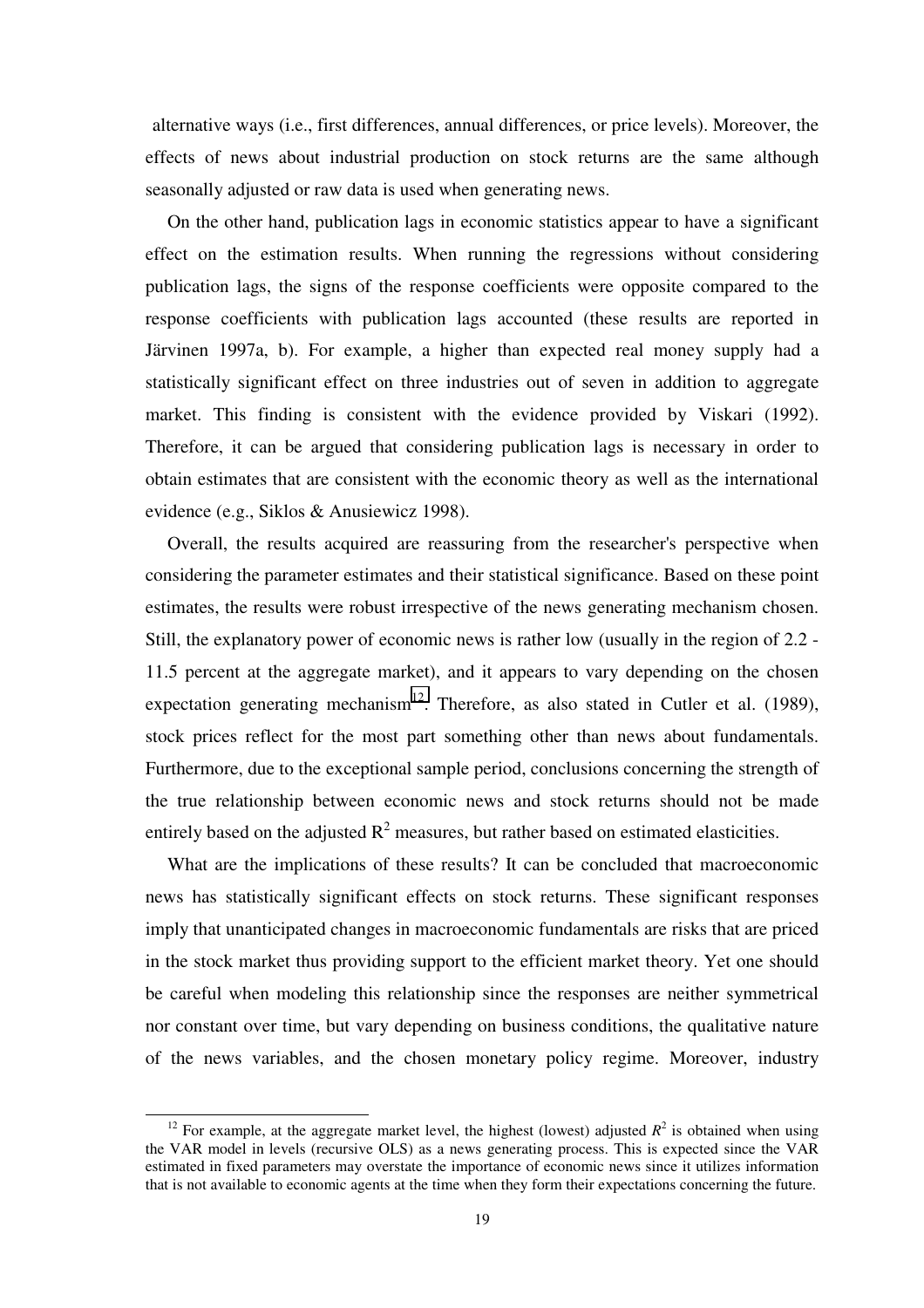specific characteristics should also be considered since for some cases the reactions were different from the market on average.

For market practitioners these results might be useful when considering their portfolio strategies. For example, it might be a profitable strategy to invest in stock market after good news about the economy when business conditions are weak. Similarly, investing in financial stocks immediately after an unanticipated decrease in short-term interest rates within the first three months might be profitable. After this overview and introductory section, the four essays on industry portfolios and macroeconomic news are presented.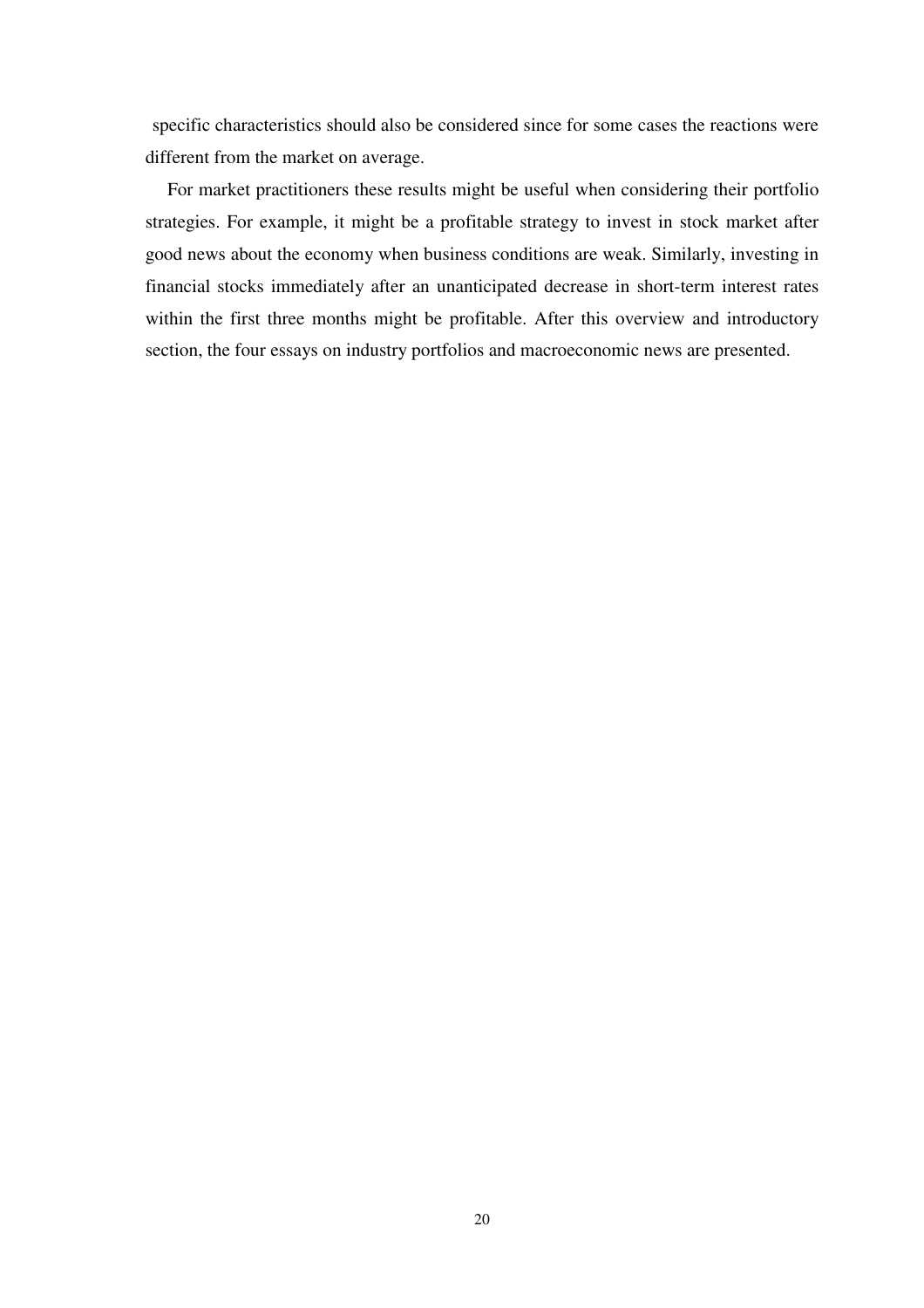#### **REFERENCES:**

- <span id="page-20-0"></span>**Apergis, N. & Eleftheriou, S. (1997).** The Efficient Hypothesis and Deregulation: The Greek Case. *Applied Financial Economics*. 29. 111 - 117.
- **Barro, R. J. (1977).** Unanticipated Money Growth and Unemployment in the United States. *American Economic Review*. 67. 101 – 105.
- **Berglund, T. & Wahlroos, B. & Grandell, L. (1983).** The KOP and the UNITAS indexes for the Helsinki Stock Exchange in the light of a New Value Weighted Index. *Finnish Journal of Business Economics*. 32. 30 – 41.
- **Chang, Eric C. & Pinegar, Michael J. & Ravichandran, R. (1998).** US day-of-the-week effects and asymmetric responses to macroeconomic news. *Journal of Banking & Finance*. 22. 513 – 534.
- **Chen, N-F. & Roll, R. & Ross, S. A. (1986).** Economic Forces and the Stock Market. *Journal of Business.* Vol. 59. No. 3. 383 – 403.
- **Cutler, D. M. & Poterba, J. M. & Summers, L. H. (1989).** What Moves Stock Prices? *Journal of Portfolio Management.* 15. 4 - 12.
- **Dickey, D. A. & Fuller, W. A. (1979).** Distribution of the Estimator for Autoregressive Time Series with a Unit Root. *Journal of American Statistical Association*. 74. 427 – 31.
- **Dickey, D. A. & Fuller, W. A. (1981).** Likelihood Ratio Statistics for Autoregressive Time Series with a unit Root. *Econometrica*. 49. 1057- 1071.
- **Ewing, B. T. (1998).** The Impact of Federal Budget Deficits on Movements in the Stock Market: Evidence from Australia and France. *Applied Economic Letters.* 5. 649 – 651.
- **Fama, E. F. (1970).** Efficient Capital Markets: A Review of Theory and Empirical Work. *The Journal of Finance.* 35. 383 – 565.
- **Fama, E. F. (1991).** Efficient Capital Markets: II. *The Journal of Finance.* 46. 1575 1617.
- **Hafer, R. W. (1986).** The Response of Stock Prices to Changes in Weekly Money and the Discount Rate. *Federal Reserve Bank of St. Louis Review.* 68. 5 – 16.
- **Hardouvelis, G. A. (1987).** Macroeconomic Information and Stock Prices. *Journal of Economics and Business.* 39. 131 - 140.
- **Hernesniemi, H. (1990).** *Hex-indeksi.* Elinkeinoelämän Tutkimuslaitos (ETLA). B 68.
- **Jansson, P. (1994).** *Essays on Empirical Macroeconomics*. Department of Economics. Uppsala University. Economic Studies 20.
- **Johansen, S. (1988).** Statistical Analysis of Co-integrating Vectors. *Journal of Economic Dynamics and Control.* 12. 231 – 54.
- **Johansen, S. (1991).** Estimation and Hypothesis Testing of Cointegration Vectors. *Econometrica*. 59. 1551– 80.
- **Jones, C. M. & Lamont, O. & Lumsdaine, R. L. (1998).** Macroeconomic News and Bond Market Volatility. *Journal of Financial Economics*. 47. 315 - 337.
- **Junttila, J. & Larkomaa, P. & Perttunen, J. (1997).** The Stock Market and Macroeconomy in Finland in the APT Framework. *The Finnish Journal of Business Economics*. 4. 454 – 473.
- **Järvinen, J. (1997a).** Industry Portfolios and Macroeconomic News. *Tampere Economic Papers.*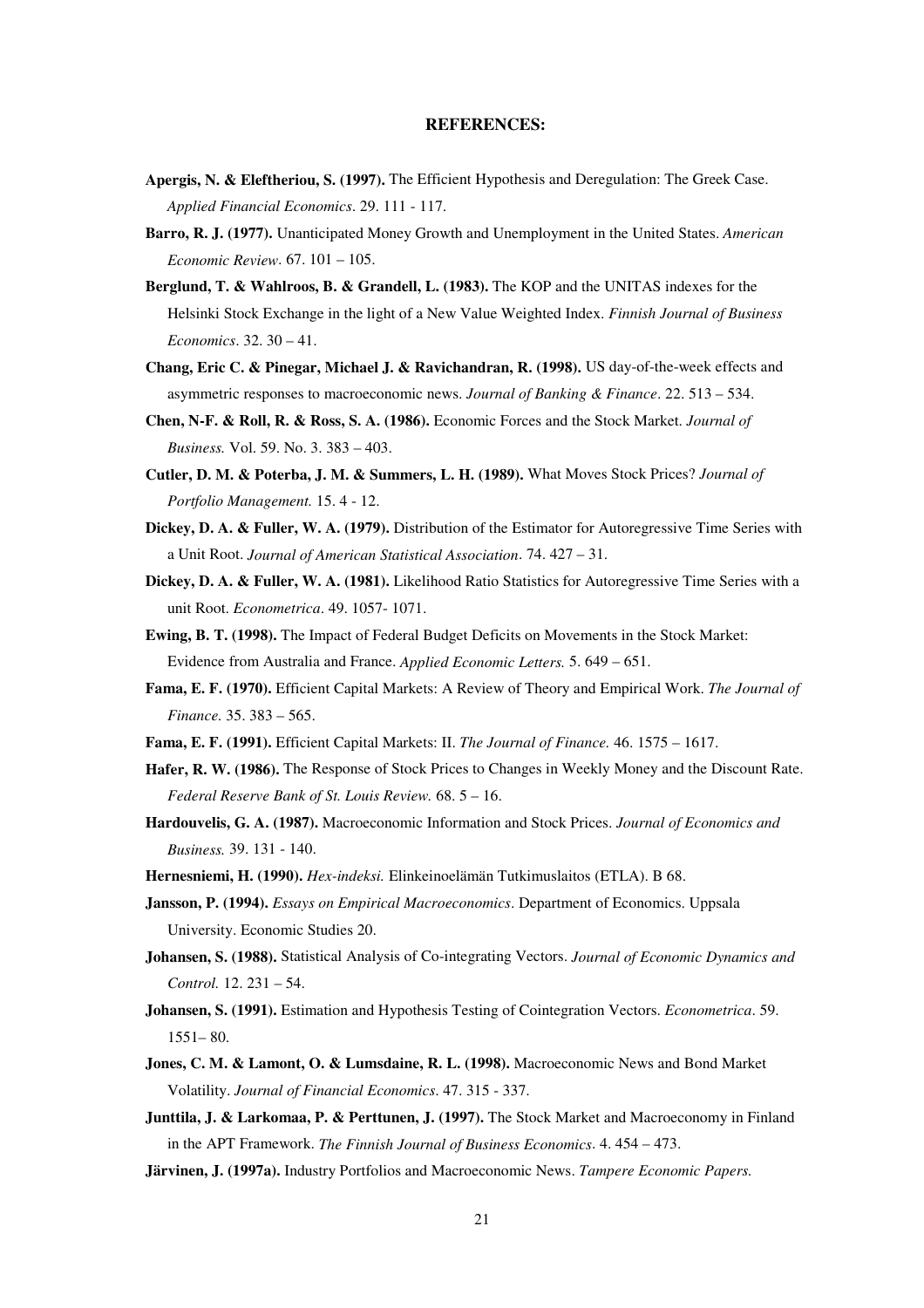Department of Economics. University of Tampere. 1/1997.

- **Järvinen, J. (1997b).** Industry Portfolios, News, and Business Conditions: Evidence from the Finnish Stock Market. *Tampere Economic Papers.* Department of Economics. University of Tampere. 2/1997.
- **King, B. F. (1966).** Market and Industry Factors in Stock Price Behavior. *Journal of Business*. January. 39 - 90.
- **King, M. & Sentana, E. & Wadhwani, S. (1994).** Volatility and Links Between National Stock Markets. *Econometrica*. Vol. 62. No. 4. 901 – 933.
- **Lahti, A. & Pylkkönen, P. (1989).** News and Stock Prices. *Finnish Journal of Business and Economics.* 3. 184 - 193.
- **Löflund, A. & Nummelin, K. (1997).** On Stocks, Bonds and Business Conditions. *Applied Financial Economics*. 7. 137 – 146.
- **McQueen, G. & Roley, V. V. (1993).** Stock Prices, News and Business Conditions. *The Review of Financial Studies.* Vol. 6. Number 3. 683 - 707.
- **Newey, W. & West, K. (1987).** A Simple Positive Semi-Definite, Heteroscedasticity and Autocorrelation Consistent Covariance Matrix. *Econometrica.* VOL. 55. 703 - 708.
- **Orphanides, A. (1992).** When Good News is Bad News: Macroeconomic News and the Stock Market. *Board of Governors of the Federal Reserve System.* Paper presented at the 1992 Winter Meeting of the Econometric Society New Orleans, Louisiana.
- **Pagan, A. (1984).** Econometric Issues in the Analysis of Regressions with Generated Regressors. *International Economic Review*. 25. 221 - 247.
- **Pearce, D. K. & Roley, V. V. (1985).** Stock Prices and Economic News. *The Journal of Business.* 58. 49 67.
- **Phillips, P. C. B. & Perron, P. (1988).** Testing for a Unit Root in Time Series Regression. *Biometrika*. 75. 335 – 46.
- **Prag, J. (1994).** Money Supply Announcements and Interest Sensitive Stocks. *Review of Financial Studies.* Volume III. Numbers 1 and 2. Fall 1993: Spring 1994. 130 - 139.
- **Roll, R. (1988).**  $R^2$ . *Journal of Finance*. 43. 541 566.
- **Sadeghi, M. (1992).** Stock Market Response to Unexpected Macroeconomic News: The Australian Evidence. *International Monetary Fund Working Paper.* 92/61.
- **Siklos, P. L. & Anusiewicz, J. (1998).** The Effect of Canadian and U.S. M1 announcements on Canadian Financial Markets: The Crow Years. *Journal of Economics and Business.* 50. 49 – 65.
- **Sims, C. A. (1980).** Macroeconomic and Reality. *Econometrica.* 48. 1 48.
- **Smith, J. & McAleer, M. (1993).** On the Robustness of Barro's New Classical Unemployment Model. *Applied Economics*. 25. 349 – 360.
- **Smith, J. & McAleer, M. (1994).** Newey-West Covariance Matrix Estimates for Models with Generated Regressors. *Applied Economics*. 26. 635 – 640.
- **Viskari, J. (1992).** News and Stock Prices: Some Further Results. *Finnish Journal of Business and Economics.* 3. 371 - 376.
- **Wasserfallen, W. (1989).** Macroeconomic News and the Stock Market: Evidence from Europe. *Journal of Banking and Finance.* 13. 613 - 626.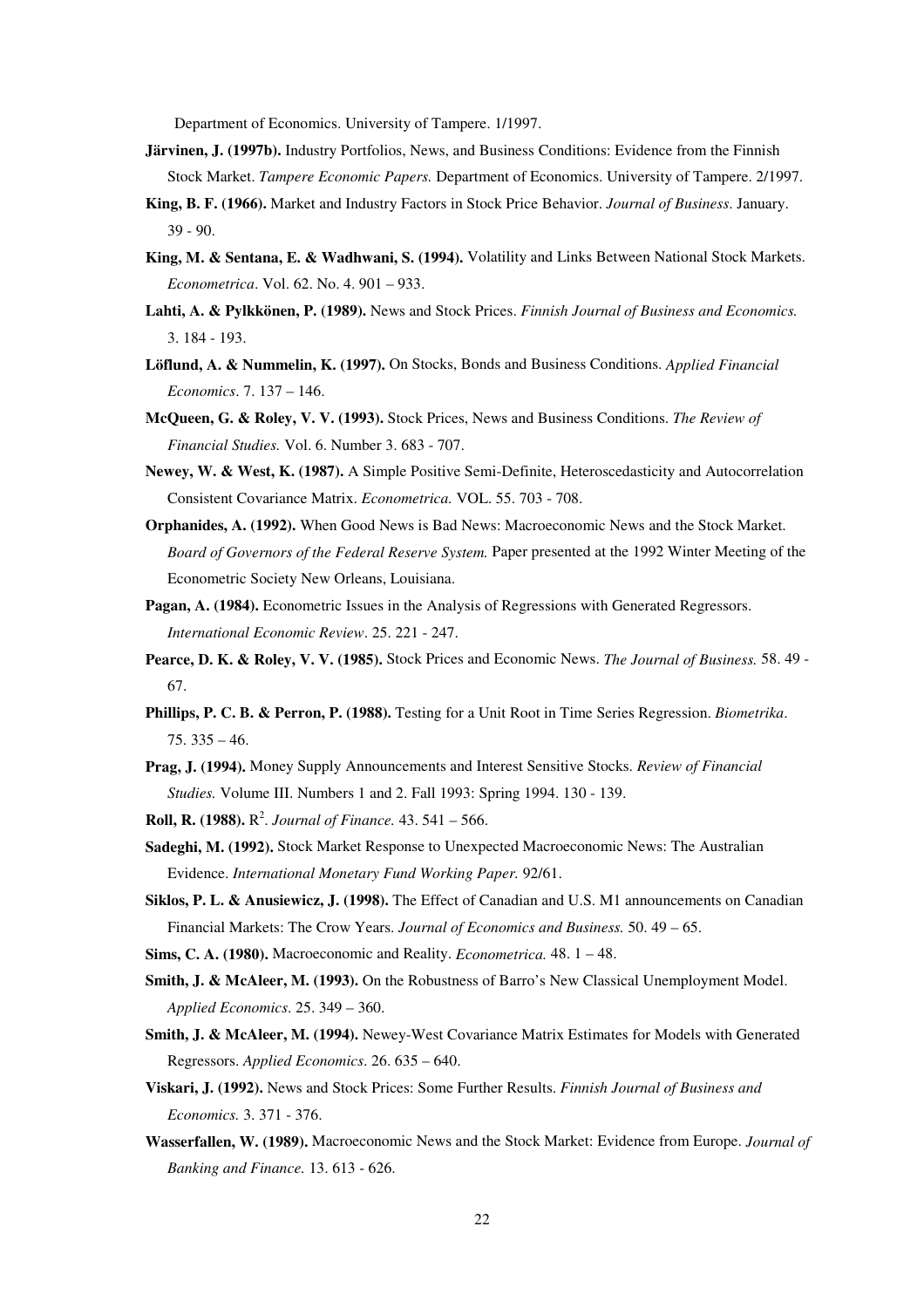<span id="page-22-0"></span>

| <b>APPENDIX 1.</b> Summary statistics for the monthly stock returns, 1987:01 - 1996:12 |  |  |
|----------------------------------------------------------------------------------------|--|--|
|----------------------------------------------------------------------------------------|--|--|

| Mean     | S.D.  | Skew. | Kurt.                                                                                      | Max.           | Min.           |
|----------|-------|-------|--------------------------------------------------------------------------------------------|----------------|----------------|
| $-0.983$ |       |       | 4.865                                                                                      |                | 38.173 -26.629 |
| $-0.038$ | 9.715 | 0.185 | 6.352                                                                                      | 38.931 -39.913 |                |
| 0.354    | 6.533 | 0.394 | 4.037                                                                                      | 25.147 -15.035 |                |
| 0.603    |       | 0.506 | 3.624                                                                                      |                | 24.929 -18.404 |
| 0.306    |       |       | 2.919                                                                                      | 23.635 -19.147 |                |
| 1.265    |       |       | 3.572                                                                                      | 26.289 -26.253 |                |
| $-0.458$ |       |       | 3.689                                                                                      | 21.166 -22.293 |                |
| 0.459    |       |       | 3.572                                                                                      |                | 26.289 -26.252 |
|          |       |       | 10.436<br>0.685<br>7.632<br>7.924 0.300<br>8.550 -0.127<br>$7.161 - 0.065$<br>8.550 -0.127 |                |                |

Panel  $A \cdot$  Descriptive statistics

#### Panel B: Autocorrelations

| Industry                    | $\rho_1$             | $\rho_2$                       | $\rho_3$ | $\rho_{12}$          | $Q(R_{it})$ | $O^2(R_{it})$                 |
|-----------------------------|----------------------|--------------------------------|----------|----------------------|-------------|-------------------------------|
| Banks and finance           | 0.126                | $-0.065$ $0.215^*$             |          | 0.015                |             | $30.65^*$ 104.63 <sup>*</sup> |
| Insurance and investment    | 0.159                | $-0.074$                       | 0.001    | $-0.149$             |             | $24.62^*$ 28.16 <sup>*</sup>  |
| Other services              | $0.229$ <sup>*</sup> | $-0.012$ $0.271$ <sup>*</sup>  |          | $0.231$ <sup>*</sup> | $36.83^*$   | 11.37                         |
| Metal and engineering       | 0.062                | $-0.214$ <sup>*</sup> $-0.008$ |          | $0.208^*$            | $26.04^*$   | 14.65                         |
| Forest industry             | 0.110                | $-0.073 - 0.038$               |          | 0.079                | 15.93       | 6.60                          |
| Multi-business industry     | $0.218^*$            | $-0.058$ 0.119                 |          | 0.089                | $31.92^*$   | 19.98                         |
| Other industries            | 0.075                | $-0.010$                       | 0.103    | 0.082                | 10.73       | 6.98                          |
| HEX all share price index   | $0.223*$             | $-0.040$                       | 0.125    | 0.096                | $29.12^*$   | 9.46                          |
| Panel C: Cross-correlations |                      |                                |          |                      |             |                               |

| Banks and finance               | 1.000 |       |       |       |       |       |       |  |
|---------------------------------|-------|-------|-------|-------|-------|-------|-------|--|
| Insurance and investment 0.714  |       | 1.000 |       |       |       |       |       |  |
| Other services                  | 0.609 | 0.647 | 1.000 |       |       |       |       |  |
| Metal and engineering           | 0.562 | 0.595 | 0.755 | 1.000 |       |       |       |  |
| Forest industry                 | 0.526 | 0.537 | 0.672 | 0.752 | 1.000 |       |       |  |
| Multi-business industry         | 0.579 | 0.638 | 0.702 | 0.730 | 0.722 | 1.000 |       |  |
| Other industries                | 0.605 | 0.703 | 0.641 | 0.647 | 0.516 | 0.603 | 1.000 |  |
| HEX all share price index 0.709 |       | 0.772 | 0.807 | 0.844 | 0.810 | 0.913 | 0.795 |  |
|                                 |       |       |       |       |       |       |       |  |

*Note*: Monthly returns in real terms are multiplied by 100. The sample size is 120 observations. Descriptive statistics for the returns are: average monthly returns (Mean), standard deviation (S.D.), skewness (Skew.), kurtosis (Kurt*.*), maximum (Max.), and minimum (Min.). Serial correlation coefficients (ρ*i*) are reported with different lags, and Ljung-Box statistics are reported for both levels  $Q(R_{ii})$  and squared returns  $Q^2(R_{ii})$  for 12 lags.  $^*$  Statistically significant at the 5 percent level.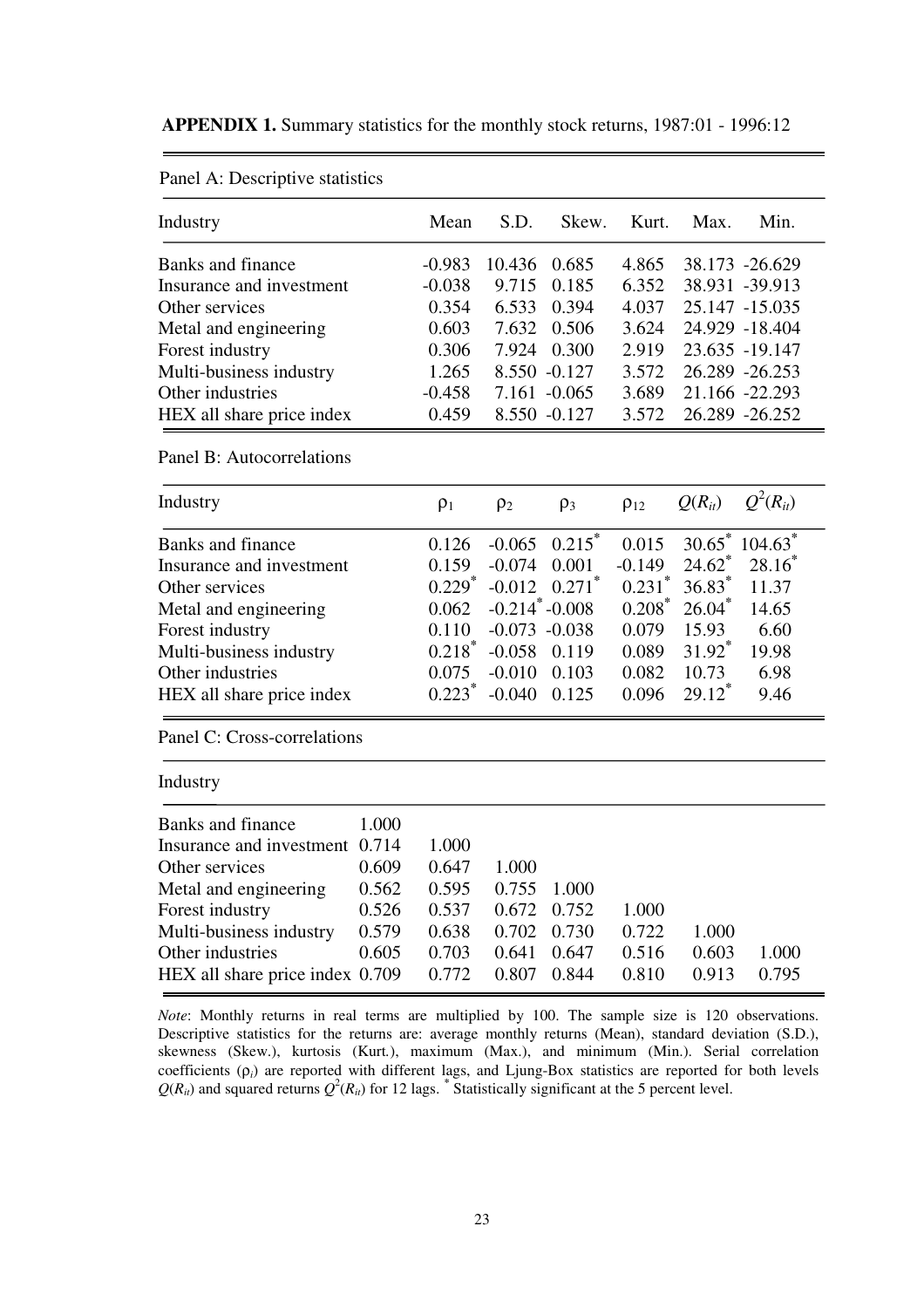## <span id="page-23-0"></span>**APPENDIX 2.** Graphs of the macroeconomic variables

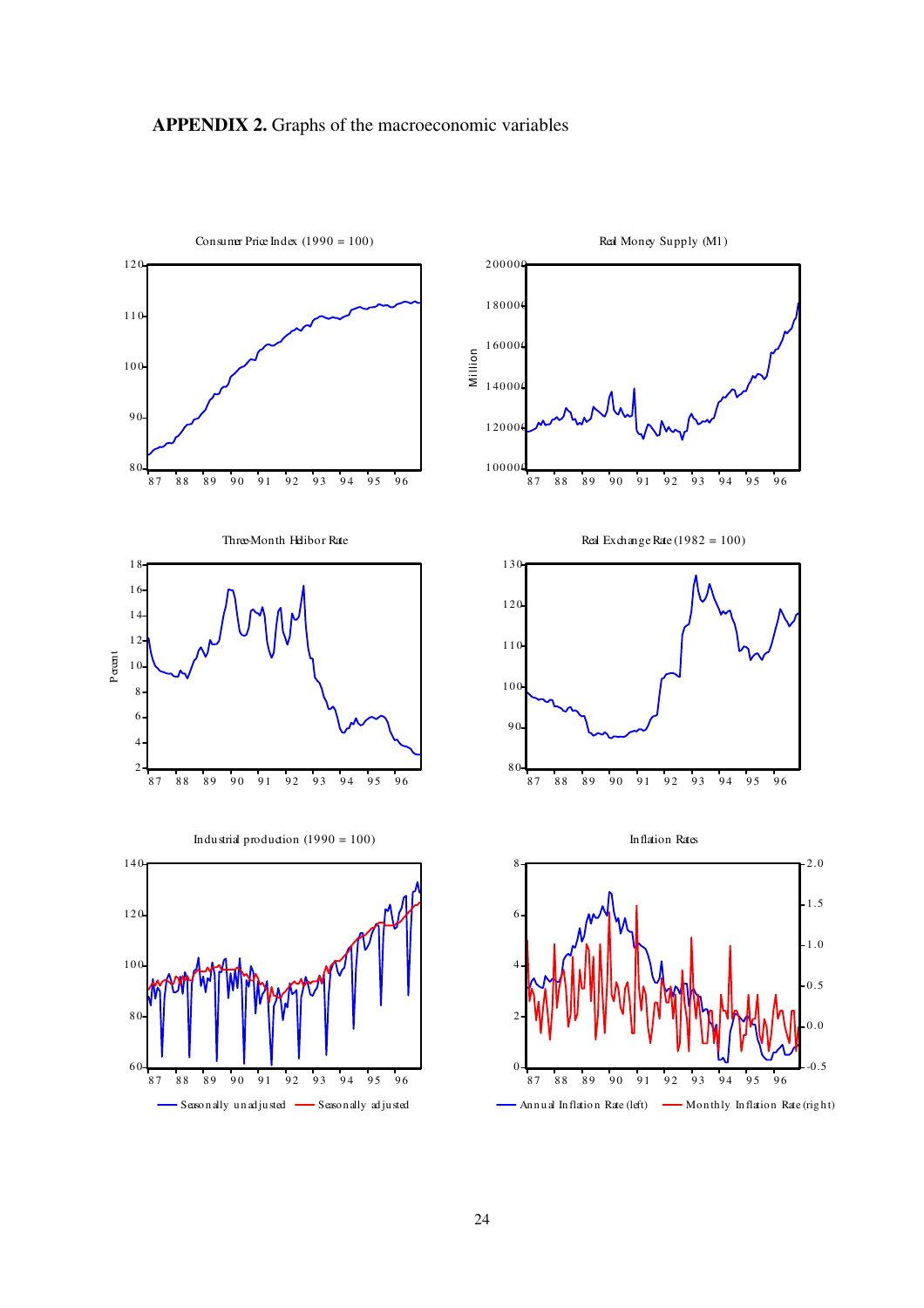Chapter 2

## <span id="page-24-0"></span>**INDUSTRY PORTFOLIOS AND MACROECONOMIC NEWS:**

A Traditional Approach<sup>∗</sup>

#### **ABSTRACT**

This paper examines monthly stock market reactions to macroeconomic news (residuals from a VEC model) using Finnish disaggregated data for the period of January 1987 to September 1996. Responses during different exchange rate regimes are also studied. The results give support to the efficient market view and suggest further that stock returns respond primarily to news about industrial production, real money supply, and interest rates. For example, a positive surprise in real money supply and interest rates decreases stock returns while the similar surprise in industrial production leads to an increase in stock returns. Furthermore, an exchange rate regime also seems to have an impact on the results. For a fixed (floating) rates, a weaker than expected real exchange rates is bad (good) news for the stock market.

**KEY WORDS:** Industry portfolios, Macroeconomic news, VAR model, VEC model

j

<sup>∗</sup> The helpful comments by Jouko Ylä-Liedenpohja and other seminar participants at the University of Tampere are gratefully acknowledged. Furthermore, I would like to thank an anonymous referee of the Finnish Journal of Business Economics for useful suggestions on earlier versions of the paper.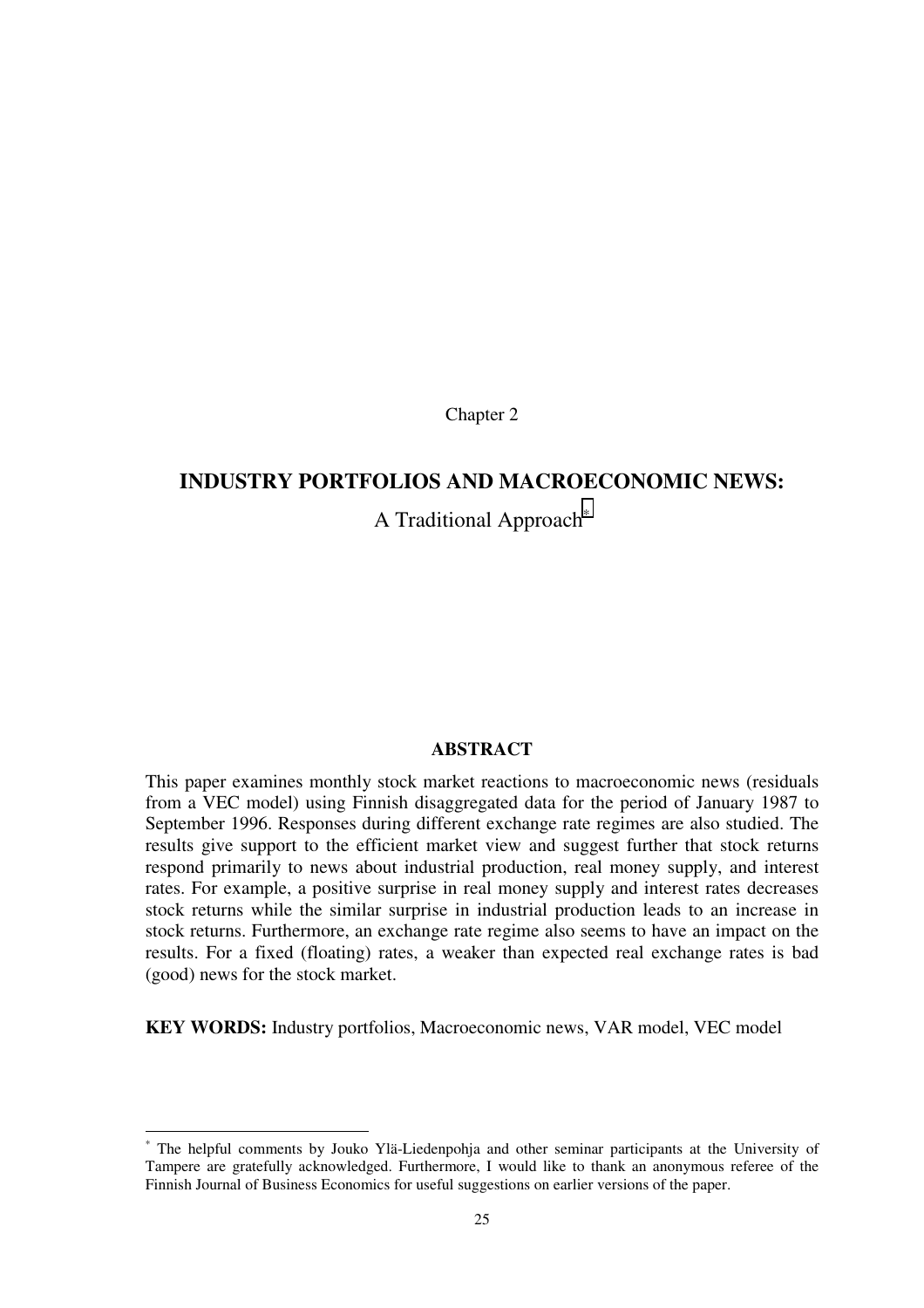## **TABLE OF CONTENTS**

|    | 1. INTRODUCTION                                                           | 27 |
|----|---------------------------------------------------------------------------|----|
| 2. | THEORETICAL FRAMEWORK                                                     | 29 |
| 3. | DATA, MODELS, ESTIMATION METHODS                                          | 30 |
|    | 3.1. Macroeconomic and stock price data                                   | 30 |
|    | 3.2. A VAR model for describing market expectations                       | 31 |
|    | 3.3. The empirical model for stock returns and macroeconomic news         | 34 |
|    | 3.4. Expected signs of the news coefficients and testable hypotheses      | 36 |
|    | <b>4. ESTIMATION RESULTS</b>                                              | 38 |
|    | 4.1. Producing news via the estimation of the VAR model                   | 38 |
|    | 4.2. Whole sample results: stock market responses to news                 | 39 |
|    | 4.3. Sub-sample results: responses during different exchange rate regimes | 41 |
|    | 5. CONCLUSIONS                                                            | 43 |
|    | <b>REFERENCES</b>                                                         | 46 |
|    | <b>APPENDICES</b>                                                         | 48 |
|    | 1. Stock market reactions to macroeconomic news                           | 48 |
|    | 2. Stock market reactions to macroeconomic news during fixed rates        | 49 |
|    | 3. Stock market reactions to macroeconomic news during floating rates     | 50 |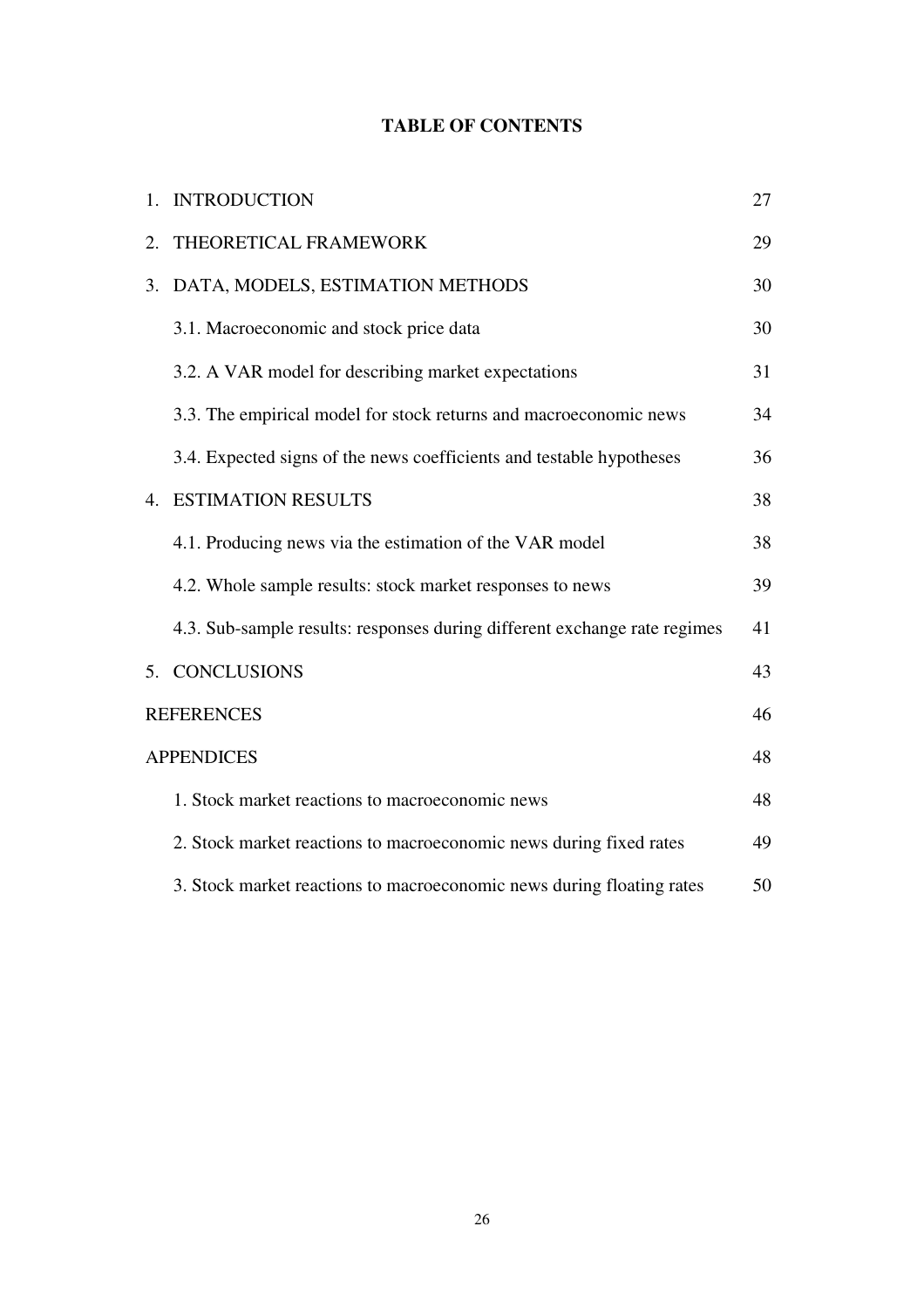## **1. INTRODUCTION**

<span id="page-26-0"></span>Financial theory attributes changes in asset prices to changes in fundamental values. An even stronger claim is based on the *Efficient Market Hypothesis*, which states that stock prices accurately reflect all publicly available information immediately and completely. Therefore, changes in stock prices can only be due to unanticipated changes or "news" about - for example, taxation or general macroeconomic conditions that plausibly affects fundamentals (i.e., expected future dividends or discount rates). If market participants are careful users of all available information, past or expected information should then have no effects since this information is already reflected in current market prices.

This paper concentrates on the relationship between macroeconomy and the stock market in Finland by asking the following question: What role does the macroeconomic news play in explaining the movements in stock prices? This question is important for both practitioners and academic economists. Practitioners are perhaps interested in using the information about macroeconomic fundamentals in pricing assets or alternatively making decisions about future real investments. On the other hand, academic economists may be interested in this question because answering it will help to identify some sources of systematic risks, and to consider whether these risks are priced (as they should) on the stock market.

There is a branch of econometric studies testing the relevance of macroeconomic news for stock price movements. The empirical evidence (e.g., see Pearce & Roley 1985; Hardouvelis 1987; Wasserfallen 1989; Aggarwal & Shirm 1992; Sadeghi 1992; McQueen & Roley 1993; Siklos & Anusiewicz 1998; and Ewing 1998) suggests that stock returns respond to news. However, these results show that news can explain only a small fraction of observed variations in equity returns (Roll 1988 and Cutler, Poterba & Summers 1989), even if some of the influences are significant at conventional levels. In the Finnish stock market data, the explanatory power of economic news seems to be even lower (see Junttila, Larkomaa & Perttunen 1997 and references therein). In general, these results indicate that stock returns primarily respond to monetary news while non-monetary news seems to have only weaker effects (Hardouvelis 1987). The empirical evidence also seems to be sample-specific and unstable over time (Orphanides 1992).

The purpose of this paper is to investigate whether macroeconomic news can explain a significant fraction of the stock returns for various industries in the Helsinki Stock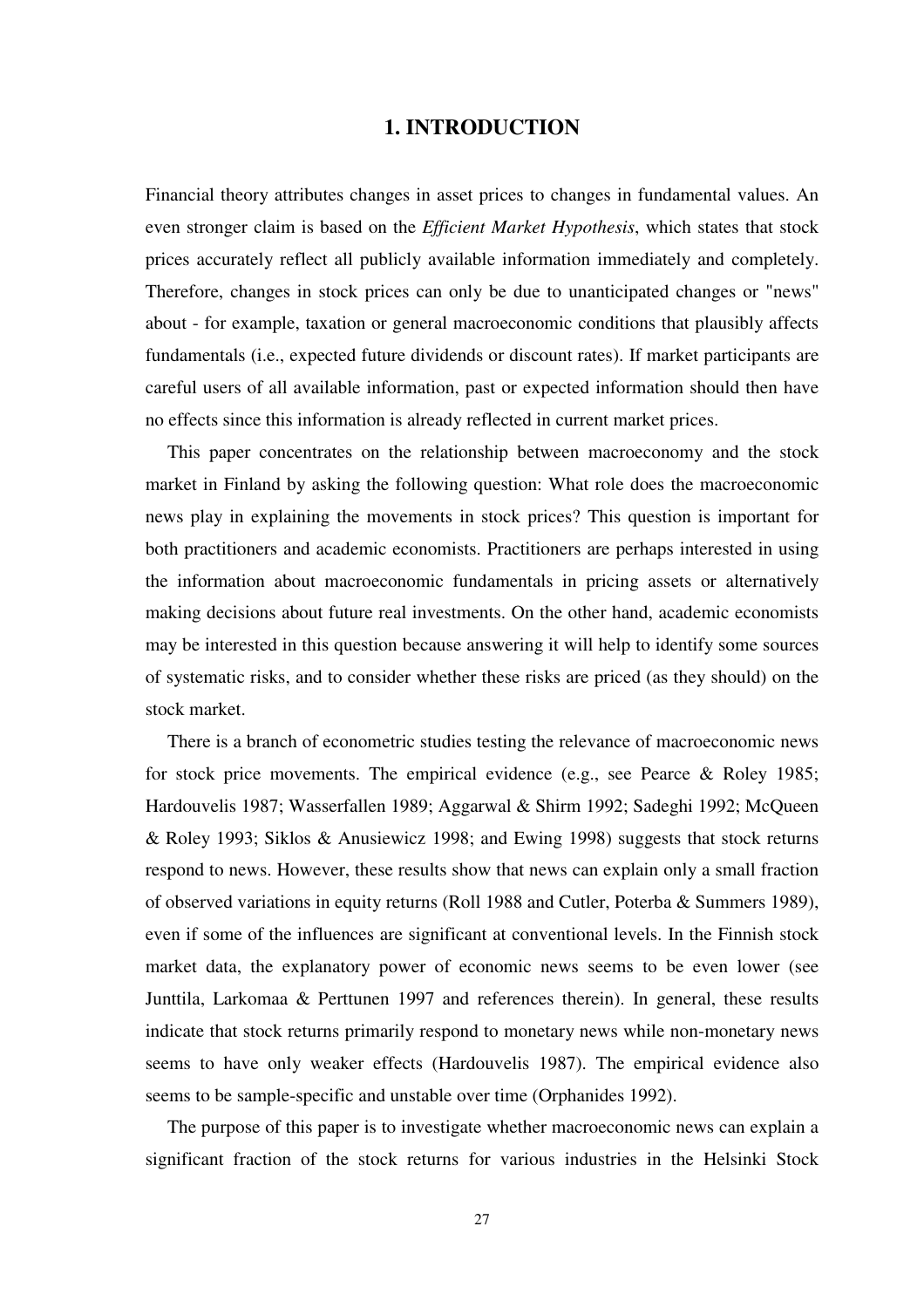Exchange. The major contribution is to document empirical evidence of the crosssectional relation between industry portfolios and macroeconomic news. Moreover, special emphasis is placed on investigating the responses during different exchange rate regimes. The two-stage ordinary least squares (OLS) estimation methodology used previously by Cutler et al. (1989), Lahti and Pylkkönen (1989), Orphanides (1992), and Viskari (1992), among others, is followed. The methodology is as follows: First, a vector autoregression (VAR) model is used to identify the unexpected components (i.e., residuals) of each macroeconomic indicator; and second, to consider these unanticipated news components in explaining the changes in industry stock returns.

This paper extends previous studies in several ways. First, industry portfolios are used as dependent variables since there may be distinct effects across industries. This is especially important in the Helsinki Stock Exchange, where Nokia Corporation (a large telecommunications firm) dominates the aggregate stock market. This could bias the results by masking some important dependencies. Industry level analysis can also provide further insight about how different industries respond to news and whether these responses are significantly different from the stock market on average (i.e., whether common response applies to all industries). Furthermore, the Finnish stock market is traditionally dominated by export-oriented, cyclical industries like forest industries, but it would be interesting to investigate how also non-cyclical industries such as other services respond to macroeconomic news.

Second, the stability of the parameter estimates is investigated by dividing the sample period into two non-overlapping sub-samples and testing whether the response coefficients in the pricing model are the same during different phases of exchange rate regimes. Third, publication lags in economic statistics are considered as well as the recent time series data available is used to update the findings of earlier studies. Finally, from a methodological point of view, using vector error correction (VEC) models to generate market expectations and thus news extends the existing literature. The advantage of the VEC model is that it captures both short-term dynamics (market expectations) as well as long-run equilibrium relations (revisions in market expectations) at one pass.

The results suggest that a systematic relationship between stock returns and macroeconomic news is evident, although the explanatory power of news seems to be rather low. Across industries, news jointly explains from 2.4 to 15.5 (11.4) percent of the variance in (market) returns, and mainly news about monetary policy affects stock returns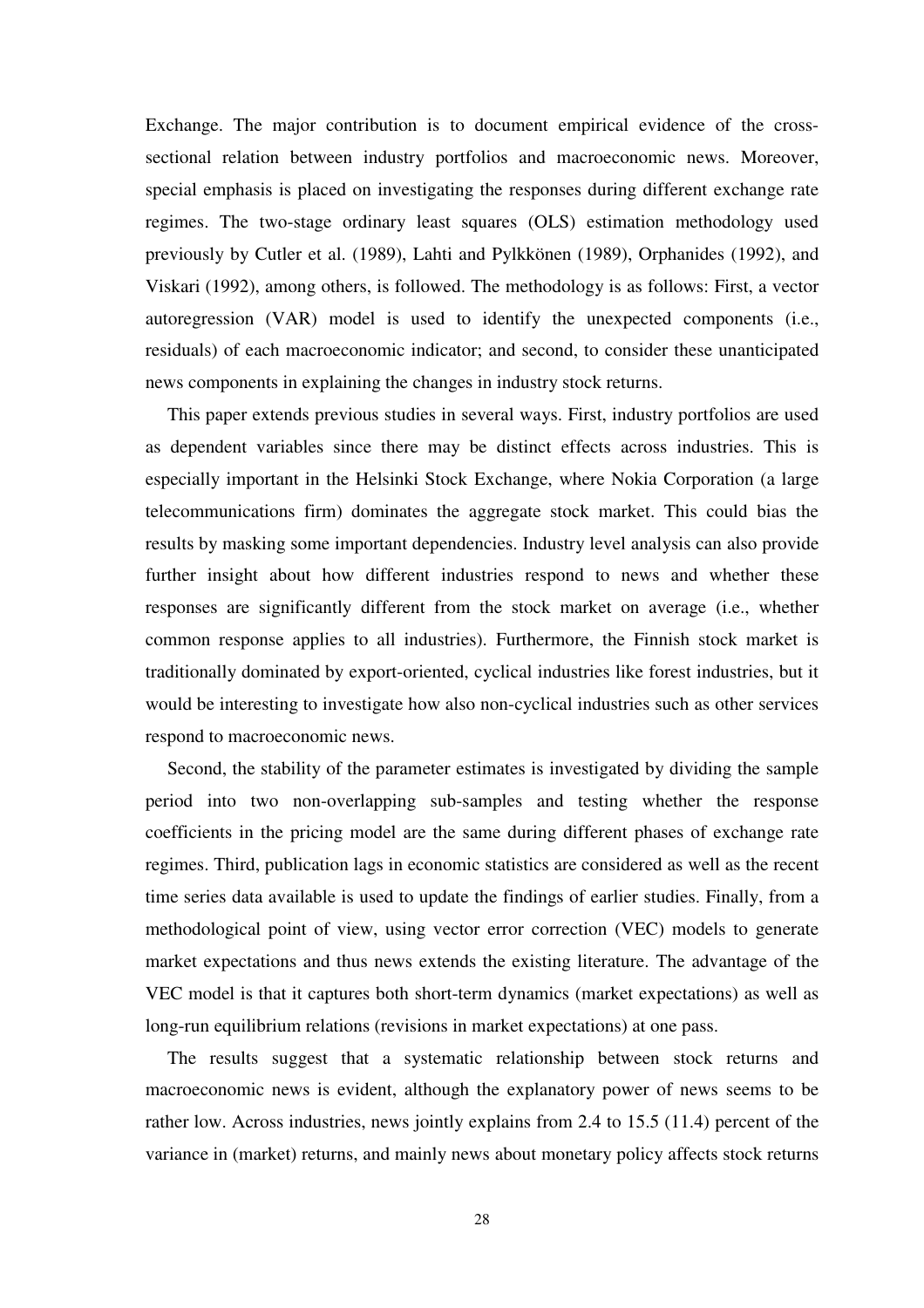<span id="page-28-0"></span>(i.e., real money supply and interest rates). In addition, during the fixed (floating) exchange rate regime, a weaker than expected real exchange rate is bad (good) news for the stock market. In the whole sample, the estimation results do favor a common response, but during sub-periods, some industries respond significantly differently from the market suggesting distinct intrinsic industry-specific characteristics.

The remainder of this paper is organized as follows: Section 2 outlines a simple theoretical model that relates stock prices to new information. In the following section, the data and statistical methods are described. Section 4 presents the empirical results, and in the last section, conclusions are drawn.

### **2. THEORETICAL FRAMEWORK**

A common model that relates a stock price to news posits that stock price equals the present value of future dividends discounted by a risk-adjusted discount rate. Theoretically, stock prices are determined by ex ante variables (i.e., expected cash flows and expected discount rates at which those future cash flows are capitalized) that are not directly observable. Therefore, it is the impact of new information on agents' expectations that determine the ultimate response of stock prices to news. The rational valuation formula (see Cuthbertson 1996, 77 - 78) for stock price can be written as:

(1) 
$$
p_t = E[\sum_{i=1}^{\infty} \delta^i D_{t+i} | \Omega_t],
$$

where  $p_t$  is the stock price at time *t*,  $E[\bullet] \Omega_t$  is mathematical expectation conditional on the market's period-*t* information set  $\Omega_t$ ,  $D_{t+i}$  is the dividend paid at time  $t + i$ , and  $\delta =$  $1/(1 + r)$  is the discount factor for cash flows that occur at time  $t + i$ , determined in the market based on information known at time *t*.

Since stocks are priced according to rational valuation formula (1), any useful new information that may well affect future discount rates or future dividends, or both, should be of interest. Expected dividends are a function of macroeconomic fundamentals (e.g., exchange rates or industrial production) that affect the future profits of the firms. Expected discount rate, instead, is a function of the risk-free rate (*r*). In addition, expected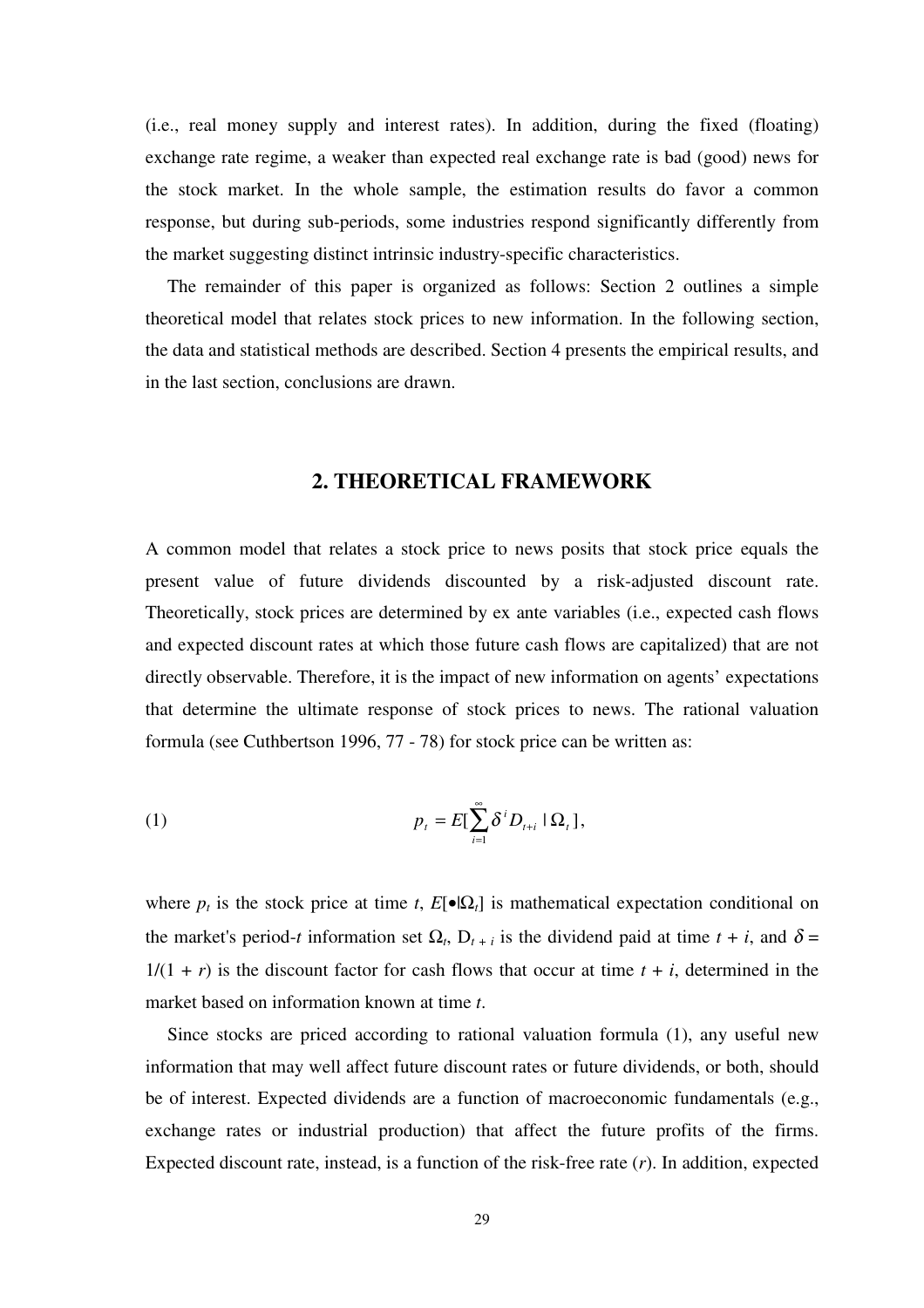<span id="page-29-0"></span>discount rate also depends on risk premium, which, nevertheless, is assumed to be constant in this study.

## **3. DATA, MODELS, AND ESTIMATION METHODS**

#### *3.1. Macroeconomic and stock price data*

The data set consists of 117 monthly observations from January 1987 to September 1996. Some of these observations are lost due to publication lags in economic statistics as well as lags in the VAR model. The specific variables are as follows:

Stock return data:

1) Stock returns  $(R_{it})$  are expressed in differences in logs (end-of-month values) of the stock price indices measured by the HEX industry indices<sup>1</sup> deflated by the consumer price index. The industry portfolios are as follows: 1) banks and finance, 2) insurance and investment, 3) other services, 4) metal and engineering, 5) forest industries, 6) multi-business industry, and 7) other industries. In order to compare the industry-level results to the whole market, the aggregate stock market responses are estimated by using HEX all share price index, which serves as a proxy for the benchmark model. (Source: The Helsinki Stock Exchange).

Without a precise economic theory that explains the link between macroeconomy and the stock market, the decision about which fundamental economic variables are to be included in analysis is somewhat arbitrary. In reality, several factors may have impacts on stock prices. Therefore, some simplifying assumptions about investors' relevant

 <sup>1</sup>  $<sup>1</sup>$  See Hernesniemi (1990) for further details about the HEX price indices for various industries. Of</sup> course, it would be theoretically preferable to use dividend adjusted monthly stock returns, but these HEX yield indices (including dividends) are not available before 1991. Therefore, stock returns are calculated without dividends, which has practically no impact on the results at the aggregate stock market level as will be shown later (see footnote 11). Furthermore, the movements of price and yield indices in real terms are strongly correlated (correlation is 0.985) during the period September 1987 to September 1996. Therefore, the HEX price indices are good proxies for the HEX yield indices.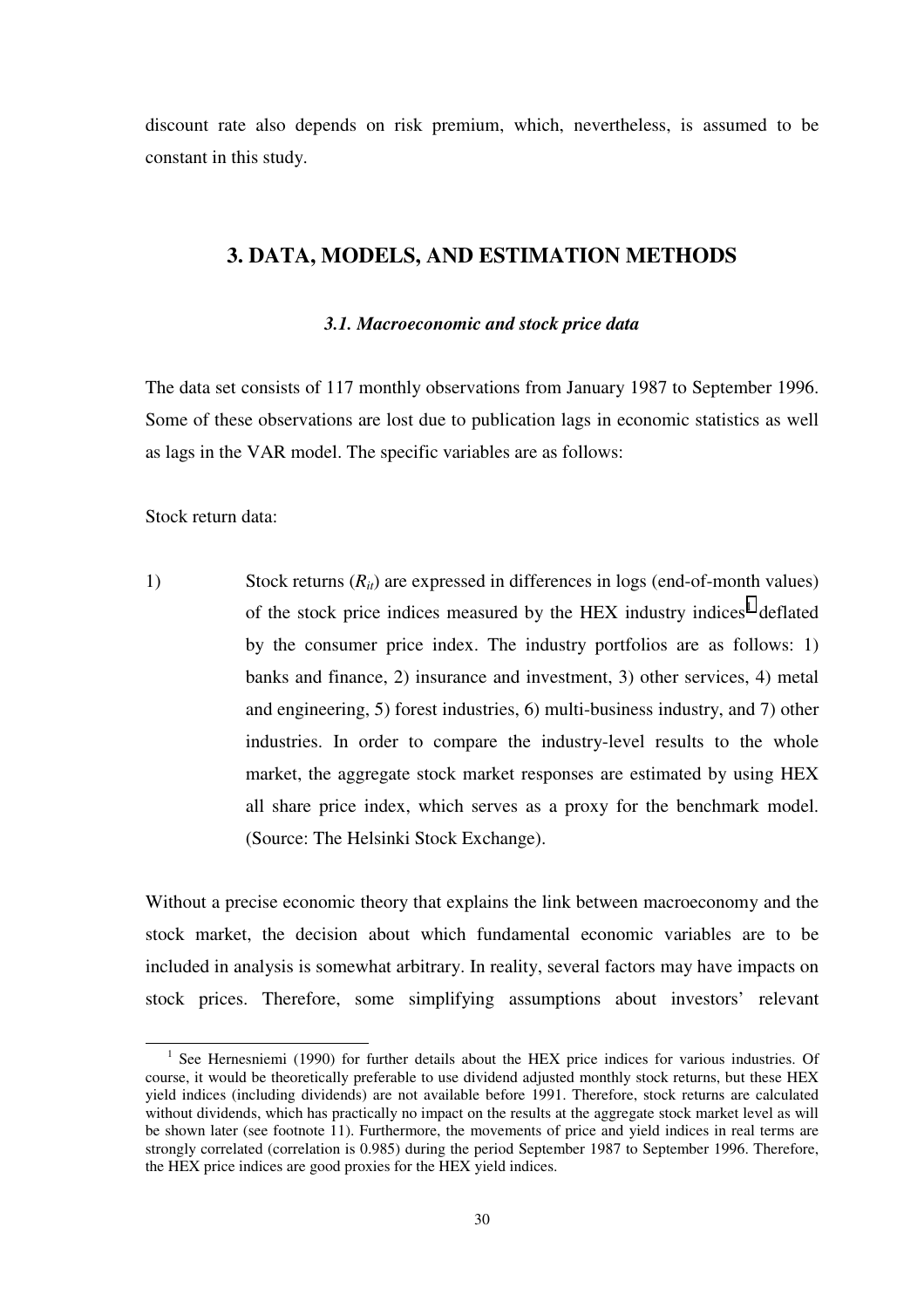<span id="page-30-0"></span>information set as a proxy for the true information set, which is unobservable, are required. However, since this paper deals with a small open economy, the following macroeconomic indicators are included to describe both real and financial conditions of the domestic economy:

- 2) Logarithm of the industrial production (*ip*) measured by the volume index of the industrial production. (Source: Statistics Finland).
- 3) The logarithm of the real money supply (*m*1) measured by the nominal narrow money supply (M1 monetary aggregate) deflated by the consumer price index. (Sources: the Bank of Finland and Statistics Finland).
- 4) The nominal short-term interest rate (*H*3) measured by the three-month Helibor rate. (Source: the Bank of Finland).
- 5) Logarithm of the inflation rate  $(\pi)$  measured by the annual difference of the consumer price index. (Source: Statistics Finland).
- 6) The logarithm of the real exchange rate (*s*). Real exchange rate (*s* =  $ep^{f}/p^{d}$ ) is measured as a nominal trade-weighted exchange (*e*) rate deflated by the price levels ratio between foreign  $(p^f)$  and domestic  $(p^d)$  price levels, respectively. (Source: the Bank of Finland).

All time series are seasonally unadjusted. A real exchange rate is the relative price of the foreign good in terms of the domestic good. It determines the price competitive positions of the domestic firms compared to their foreign competitors. It is measured as the number of domestic currency needed to buy one unit of the foreign currency. Defined in this way, an increase (decrease) in real exchange rate denotes depreciation (appreciation); that is, improvement of price competitive position of the domestic economy.

## *3.2. A VAR model for describing market expectations*

The theoretical background discussed in the last chapter implies that unanticipated changes in macroeconomic fundamentals are the relevant variables to be included in the empirical work. Therefore, the analyses conducted in this paper also require proxies for expected and unexpected values for fundamentals. One fundamental obstacle in testing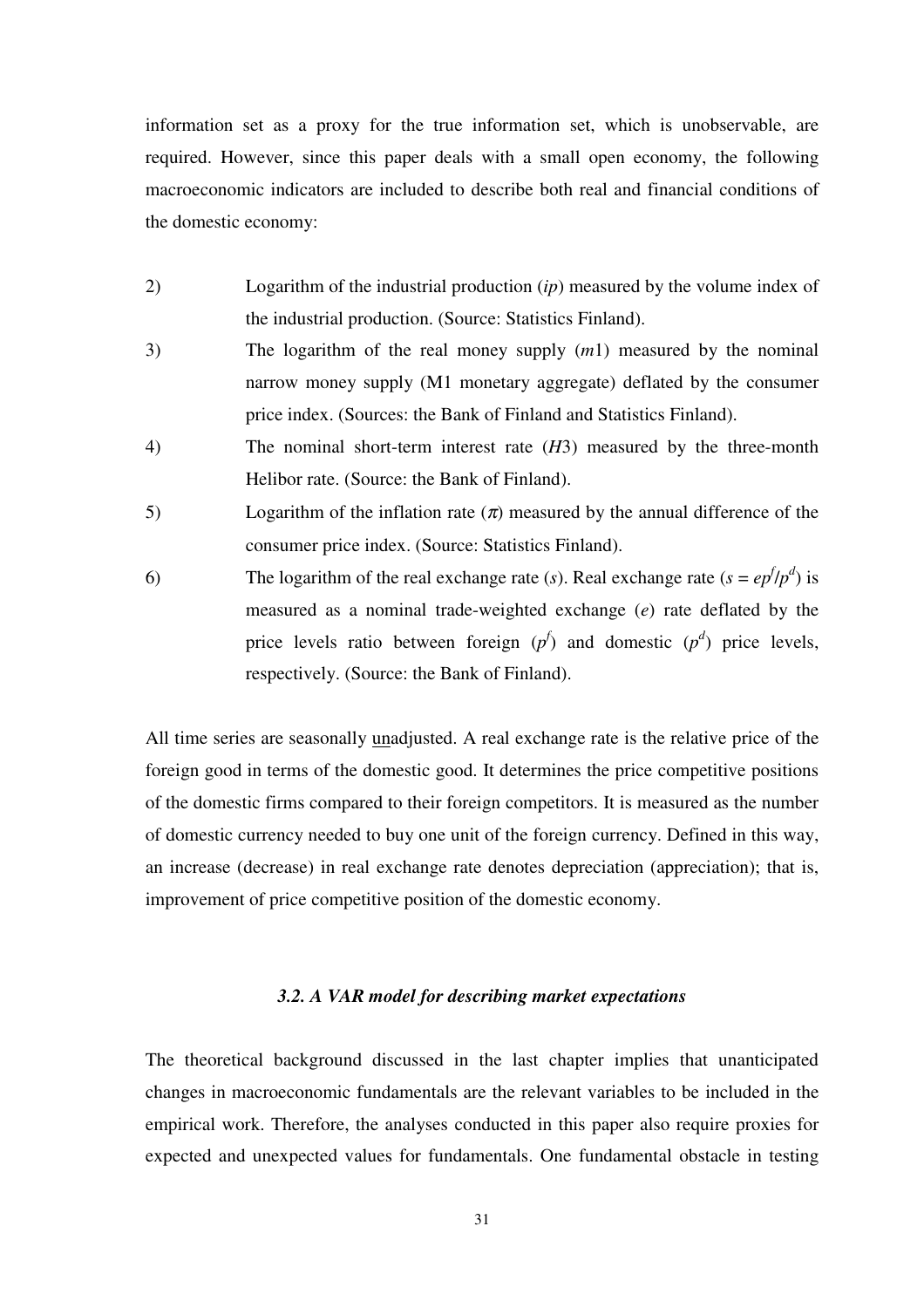asset-pricing theories is our inability to measure "news" accurately. Studies conducted for the US data benefit from the vast amount of available data to overcome obvious measurement problems. Specifically, regularly published survey data can be taken to measure market expectations, so that direct measures of news can be constructed.

Such information does generally not exist in Finland (at least as wide information set as is considered in this paper). Therefore, a statistical procedure must be chosen to extract news from the observed time series. Previous studies have solved this problem by using time series models like ARIMA or VAR models as a proxy for investors' expectations, and thus news-generating process. Some researchers (e.g., Graham 1996 and Martikainen & Yli-Olli 1991) prefer to use simply first difference of the variable as a proxy for news. This choice is based on the assumption that if macroeconomic variables are random walk processes, the first differences are equivalent to unexpected values, which are the unanticipated innovations in the economic variables (see Cheng 1995).

In this paper, unanticipated values were generated via the estimation of the VAR model<sup>2</sup>. However, this statistical procedure may be problematic due to measurement problems concerning how exactly the different variables are measured, and how well news can be isolated from the expected changes. In order to avoid the errors-in-variables problem, it is assumed that investors respond to the measured rather than the true news, implying that the original estimating equation should be specified in measured rather than true news.

Furthermore, efficient market theory assumes that all lagged values of  $x_t$  are known at the end of the period *t* - 1. Unfortunately, most macroeconomic time series are not available until subsequent periods due to publication lags in economic statistics. In addition, they may be subject to revisions for months or, even years after their initial release have occurred. Therefore, to account for publication lags, a two-month lag in the industrial production and a one-month lag in the real money supply, the consumer price index, and the real exchange rate is assumed  $3,4$ .

<sup>&</sup>lt;sup>2</sup> Pearce and Roley (1985) show that survey data is more efficient (i.e., smaller root mean-squared error) than time-series models in generating expectations. McQueen and Roley (1993) concluded that despite the use of empirical expectation proxies, the estimated news coefficients using VARs seem to be consistent with the survey data.

Lagged values are used to ensure that the data is publicly known at the beginning of the period over which the stock returns are measured. Ignoring publication lags creates potential problem in such a way that the information set implied by a typical VAR contains information that is not actually available to market participants. Therefore, if some of the variables on the right-hand side of the VAR model are not observable at time *t* - 1, the residuals will be improperly estimated.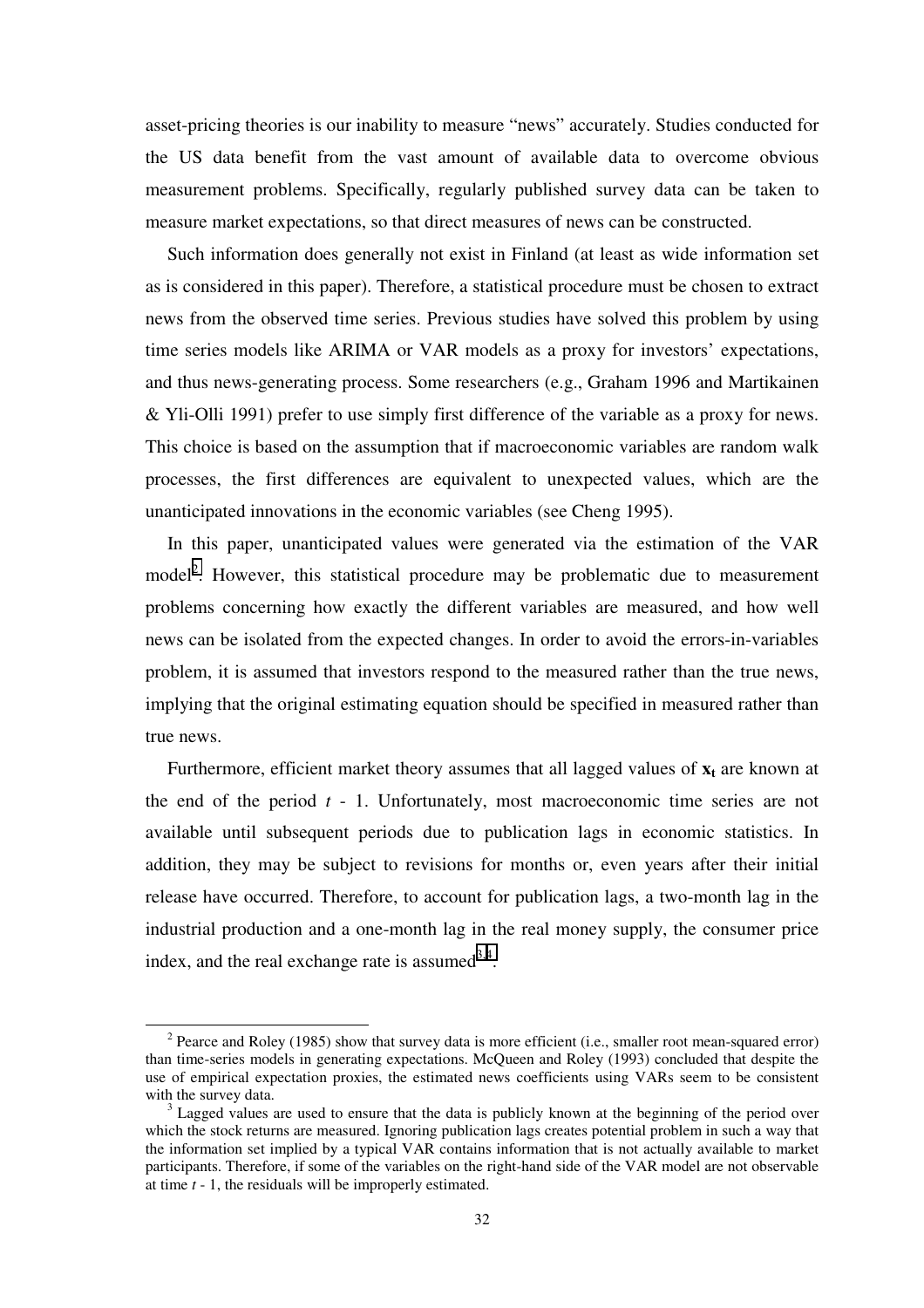It is common in financial literature to describe movements in some variables via lagged values (see Chen 1991). However, this approach restricts the information set to include only the values of that particular variable. In reality, the investors' information set is, of course, larger. Therefore, expectations are modeled as a function of the lagged values of the variable itself, and the lagged values of other relevant variables. To coincide with this structure, expectations are expected to follow a finite order VAR process

(2) 
$$
\mathbf{x}_t = \mathbf{A}_1 \mathbf{x}_{t-1} + \dots + \mathbf{A}_k \mathbf{x}_{t-k} + \mathbf{\Phi} \mathbf{D}_t + \mathbf{e}_t,
$$

where  $\mathbf{x}_t$  is a (5×1) vector of variables  $\mathbf{x}_t = (ip_{t-2}, ml_{t-1}, H_2^*, \pi_{t-1}, s_{t-1})$ , A is a (5×5) matrix, and  $\mathbf{e}_t$  is a (5×1) vector of time *t* error terms  $\mathbf{e}_t = (e_t^{ip}, e_t^{m1}, e_t^{H3}, e_t^{r}, e_t^{s})$ *H t m t*  $e_t^{ip}$ ,  $e_t^{m1}$ ,  $e_t^{H3}$ ,  $e_t^{\pi}$ ,  $e_t^s$ )' which are assumed to be independently and identically distributed with zero mean and positive definite covariance matrix  $\Sigma$ . Each equation also includes vector of deterministic terms  $D_t$ that may contain constant, seasonal dummies, and possibly, some other intervention dummies to be specified later. The one-step-ahead forecast errors **ê***t* are treated as news, and used as explanatory variables for the stock return equations.

This VAR model relates the current value of each series to the lagged values of the series itself and to those of the others. Since the information set used in forecasting cannot be available at the time the forecast is made, only lagged values of the variables are permitted in the model. Estimations can be carried out equation-by-equation by using OLS, because all explanatory variables in every equation are the same. Finally, after fitting the VAR model to the data, it is important to check that the assumptions underlying the model are satisfied. Otherwise, the procedure derived may not be valid, and thus residuals would be improper estimates of news.

VAR estimation assumes that variables included in the system are stationary. The standard Phillips and Perron (1988) unit root tests are used to test for the order of integration of the different series. If variables are nonstationary then a sufficient amount of differences should be used to achieve a stationary VAR model. Nevertheless, it should be noted that mechanical differencing is not recommended, since it is possible that the levels of the variables are cointegrated. If cointegration is present, then a VAR-model in

 <sup>4</sup> Accounting for publication lags in real exchange rate is problematic. Nominal exchange rate is known contemporaneously, but price levels only with a one-month lag. Of course, nominal exchange rate could be used, but this may not be suitable because the FIM was fixed during the period 87 – 92. Therefore, instead of using nominal exchange rate, the real exchange rate with one-month lag is used.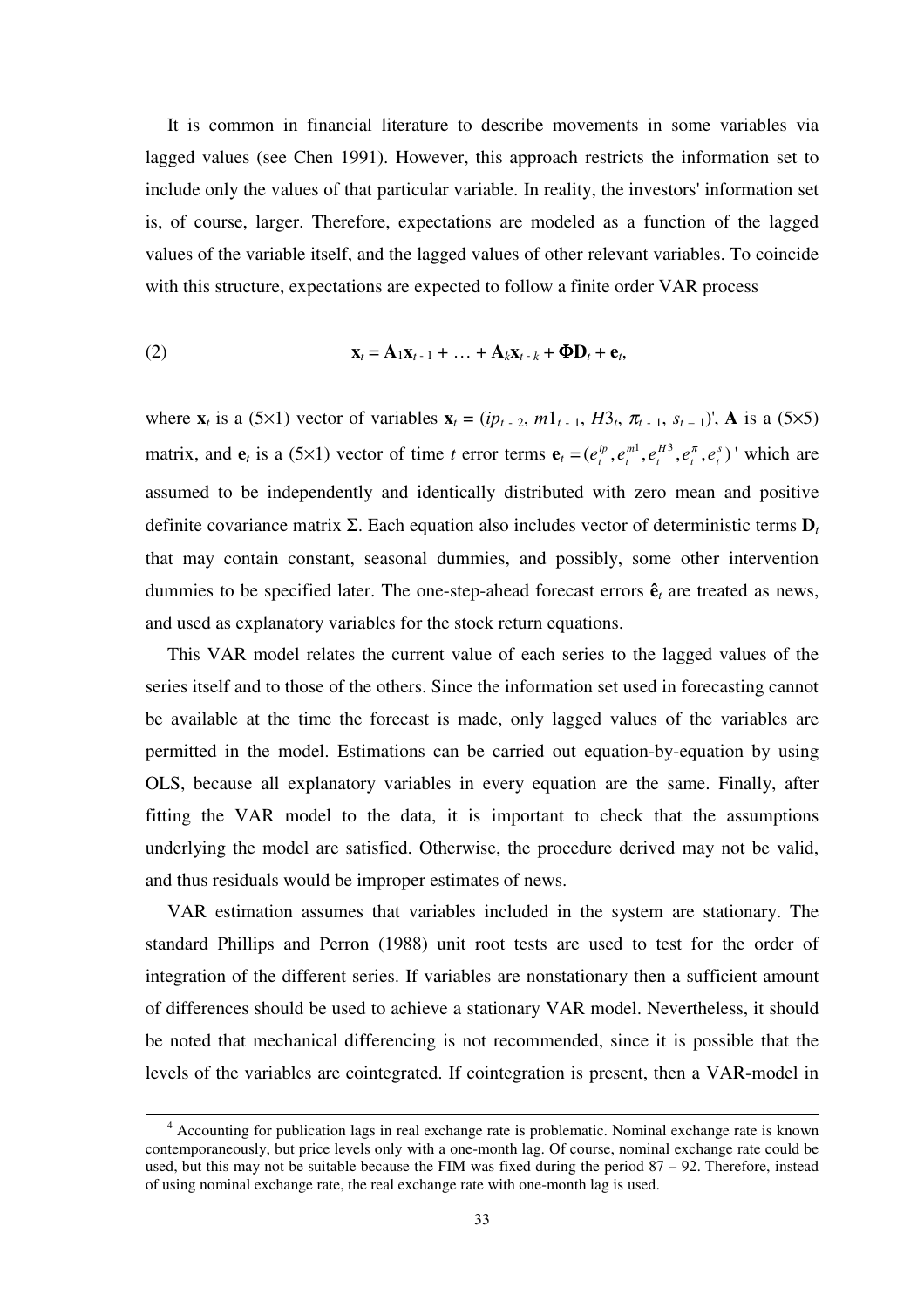<span id="page-33-0"></span>differences would be misspecified because it omits the long-run information that is contained in levels of the variables (Hamilton 1994, 651 – 653).

Therefore, these possible cointegration relations between variables also need to be tested. The Johansen (1988, 1991) maximum likelihood technique is used to test for longrun cointegration. If cointegration is present, then the estimations should be conducted by using the VEC model

(3) 
$$
\Delta \mathbf{x}_t = \mathbf{\Pi} \mathbf{x}_{t-k} + \mathbf{\Gamma}_1 \Delta \mathbf{x}_{t-1} + \dots + \mathbf{\Gamma}_{k-1} \Delta \mathbf{x}_{t-k+1} + \mathbf{\Phi} \mathbf{D}_t + \mathbf{e}_t,
$$

where  $\Gamma$  and  $\Pi$  matrices provide both the short-run dynamics and the long run information contained in the data, respectively. When  $0 <$  rank ( $\Pi$ ) =  $r < 5$ , matrix  $\Pi$  can be written as  $\Pi = \alpha \beta'$ , where  $\beta$  can be interpreted as a (5×*r*) matrix of cointegration vectors, and  $\alpha$  as (5x*r*) matrix of error correction parameters. Again,  $\hat{\mathbf{e}}_t$  is a vector of estimated residuals to be considered as news. The economic interpretation of the VECmodel is as follows: the error correction term is considered as the "error" from the longrun equilibrium relation (i.e., revisions in market expectations) while the difference terms give the short-run dynamics (i.e., market expectations).

#### *3.3. The empirical model for stock returns and macroeconomic news*

To analyze the systematic relationship between macroeconomic news and stock returns, it is necessary to make a functional form assumption of the relationship between dependent and independent variables. The commonly used relationship is linear, and the constantmean-return model used to test the effects of news on industry returns is as follows:

(4) 
$$
R_{it} = \alpha_i + \beta_{1i}\hat{e}^{ip}_t + \beta_{2i}\hat{e}^{m1}_t + \beta_{3i}\hat{e}^{H3}_t + \beta_{4i}\hat{e}^{\pi}_t + \beta_{5i}\hat{e}^s_t + u_{it}
$$

where  $R_{it}$  (*i* = 1, ..., 7) is the realized ex-post return of the industry *i* at month *t*,  $\alpha_i$  is industry-specific constant,  $\beta_{1i},...,\beta_{5i}$  are the unknown regression coefficients (elasticities), which measure the impact of economic news on industry returns, and  $u_{it}$  is a stochastic disturbance term, which is assumed to be  $u_i \sim i.i.d(0,\sigma^2)$ . The regression error term  $u_{it}$ describes all other news (e.g., industry-specific, world economy, etc.) plus noise that is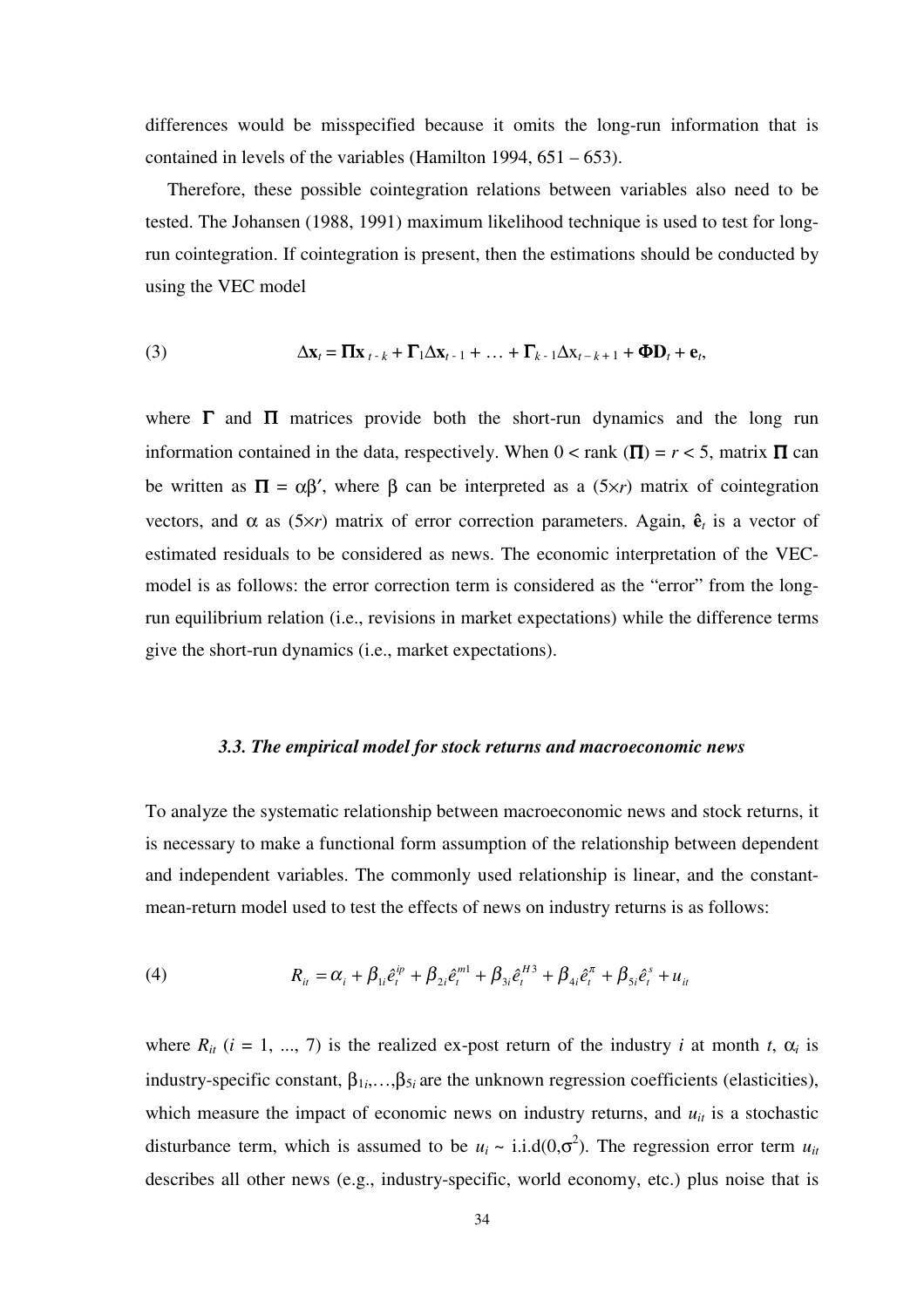not directly related to pre-specified macroeconomic variables. Specifications similar to regression Equation (4) have been used in numerous studies (e.g., see Siklos & Anusiewicz 1998).

The coefficient of determination  $R^2C$  (adjusted for degrees of freedom) measures the fraction of the return variation that can be explained by news. However, the  $R^2C$  measure may be misleading because of the large macroeconomic fluctuation that occurred in the Finnish economy at the beginning of the 1990s. It makes identification of a linear relationship between macroeconomic changes and stock price changes easier and possibly overestimates the importance of news. In other words, given a true underlying constant linear relationship, the  $R^2C$  increases when there is a larger dispersion in the explanatory variables. Therefore, conclusions concerning the strength of the relationship between news and stock returns should not be made based on the  $R^2C$ -coefficients, but rather on the estimated industry-specific elasticities (β*i*).

Another potential problem is the structural break(s) that may have occurred in the sample. The chosen period may not be homogenous, because there have occurred several major changes (e.g., in exchange rate regime or foreign ownership in Finnish companies) that might have had an impact on the stability of the estimated models. If the sample included structural breaks that represent changed market perceptions regarding the impact of news on stock market, the whole sample regression results would be misleading since they would show the neutralized effects of different market reactions over the whole sample. Therefore, structural stability of estimated models should be tested, and when necessary, separate models for different periods should be estimated.

One obvious candidate for structural break would be September 1992 when the Bank of Finland switched from a fixed to a floating exchange rate regime. Therefore, the sample is divided into two parts - pre-September 1992, representing the period of fixed rates; and post-September 1992, representing the period of floating rates. It is important to consider regime changes for at least two reasons. First, news may have different effects on firms' expected cash flows or expected discount rates, and thus on stock prices depending on chosen exchange rate regime. Second, ignoring structural breaks may mask the significant response coefficients.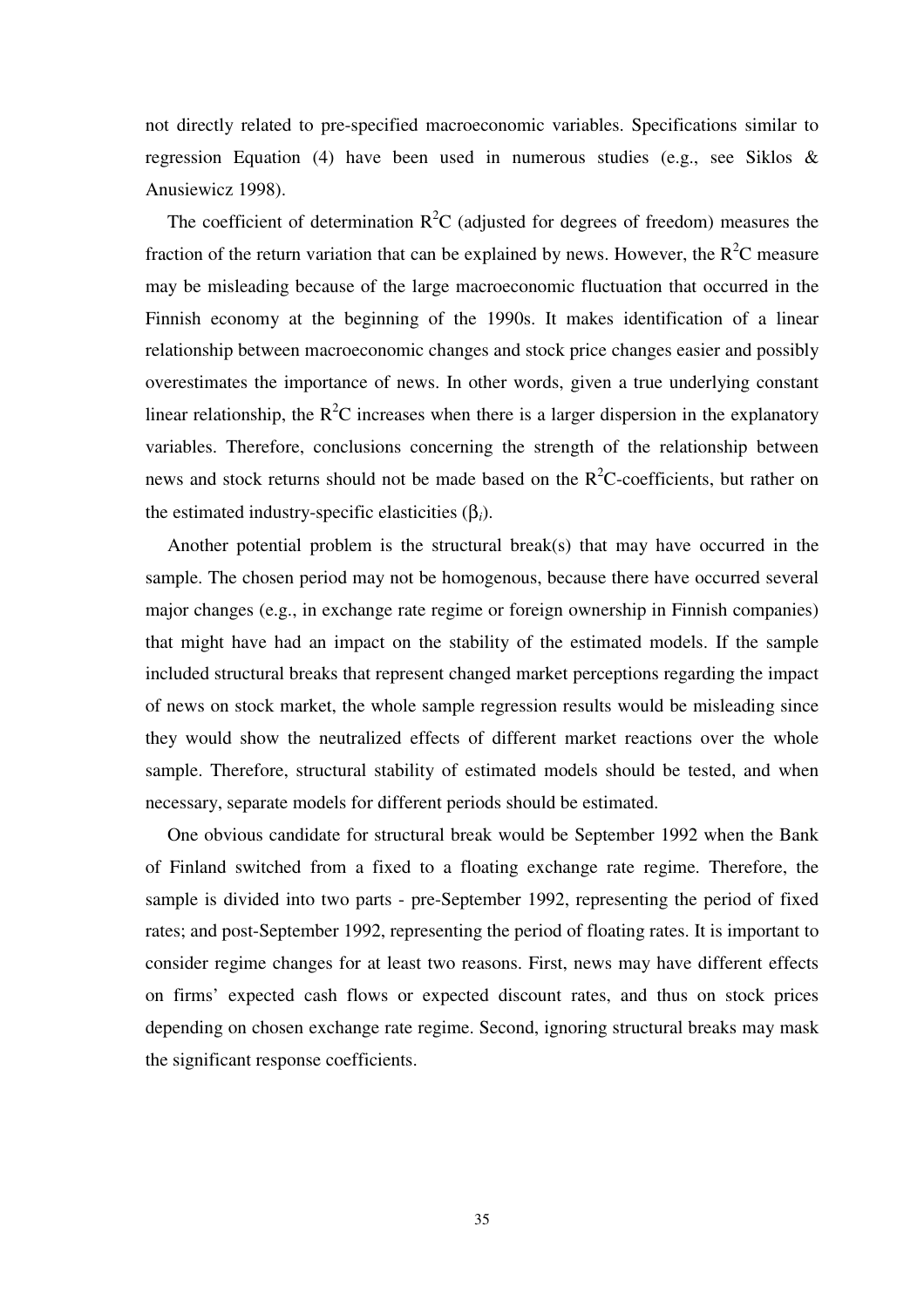#### *3.4. Expected signs of the news coefficients and testable hypothesis*

<span id="page-35-0"></span>Many studies (e.g., see Lintner 1975, Fama & Schwert 1977, Fama 1981, 1982, Geske & Roll 1983, Chatrath, Ramchander & Song 1997 and Groenewold, O'Rourke & Thomas 1997) find a significant negative relationship between expected and unexpected inflation and stock returns. This is surprising since according to the Fisherian hypothesis, shares should provide a hedge against expected and unexpected inflation. One possible channel by which inflation news may have a negative impact on stock prices is that higher-thanexpected inflation increases inflation expectations, which in turn leads to a monetary tightening. This implies higher short-term nominal interest rates, which reduces the present value of future cash flows, and thus current stock prices.

A negative relationship between higher-than-expected interest rates and stock returns is also expected (e.g., see Pearce & Roley 1985 and Thorbecke 1997). Higher-thanexpected interest rates decrease firms' future profits through increased interest payments on debt and reduced aggregate demand. Unexpectedly high interest rates also increase the discount factors at which those future profits are capitalized. Therefore, higher interest rates are bad news for the stock market. Thus, when interest rates increase, the market values of equity prices decline. Furthermore, previous studies (e.g., see Hardouvelis 1987) find that stocks for financial companies (e.g., banks and finance and insurance and investments) are interest rate sensitive. This hypothesis is also tested here.

Depreciation in real exchange rate stimulates export of the domestic firms by making their products cheaper in foreign markets. However, if depreciation is higher than expected, monetary authority typically tries to reduce depreciation by increasing shortterm interest rates<sup>5</sup>. Therefore, unanticipated depreciation is bad news for the stock market, in general. Furthermore, export-oriented industries (i.e., metal and engineering, forest industries, and multi-business industry) may even gain (if positive cash flow effect dominates negative discount rate effect) from unanticipated depreciation, since a cheaper FIM makes them more competitive on the foreign market. Hence, a positive association between real exchange rate news and stocks of export-oriented industries is expected.

However, stock price responses to unanticipated changes in real exchange rate may depend on monetary policy regime. During the fixed rates (exchange rate targeting),

<sup>&</sup>lt;sup>5</sup> This policy is known as "leaning against the wind" (see Solnik 1987). Because stock returns systematically decline as interest rates increase, then the monetary authority's policy of "leaning against the wind" will expose also domestic-oriented industries to unanticipated changes in real exchange rates.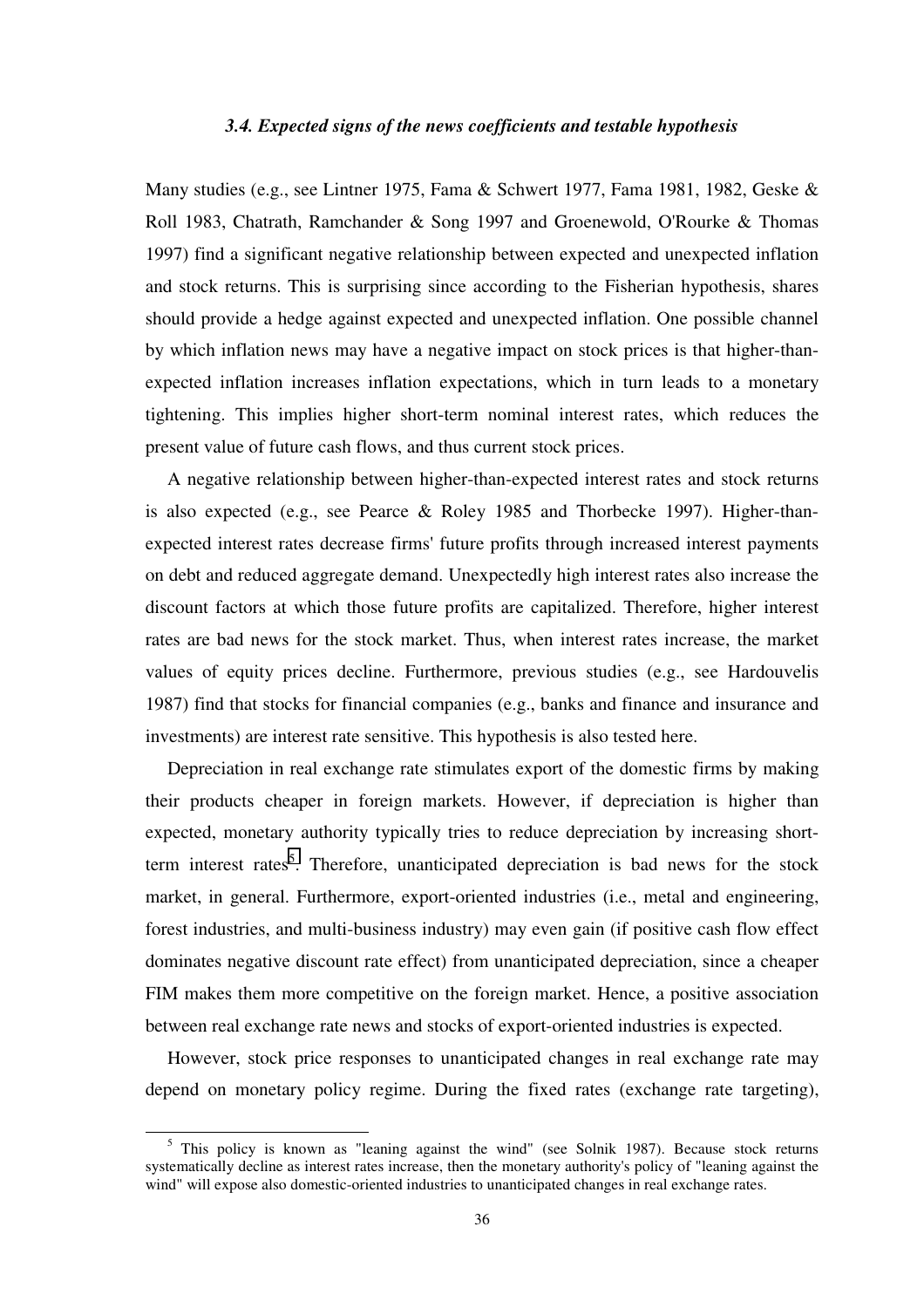central bank "leans against the wind" after higher than expected depreciation, trying to keep the exchange rate within some fixed, pre-specified interval. During the floating rates (inflation targeting), the same surprise does not necessarily lead to monetary tightening, if, for example, general macroeconomic conditions are weak, or inflation expectations are at low level. Both of these conditions held in the Finnish economy at the beginning of the 1990s. Therefore, it is assumed that during the fixed (floating) rates, higher-than-expected depreciation in real exchange rate is bad (good) news for the stock market.

Many recent studies (see Prag 1994 and Siklos & Anusiewicz 1998) have examined the impact of the money supply news on stock returns. The consensus finding is that unexpectedly high money growth is associated with lower stock prices. One interpretation of this result is that investors may believe that the monetary authority will respond to this piece of news by quickly moving to a more restrictive monetary policy due to increased inflation expectations. Alternatively, unexpectedly high money supply may signal increase in future expected real interest rates (Hardouvelis 1987). According to these explanations, higher-than-expected money supply is bad news for the stock market.

Finally, higher-than-expected economy activity may increase investors' expectations of future economic growth and expected future profits of the firms. Good news about real economy should make stocks even more attractive and hence cause an upward leap in share prices. Several studies (see Pearce & Roley 1985 and Sadeghi 1992) have shown that stock returns respond positively to higher-than-expected economic activity. Therefore, the likely impact of real activity surprises on stock prices is positive. Furthermore, it is expected that industrial industries are more sensitive to news about real economy than are other industry portfolios.

Summarizing the priors, stock returns across industries can be written as a function of news about macroeconomic indicators known at period *t* as follows:

(5) 
$$
R_{ii} = f_i(\hat{e}_t^{ip}, \hat{e}_t^{m1}, \hat{e}_t^{H3}, \hat{e}_t^{\pi}, \hat{e}_t^s) + \cdots - \cdots - \cdots - \cdots - \cdots - \cdots - \cdots - \cdots
$$

where  $(+/-)$  denotes the expected sign of the response coefficient. These signs correspond to the stock return responses to a higher than expected values of the fundamentals.

The significance of individual response coefficients is examined by *t*-tests. Common response (i.e., statistical difference from the response of the overall market index) is also tested. In addition, the joint significance of monetary  $(e_i^{m_1}, e_i^{H_3}, \text{and } e_i^{\pi})$ *H t*  $\hat{e}_t^{m1}, \hat{e}_t^{H3}, \text{and } \hat{e}_t^{\pi}$  and non-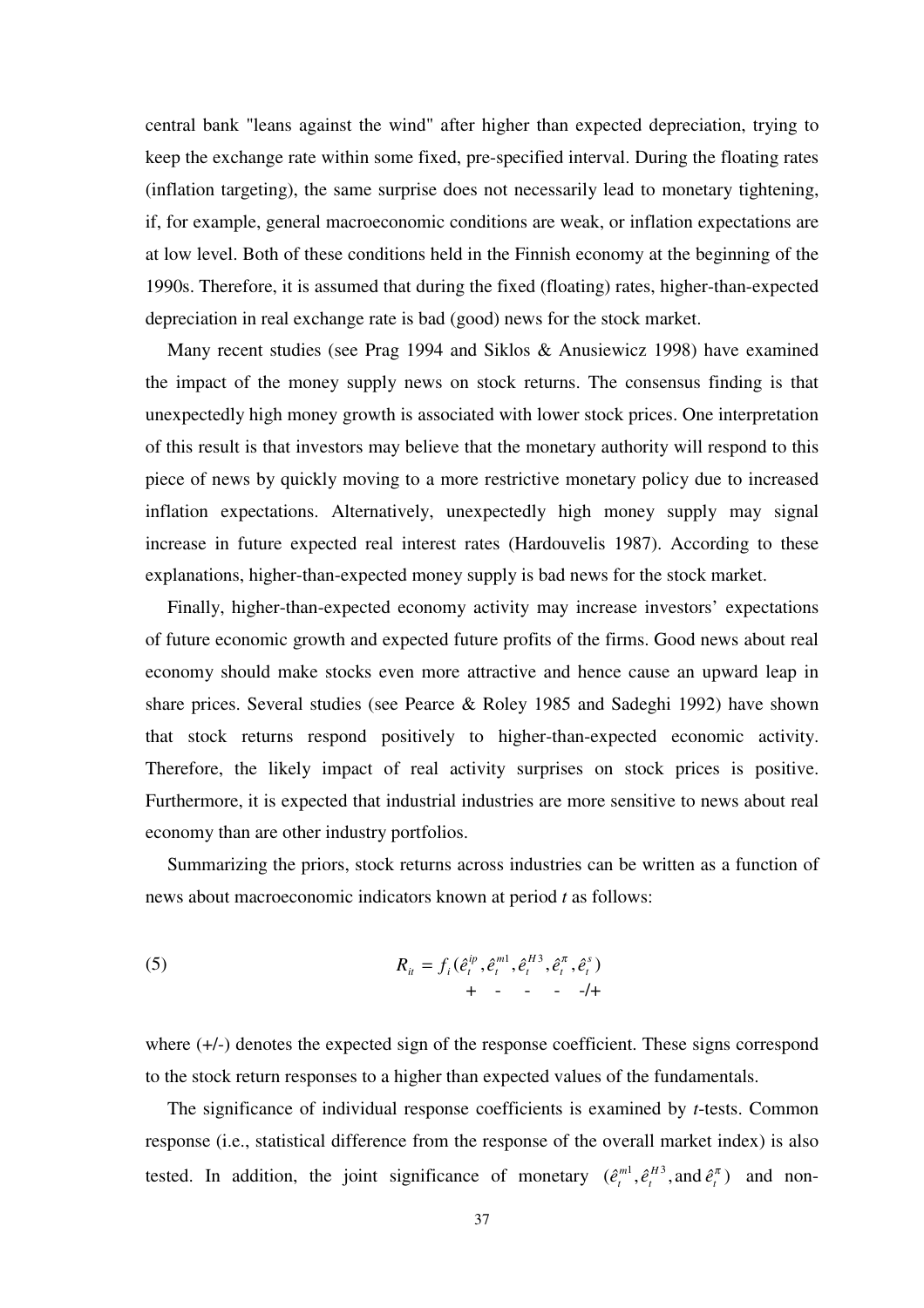monetary  $(\hat{e}_t^{ip}$  and  $\hat{e}_t^s$ )  $\hat{e}^{ip}_t$  and  $\hat{e}^s_t$ ) news is tested to explore whether monetary or non-monetary variables contain relevant information for the stock markets. Wald tests for coefficient restrictions are used for this purpose. Conventional significance levels of 1, 5, and 10 percent are used throughout the analysis. *F*-distribution is used because in small samples, it is more cautious in rejecting the null than the  $\chi^2$ -distribution (e.g., see Theil 1971, 402).

# **4. ESTIMATION RESULTS**

#### *4.1. Producing news via the estimation of the VAR model*

In the first stage, news variables were generated via the estimation of the  $VAR^{6,7}$ . The lag length was chosen using Schwarz multivariate information criteria and Likelihood Ratio tests corrected for small samples suggested by Sims (1980). Information criteria suggest the optimal lag length of two. However, residual misspecification tests revealed that additional lag is required to capture the dynamics of the model. The LR-test statistic comparing the three-lag model to the two-lag model is highly significant at less than 1 percent level. After that, residual diagnostics give no hint of misspecification, except of non-normality at the 5 percent level. Therefore, the lag length of the VARs is chosen to be three in this study.

 <sup>6</sup> VAR estimation is based on i.i.d. errors. However, due to the nature of this application, error terms need not be homoscedastic or normally distributed. The only requirement for news is to be independent in time, since otherwise, they could not be treated as news. When taking a closer look at the residual diagnostics, serial correlation and non-normality are found, which are due to some outliers. Preliminary data analysis (not shown) reveals several outliers, which are modeled by using intervention dummies (see footnote 7). However, care should be taken when using intervention dummies, since relevant information may be lost from the stock market's viewpoint in the second stage estimations. Therefore, the VAR model is estimated with intervention dummies, but after estimating parameters, the dummies with their estimated coefficients are added back to the residual series. The advantage of this method is that it prevents outliers to disturb VAR estimation, and still includes this information in the second stage. <sup>7</sup>

The following vector of intervention dummies is used:  $\mathbf{D}_t = (D894, BS, D9101, D9102, D9107, D9108, D9107, D9108, D9108, D9108, D9108, D9108, D9108, D9108, D9108, D9108, D9108, D9108, D9108, D9108, D9108, D9108, D9108, D9108, D9108, D9108, D9108,$ *D*9112, *DSPEC*, *D*9210)′. These dummies have been included since they all have clear economic interpretation, and because error term diagnostics show that residuals are better behaved with them rather than without them. The dummies are as follows: *D*894, *D*9112, and *D*9210 account for revaluation in March 1989, devaluation in November 1991, and floating decision in September 1992, respectively. *BS* accounts for a bank workers' strike (takes the value 1 in January 1990 and –1 in March 1990). *D*9101 and *D*9102 account for withholding tax, and the end of the special tax-free account. In addition, the harbor workers strike in June 1991 and devaluation speculation *DSPEC* that takes the value 1 from April to November 1992, and zero otherwise are considered. Every equation in the VAR system also includes 11 seasonal dummies and a constant.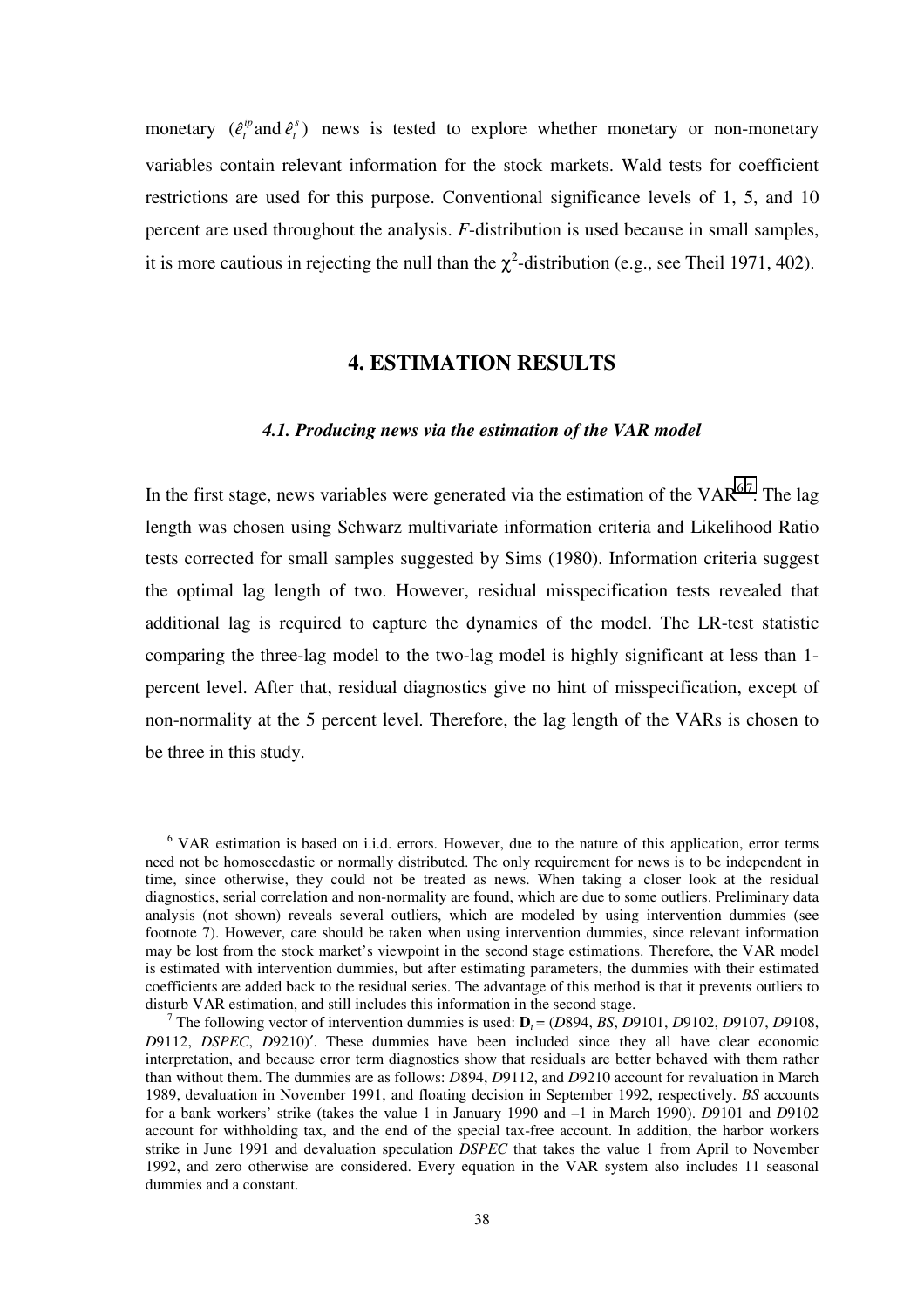After defining a suitable lag order, time series properties (not shown) of the data are investigated. Phillips and Perron (1988) unit root tests suggest that all variables (including stock prices) are nonstationary with stationary differences (i.e.,  $\mathbf{x}_t \sim I(1)$  processes). In addition, Johansen's (1988, 1991) cointegration tests (with and without intervention dummies) for alternative lags suggest that there may be one or two independent cointegration vectors present in the data<sup>8</sup>. Therefore, the VAR $(3)$  model with two cointegration vectors in VEC form is estimated, and its residuals are used as news proxies.

### *4.2. Whole sample results: stock market responses to news*

Equation (4) is estimated separately for each industry by using  $OLS<sup>9</sup>$  and the Newey and West (1987) estimator<sup>10</sup> of the covariance matrix. These results are reported in Appendix 1. Several interesting results emerge from this appendix. First, news explains approximately 11.4 percent of the market return<sup>11</sup>. Across industries, the explanatory power varies between 2.4 percent (metal and engineering) and 15.5 percent (insurance

$$
R_{t} = 0.004 + 0.577 \hat{e}_{t}^{ip} - 0.679 \hat{e}_{t}^{m1} - 0.031 \hat{e}_{t}^{H3} + 1.271 \hat{e}_{t}^{\pi} + 0.147 \hat{e}_{t}^{s}
$$
  

$$
R^{2}C = 0.123 \text{ DW} = 1.841
$$
  

$$
R^{2}C = 0.123 \text{ DW} = 1.841
$$

<sup>&</sup>lt;sup>8</sup> Several recent studies present evidence in favor of cointegration relationships among macroeconomic variables such as those investigated in this paper (e.g., see Fung & Kasumovich 1998).

<sup>&</sup>lt;sup>9</sup> Initially, the estimations were conducted with seasonal dummies and a dummy for the October 1987 crash, but this seems to have only minor effects of the results. Therefore, to avoid efficiency losses, these

 $10$  The reported results are based on i.i.d. residuals. Several diagnostic tests (not shown) for the estimated models were run, and were largely acceptable, despite some problems. Residuals are normally distributed for most of the cases measured by Jarque-Bera -statistics. However, serial correlation seems to be a problem, although Durbin-Watson test gives no hint of serial correlation. Ljung-Boxin *Q*-tests calculated at 28 lags show that autocorrelation is present in every equation at least at the 10 percent level. Furthermore, the ARCH(1) effect is clearly observed only in banks and finance. Finally, RESET(1) tests for general misspecification reject the null of correctly specified model at the 5 percent level only in insurance and investment.<br><sup>11</sup> In order to check the potential bias that excluding dividends might cause; Equation (4) was re-

estimated by using dividend adjusted monthly stock returns as a dependent variable. The dividends adjusted stock returns were calculated by combining the WI index (1987-1990) and the HEX yield index (1991- 1996). For further details see Berglund, Wahlroos, and Grandell (1983) and Hernesniemi (1990). The estimation results were as follows:

As can be seen from these results (*t*-statistics in parenthesis) compared to those in Appendix 1 without dividends, the parameter estimates are very close. Industrial production, real money supply, and interest rate news has statistically significant effect on stock returns. Therefore, it can be argued that stock returns calculated simply through capital gains or losses are a good proxy for the total stock return, which consists of capital gains and dividend yield.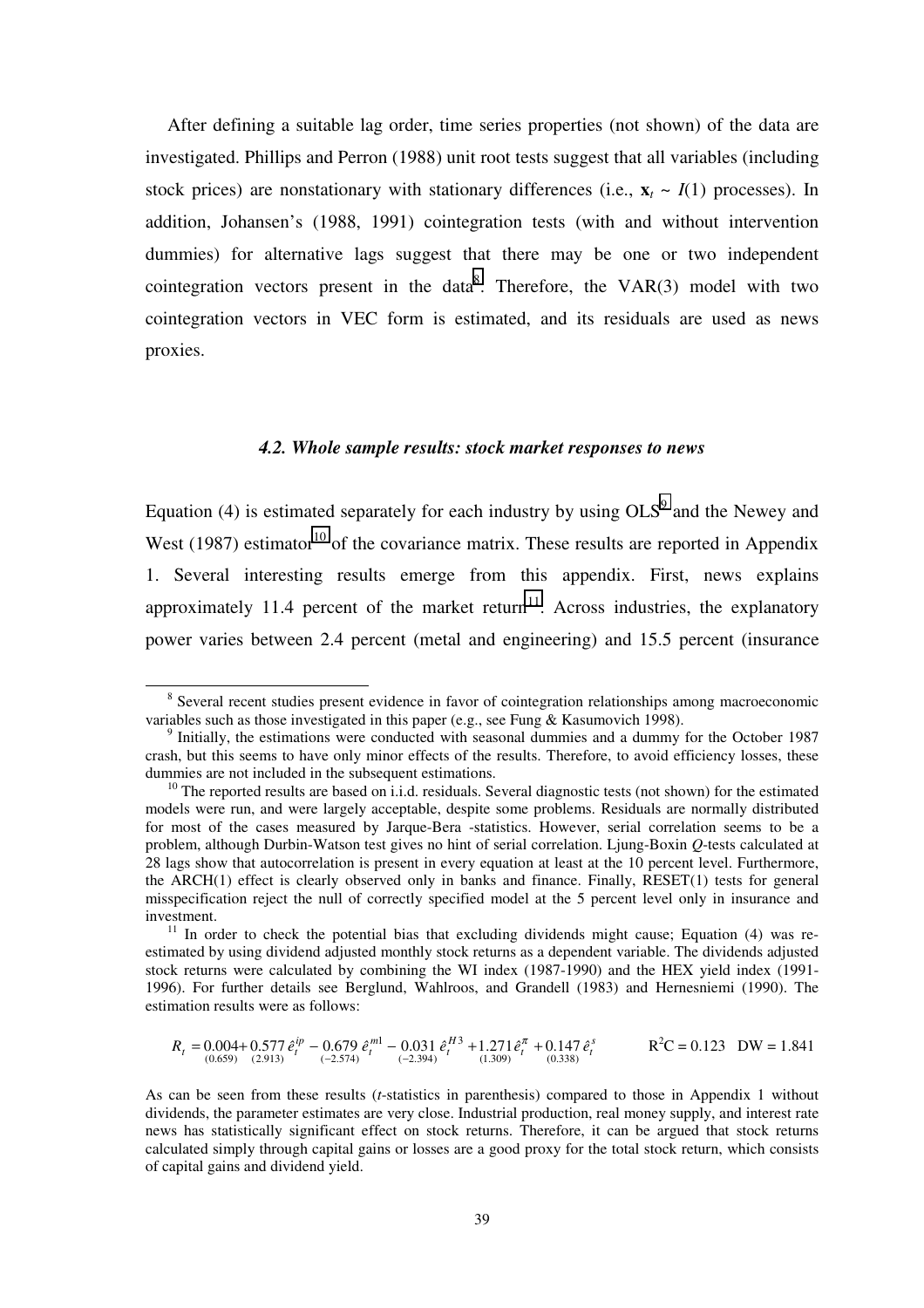and investment). As a group, the most news sensitive industries are financial sectors (banks and finance and insurance and investments). In total, these results imply that news accounts for only a small, but still non-zero portion of stock return variation.

Second, according to *F*-tests, news jointly appears to be important determinants of stock returns: news jointly has significant effect on stock returns  $(H_1)$  for five industries out of seven at the 1-percent level. Comparing the role-played by monetary and nonmonetary news as a group, monetary news  $(H_2)$  are more important than non-monetary news (*H*<sub>3</sub>) in affecting stock returns. Across industries, forest industries and multibusiness industry respond also to non-monetary information for less than the 1- percent level.

Third, individual response coefficients suggest significant aggregate market responses to news about industrial production, real money supply, and interest rates. The other news appears to have less significant effects on stock returns. Most of the significant coefficients affect stock returns with their predicted signs. For example, industrial production news parameter estimates range from 0.36 to 0.93 across industries compared to the aggregate market reaction of magnitude 0.57. Higher-than-expected money supply and interest rates are bad news for the stock market: one percent (percentage) unexpected increases in real money supply (interest rate) decreases market by 0.69 (2.9) percent.

Across industries, significant responses for more than half of the cases were found with respect to news about industrial production, real money supply, and interest rates. Overall, these estimates were very similar to those of the market on average. In fact, industry portfolios do not respond significantly differently from the market. Despite the common response, there are still some industry-specific differences worth mentioning. First, primarily export-oriented cyclical industrial industries respond to industrial production news. Second, cyclical industries do not respond to interest rate news. Third, domestic-oriented industries (other services and other industries) as well as financial sectors seem to be more sensitive to the domestic money market conditions. Finally, financial sectors are the most sensitive among all industries to interest rate news: responses are over twice stronger than the market on average.

However, news about inflation and real exchange rate produce mixed results. Five industries out of seven produce a positive inflation coefficient, which is contrary to the prior expectations. The coefficient is even significant in multi-business industry. The positive responses seem not to depend on the way inflation is measured. If monthly

40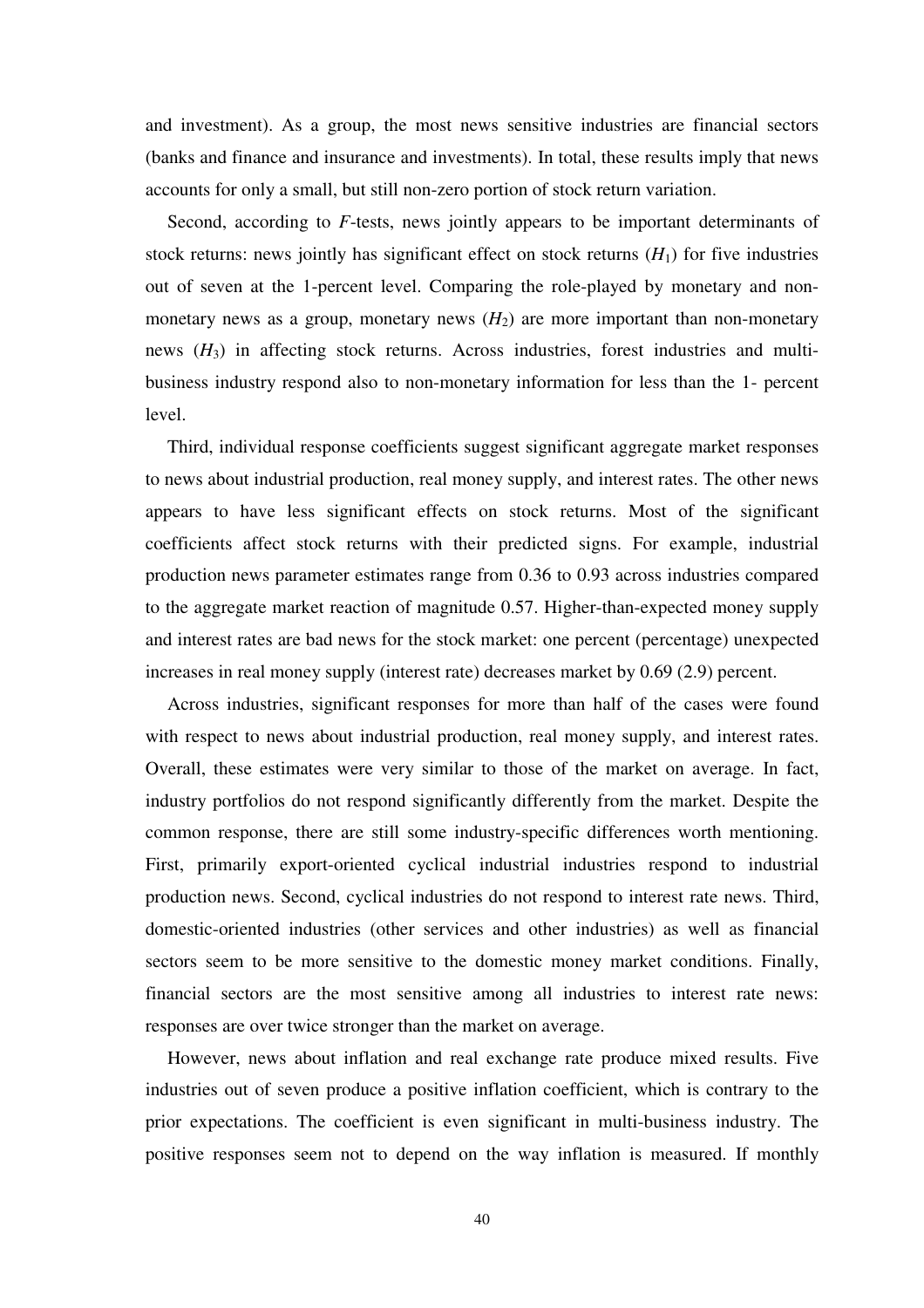consumer price inflation or consumer price index in levels is used as a proxy for inflation, these results still hold (these results are reported in chapters 3 and 4). However, ignoring publication lags changed the inflation coefficient to negative. Furthermore, a higher-thanexpected real exchange rate is bad news for most industries as expected, although these estimates failed to reach significance at conventional levels $^{12}$ .

### *4.3. Sub-sample results: responses during different exchange rate regimes*

As a preliminary step for detecting structural breaks, CUSUM tests and recursive residuals are used. Without exception, these tests show that at least one statistically significant break occurred in the Finnish stock market. This breakpoint is located at September 1992. The CHOW breakpoint (forecast) test confirmed that this break was significant in two (four) industries out of seven<sup>13</sup>. Therefore, the regression Equation (4) was re-estimated separately across various industries over these two different exchange rate regimes: 1987:07 - 1992:08 (fixed rates) and 1992:09 - 1996:09 (floating rates).

The sub-sample results are reported in Appendices 2 and 3. These results suggest that news jointly  $(H_1)$  has an effect on stock returns in both regimes. According to  $R^2C$ measures, news account for about the same fraction of the market returns (some  $6 - 7$ percent) irrespective of the exchange rate regimes. Instead, across industries, the explanatory power of the regressions seems to depend on a sub-sample. Again, the signs of significant response coefficients match prior expectations for the most part. Yet, there are some differences in the magnitudes of the coefficients across industries and periods. For example, during the period 92 – 96, financial sectors (forest industry and multibusiness industry) have their peak responses to interest rate (industrial production) news.

 $12$  However, this conclusion turns out to be premature since real exchange rate parameters change over time in several industries (e.g., banks and finance, multi-business industry, other industries, and general price index). One of the results of fitting the model, which assumes constant parameters when they are in fact variable, is low *t*-statistics (see footnote 13).<br><sup>13</sup> Initially, the estimations with a full set of slope and intercept dummies are experimented with in order

to test whether any response coefficients were affected by the change in exchange rate regime. These results (not reported) indicate that the dummies for the interest rate (insurance and investment) and real exchange rate (all share price index, banks and finance, multi-business industry, and other industries) news turn out to be significant. Furthermore, average stock returns also have changed in other services and market index. Due to these significant dummies, it seems that stock market responses to interest rate and real exchange rate news depend on monetary policy regime.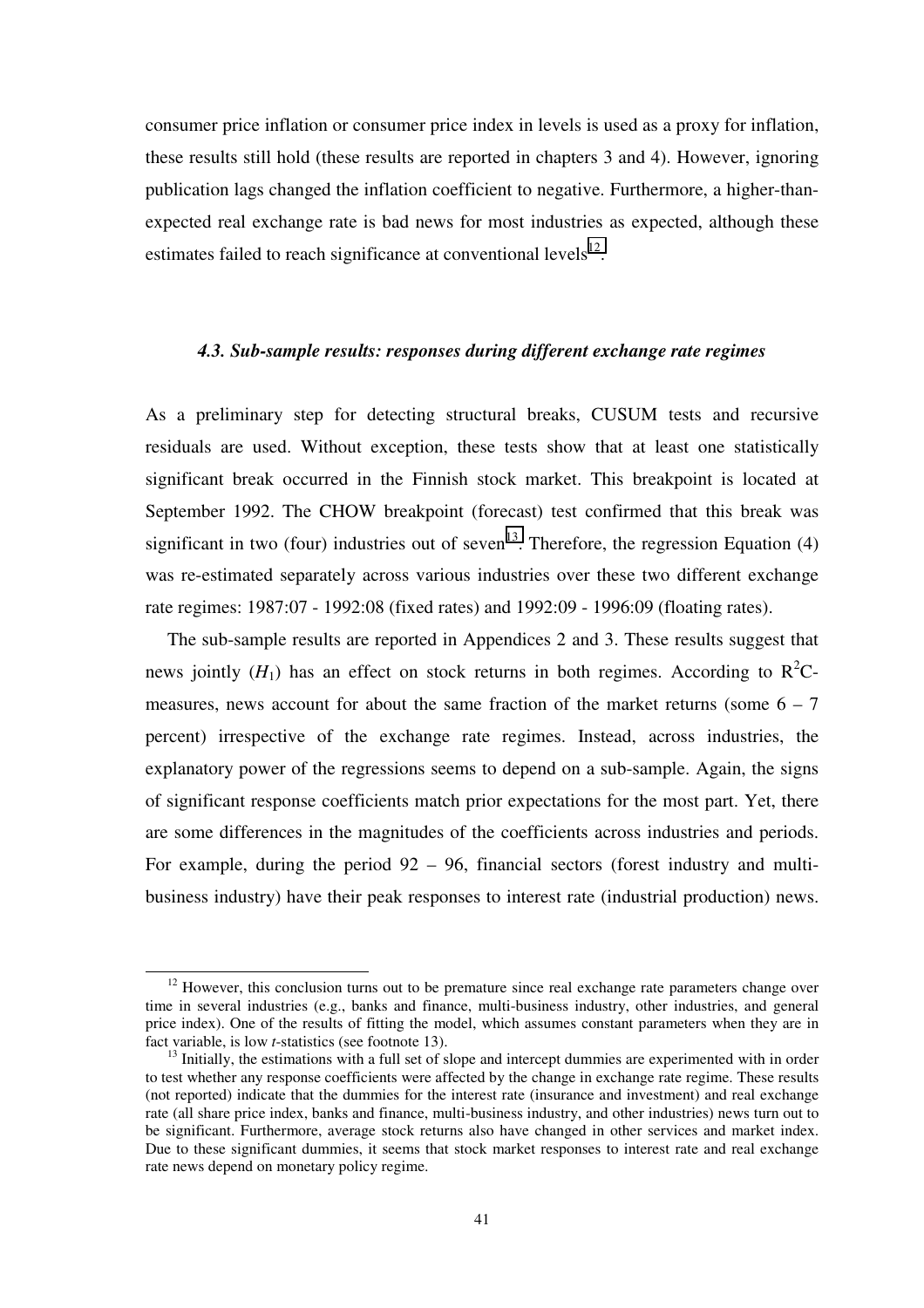Furthermore, banks and finance and multi-business industry show above average sensitivity to macroeconomic news during both monetary policy regimes.

During the period 92 – 96, stock returns seem to be more sensitive to non-monetary  $(H<sub>3</sub>)$  news. Interest rate news turned out to be significant for financial sectors: an unexpected one-percentage increase in interest rate lowers these industries by 6.8 - 11.9 percent, which is 5 – 8 times more than the market on average. Other services also respond to interest rate news, but the response is smaller in magnitude. Furthermore, the real exchange rate now has a significant effect on banks and finance, multi-business industry, and market index: an unexpected one percent depreciation increases these industries by  $1.0 - 1.5$  percent. When testing for the common response, financial (insurance and other services) sectors differ from the average market response to interest rate (real exchange rate) news at the 10 percent level.

During the sub-period  $87 - 92$ , there is no obvious pattern whether service or industrial industries are more sensitive to news. When looking at individual coefficients, stock returns now respond to a broader set of news. The coefficients of industrial production, real money supply, and interest rates are as expected. For example, an unexpected one percent increase in real money supply depresses stock returns for most of the industries by about 0.5 – 0.8 percent, while an unexpected one percent depreciation in real exchange rate lowers stock returns by 0.6 - 2.1 percent. The only exception is insurance and investment, whose negative response to industrial production news seems somewhat dubious. Again, financial sectors show the strongest reactions to interest rate news.

Some evidence that stock return responses to real exchange rate news depend on the exchange rate regime was also found. Response coefficients were negative for every industry during the fixed rates. However, this no longer holds during floating rates, and the signs turn out to be positive for five industries out of seven. Moreover, forest and multi-business industries respond positively to news about industrial production for both of the sub-periods, but during the period  $92 - 96$ , the price responses are some  $1.5 - 2$ times stronger. Another interesting observation is that during the floating rates, real money supply news seems to have no significant impact on stock prices.

The most interesting part of these sub-sample results is the negative relation between stocks and real exchanges rate news, which is valid for every industry. These responses are actually statistically significant for more than half of the cases. For example, an unexpected 1 percent depreciation in real exchange rate is associated with a 1.4 (2.1)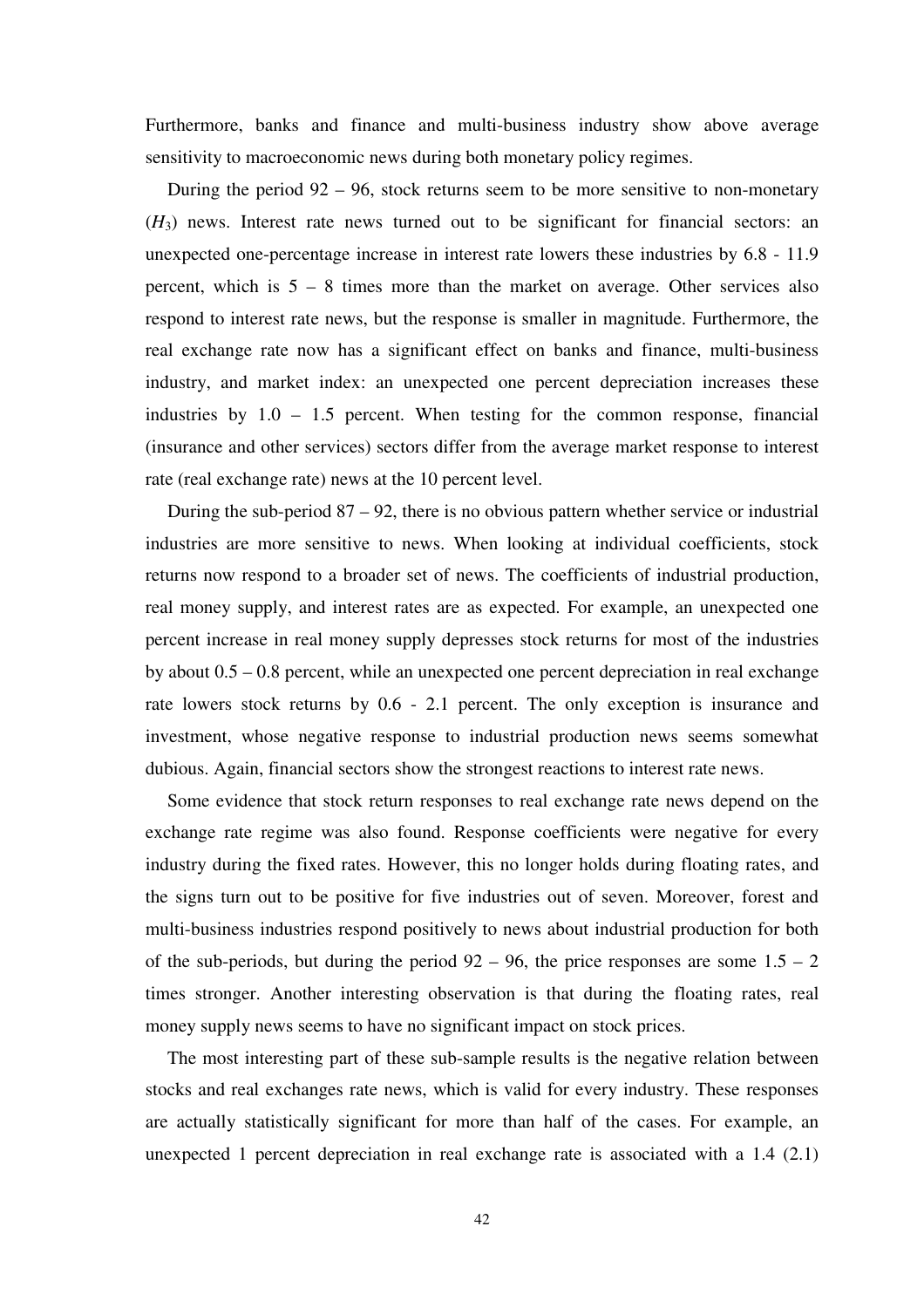percent increase (decrease) in banks and finance during the floating (fixed) exchange rate regime. This evidence indicates that stock market responses to real exchange rate news depend on exchange rate regime.

# **5. CONCLUSIONS**

The purpose of this paper was to investigate to what extent macroeconomic news drives monthly stock returns across industries during the sample period January 1987 to September 1996. The main results are as follows. First, a systematic relationship between news and stock returns was found. Second, this relationship with respect to real exchange rate news is not constant, but varies depending on the time period considered: during the fixed rates, the responses were negative while during the floating rates, the reverse held. Third, stock returns respond primarily to monetary news, although during the floating rates, non-monetary news seems to be more important. Nevertheless, differences in measurement accuracy may explain why monetary news seems to be more important.

The switch in exchange rate regime meant that market perception regarding the monetary policy and the likely effects of the real exchange rate news on stock returns may have changed. Therefore, the results concerning real exchange rate news for the whole sample are misleading. In fact, unanticipated changes in real exchange rates are important determinants for stock market movements during the both sub-samples. The sub-sample results with respect to industrial production, real money supply, and interest rates are fundamentally the same as the whole sample estimations, although there are some variations in the magnitude of the responses across industries.

Consistent with Hardouvelis (1987), the financial sectors show the strongest reactions to interest rate news among all industries. During the floating rate regime, the responses were even significantly stronger than the market, apparently because monetary developments directly affect the cash flows of financial companies. Overall, these results suggest a common response across industries in the whole sample period, but during the sub-samples, the common response for some of the industries is rejected.

As also noted by Cutler et al. (1989), the use of estimated VAR residuals, as proxies for news, may be problematic for several reasons. First, if the VARs are misspecified, residuals do not accurately reflect the value of information to market participants. Second,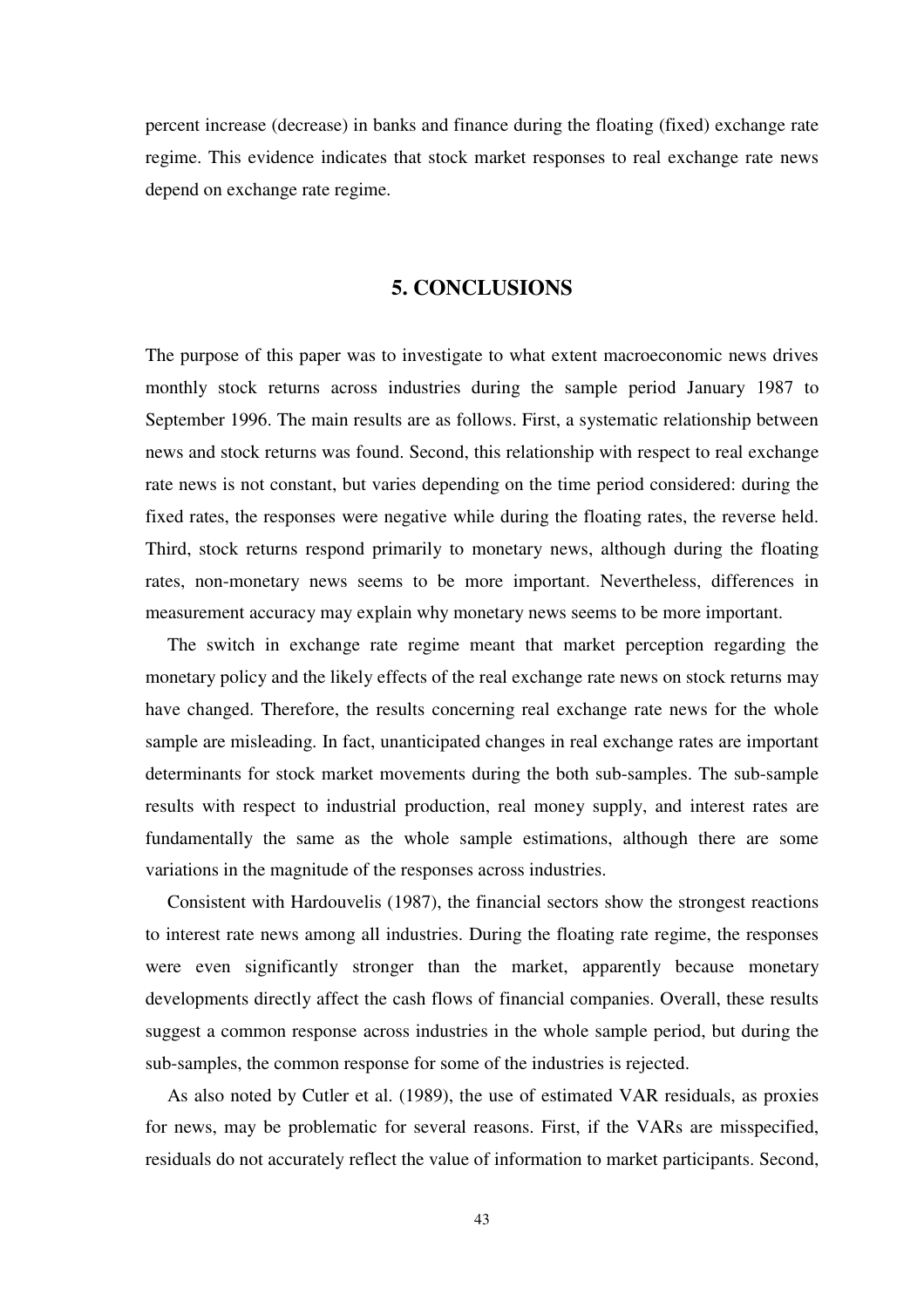in reality, the appropriate information set is much richer than the one implied in this paper. If investors operate with an information set larger than that considered here, residuals might overstate the importance of news. Third, VAR does not capture news about future macroeconomic conditions, revealed in period *t*, but not directly reflected in that period's variables.

The estimation results suggest the difficulty of explaining as much as 11.4 percent of the market return, which is somewhat higher than previously obtained from the Finnish data employing aggregate stock market index (e.g., Lahti & Pylkkönen 1989 and Viskari 1992). Across industries, the explanatory power varies on both sides, suggesting distinct intrinsic characteristics. However, since the data covers a very short and exceptional period, care should be taken when comparisons with results from other periods are made exclusively based on explanatory power.

In addition, due to the exceptional sample period, expectation-generating mechanism may also have changed. This problem can be reduced by recursive estimation of VARs (see Siklos & Anusiewicz 1998). However, due to the small number of observations, this approach is not followed in the present study. Publication lags also seem to have important effects on the results. Ignoring publication lags produces inverse signs to all, but interest rates variables. This may explain the positive stock market response to higher than expected real money supply in the Finnish data reported by Viskari (1992). Nevertheless, despite using lagged values to account for lags in publication; there are still some timing issues associated with the real exchange rate news and the reflection of that piece of news on the stock market.

In this paper, several simplifying assumptions concerning the relationship between stock returns and news were made. For example, the assumption that there is a straightforward linear relationship between news and stock returns, although widely used, can be criticized. In reality, this relationship could be, of course, a complicated non-linear form. Moreover, from the efficiency viewpoint, the results acquired in this paper do not necessarily mean either efficiency or inefficiency, since our tests are not direct tests of market efficiency. Instead, these tests are joint tests of rational expectations and market efficiency (see Fama 1991).

Likewise, the fact that stock returns do not respond systematically to inflation news does not necessarily mean that inflation shocks are an unimportant determinant of stock returns. It might simply be that the VAR at a monthly frequency is an inferior way to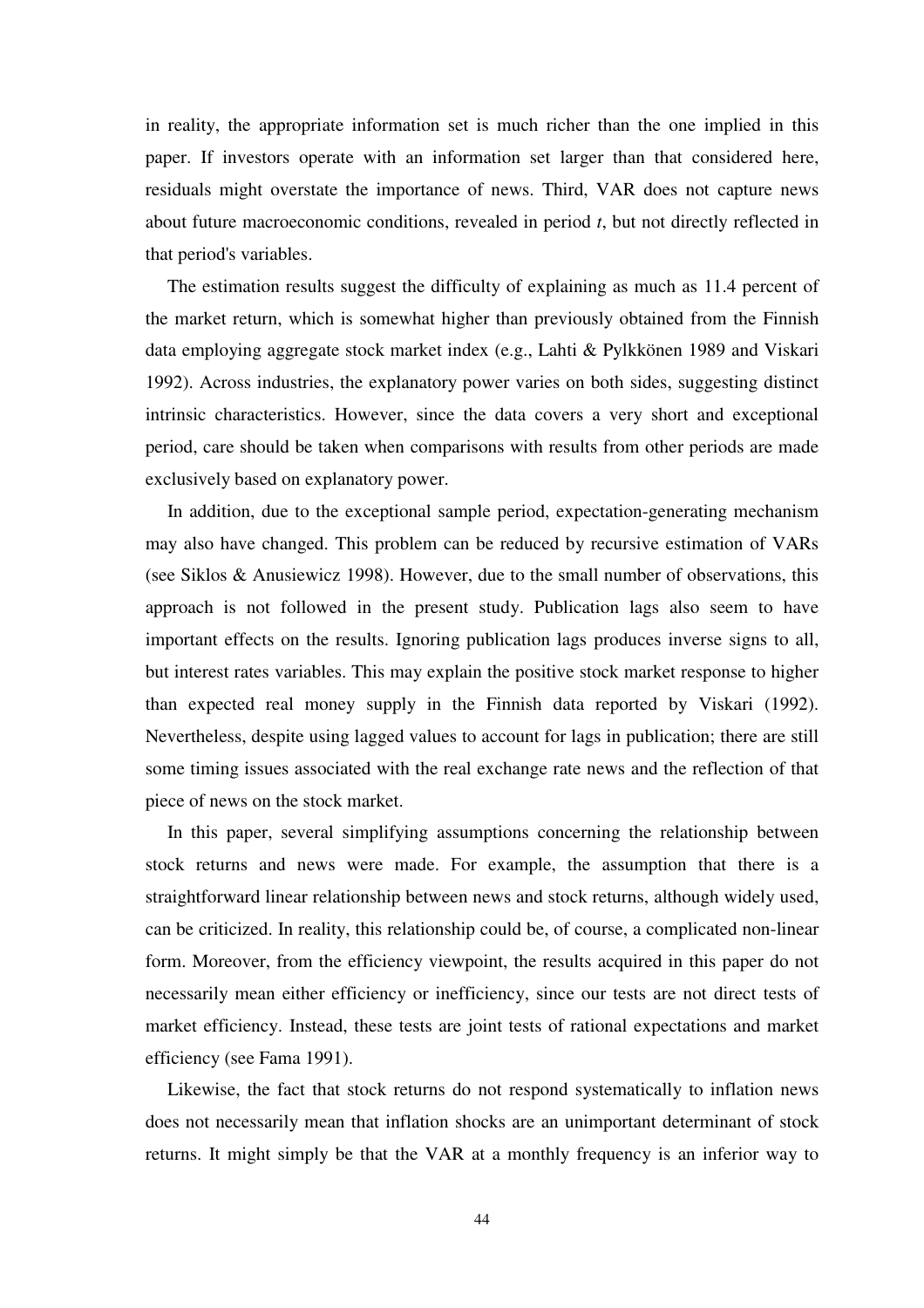measure news. Monthly data involves much noise and other effects that may mask the impacts of news on stock returns. Therefore, an alternative way to measure news about macroeconomic indicators is to use survey data on expectations. So far, the problem is the lack of suitable data, but in the future, this would have the advantage of applying the higher frequency data.

Although news jointly seem to be an important determinant of stock returns, the fact that most of the variation in returns cannot be explained using economic information (e.g., see Cutler et al. 1989) remains. Therefore, the central question in interpreting this evidence is whether the unexplained return movements are due to omitted news about future cash flows and discount rates, or to other factors, that may not affect expectations of these variables.

Cutler et al. (1989) and Orphanides (1992) have documented the same magnitude of explanatory power for monthly aggregate returns despite using a broader information set. Hence, adding more fundamentals into the analysis does not seem to be a fruitful path for the future research. Instead, extending the traditional approach into a more realistic modeling strategy by allowing, for example, asymmetric responses could give us some further insight about how Finnish stock prices are priced with respect to macroeconomic news. Finally, non-economic news like elections or international military and other conflicts may also have an impact on equity market risk premium and thus on the pricing of the Finnish stocks.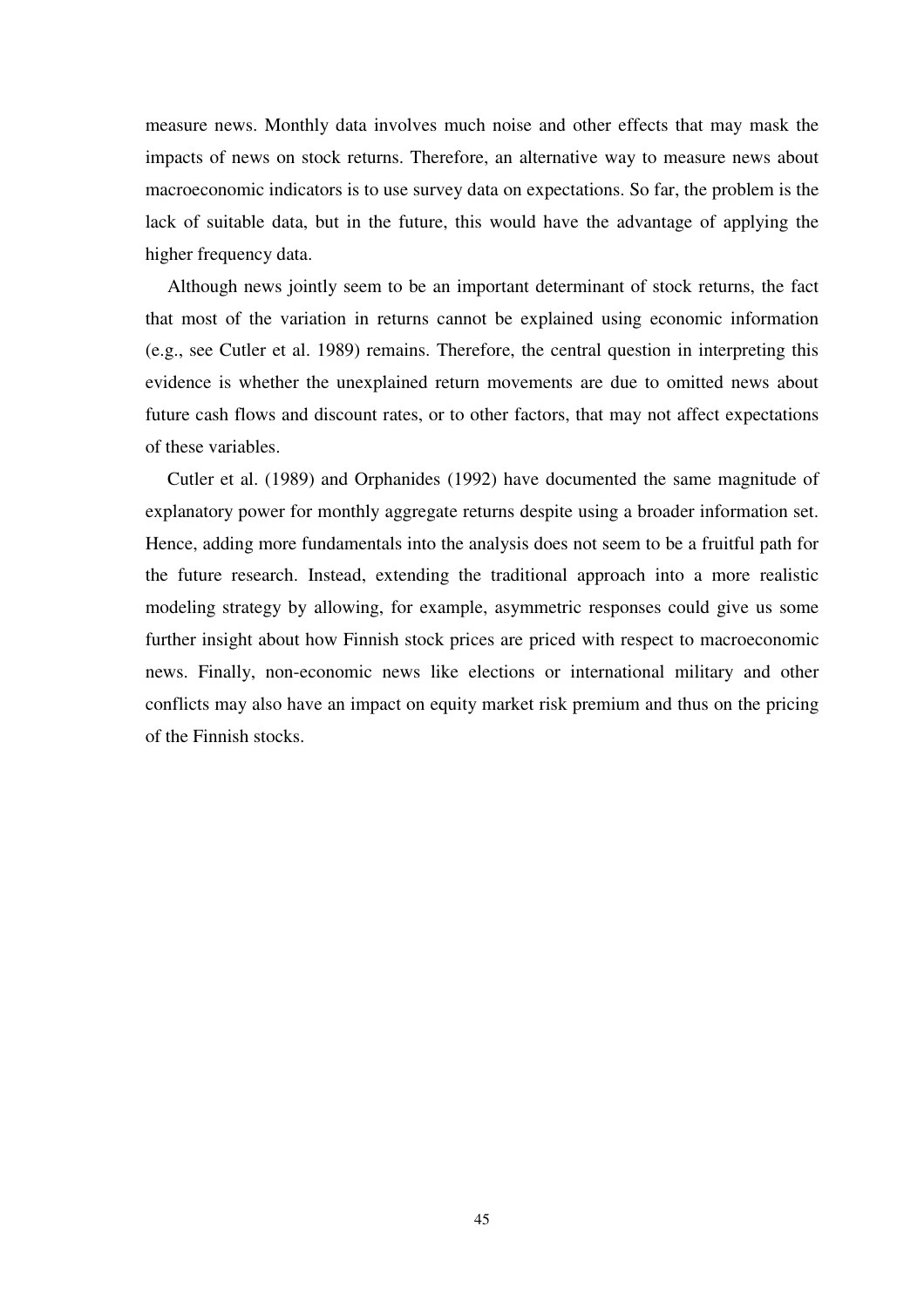#### **REFERENCES**

- **Aggarwal, R. & Schirm, D. C. (1992).** Balance of Trade Announcements and Asset Prices: Influence on Equity Prices, Exchange Rates, and Interest Rates. *Journal of International Money and Finance.* 11. 80 - 95.
- **Berglund, T. & Wahlroos, B. & Grandell, L. (1983).** The KOP and the UNITAS indexes for the Helsinki Stock Exchange in the light of a New Value Weighted Index. *Finnish Journal of Business Economics*. 32. 30 – 41.
- **Chatrath, A. & Ramchander, S. & Song, F. (1997).** Stock Prices, Inflation and Output: Evidence from India. *Applied Financial Economics.* 7. 439 – 445.
- **Chen, N-F. (1991).** Financial Investment Opportunities and the Macroeconomy. *Journal of Finance.* 46. 529 – 554.
- **Cheng, A. C. S. (1995).** The UK Stock Market and Economic Factors: A New Approach. *Journal of Business Finance & Accounting.* 22(1). 129 – 142.
- **Cuthbertson, K. (1996).** *Quantitative Financial Economics*. Stocks, Bonds and Foreign Exchange. Wiley. Series in Financial Economics and Quantitative Analysis.
- **Cutler, D. M. & Poterba, J. M. & Summers, L. H. (1989).** What Moves Stock Prices? *Journal of Portfolio Management.* 15. 4 - 12.
- **Ewing, B. T. (1998).** The Impact of Federal Budget Deficits on Movements in the Stock Market: Evidence from Australia and France. *Applied Economic Letters.* 5. 649 – 651.
- **Fama, E. F. (1981).** Stock Returns, Real Activity, Inflation, and Money. *American Economic Review.* 71. 545 - 64.
- **Fama, E. F. (1982).** Inflation, Output and Money. *Journal of Business.* 55. 201 31.
- **Fama, E. F. (1991)**. Efficient Capital Markets: II. *The Journal of Finance.* 46. 1575 1617.
- **Fama, E. F. & Schwert, G. W. (1977).** Asset Returns and Inflation. *Journal of Financial Economics.* 5. 115 - 46.
- **Fung, B. & Kasumovich, M. (1998).** Monetary Shocks in the G-6 Countries: Is there a Puzzle. *Journal of Monetary Economics.* 42. 575 – 592.
- **Geske, R. & Roll, R. (1983).** The Fiscal and Monetary Linkage Between Stock Returns and Inflation. *Journal of Finance.* 38. 1 - 33.
- **Graham, F. C. (1996).** Inflation, Real Stock Returns, and Monetary Policy. *Applied Financial Economics.*  $6.29 - 35.$
- **Groenewold, N. & O'Rourke, N. & Thomas, S. (1997).** Stock Returns and Inflation: A Macro Analysis. *Applied Financial Economics.* 7. 127 – 136.
- **Hamilton, J. D. (1994).** *Time Series Analysis.* Princeton University Press.
- **Hardouvelis, G. A. (1987).** Macroeconomic Information and Stock Prices. *Journal of Economics and Business.* 39. 131 - 140.
- **Hernesniemi, H. (1990).** *Hex-indeksi.* Elinkeinoelämän Tutkimuslaitos (ETLA). B 68.
- **Johansen, S. (1988).** Statistical Analysis of Co-integrating Vectors. *Journal of Economic Dynamics and Control.* 12. 231 – 54.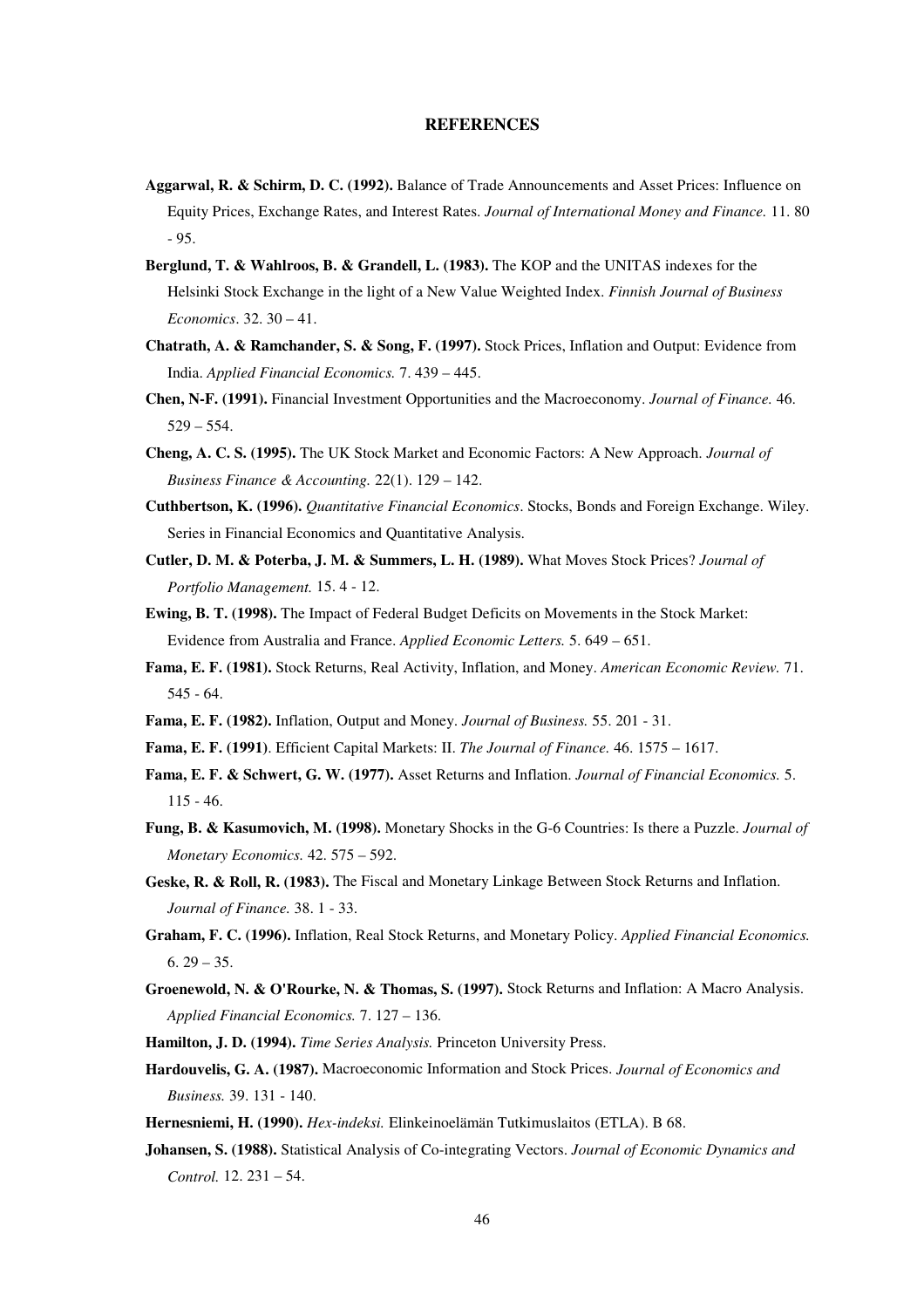- **Johansen, S. (1991).** Estimation and Hypothesis Testing of Cointegration Vectors. *Econometrica*. 59.  $1551 - 80.$
- **Junttila, J. & Larkomaa, P. & Perttunen, J. (1997).** The Stock Market and Macroeconomy in Finland in the APT Framework. *The Finnish Journal of Business Economics.* 4. 454 – 473.
- **Lahti, A. & Pylkkönen, P. (1989).** News and Stock Prices. *Finnish Journal of Business and Economics.* 3. 184 - 193.
- **Lintner, J. (1975).** Inflation and Security Returns. *Journal of Finance.* 30. 259 80.
- **Martikainen, T. & Yli-Olli, P. (1991).** Macroeconomic Factors and Stock Returns: The Case of Helsinki Stock Exchange. *Finnish Journal of Business Economics.* 3. 232 - 251.
- **McQueen, G. & Roley, V. V. (1993).** Stock Prices, News and Business Conditions. *The Review of Financial Studies.* Vol. 6. Number 3. 683 - 707.
- **Newey, W. & West, K. (1987).** A Simple, Positive Semi-Definite, Heteroscedasticity and Autocorrelation Consistent Covariance Matrix. *Econometrica*. 55. 703 – 708.
- **Orphanides, A. (1992).** When Good News is Bad News: Macroeconomic News and the Stock Market. *Board of Governors of the Federal Reserve System.* Paper Presented at the 1992 Winter Meeting of the Econometric Society. New Orleans, Louisiana.
- **Pearce, D. K. & Roley, V. V. (1985).** Stock Prices and Economic News. *The Journal of Business.* 58. 49 67.
- **Phillips, P. C. P. & Perron, P. (1988).** Testing for a Unit Root in Time Series Regression. *Biometrica.* 75. 335 – 46.
- **Prag, J. (1994).** Money Supply Announcements and Interest Sensitive Stocks. *Review of Financial Studies.* Volume III. Numbers 1 and 2. Fall 1993: Spring 1994. 130 - 139.
- **Roll, R. (1988).**  $R^2$ . *Journal of Finance*. 43. 541 566.
- **Sadeghi, M. (1992).** Stock Market Response to Unexpected Macroeconomic News: The Australian Evidence. *International Monetary Fund Working Paper.*
- **Siklos, P. L. & Anusiewicz, J. (1998).** The Effect of Canadian and U.S. M1 Announcements on Canadian Financial Markets: The Crow Years. *Journal of Economics and Business.* 50. 49 – 65.
- **Sims, C. A. (1980).** Macroeconomic and Reality. *Econometrica.* 48. 1 48.
- **Solnik, B. (1987).** Using Financial Prices to Test Exchange Rate Models: A Note. *Journal of Finance*. March. 141 – 149.
- **Theil, H. (1971).** *Principles of Econometrics.* New York: John Wiley & Sons, Inc.
- **Thorbecke, W. (1997).** On Stock Market Returns and Monetary Policy. *The Journal of Finance.* VOL. LII. NO. 2. 635 – 654.
- **Viskari, J. (1992).** News and Stock Prices: Some Further Results. *Finnish Journal of Business and Economics.* 3. 371 - 376.
- **Wasserfallen, W. (1989).** Macroeconomic News and the Stock Market: Evidence from Europe. *Journal of Banking and Finance.* 13. 613 - 626.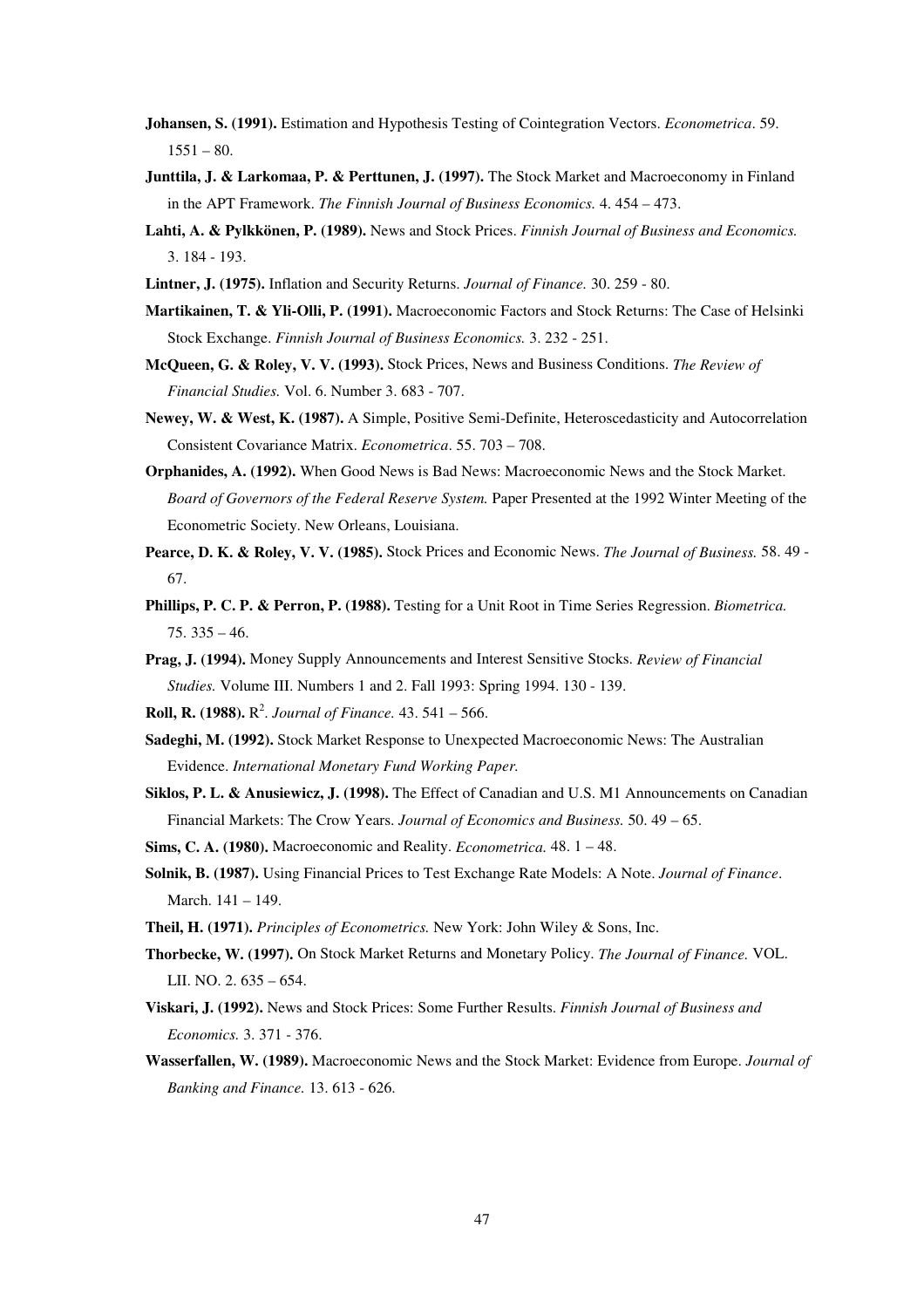|                          |                  |                                                                          | $R_{it} = \alpha_i + \beta_{1i}\hat{e}^{ip}_t + \beta_{2i}\hat{e}^{m_1}_t + \beta_{3i}\hat{e}^{H3}_t + \beta_{4i}\hat{e}^{m}_t + \beta_{5i}\hat{e}^{s}_t + u_{it}$ |                         |                                  |        |           |                       |                                |                                 |
|--------------------------|------------------|--------------------------------------------------------------------------|--------------------------------------------------------------------------------------------------------------------------------------------------------------------|-------------------------|----------------------------------|--------|-----------|-----------------------|--------------------------------|---------------------------------|
| Industry                 | $\beta_{1i}$     | $\beta_{2i}$                                                             | $\beta_{3i}$                                                                                                                                                       | $\beta_{4i}$            | $\beta_{5i}$                     | $R^2C$ | <b>DW</b> | $H_1$ :               | $H_2$ :                        | $H_3$ :                         |
| Banks and finance        | 0.223<br>(0.880) | $-0.436$                                                                 | $-0.066$ <sup>***</sup> 1.919<br>$(-1.382)$ $(-2.806)$ $(1.265)$                                                                                                   |                         | 0.359<br>(0.432)                 | 0.128  | 2.085     | [0.001]               | $4.320***$ 7.163***<br>[0.000] | 0.470<br>[0.626]                |
| Insurance and investment | 0.278            |                                                                          | $-0.647$ ** $-0.073$ *** $-0.239$<br>$(1.167)$ $(-2.023)$ $(-2.728)$ $(-0.188)$                                                                                    |                         | $-0.170$<br>$(-0.225)$           | 0.155  | 1.998     | $2.668***$<br>[0.026] | $4.281***$<br>[0.007]          | 0.706<br>[0.496]                |
| Other services           |                  |                                                                          | $0.392^{**}$ $-0.483^{*}$ $-0.037^{***}$ 3.507<br>$(2.067)$ $(-1.815)$ $(-3.324)$                                                                                  | $(0.552)$ $(-1.140)$    | $-0.400$                         | 0.104  | 1.816     | [0.002]               | $4.225***$ 6.662***<br>[0.000] | $2.923$ <sup>*</sup><br>[0.058] |
| Metal and engineering    |                  | $0.361^*$ -0.610 <sup>**</sup> -0.016<br>$(1.838)$ $(-2.057)$ $(-1.240)$ |                                                                                                                                                                    | 1.708                   | $-0.144$<br>$(1.345)$ $(-0.315)$ | 0.024  | 2.004     | 1.689<br>[0.144]      | $2.512^*$<br>[0.063]           | 1.689<br>[0.189]                |
| Forest industries        |                  | $0.690***$ -0.478<br>$(3.304)$ $(-1.331)$ $(-0.707)$                     | $-0.009$                                                                                                                                                           | 2.516<br>(1.590)        | 0.287<br>(0.741)                 | 0.060  | 1.825     | [0.004]               | $3.762***$ 4.301***<br>[0.007] | $6.139***$<br>[0.003]           |
| Multi-business industry  |                  | $0.928***$ -0.947*** -0.026<br>$(3.473)$ $(-2.713)$ $(-1.519)$           |                                                                                                                                                                    | $2.490^{**}$<br>(2.041) | 0.295<br>(0.574)                 | 0.149  | 1.810     | [0.000]               | 5.902*** 9.474***<br>[0.000]   | $6.083***$<br>[0.003]           |
| Other industries         | 0.284<br>(1.116) | $-0.515$                                                                 | $-0.039$ *** $-0.343$<br>$(-1.609)$ $(-3.775)$ $(-0.298)$                                                                                                          |                         | $-0.068$<br>$(-0.135)$           | 0.082  | 2.092     | $3.929***$<br>[0.004] | $5.032***$<br>[0.003]          | 0.626<br>[0.537]                |
| HEX all share index      |                  | $(2.805)$ $(-2.542)$ $(-2.161)$                                          | $0.570^{***}$ -0.686 <sup>**</sup> -0.029 <sup>**</sup> 1.208                                                                                                      | (1.188)                 | 0.166<br>(0.379)                 | 0.114  | 1.812     | $4.161***$<br>[0.002] | $6.642***$<br>[0.000]          | $4.035***$<br>[0.020]           |

**APPENDIX 1.** Stock market reactions to macroeconomic news (1987:09 - 1996:09, *<sup>n</sup>* = 117)

*ip*

*Note:* Independent variables are industrial production  $(ip^u)$ , real money supply  $(ml^u)$ , three-month helibor rate  $(H3^u)$ , annual inflation rate  $(\pi^u)$ , and real exchange rate  $(s^u)$ . They are proxied by the VEC residuals.  $t$  – values (in parenthesis) and  $F$  – values [*p*-values in square brackets] are corrected for heteroscedasticity and autocorrelation by using the Newey-West (1987) procedure. Coefficients that are significantly differently from the market are shown in bold.  $R^2C$  is the coefficient of determination adjusted for degrees of freedom. DW is Durbin – Watson statistic.  $H_1$  is the null hypothesis that all slope coefficients are jointly zero;  $H_2$  and  $H_3$  are similar for monetary (*m*<sup>1u</sup>, H3<sup>u</sup>, and π<sup>u</sup>) and non-monetary (*ip*<sup>u</sup> and *s*<sup>u</sup>) coefficients, respectively. <sup>\*</sup>, \*\*\*, and <sup>\*\*\*</sup> denote significance at the 10 %, 5 %, and 1 % level, respectively.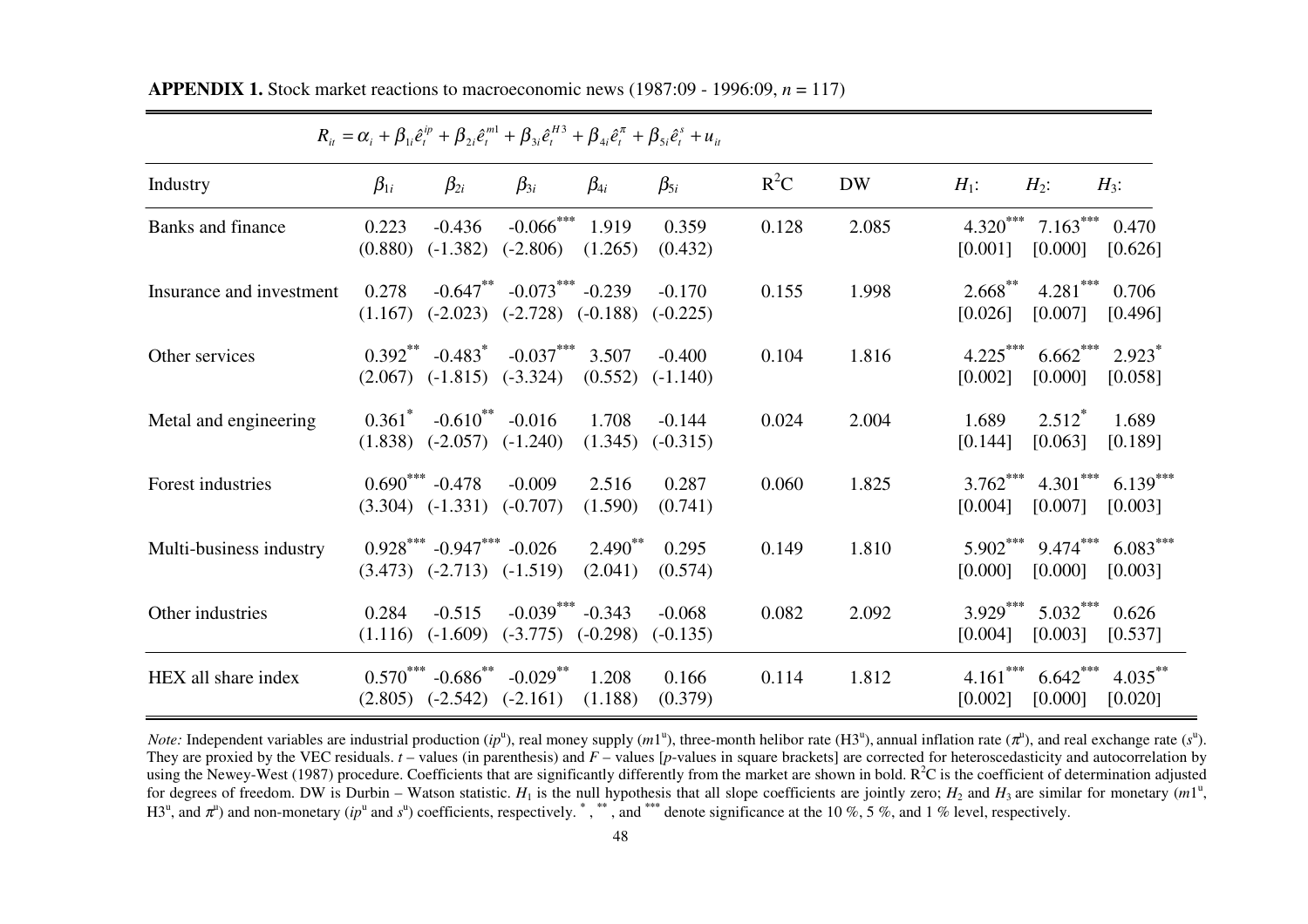| $R_{ii} = \alpha_i + \beta_{1i}\hat{e}^{ip}_t + \beta_{2i}\hat{e}^{m_1}_t + \beta_{3i}\hat{e}^{H3}_t + \beta_{4i}\hat{e}^{m}_t + \beta_{5i}\hat{e}^{s}_t + u_{ii}$ |                      |                                                                                |                                                          |                                           |                                     |        |           |                       |                                                   |                                           |
|--------------------------------------------------------------------------------------------------------------------------------------------------------------------|----------------------|--------------------------------------------------------------------------------|----------------------------------------------------------|-------------------------------------------|-------------------------------------|--------|-----------|-----------------------|---------------------------------------------------|-------------------------------------------|
| Industry                                                                                                                                                           | $\beta_{1i}$         | $\beta_{2i}$                                                                   | $\beta_{3i}$                                             | $\beta_{4i}$                              | $\beta_{5i}$                        | $R^2C$ | <b>DW</b> | $H_1$ :               | $H_2$ :                                           | $H_3$ :                                   |
| Banks and finance                                                                                                                                                  | 0.085<br>(0.327)     | $-0.462$<br>$(-1.653)$                                                         | $-0.043$ <sup>*</sup><br>$(-1.811)$                      | 0.743<br>(0.699)                          | $-2.132***$<br>$(-3.909)$           | 0.167  | 1.333     | [0.000]               | [0.000]                                           | $11.340***$ 9.114*** 10.448***<br>[0.626] |
| Insurance and investments -0.169                                                                                                                                   | $(-0.616)$           | $-0.494$ <sup>*</sup>                                                          | $-0.035$<br>$(-1.700)$ $(-1.217)$ $(-1.064)$             | $-1.310$                                  | $-1.661$ **<br>$(-2.126)$           | 0.032  | 1.482     | 1.887<br>[0.111]      | 1.087<br>[0.362]                                  | 2.317<br>[0.108]                          |
| Other services                                                                                                                                                     | 0.218<br>(1.014)     |                                                                                | $-0.564$ $-0.026$ $0.196$<br>$(-2.124)$ $(-2.166)$       | (0.185)                                   | $-0.615$ <sup>*</sup><br>$(-1.892)$ | 0.041  | 1.668     | [0.010]               | $3.394^{**}$ $4.814^{***}$ $3.065^{*}$<br>[0.005] | [0.055]                                   |
| Metal and engineering                                                                                                                                              | 0.353<br>(1.500)     |                                                                                | $-0.554$ <sup>**</sup> $-0.003$<br>$(-2.220)$ $(-0.194)$ | $2.662$ <sup>**</sup> $-0.498$<br>(2.561) | $(-0.991)$                          | 0.065  | 1.719     | [0.007]               | $3.601***$ 4.944*** 1.819<br>[0.004]              | [0.172]                                   |
| Forest industries                                                                                                                                                  | $0.453^*$            | $-0.568$<br>$(1.954)$ $(-1.672)$                                               | $-0.007$<br>$(-0.362)$                                   | 1.457<br>(0.959)                          | $-0.159$<br>$(-0.389)$              | 0.000  | 1.522     | 1.807<br>[0.126]      | $2.221$ <sup>*</sup><br>[0.096]                   | 2.103<br>[0.132]                          |
| Multi-business industry                                                                                                                                            | (2.120)              | $0.622$ <sup>**</sup> $-0.775$ <sup>**</sup> $-0.022$<br>$(-2.026)$ $(-0.959)$ |                                                          | $2.712^*$<br>(1.929)                      | $-0.871$<br>$(-1.567)$              | 0.080  | 1.683     | [0.000]               | $5.819***$ 6.814***<br>[0.001]                    | $3.856^{**}$<br>[0.027]                   |
| Other industries                                                                                                                                                   | 0.194<br>(0.695)     | $-0.430$<br>$(-1.151)$                                                         | $-0.036^{**}$ $-0.439$<br>$(-2.382)$                     | $(-0.313)$                                | $-1.374***$<br>$(-3.073)$           | 0.105  | 2.063     | $3.257***$<br>[0.012] | 2.077<br>[0.114]                                  | $5.144***$<br>[0.009]                     |
| HEX all share index                                                                                                                                                | $0.371^*$<br>(1.685) | $-0.594$ <sup>**</sup> $-0.021$<br>$(-2.032)$ $(-1.129)$                       |                                                          | 1.205<br>(1.129)                          | $-0.957***$<br>$(-2.251)$           | 0.062  | 1.587     | $4.235***$<br>[0.002] | $4.321***$<br>[0.008]                             | $4.719***$<br>[0.013]                     |

**APPENDIX 2.** Stock market reactions to macroeconomic news during fixed rates (1987:07 - 1992:08, *<sup>n</sup>* = 62)

*Note:* Independent variables are industrial production  $(ip^u)$ , real money supply  $(ml^u)$ , three-month helibor rate  $(H3^u)$ , annual inflation rate  $(\pi^u)$ , and real exchange rate  $(s^u)$ . They are proxied by the VEC residuals.  $t$  – values (in parenthesis) and  $F$  – values [*p*-values in square brackets] are corrected for heteroscedasticity and autocorrelation by using the Newey-West (1987) procedure. Coefficients that are significantly differently from the market are shown in bold. R<sup>2</sup>C is the coefficient of determination adjusted for degrees of freedom. DW is Durbin – Watson statistic.  $H_1$  is the null hypothesis that all slope coefficients are jointly zero;  $H_2$  and  $H_3$  are similar for monetary  $(m1^u,$ H3<sup>u</sup>, and π<sup>u</sup>) and non-monetary (ip<sup>u</sup> and s<sup>u</sup>) coefficients, respectively. <sup>\*</sup>, \*\*, and <sup>\*\*\*</sup> denote significance at the 10 %, 5 %, and 1 % level, respectively.

 $\equiv$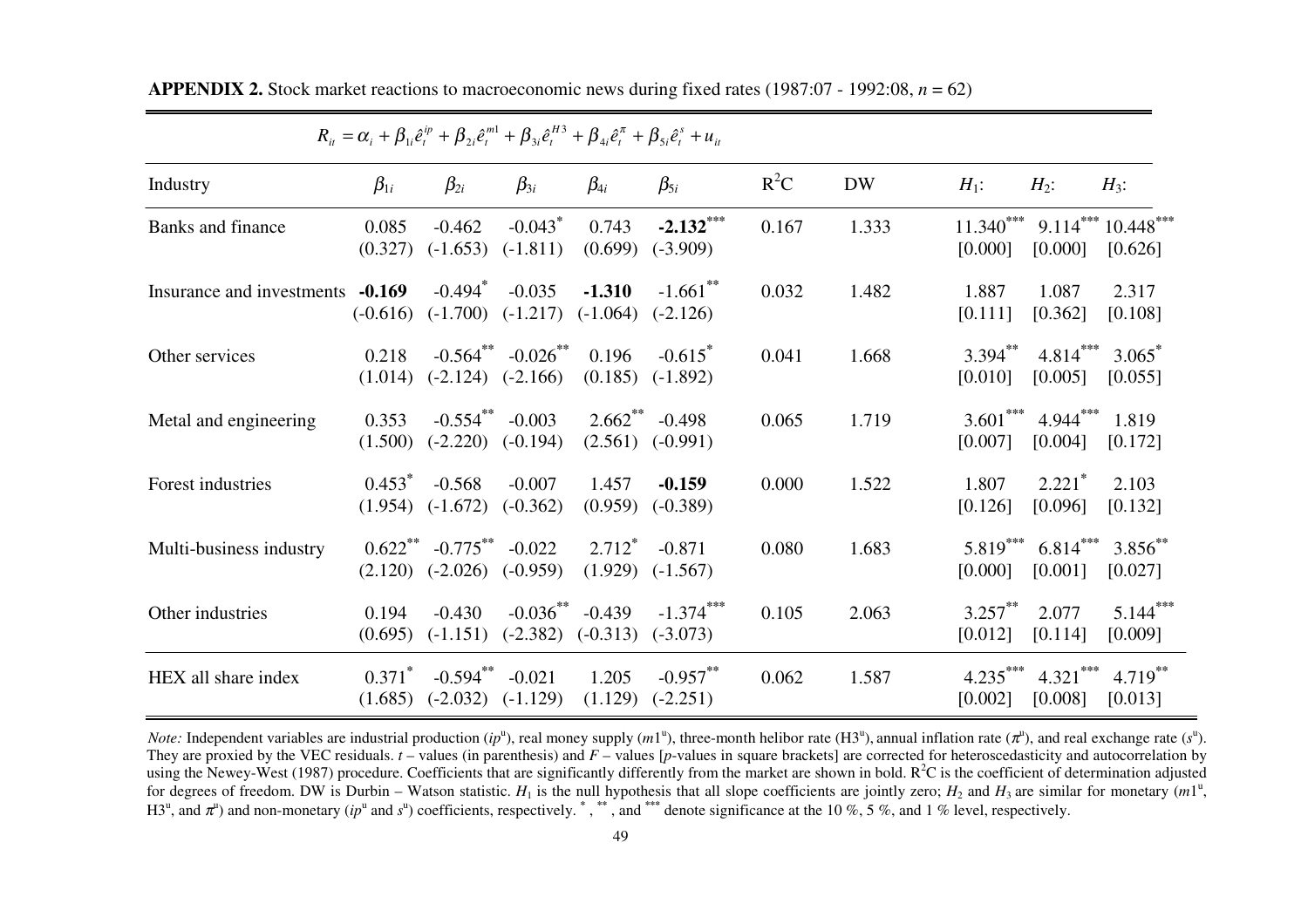| $R_{it} = \alpha_i + \beta_{1i}\hat{e}^{ip}_t + \beta_{2i}\hat{e}^{m_1}_t + \beta_{3i}\hat{e}^{H3}_t + \beta_{4i}\hat{e}^{m}_t + \beta_{5i}\hat{e}^{s}_t + u_{it}$ |                      |                                            |                                               |                               |                                 |        |           |                         |                                |                       |
|--------------------------------------------------------------------------------------------------------------------------------------------------------------------|----------------------|--------------------------------------------|-----------------------------------------------|-------------------------------|---------------------------------|--------|-----------|-------------------------|--------------------------------|-----------------------|
| Industry                                                                                                                                                           | $\beta_{1i}$         | $\beta_{2i}$                               | $\beta_{3i}$                                  | $\beta_{4i}$                  | $\beta_{5i}$                    | $R^2C$ | <b>DW</b> | $H_1$ :                 | $H_2$ :                        | $H_3$ :               |
| Banks and finance                                                                                                                                                  | 0.030<br>(0.051)     | $-0.679$<br>$(-0.685)$                     | $(-2.953)$                                    | $-0.068$ *** 1.976<br>(0.535) | $1.396^*$<br>(1.867)            | 0.099  | 2.335     | $7.143***$<br>[0.000]   | $4.345***$<br>[0.009]          | 2.016<br>[0.146]      |
| Insurance and investments                                                                                                                                          | (2.270)              | $1.046$ <sup>**</sup> -1.498<br>$(-1.273)$ | $-0.119***$ $-1.659$<br>$(-5.747)$ $(-0.479)$ |                               | $-0.524$<br>$(-0.767)$          | 0.278  | 2.274     | [0.000]                 | 24.251*** 19.131***<br>[0.000] | $2.583*$<br>[0.087]   |
| Other services                                                                                                                                                     | 0.454<br>(1.499)     | 0.206<br>(0.307)                           | $-0.039$ **<br>$(-2.253)$ $(-0.004)$          | $-0.010$                      | $-0.363$<br>$(-0.642)$          | 0.018  | 2.163     | $3.981$ ***<br>[0.005]  | 1.919<br>[0.141]               | 1.267<br>[0.291]      |
| Metal and engineering                                                                                                                                              | 0.190<br>(0.415)     | $-0.206$<br>$(-0.217)$                     | $-0.024$<br>$(-1.018)$                        | $-2.465$<br>$(-0.662)$        | 0.112<br>(0.132)                | 0.000  | 2.208     | 1.827<br>[0.127]        | 0.652<br>[0.586]               | 0.147<br>[0.864]      |
| Forest industries                                                                                                                                                  | $0.849^*$<br>(1.759) | $-0.117$<br>$(-0.124)$                     | 0.006<br>(0.252)                              | 4.767<br>(1.613)              | 0.579<br>(0.816)                | 0.045  | 2.065     | $2.606^{**}$<br>[0.038] | 1.604<br>[0.204]               | 3.288**<br>[0.047]    |
| Multi-business industry                                                                                                                                            | (2.210)              | $0.981$ *** -1.035<br>$(-1.488)$           | 0.009<br>(0.657)                              | 0.7781<br>(0.301)             | $1.522***$<br>(2.880)           | 0.163  | 1.946     | $5.528***$<br>[0.001]   | 0.809<br>[0.495]               | $7.276***$<br>[0.002] |
| Other industries                                                                                                                                                   | 0.264<br>(0.488)     | $-0.835$<br>$(-0.900)$                     | $-0.023$<br>$(-1.107)$                        | $-1.659$<br>$(-0.660)$        | 0.827<br>(1.077)                | 0.001  | 2.012     | $8.175***$<br>[0.000]   | 0.990<br>[0.406]               | 1.145<br>[0.327]      |
| HEX all share index                                                                                                                                                | 0.598<br>(1.423)     | $-0.731$<br>$(-0.949)$                     | $-0.014$<br>$(-1.103)$                        | $-0.414$<br>$(-0.158)$        | $0.985$ <sup>*</sup><br>(1.883) | 0.066  | 1.946     | $7.299***$<br>[0.000]   | 0.693<br>[0.561]               | 4.945**<br>[0.012]    |

**APPENDIX 3.** Stock market reactions to macroeconomic news during floating rates (1992:09 - 1996:09, *<sup>n</sup>* = 49)

*Note:* Independent variables are industrial production  $(ip^u)$ , real money supply  $(m1^u)$ , three-month helibor rate  $(H3^u)$ , annual inflation rate  $(\pi^u)$ , the real exchange rate  $(s^u)$ . They are proxied by the VEC residuals.  $t$  – values (in parenthesis) and  $F$  – values [*p*-values in square brackets] are corrected for heteroscedasticity and autocorrelation by using the Newey-West (1987) procedure. Coefficients that are significantly differently from the market are shown in bold.  $R^2C$  is the coefficient of determination adjusted for degrees of freedom. DW is Durbin – Watson statistic.  $H_1$  is the null hypothesis that all slope coefficients are jointly zero;  $H_2$  and  $H_3$  are similar for monetary  $(m1^u,$ H3<sup>u</sup>, and π<sup>u</sup>) and non-monetary (ip<sup>u</sup> and s<sup>u</sup>) coefficients, respectively. <sup>\*</sup>, \*\*, and <sup>\*\*\*</sup> denote significance at the 10 %, 5 %, and 1 % level, respectively.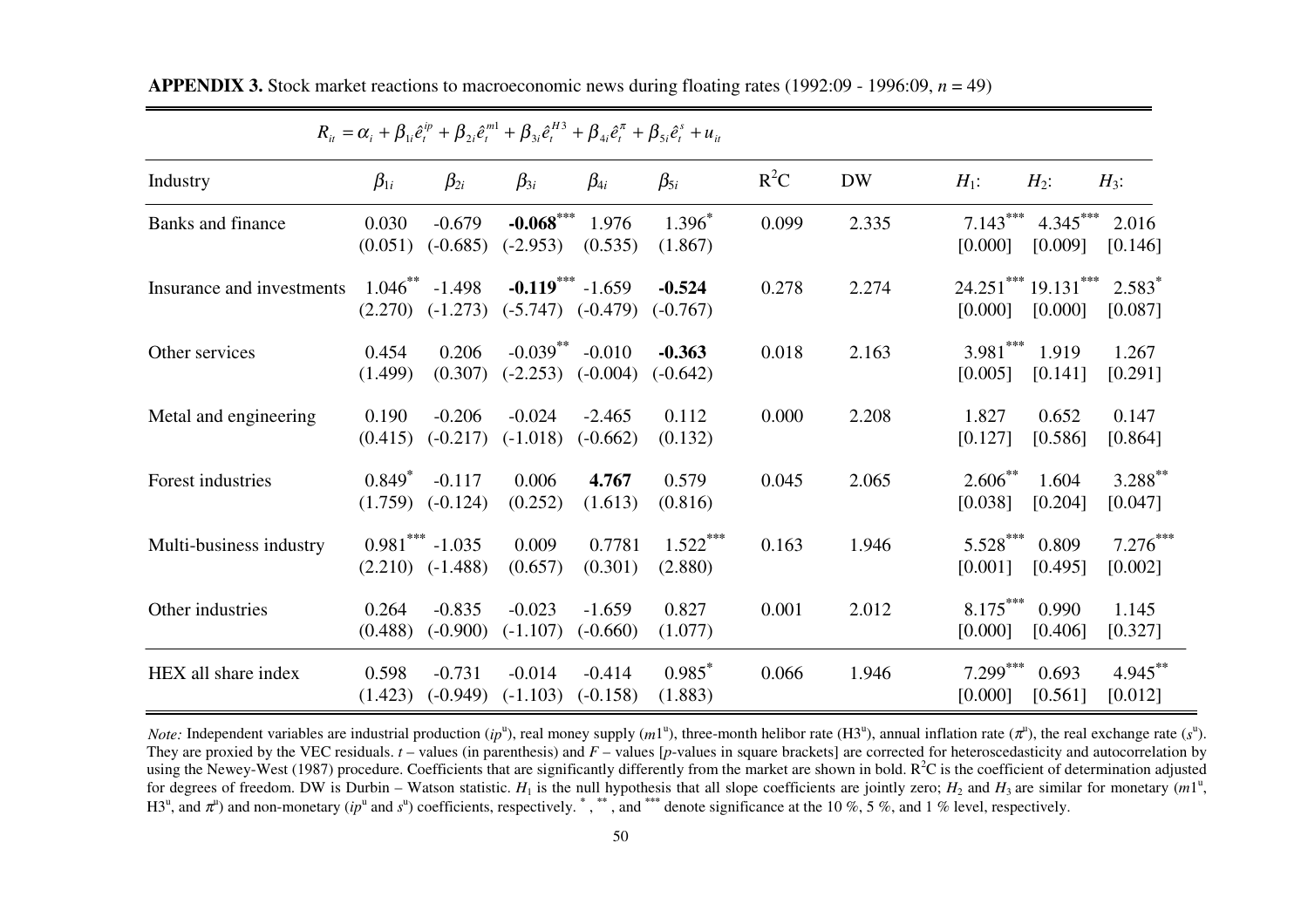Chapter 3

# **INDUSTRY PORTFOLIOS, ECONOMIC NEWS**

# **AND BUSINESS CONDITIONS:**

### **Evidence from the Finnish Stock Market**<sup>∗</sup>

#### **ABSTRACT**

This paper compares monthly stock price reactions across industries to macroeconomic news (residuals from VAR models) conditional on the state of the economy over the period 1987:01 - 1995:06. Business conditions are defined relative to trend industrial production. The results suggest that stock return responses to news are not constant, but vary depending on business conditions. For example, industrial production, real money supply, and interest rate news may sometimes cause a positive reaction to stock prices and at other times a negative reaction. When the economy is strong, higher than expected industrial production and real money supply decrease stock prices while in weak conditions the responses are positive. For interest rate news, the signs are reversed. Furthermore, the results show that when the estimations are made conditional on the state of the economy, stock prices respond to a larger set of economic news. The results are in line with McQueen and Roley's (1993) study. Therefore, Finnish stock markets do not behave differently than their counterparts in the United States despite the use of empirical expectation proxies and monthly observations.

**KEY WORDS:** Industry portfolios; Macroeconomic news; VAR model; Business conditions

-

<sup>∗</sup> Forthcoming in the Finnish Journal of Business Economics 2/2000. I thank Tom Berglund, Hannu Kahra, Eva Liljeblom, Markku Rahiala, Jouko Ylä-Liedenpohja, as well as seminar participants at the Capital Markets and Financial Economics (FPPE) and at the University of Tampere for their helpful comments and suggestions. Furthermore, the comments by an unknown referee of the Finnish Journal of Business Economics are gratefully acknowledged. All the remaining errors are entirely my responsibility.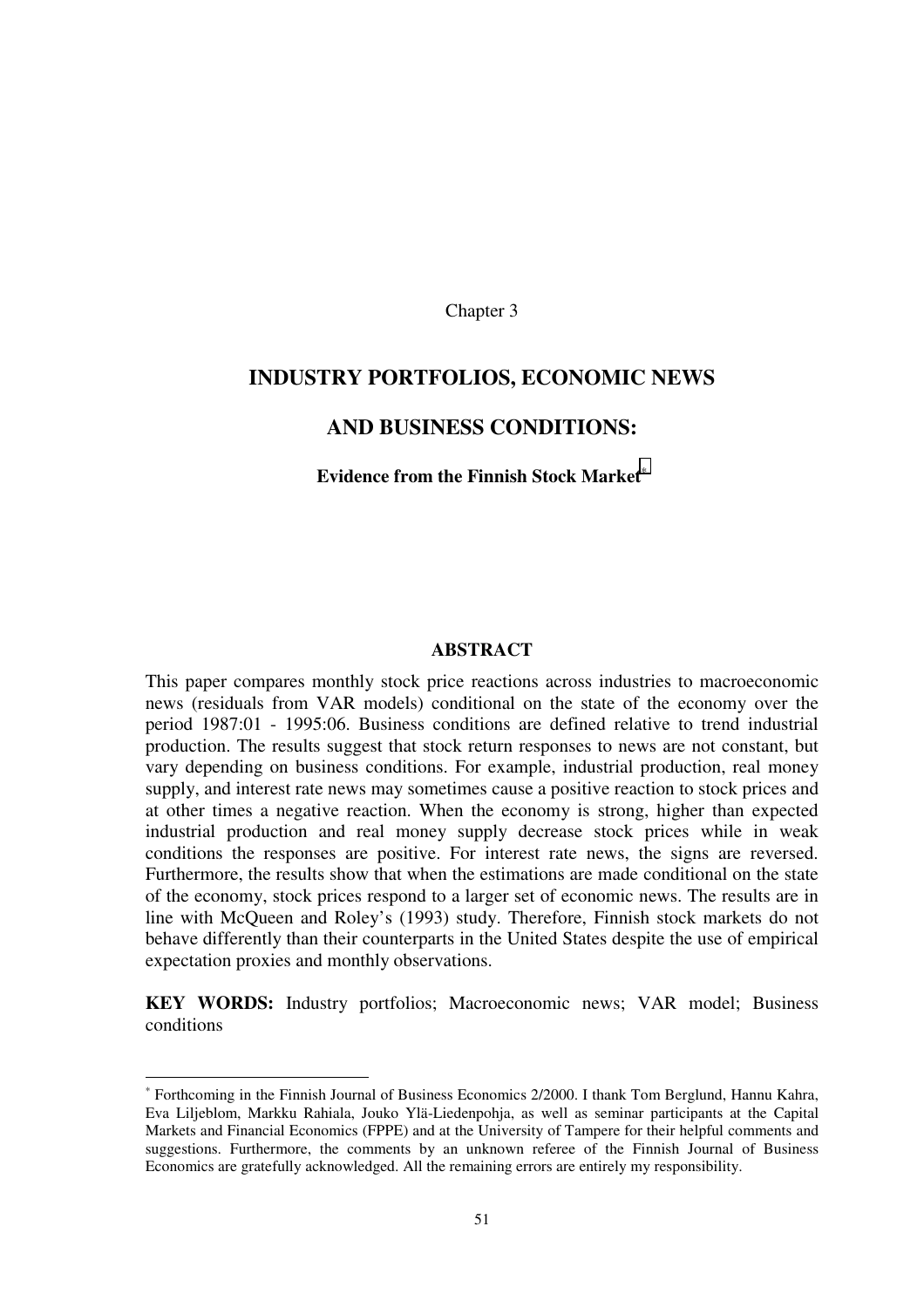# **TABLE OF CONTENTS**

| 1. INTRODUCTION                                                           | 53 |
|---------------------------------------------------------------------------|----|
| 2. THEORETICAL BACKGROUND                                                 | 55 |
| 3. DATA, METHODS AND HYPOTHESES                                           | 56 |
| 3.1. Statistical procedure                                                | 56 |
| 3.2. Stock return and macroeconomic data                                  | 57 |
| 3.3. The estimated models                                                 | 59 |
| 3.4. Mapping from news to stock prices and statistical tests              | 62 |
| <b>4. ESTIMATION RESULTS</b>                                              | 65 |
| 4.1. The response of stock prices to economic news: unconditional results | 65 |
| 4.2. The response of stock prices to economic news: conditional results   | 67 |
| 5. CONCLUSIONS                                                            | 69 |
| <b>REFERENCES</b>                                                         | 73 |
| <b>APPENDICES</b>                                                         | 76 |
| 1. The response of industry portfolios to macroeconomic news              | 76 |
| 2. Summary of the signs of the response coefficients and their            |    |
| statistical significance                                                  | 77 |
| 3. The response of industry portfolios to macroeconomic news              |    |
| during different states of the economy                                    | 78 |
|                                                                           |    |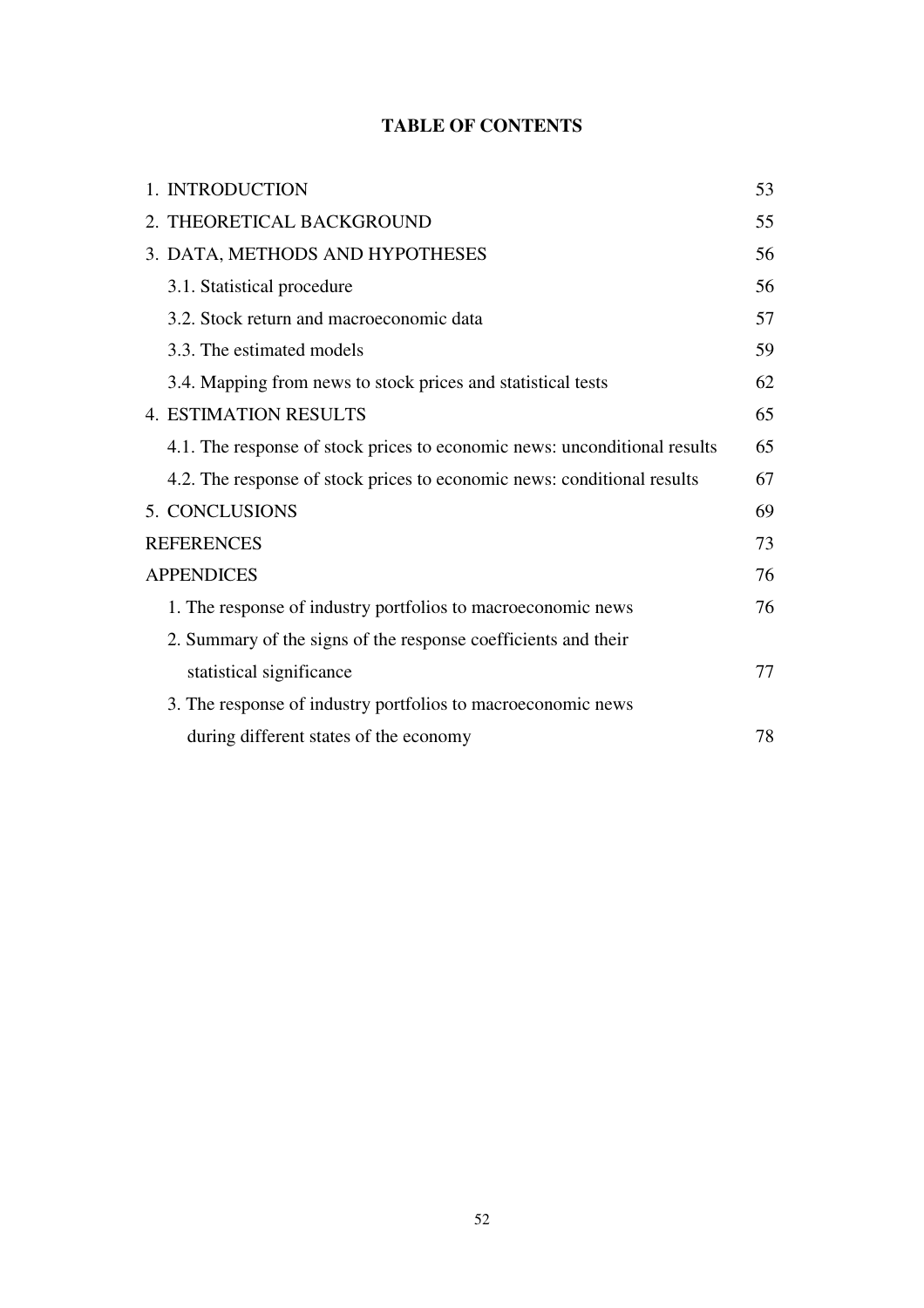# **1. INTRODUCTION**

<span id="page-52-0"></span>In seeking to understand movements in the absolute level of aggregate stock markets, there are two dominant approaches in the financial literature. The first approach is based on an efficient market view, which is a direct application of rational expectations to financial markets. The efficient market hypothesis states that stock prices fully and instantaneously reflect all publicly available information, which implies that stock prices are expected to respond only to the external news. The second reference point is based on "fads", "noise", or "bubbles" approach in which asset prices reflect for the most part something other than news about fundamental values (e.g., see West 1988; LeRoy 1989; and Cochrane 1991). In this study, the efficient market approach is followed.

A strand of empirical studies has sought to test the relevance of macroeconomic news for the stock price movements. Voluminous evidence (e.g., Pearce & Roley 1985; Hardouvelis 1987; Wasserfallen 1989; Bailey 1990; Aggarwal & Schirm 1992; Sadeghi 1992; Ajayi & Mehdian 1995; and Siklos & Anusiewicz 1998) shows that stock prices respond to economic news as predicted by the efficient market theory. However, only a small fraction of observed variations in equity returns can be explained by news (see Roll 1988 and Cutler, Poterba, and Summers 1989). The overall conclusion appears to be that monetary news (e.g., money supply or interest rate) affects stock returns while nonmonetary news (e.g., industrial production or unemployment rate) has weaker effects.

Each of these studies implicitly assumes that the investor's reactions to economy-wide news is constant over different stages of the business cycle, although a more realistic model allows the investor's responses to news to vary depending on business conditions<sup>1</sup>. It might be a reasonable assumption that a higher than expected industrial production during the depression is good news for the stock market since it might be a sign of the end of the depression. On the other hand, if the economy is booming, a positive "surprise" in industrial production is likely to be bad news for the stock market since it might result in fears of an overheating economy. This might possibly induce policy makers to increase interest rates. The implication of this potential asymmetry is straightforward: if the same

 <sup>1</sup> <sup>1</sup> For example, Fama and French (1989) and Jensen, Mercer, and Johnson (1996) argue that expected stock returns may vary depending on business conditions and monetary environment. Moreover, risk premium could also be time varying depending on whether the economy is in up or down states. This would be consistent with the idea of whether the income or substitution effect dominates in different states (see e.g., Abel 1988 and Löflund & Nummelin 1997).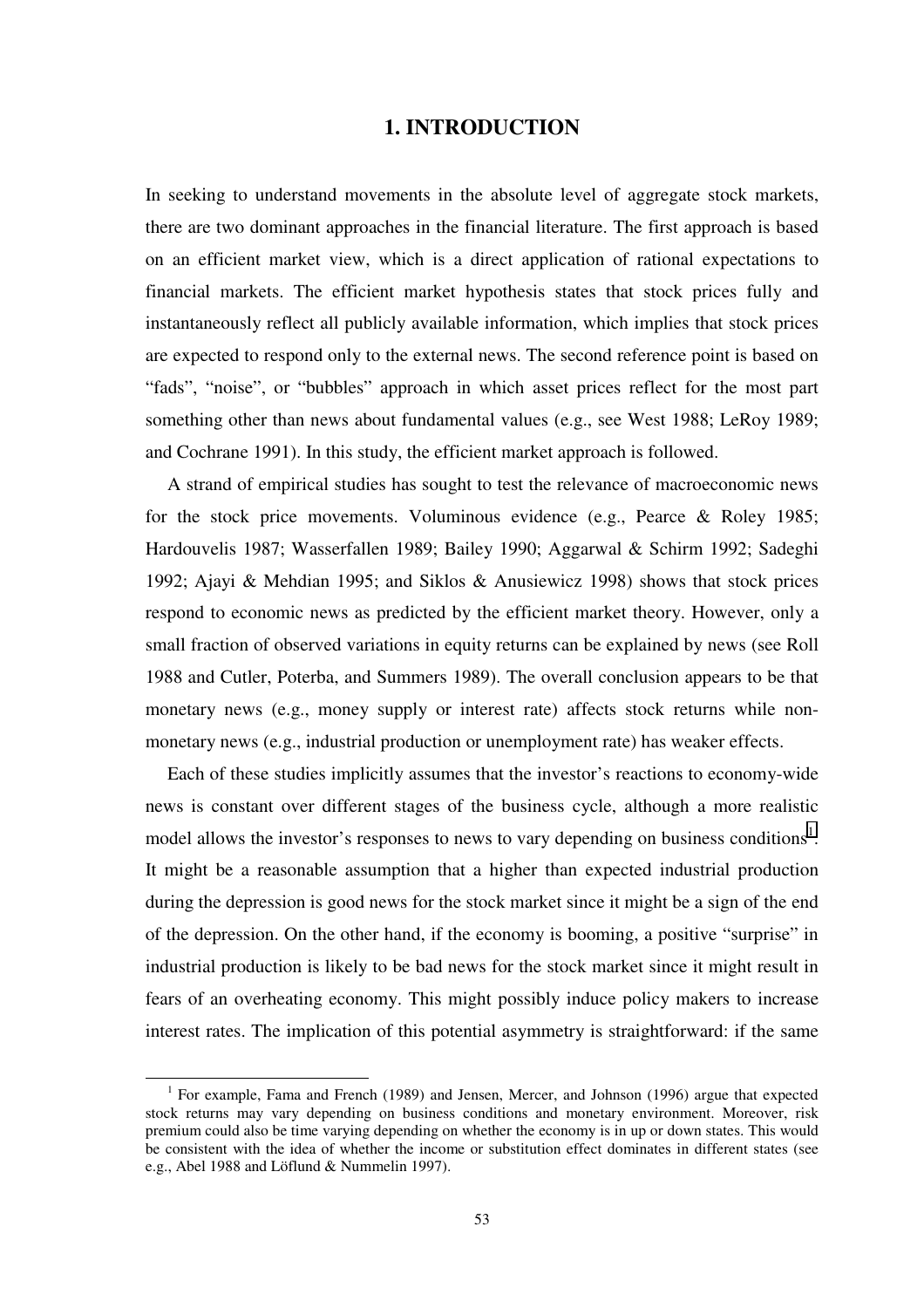type of news is considered good in some states and bad in others states, the estimated news effects in previous studies will be biased towards zero.

Few studies have sought to test for the asymmetry with respect to the level of the economic activity. For example, McQueen and Roley (1993) show that when the estimations are made conditional on the different stages of the business cycle, a stronger announcement effect between stock returns and economic news is evident. They found that higher than expected industrial production is good news for the stock market during a low state of economic activity, but bad news during a high state of economic activity. Similar asymmetry (with signs reversed) holds true for unemployment rate news as well. Furthermore, this business-condition asymmetry is mainly related to cash flow effect rather than a discount rate effect.

Orphanides (1992) finds also asymmetric responses to economic news despite using a different methodology. His results confirm the conventional view (the so-called overheating hypothesis) that an unexpected increase in unemployment is bad news for the stock market during recessions, but good news when the economy is overheated. Furthermore, in the Finnish stock market data, Löflund and Nummelin (1997) tested for the potential asymmetry in the link between stock prices and industrial production during different business conditions. According to their results, forecasted industrial production growth seems to affect Finnish stock returns differently depending on the level of the current industrial production. Specifically, higher conditional production growth increases expected stock returns only when the economy is weak.

The previous studies are almost exclusively concerned with the relation between the aggregate market and economic news, and very little is known about the cross-sectional variation in this relation across industry-sorted stocks. Specifically, some industries may be less affected by economy-wide changes that occur during different stages of the business cycle, while others may be more affected. For instance, export-oriented industries may be more affected in the price competitive position of the domestic economy than the financial sectors. Therefore, it is interesting to explore whether the industry-specific responses to economic news in up and down states differ from the aggregate market.

The purpose of this paper is to investigate whether the stock price reactions to economic news are different depending on business conditions. Previous studies from all share price index to stock price indexes for various industries are extended. Industry level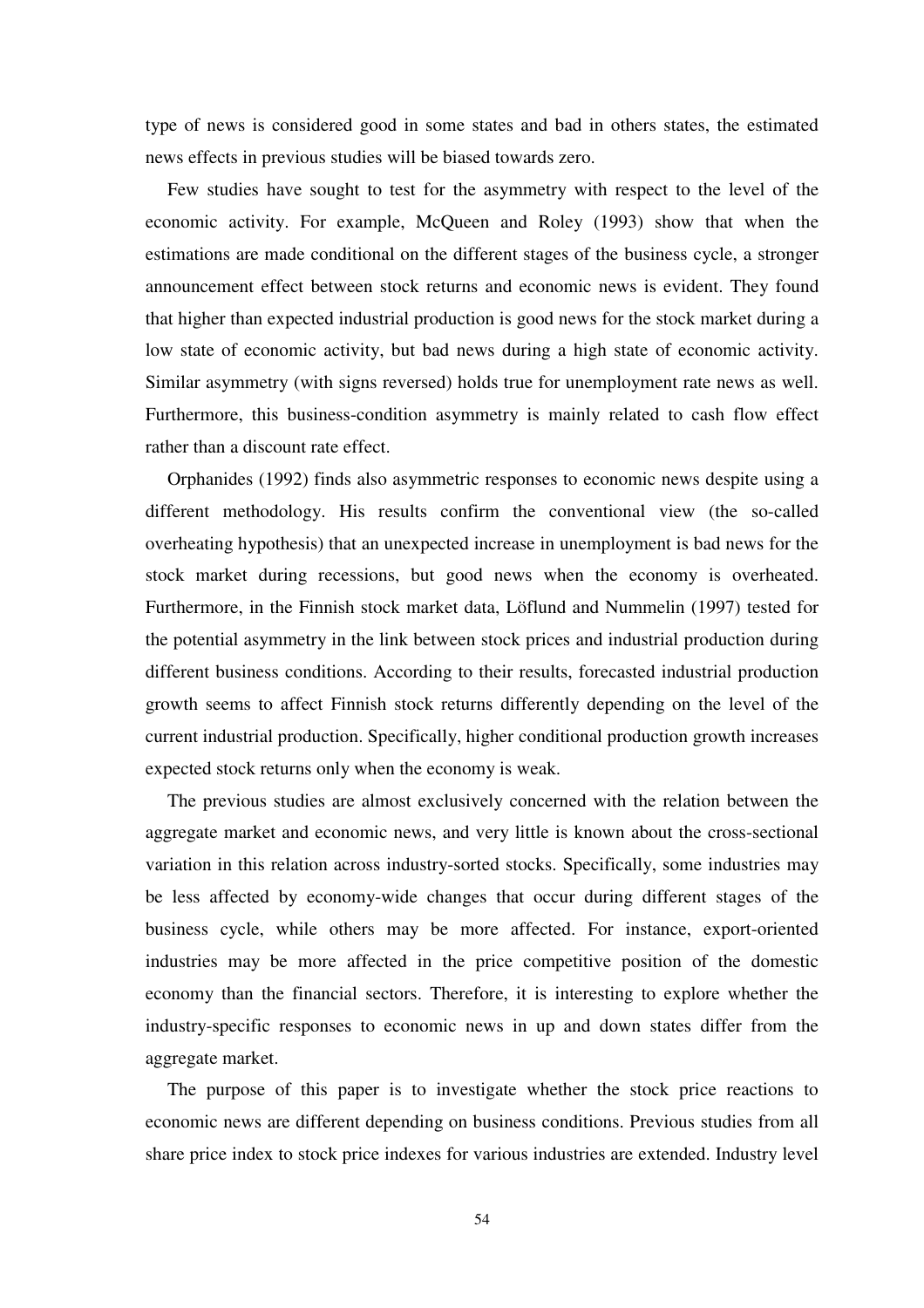<span id="page-54-0"></span>data is especially important in the Helsinki Stock Exchange since the aggregate market index can give biased results due to the fact that Nokia Corporation (a large telecommunications firm) dominates it. Stock returns may vary across industries based on the sensitivity of the industry to general macroeconomic conditions. Furthermore, publication lags in economic statistics and the latest time series available are used.

The results show that a stronger relationship between economic news and stock returns is evident when the market reactions are allowed to vary with business conditions. It is found that stock prices show asymmetric responses to industrial production, real money supply, and interest rate news in up and down states. A higher than expected industrial production and a real money supply is bad news for the stock market in the high state, but good news in the low state. The reverse holds true with interest rate news. Overall, the results are parallel to McQueen and Roley's (1993) study, showing that the Finnish stock market does not behave differently than its counterpart in the US despite the use of empirical expectation proxies and monthly observations.

The remainder of this paper is organized as follows: Section 2 outlines the theoretical background. In the next section, data and methods are described. In section 4, empirical results are reported, and in the last section, conclusions are drawn.

### **2. THEORETICAL BACKGROUND**

Efficiency in the stock market is based on the assumption that economic agents form their expectations rationally, and that stock prices reflect all publicly available information instantaneously; that is, stock prices reflect their fundamental values (see Summers 1986). In an efficient and well-informed stock markets (under Fama's 1970 semi-strong form definition), prices should already embed (or "discount") the expected part of any movement in fundamental, and only the news or unexpected changes should have an effect on stock returns.

A common theoretical model that relates stock prices to information posits that stock prices equal the present value of rationally forecasted future cash flows discounted by expected risk-adjusted interest rates. Following McQueen and Roley's (1993) notations, this model can be illustrated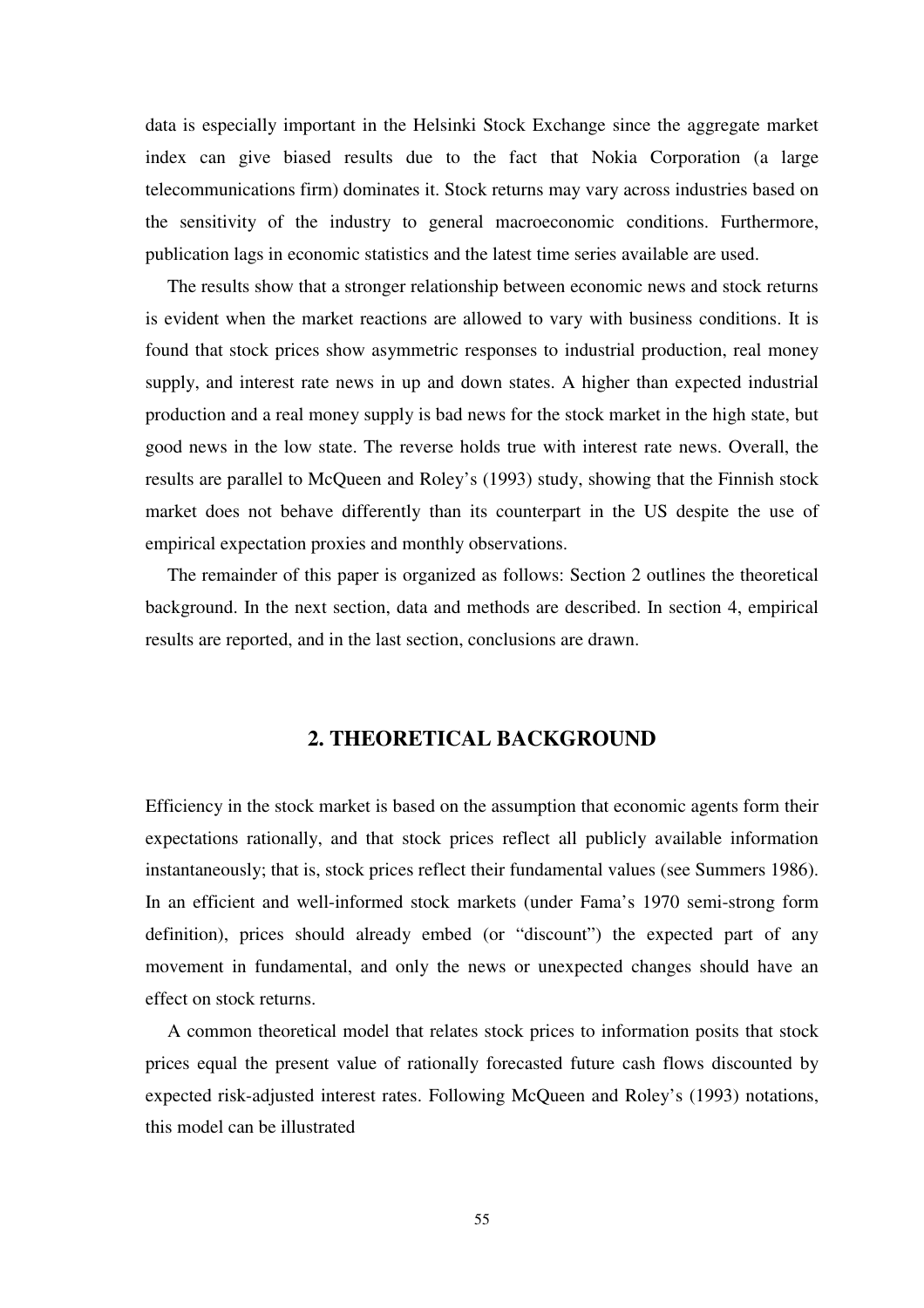<span id="page-55-0"></span>(1) 
$$
p_{t} = E \left[ \sum_{j=1}^{\infty} \frac{D_{t+j}}{(1 + {}_{t}r_{t+j})} \mid \Omega_{t} \right],
$$

where  $p_t$  is the price of the stock at time  $t$ ,  $E$  represents the mathematical expectations conditional on information set  $\Omega_t$  available to market participants at time *t*,  $D_{t+1}$  is the dividend paid at time  $t + j$  and  $t + t + j$  is the time varying risk-adjusted discount rate for dividends that occur at time  $t + j$ , determined in the market based on information known at time *t*.

According to model (1), news affects stock prices both through an impact on expected future cash flows and an impact on required rates of return used to discount these futures cash flows to the present values. However, we need not to expect that news will affect future cash flows and discount rates in the same way during different stages of the business cycle. For example, when the economy is contracting, a higher than expected industrial production could result in a larger increase in cash flows than discount rates (i.e., the possibility of time varying risk premium). This causes stock prices to increase because, in this case, there is no need for monetary tightening since the economy is operating below capacity.

Similar reasoning applies also to other news (see subsection 3.4). Therefore, the ultimate impact of news on stock prices depends on whether the "cash flow effect" or the "discount rate effect" dominates over different stages of the business cycle. In other words, in this paper, the assumption of constant size and sign responses is relaxed, and the responses are allowed to vary depending on business conditions.

# **3. DATA, METHODS AND HYPOTHESES**

#### *3.1. Statistical procedure*

The theoretical framework discussed in the last section implies that unexpected changes in fundamentals are the relevant explanatory variables to be included in the empirical work. News in this context is taken to mean any new information that is of relevance to the stock prices that were unexpected in the previous period. One major obstacle in this field is our inability to measure accurately investors' expectations. Studies conducted for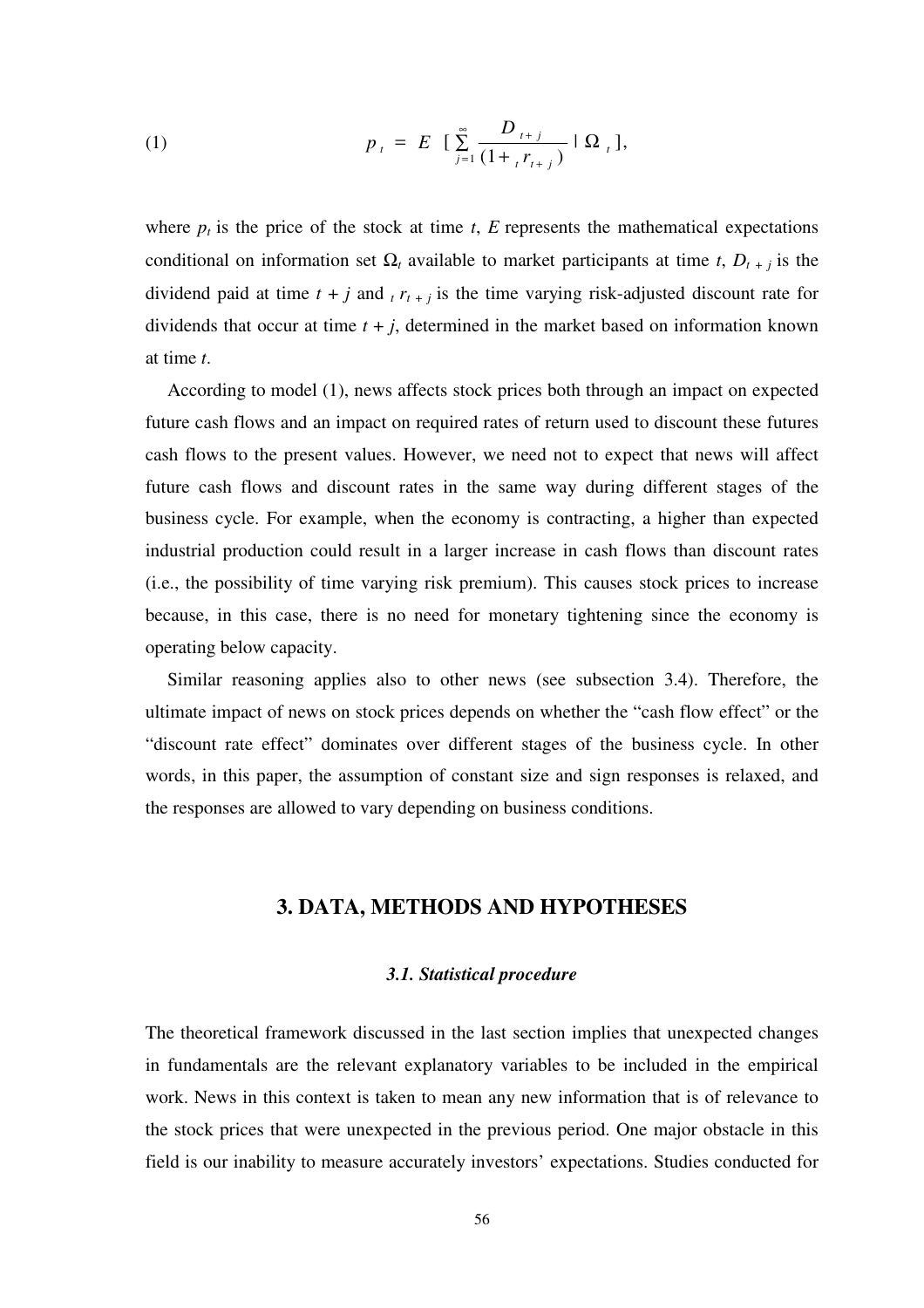<span id="page-56-0"></span>the US data benefit from the rich menu of available survey data to overcome obvious measurement problems in fundamentals. Specifically, regularly published survey data can be taken to measure expectations, so that direct measures of the news can be constructed. Such information does generally not exist in Finland. Therefore, a statistical procedure must be chosen to separate news from expected changes in an observed time series.

The empirical analysis is carried out in three stages. First, as in Cutler et al. (1989), Lahti and Pylkkönen (1989), Orphanides (1992), and Viskari (1992), among others, a vector autoregression (VAR) model is used to generate the unexpected component of each macroeconomic variable. Second, following McQueen and Roley (1993), different levels of economic activity are separated depending on the growth of industrial production relative to its mean. Finally, monthly stock returns across industries are regressed on residuals from VARs in order to test for the possible asymmetric stock market responses in the high and low states of economic activity.

However, this statistical procedure might be problematic due to measurement problems concerning exactly how the different variables are measured, and how well news can be identified from expected changes in these fundamental economic indicators. Nevertheless, in this study it is assumed that investors respond to the measured news rather than the true news, implying that the original estimating equation should be specified in measured rather than the true values of the news. This eliminates the potential errors-in-variables problem. Furthermore, Pearce and Roley (1985) argue that survey data is more efficient (smaller root-mean-square error) than time-series models in generating expectations. Despite this "inefficiency", McQueen and Roley (1993) show that the estimated news coefficients using VARs are consistent with the survey data.

### *3.2. Stock return and macroeconomic data*

The data set consists of 102 monthly observations during the period of January 1987 to June 1995. Stock returns in real terms are measured as follows: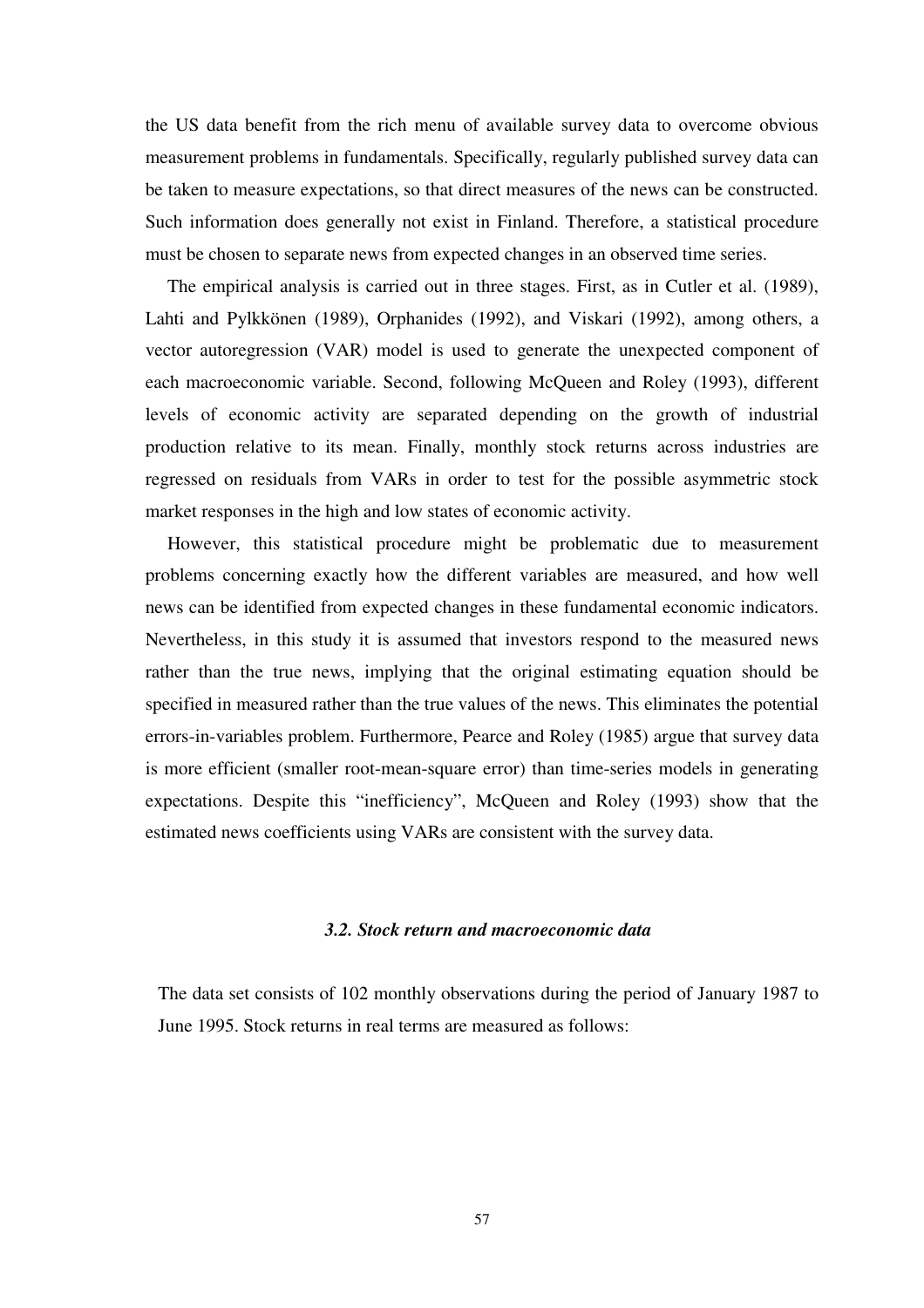1) The differences in logarithms of the stock price indices (end-of-month values) measured by the HEX industry stock price indices<sup>2</sup> deflated by the consumer price index. The HEX industry indices are as follows: (1) banks and finance, (2) insurance and investment, (3) other services, (4) metal and engineering, (5) forest industries, (6) multi-business industry, and (7) other industries. R*it* denotes industry stock returns at time *t*. In order to compare the industry-level results to aggregate market, we also include the HEX all share price index in this analysis. Source: The Helsinki Stock Exchange.

Without a precise economic theory which explains the link between the economic fundamental's and industry stock returns, the decision about which variables are to be included in information set is somewhat arbitrary. Since this paper deals with a small open economy, the following representative set of macroeconomic indicators is included to describe both real and financial conditions of the Finnish economy. In addition, professional investors closely watch these key economic variables: $3$ 

- 2) The logarithm of seasonally adjusted industrial production (*ip*). Source: Statistics Finland.
- 3) The logarithm of the nominal money supply deflated by the consumer price index (*m*1). Sources: The Bank of Finland and Statistics Finland.
- 4) Nominal short term interest rate measured by the three-month helibor rate (H3). Source: The Bank of Finland.
- 5) The logarithm of the consumer price index (*p*). Source: Statistics Finland.
- 6) The logarithm of the real exchange rate calculated by the Bank of Finland (*s*). Source: The Bank of Finland.

<sup>&</sup>lt;sup>2</sup> See Hernesniemi (1990) for details in HEX industry price indices (without dividends). Of course, a more appropriate means of measuring stock returns would have been to use Hex yield indices since these capture both capital gains and dividends, but these HEX yield indices are not available prior to 1991. Furthermore, as will be shown later (see footnote 11), the results were close to those including dividends. This is expected since for the early 1990s, the average dividend yield has been relatively low (i.e., some 1 – 2 percent). In addition, the movements of price and yield indices are strongly correlated (correlation is 0.986) over the period 1987:09 – 1995:06. Therefore, price indices are good proxies for yield indices for the chosen sample.

<sup>&</sup>lt;sup>3</sup> Since this paper deals with industry-level data, some industry-specific news should not be forgotten, but these issues shall be dealt at the future stages of this research.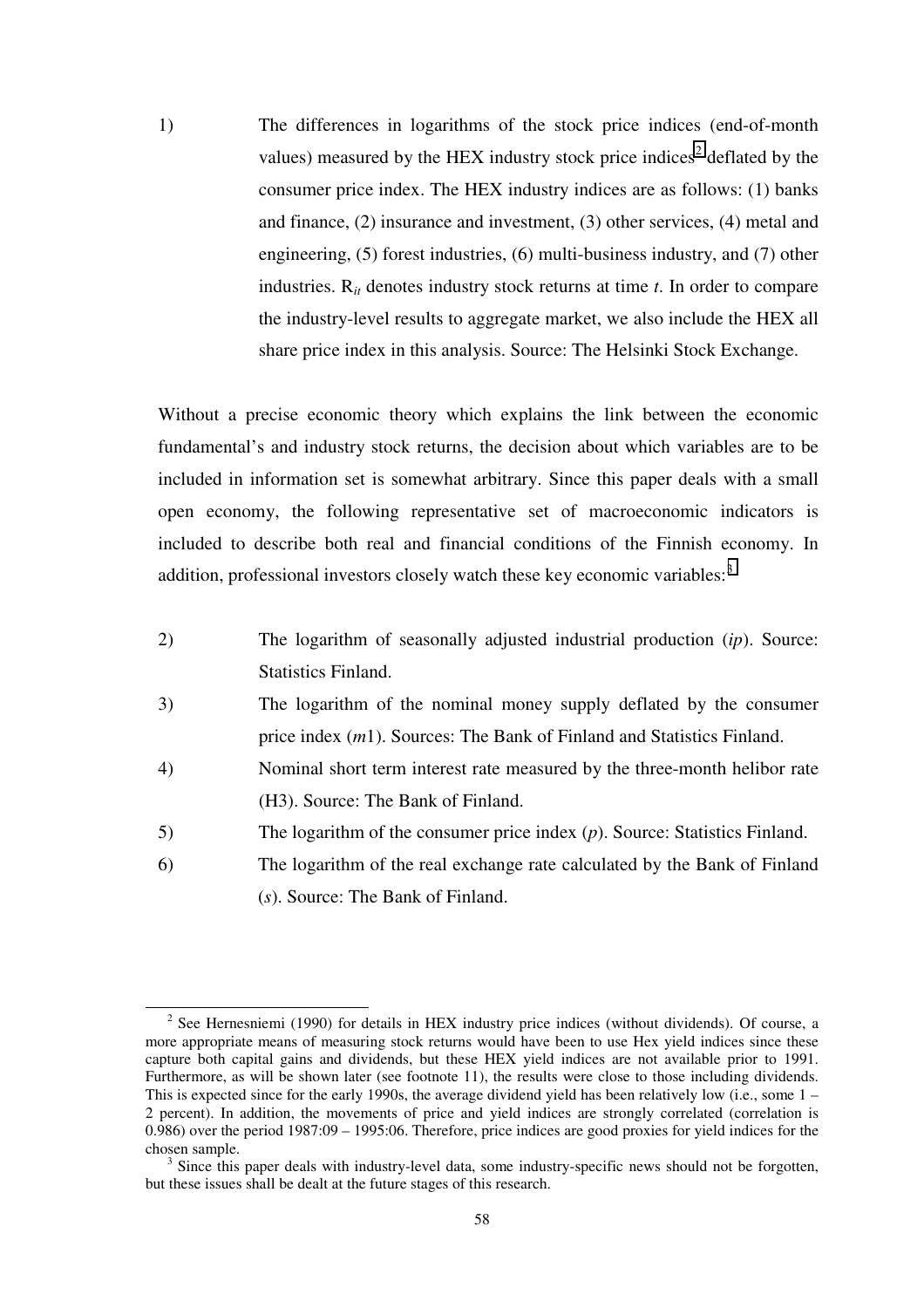<span id="page-58-0"></span>Real exchange rate is a nominal trade-weighted exchange rate deflated by the foreign and domestic consumer prices. Real exchange rate is measured as the number of domestic currency needed to buy one unit of foreign currency at time *t*. Defined in this way; an increase (decrease) in real exchange rate denotes depreciation (appreciation).

### *3.3. The estimated models*

To isolate the news component from expected changes of these five macroeconomic series, an unconstrained *p* dimensional  $VAR(p)$  system in levels is fitted to the data<sup>4</sup>

(2) 
$$
\mathbf{x}_t = A_1 \mathbf{x}_{t-1} + A_2 \mathbf{x}_{t-2} + ... + A_p \mathbf{x}_{t-p} + \mu + \mathbf{e}_t,
$$

where *A* is a (5x5) matrix of coefficients,  $\mathbf{x}_t$  is a (5x1) column vector of macroeconomic variables  $\mathbf{x}_t = (ip_{t-2}, m1_{t-1}, H3_t, p_{t-1}, s_{t-1})'$ ,  $\mu$  is (5 x 1) column vector of constants,  $\mathbf{e}_t$  is a (5x1) column vector of error terms  $\mathbf{e}_t = (\mathbf{e}_t^{\omega}, \mathbf{e}_t^{\omega n}, \mathbf{e}_t^{\omega n}, \mathbf{e}_t^{\omega}, \mathbf{e}_t^{\omega})'$ *p*  $_t$ ,  $\cdot$   $\cdot$   $\cdot$   $\cdot$ *m t*  $f_t^{ip}$ ,  $e_t^{m!}$ ,  $e_t^{m!}$ ,  $e_t^p$ ,  $e_t^s$ )' and  $e_t \sim$  i.i.d(0, $\sigma^2$ ). The lag length of VARs, based on sequential LM tests, was chosen to be  $six^5$  in this study.

Because of lags in the publication of economic statistics, the values for industrial production in period *t* were assumed to be the published values for month  $t - 2$ . In addition, the values for the consumer price index, the real money supply, and the real exchange rate in period *t* were assumed to be the published values for month *t* - 1. Therefore, the first eight observations of each series were lost because of lags in the VAR model (2) and delays in the publication of certain monthly series<sup>6</sup>. This VAR model

<sup>&</sup>lt;sup>4</sup> Before estimating the VAR model, it is important to difference the individual series the correct number of times to obtain stationary variables. According to Augmented Dickey and Fuller (ADF) tests, the null hypothesis of a unit root in first differences is rejected for all variables (not shown), and all series achieve stationary after differencing them once. The possibility of cointegration within the framework established by Johansen (1988) is also tested. Likelihood Ratio tests suggests that there may be as many as  $2 - 4$ cointegrating vectors presence in the data (not shown) at the  $\overline{5}$  percent level. Therefore, the VAR in first differences would be misspecified since it removes the long-run information contained in the levels of the variables. Following Apergis and Eleftheriou (1997) the implication of the cointegration tests is that the VAR model is estimated in levels since the linear combinations of the non-stationary *I*(1) variables are stationary *I*(0) variables, which are suitable for the statistical analysis in the second stage regressions.

<sup>&</sup>lt;sup>5</sup> For shorter lag lengths, the residuals turned out to be serially correlated. This violates our assumption of news being white noise (i.e., news  $\hat{\mathbf{e}}_t$  represents white noise if  $E(\hat{\mathbf{e}}_t) = 0$  and  $E(\hat{\mathbf{e}}_t \hat{\mathbf{e}}_{t-1}) = 0$  for  $j \neq 0$ ). Furthermore, examination of the off-diagonal elements of the variance-covariance matrix of the residuals revealed them to be very close to zero (not shown). Only two cross-correlation coefficient out of ten turn out to be significant at the 5 percent level. Therefore, the multicollinearity is not a severe problem, either.

 $6$  However, if the publication lags are ignored, then the residuals  $\hat{\mathbf{e}}_t$  are improper estimates of news since the VAR model utilizes information that is not yet available to the market participants.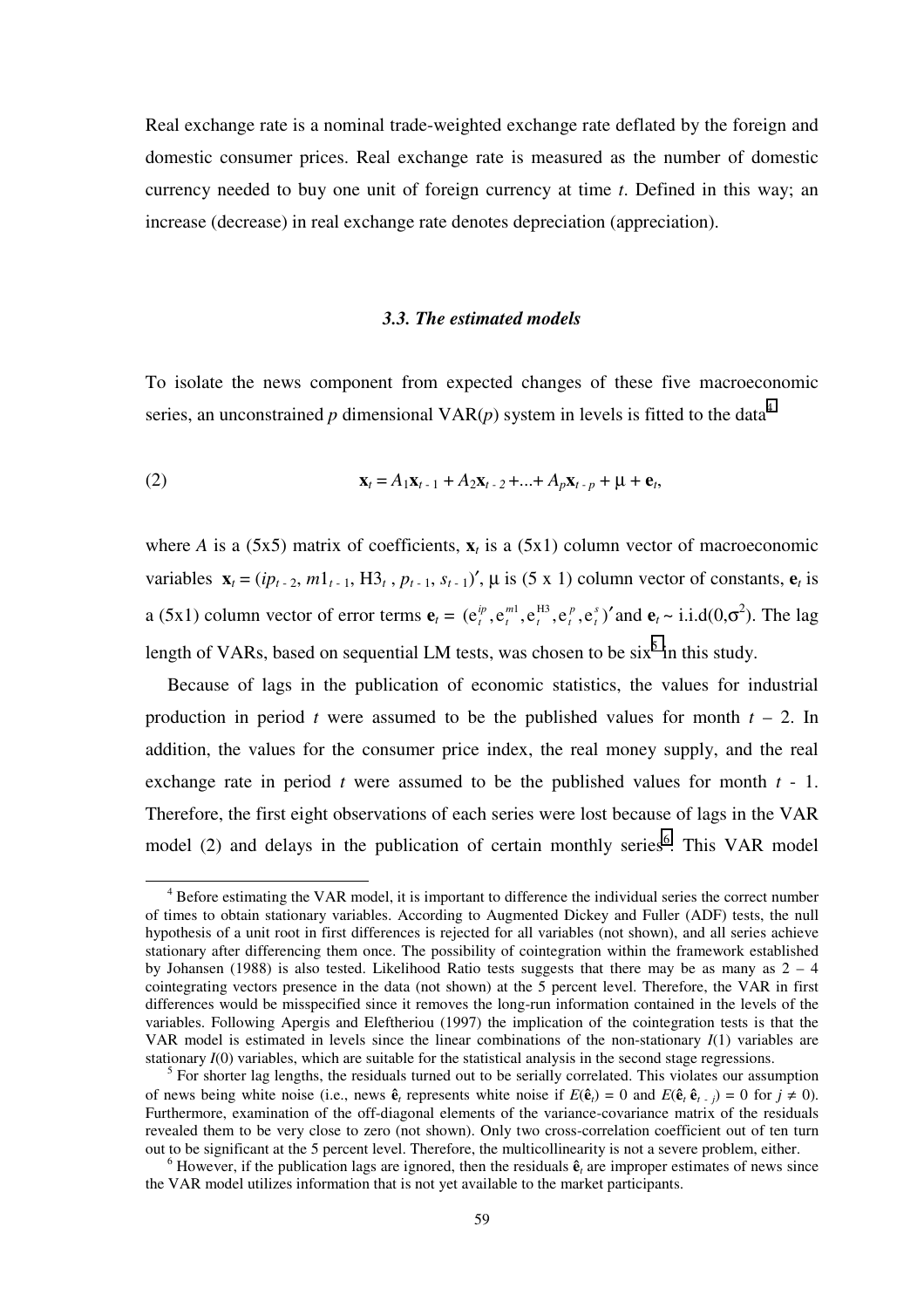relates to the current value of each series to the lagged values of the series itself and to those of the other four series. The VAR model is estimated equation-by-equation by using ordinary least squares (OLS) method. The residuals **ê***t* from Equation (2) are treated as unexpected changes and used as independent variables in the second stage regressions.

The empirical analysis is carried out by first testing the impact of economic news on industry portfolios without conditioning on the state of the economy. To contrast results from the business condition model with those from the traditional model, a benchmark model is required. As a starting point, a simple linear regression model is used where news and possibly some later-defined exogenous variables are added. The benchmark model used to test the effects of news on industry stock returns without conditioning the state of the economy is as follows:

$$
(3) \t\t R_{it} = a_i + \hat{\mathbf{e}}_t \mathbf{b}_i + \mathbf{d}_i + u_{it},
$$

where  $R_{it}$ ,  $(i = 1, \ldots, 7)$ , is the real return of the industry *i* from month *t* - 1 to month *t*,  $a_i$  is the mean return for industry *i*,  $\hat{\mathbf{e}}_t$  is a (1×5) vector of economic news calculated as the residuals from the VAR(6) model,  $\mathbf{b}_i$  is a (5×1) vector of unknown regression coefficients measuring the effects of news on industry stock returns,  $\mathbf{d}_i$  is a vector of dummy variables,<sup>7</sup> and  $u_{it}$  are industry-specific error terms, which are assumed to be independently and identically distributed with zero mean and constant variance. This model specification is widely used in previous empirical studies (see e.g., Siklos & Anusiewicz 1998).

In order to test the main hypothesis that stock price responses to macroeconomic news vary over business conditions, some kind of classification of different levels of economic activity must be done. Following McQueen and Roley (1993), the level of seasonally adjusted monthly industrial production  $(1990 = 100)$  index relative to trend to define three discrete economic states is used. The classification of economic states is as follows: First, the logarithm of seasonally adjusted industrial production (*ip*) on a constant and a time trend from September 1987 to June 1995 is regressed

 <sup>7</sup> Vector of dummies consists of 11 monthly seasonal dummies, a time trend, and a "crash" dummy (*D*87 = 1 if *t* = 1987:10 and otherwise zero), which captures the impact of the October 1987 stock market crash. Furthermore, dummy vector includes an exchange rate dummy  $(D92 = 1$  if  $t = 1992:09 - 1995:06$  and otherwise zero) to account for the change in exchange rate regime from fixed to floating exchange rate. Finally, a dummy (*D929* = 1 if  $t = 1992:09$  and otherwise zero) is included to account for floating decision.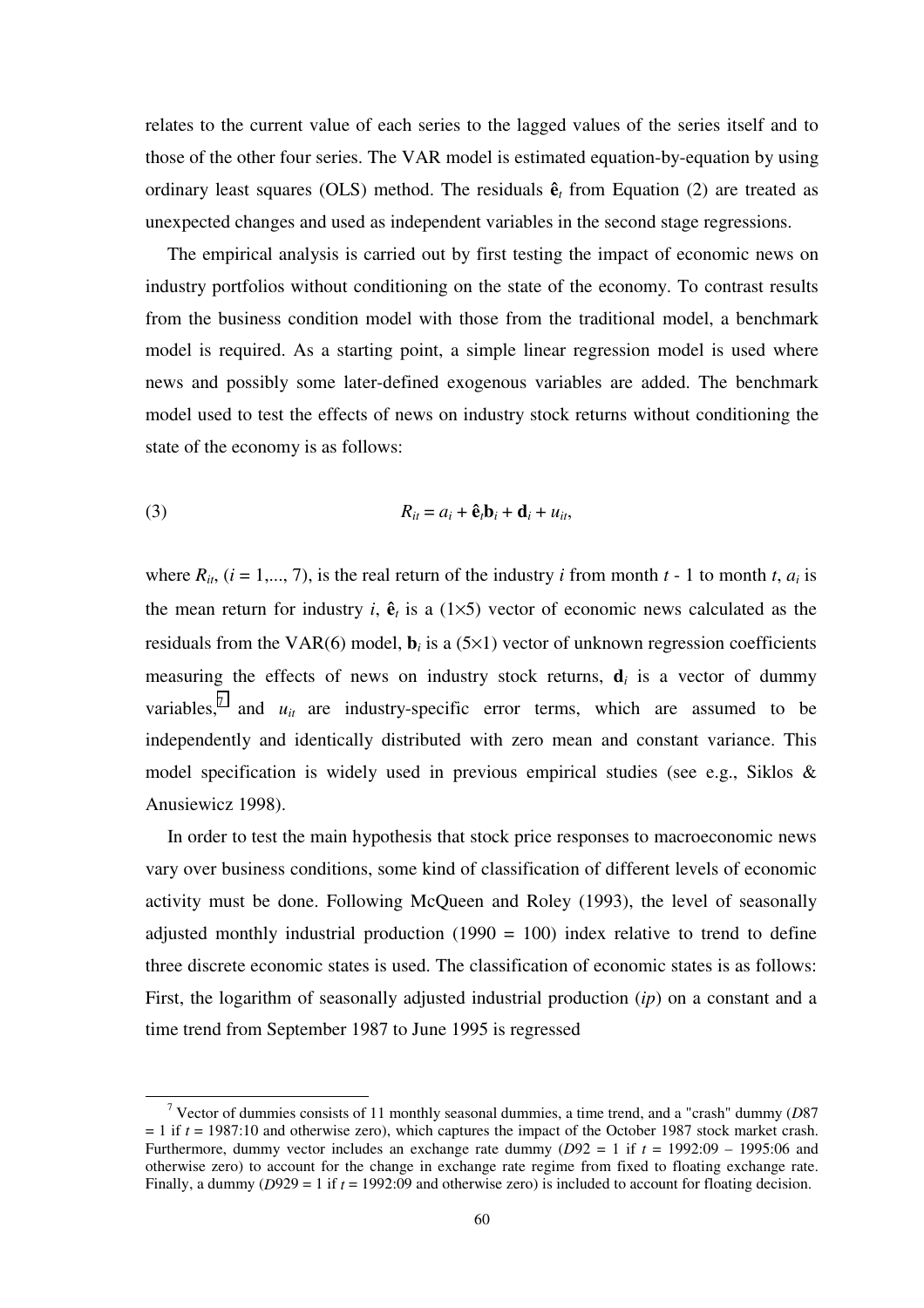Second, in order to create upper and lower bounds in economic activity, a constant from a time trend is added and subtracted<sup>8</sup>. The constant is chosen in such a way that about  $25$ percent of the actual values of the logarithm of industrial production are above and below the created upper and lower bounds, respectively. The classification of economic states is presented in Figure 1. The economic activity is denoted as "*HIGH*" and "*LOW*" when the logarithm of observed industrial production is above the upper bound and below the lower bound, respectively. The remaining 50 percent of observations between the upper and lower bounds represent the "*MEDIUM*" economic activity.



**FIGURE 1.** The Classification of Economic States

Equation (2) is unnecessarily restrictive since it assumes that the response of stock prices to news are constant (size and sign) and independent of business conditions. However, if

<sup>&</sup>lt;sup>8</sup> The bounds for the industrial production are not constructed symmetrically. Instead, the deviations from the trend industrial production are + 0.035 and - 0.051. This classification puts about 26 percent of the observations in the high state and about 25 percent in the low state.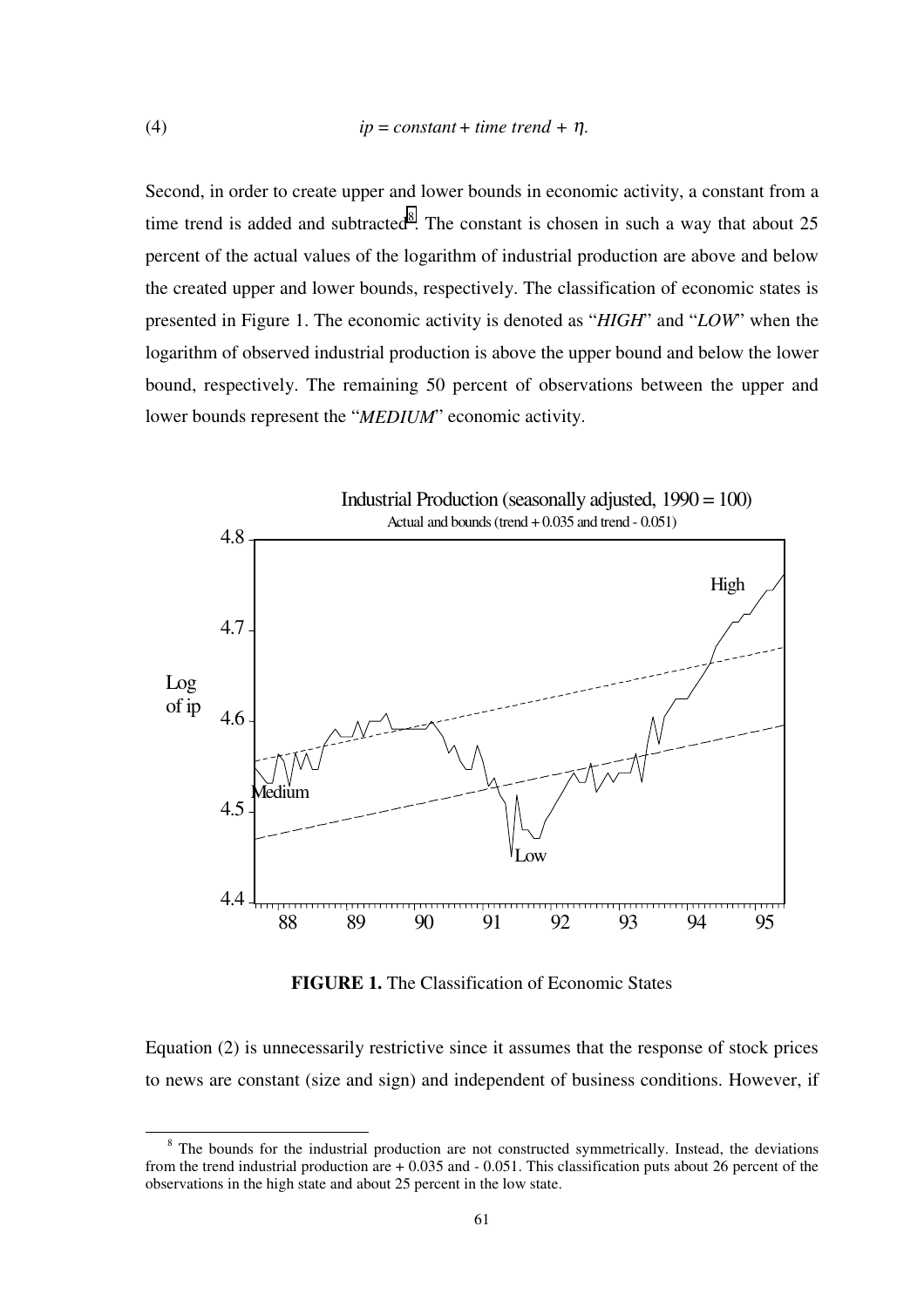<span id="page-61-0"></span>the responses are different depending on the level of the economic activity, then accounting for these asymmetric responses should improve the estimates of news effects on stock returns. In order to test whether the industry portfolio responses to macroeconomic news vary across business conditions, the following linear model specification is used:

(5) 
$$
R_{it} = a_i + HIGH_t \cdot \hat{\mathbf{e}}_t \mathbf{b}^H_i + MEDIUM_t \cdot \hat{\mathbf{e}}_t \mathbf{b}^M_i + LOW_t \cdot \hat{\mathbf{e}}_t \mathbf{b}^L_i + \mathbf{d}_i + u_{it}
$$

where  $HIGH_t = 1$  if economic activity is in the high state at time *t*, and otherwise zero,  $MEDIUM_t = 1$  if economic activity is in the medium state, and otherwise zero, and  $LOW_t$  $= 1$  if economic activity is in the low state, and otherwise zero. The other variables are defined as in the basic model (3).

### *3.4. Mapping from news to stock prices and statistical tests*

Following the studies by Pearce and Roley (1985), McQueen and Roley (1993), and Amihud (1996), a negative relationship between the unexpected inflation and stock returns is expected. This is surprising since according to the Fisherian view, stock returns should provide a hedge against expected inflation. One channel by which inflation news may have a negative impact on stock prices occurs if investors believe that monetary authority reacts to unexpected inflation by monetary tightening. Given that inflation is negatively related to future economic activity, a higher (lower) than expected inflation may lead to decrease (increase) in stock prices (see e.g., Boudough, Richardson, and Whitelaw 1994). This negative relation applies to all economic states since the central bank is assumed to conduct monetary policy that aims for a low inflation in all states of the economic activity.

It is also expected to see a negative relationship between the interest rate news and stock returns (see e.g., Chen, Mohan, and Steiner 1999). Higher interest rates mean lower present value of equity prices. A higher interest rate *ceteris paribus* makes the rate of return on debt instruments relatively more attractive compared with stocks to the investors. In the low state, higher than expected interest rates is more bad news (i.e., negative) since at the same time, cash flows are also diminishing. However, in the high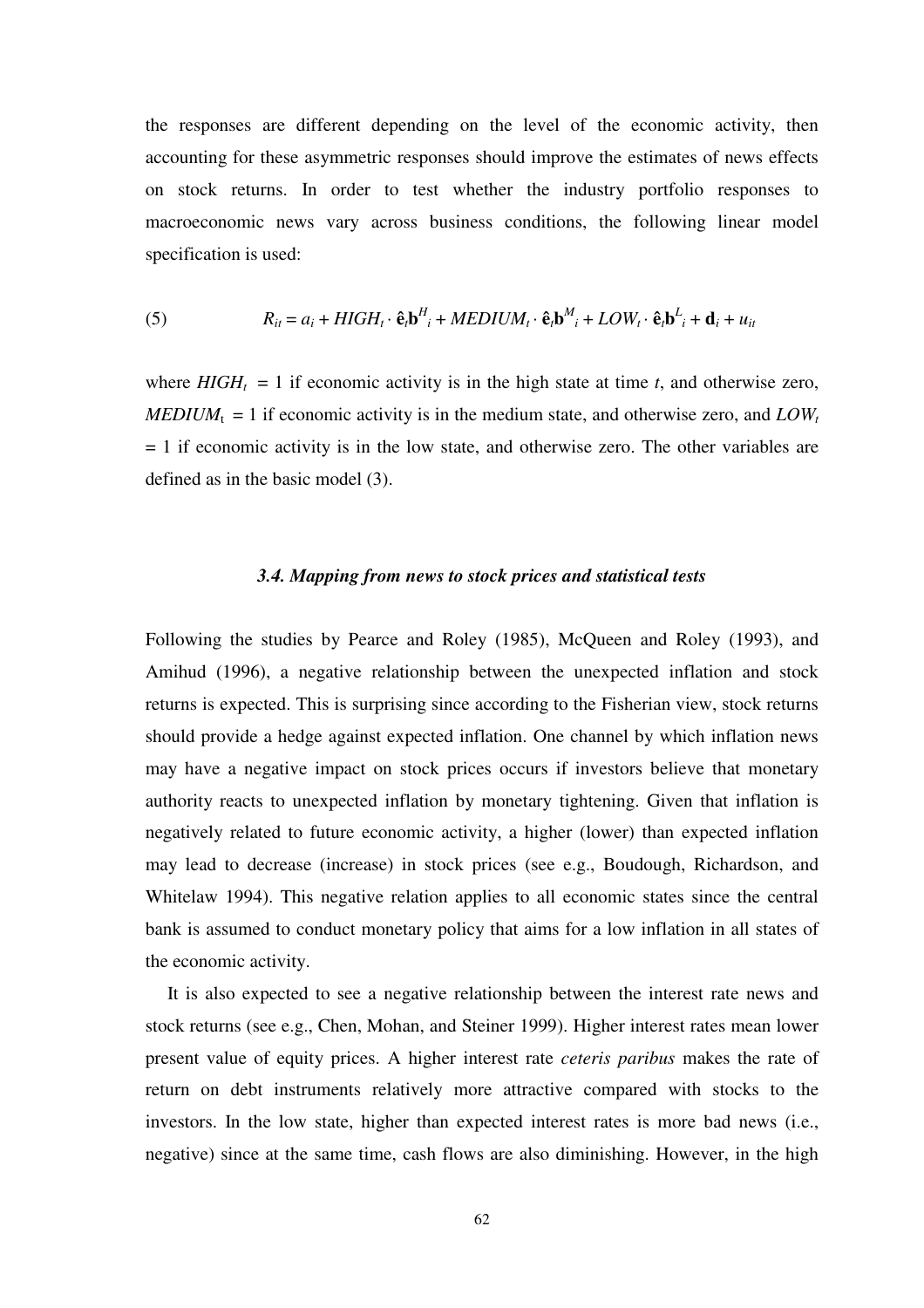state, the effect is smaller or even positive if investors consider that the monetary authority responds in time to economic prospects to avoid overheating economy in the future. McQueen and Roley (1993) find that in the high state, higher than expected Federal Reserve discount rate have a positive, although statistically insignificant, impact on stock returns.

Weaker than expected real exchange rate is positive news for the stock market since it improves the price competitiveness of domestic industries by making their products cheaper to foreigners (see Chow, Lee, and Solt 1997). This increases firms' profits and the value of their shares. However, in the high state, weaker than expected currency is negative news since the monetary authority may raise interest rates to avoid inflation due to the foreign commodity and product markets. Instead, in the low state, it is expected that this piece of news would be positive news since the probability that the central bank increase its tender rate is smaller. Namely, if the expected cash flow dominates the expected discount rate effect, the response coefficients might even change into positive.

Several studies (see e.g., Pearce & Roley 1985, Hardouvelis 1987, Prag 1994, and Siklos & Anusiewicz 1998) have examined the impact of the money stock news on security returns. The consensus findings are that unexpectedly high money growth is associated with higher interest rates and lower stock prices. One interpretation of this result is that investors may expect that the monetary authority will react to a higher than expected money growth by quickly moving to a more restrictive monetary policy. However, in the high state, it is expected that unexpectedly high money growth depress stock returns even more due to increase inflation expectations. In the low state, the liquidity effect dominates the expected real interest rate and the expected inflation hypotheses (detailed discussion can be found in, e.g., Cornell 1983). Therefore, the effect is smaller and if the liquidity effect is strong enough, the price response to money supply news could result in opposite sign<sup>9</sup>.

Finally, higher than expected real activity is good news for the stock market since it may increase investors' expectations of future growth and expected future profits of firms. Good news about the economy in the low state should make equity investments more attractive and thus increase share prices even more since it might be a sign of the

<sup>&</sup>lt;sup>9</sup> In the Finnish data, the empirical evidence is mixed, however. Lahti and Pylkkönen (1989) report a negative relationship between unexpected real money supply and stock prices while Viskari (1992) finds a positive relation between these variables. However, both of these studies ignore publication lags in economic statistics, which, in fact, have an effect on the results (see Järvinen 1997).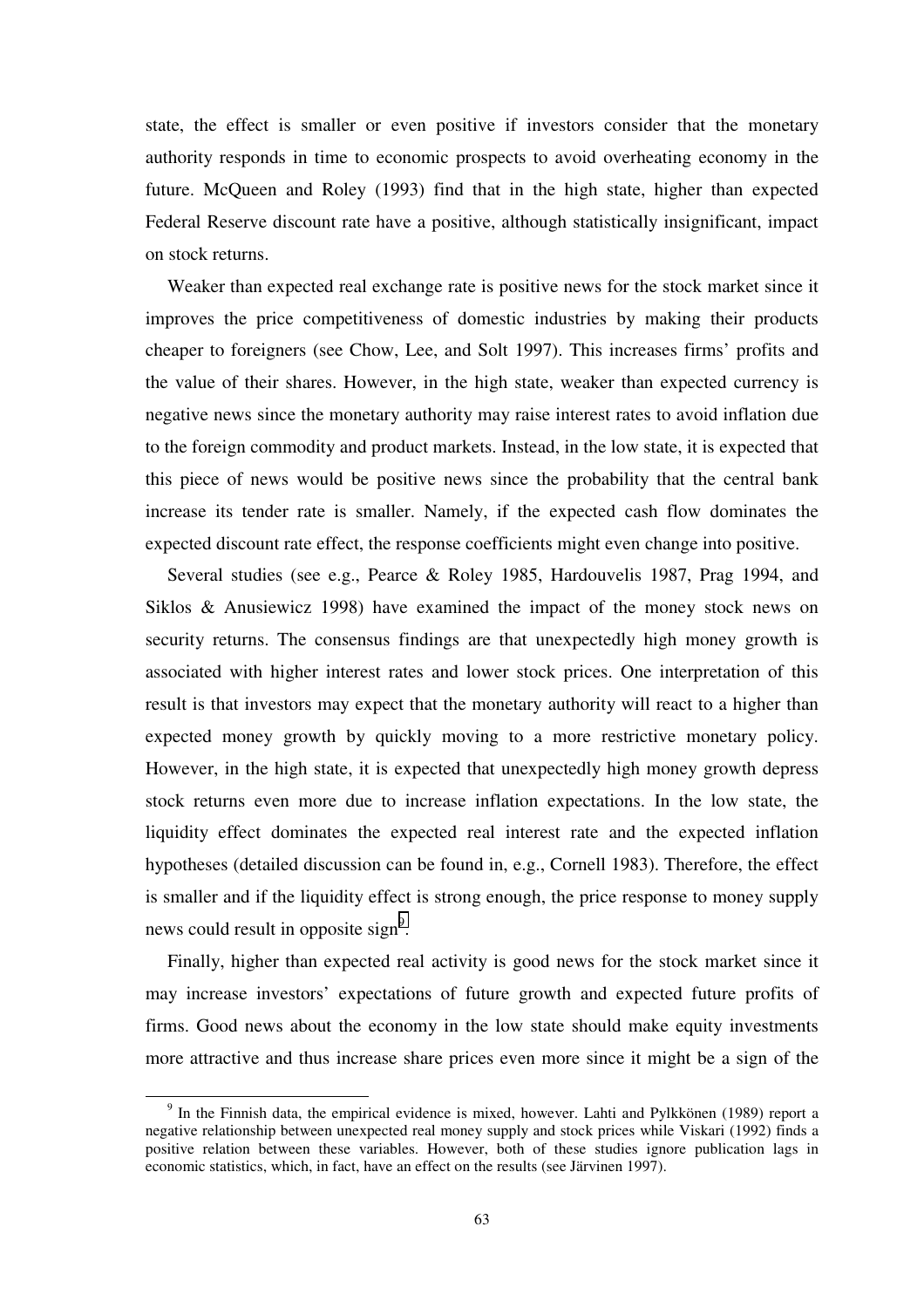end of a depression. On the other hand, when the economy is in the high state, output surprises may cause investors to forecast more restrictive monetary policy in the future if such surprises are correlated with future inflation or money growth. Therefore, the likely impact of real activity surprises on stock prices at the high state is smaller or even negative. McQueen and Roley (1993) provide evidence for these asymmetric stock price responses to real activity news.

In order to summarize the mapping from news about the economy to industry portfolios, the expected signs concerning the stock price responses to news conditional on the state of the economy are presented in Table 1. Furthermore, due to possibly time varying risk premium, the response coefficients could be lower in some states and higher in other states depending on whether the cash flow or discount rate effect dominates.

|                     |                   |                   | <b>News Variables</b> |                 |                  |  |  |  |  |  |
|---------------------|-------------------|-------------------|-----------------------|-----------------|------------------|--|--|--|--|--|
| Business conditions | $ip^{\mathrm{u}}$ | $m1^{\mathrm{u}}$ | $H3^u$                | $p^{\mu}$       | $s^{\mathrm{u}}$ |  |  |  |  |  |
| High<br>Medium      | lower<br>$(+)$    | higher<br>$(-)$   | lower<br>$(-)$        | higher<br>$(-)$ | lower<br>$(+)$   |  |  |  |  |  |
| Low                 | higher            | lower             | higher                | lower           | higher           |  |  |  |  |  |

**TABLE 1.** The Expected Signs of the Response Coefficients

*Notes:* The news variables are industrial production  $(ip^u)$ , real money supply  $(m1^u)$ , three-month helibor rate (H3<sup>u</sup>), consumer prices index  $(p^u)$ , and real exchange rate  $(s^u)$ . In the medium state, plus (+) and minus (-) signs denote positive and negative news for the stock returns, respectively. *Higher* and *lower* denote the magnitude of the response coefficients in up and down states compared to medium state.

Finally, the statistical significance of individual coefficients is examined by *t*-tests. The significance of various subsets of coefficients is also examined by using *F*-tests of coefficient restrictions.  $H_1$  tests the hypothesis that news jointly has no impact on stock returns across industries.  $H_2$  and  $H_3$  test the significance of the news related to monetary policy and the other three news coefficients as a group, respectively.

Also tested was whether the news coefficients in the low and in the high state are the same. *H<sub>4</sub>* tests whether news jointly has a similar impact on industry portfolios both in the high and in the low state of the economy. Hypotheses from  $H_5$  to  $H_9$  test one by one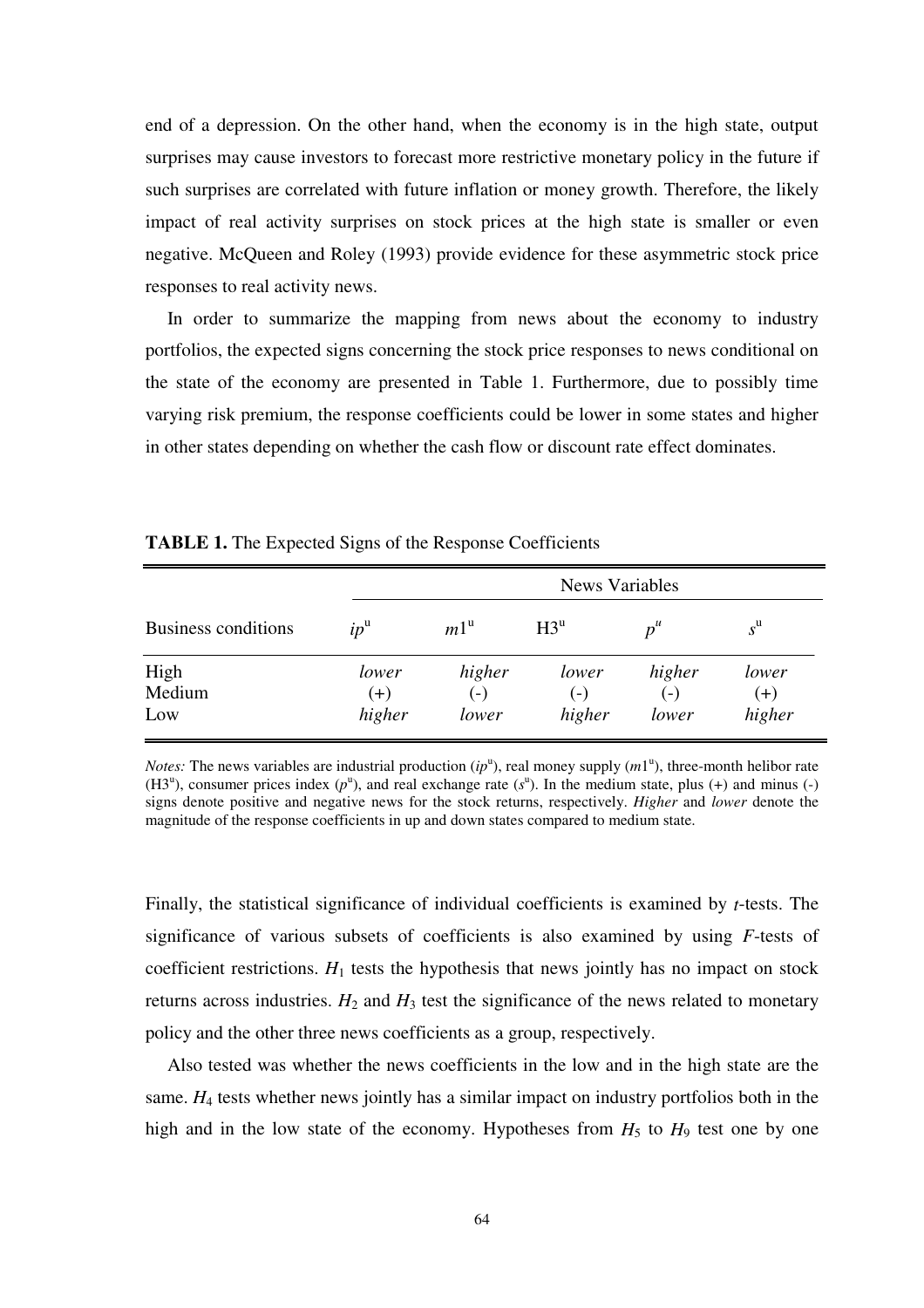<span id="page-64-0"></span>whether the response coefficients in the low state are significantly different from the same coefficients in the high state.

# **4. ESTIMATION RESULTS**

### *4.1. The response of stock prices to economic news: unconditional results*

First, Equation (3) is estimated separately for each industry and the HEX all share price index without considering any business conditions. Following Pagan (1984), OLS results in consistent parameter estimates and standard errors of the response coefficients only when contemporaneous residuals are present in the second stage estimations. Due to the usual serial correlation of stock returns, a systematic pattern in residuals is seen because if returns are serially correlated, then Equation (3) would exhibit serially correlated residuals.10 Furthermore, heteroscedasticity (see e.g., Schwert 1989) might also be present in residuals. These problems can be corrected via the Newey and West (1987) procedure to obtain correct standard errors and test statistics.

The estimation results of the Equation (3) are reported in Appendix 1. These results show that the data supports the efficient-market theory that stock returns respond to economic news<sup>11</sup>. The data rejects the hypothesis  $(H_1)$  that news jointly has no impact on stock returns at less than at the 5 percent level on every industry, excluding insurance and investment and forest industries. Furthermore, the hypothesis  $(H<sub>2</sub>)$  that news related to monetary policy (i.e., real money supply and interest rate) has no impact on stock returns

 $R_t = 0.386$   $ip<sup>u</sup> - 0.569$   $m1<sup>u</sup> - 0.023$   $H3<sup>u</sup> + 0.359$   $p<sup>u</sup> + 0.633$   $s<sup>u</sup>$  $R^2C = 0.086$ <br>(.) = *t*-values  $DW = 1.742$  $(1.229)$   $(-1.568)$   $(-2.108)$   $(0.155)$   $(1.562)$ 

 $10$  See Amihud and Mendelson (1989) for an analysis of serial correlation in stock index returns. In the Finnish data, for example, Vaihekoski (1999) reported serial correlation in monthly returns. In principle, there are two ways to deal with this problem: include lagged return(s) or use the Newey and West (1987) method. When taking a closer look at the serial correlation in returns, it turns out that the serial correlation diminished in the floating exchange rate period. This might be considered as an increased liquidity, which cause smaller problems with infrequent trading.

 $11$  To check the possible bias that excluding dividends would produce, the regression model (3) is estimated by using dividend adjusted monthly aggregate returns as a dependent variable (calculated by using the WI-index (87 – 90) and HEX yield-index (91 – 95)). For further details, see Berglund et al. (1983) and Hernesniemi (1990). The results are

The results (a constant and dummies are not reported) are close to those without dividends. Therefore, it can be argued that excluding dividends would not bias our results, at least in the chosen sample period.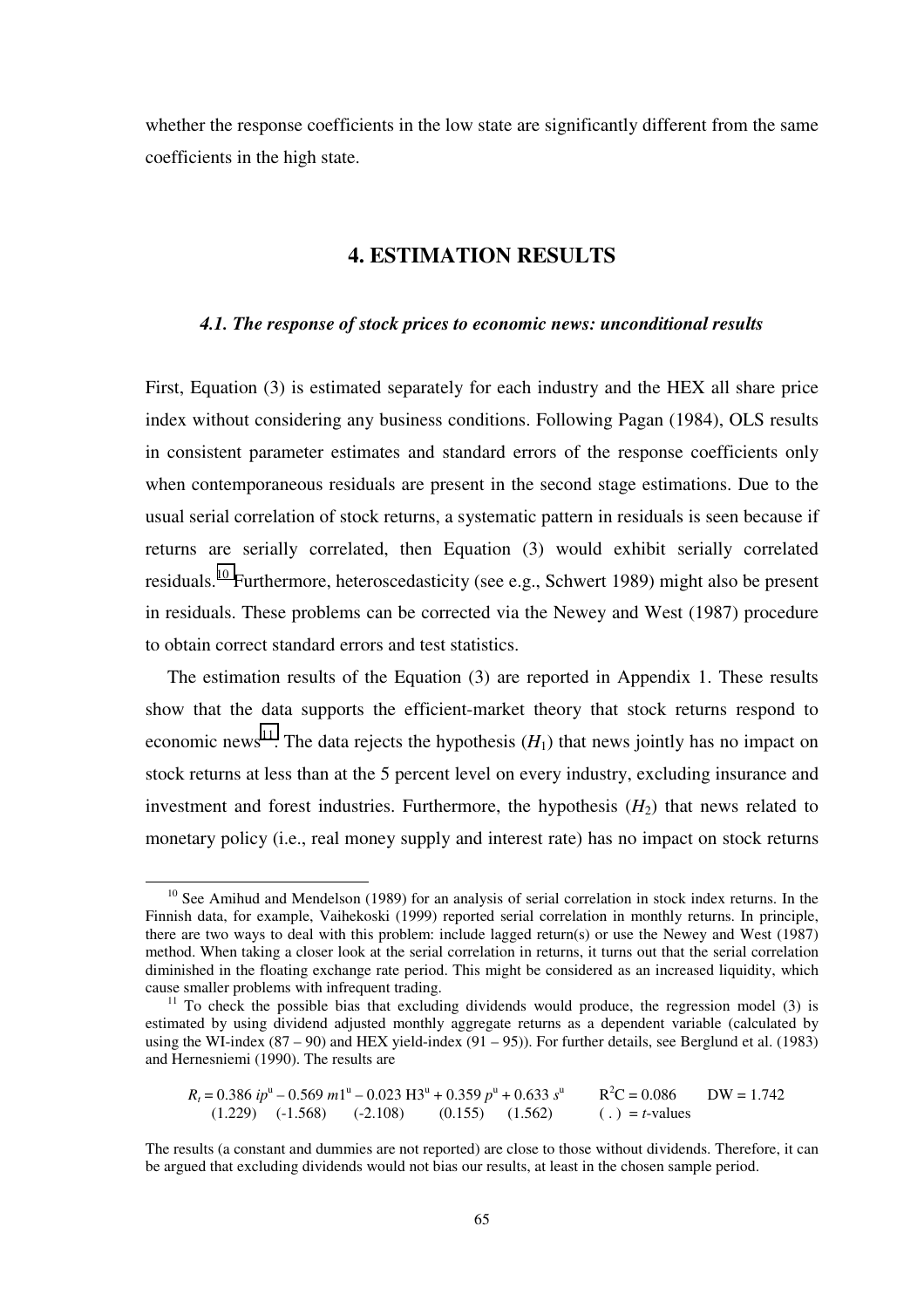is rejected at the 10 percent level in all industries, but forest industries and in the multibusiness industry. On the other hand, the hypothesis  $(H_3)$  that the other news jointly has no impact on stock returns is rejected at the 10 percent level only in the multi-business industry and other industries $^{12}$ .

The explanatory power (without dummies) of economic news is rather low: news explains only some 8 percent of the aggregate stock return variation<sup>13</sup>. This finding is in line with previous studies conducted on the Finnish stock market (see e.g., Lahti & Pylkkönen 1989 and Viskari 1992). Across industries, the explanatory power varies between zero to 16 percent. Most of the statistically significant response coefficients affect industry stock returns with their predicted signs. For example, an unexpected onepercentage point increase in interest rate lowers share prices for most industries by 2.9 - 6.1 percent, the financial sectors being the most interest rate sensitive.

A real exchange rate has significant impact on banks and finance, multi-business, and the all share price index. An unexpected one percent depreciation increases share prices for these stocks by 0.8 - 1.5 percent. Furthermore, higher than expected depreciation is negative news for domestic-oriented industries. In addition, an unexpected one percent increase in the real money supply decreases stock returns in the financial sectors by 0.7 percent. Higher than expected industrial production increases stock returns in the metal and engineering and other industries also by 0.7 percent. News about price levels appears to have less significant effect on stock returns, and the positive values of response coefficients are in contrast with prior expectations, although the large standard errors also permit a wide range of negative values $^{14}$ .

 $12$  This paper also tests whether the stock returns respond to past information. Adding news lagged by one month into the model (3) produced only a few significant coefficients for some industries (not reported). This might be a sign of inefficiency due to the slow dissemination of information. However, it also might be a consequence of the estimation problems or timing issues associated with the release of new information and the reflection of the information into the variables in question. Moreover, the coefficients for contemporaneous news coefficients remained practically unchanged in magnitude, although the *t*-values became systematically lower. It is also tested whether the lagged news jointly has significant impacts on stock returns (hypothesis  $H_1$ ). This hypothesis can be rejected at the 1- percent level only in insurance and investment, while the hypothesis  $H_2$  and  $H_3$  cannot be rejected at conventional levels for any industries investment, while the hypothesis  $H_2$  and  $H_3$  cannot be rejected at conventional levels for any industries.<br><sup>13</sup> When referring to adjusted coefficient of determination, the R<sup>2</sup>-measures without the dummies are

meant (denoted in brackets). This makes it possible to compare the results with the previous studies.<br><sup>14</sup> It should be noted that the results with respect to price level news were sensitive to the inclusion of

*D*929-dummy (September 1992). Without it, price level news has negative (insignificant) impact on stock returns.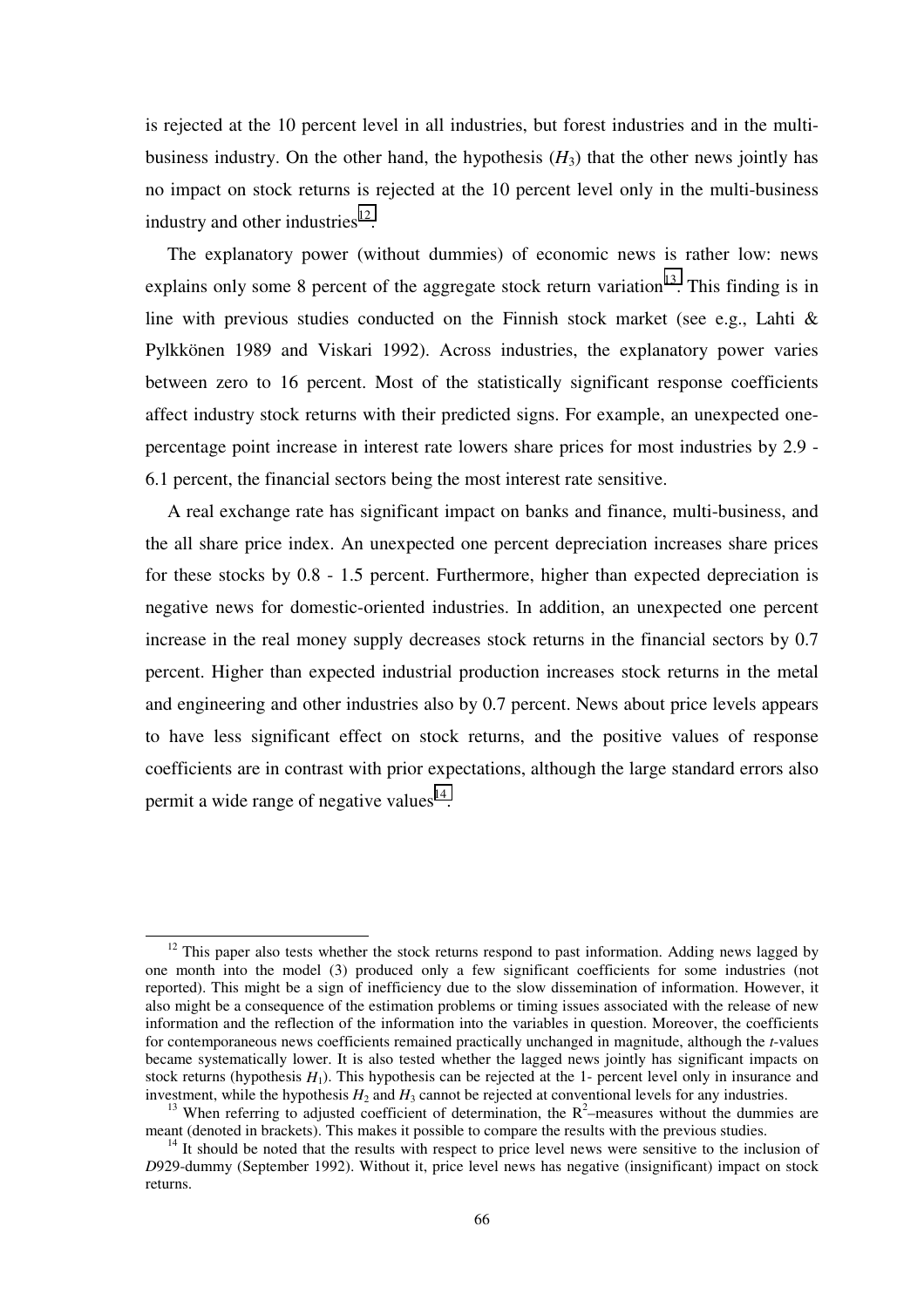#### *4.2. The response of stock prices to economic news: conditional results*

<span id="page-66-0"></span>The results in Appendix 1 are based on the implicit assumption that the response of stock prices to economic news is symmetric irrespective of business conditions. In this subsection, this assumption is relaxed. It is important to investigate further how robust or sensitive the unconditional results are by considering the responses conditional on the level of economic activity<sup>15,16</sup>. Again, the Newey and West (1987) estimator of the covariance matrix is employed to obtain correct standard errors and test statistics.

We begin with the summary of the signs of the response coefficients as well as their statistical significance (as reported in Appendix 2). From a quick glance of Appendix 2, the results support the hypothesis of asymmetric reaction depending on the business conditions. For example, at the aggregate market level, the asymmetry with respect to industrial production and real money supply is as severe as it results in opposite signs for the slope coefficients in up and down states. Across industries, similar sign reversals can also be found with the rest of the news, but overall, this business conditions asymmetry is mainly related to industrial production, real money supply, and interest rate news.

The detailed results from Equation (5) are reported in Appendix 3. In contrast to Appendix 1, there is now a stronger relationship between news and industry portfolios since the adjusted coefficients of determination are systematically higher than those in the unconditional model (3) ignoring potential business cycle asymmetries. For example, news jointly explains now about 11.5 percent of the aggregate market variation, and across industries, the  $R^2$ C-measures vary from 2.9 to 13.6 percent. Furthermore, when the

<sup>&</sup>lt;sup>15</sup> The results are based on the assumption of i.i.d. residuals. According to diagnostic tests, residuals are not serially correlated in most industries, and the second-order ARCH effect is clearly observed only in banks and finance (these results are not reported here, but may be obtained from the author upon request). Still, although some minor residual problems are detected, the standard errors and test statistics across industries are based on the Newey and West (1987) procedure. Furthermore, residuals from almost every industry pass the Jarque-Bera normality-test. Specifically, only metal and engineering industry exhibits non-normal residuals. However, decomposition of the statistic into tests using separate measures of skewness and kurtosis shows that deviation from normality is due to asymmetric distribution, which is probably more serious than excess kurtosis (too many large residuals).

 $16$  The structural stability of the models is also examined (not shown). CUSUM tests suggest that there has occurred at least one structural break, which is located in September 1992. CHOW tests confirmed that this break was significant at the 5 percent levels in every industry, except metal and engineering and forest industry. There are also some problems with the model misspecification with some industries. In total, while there are some signs of deviations from OLS-assumptions, the diagnostics are interpreted (after correction) as suggesting that our models across industries have statistical properties that are passable.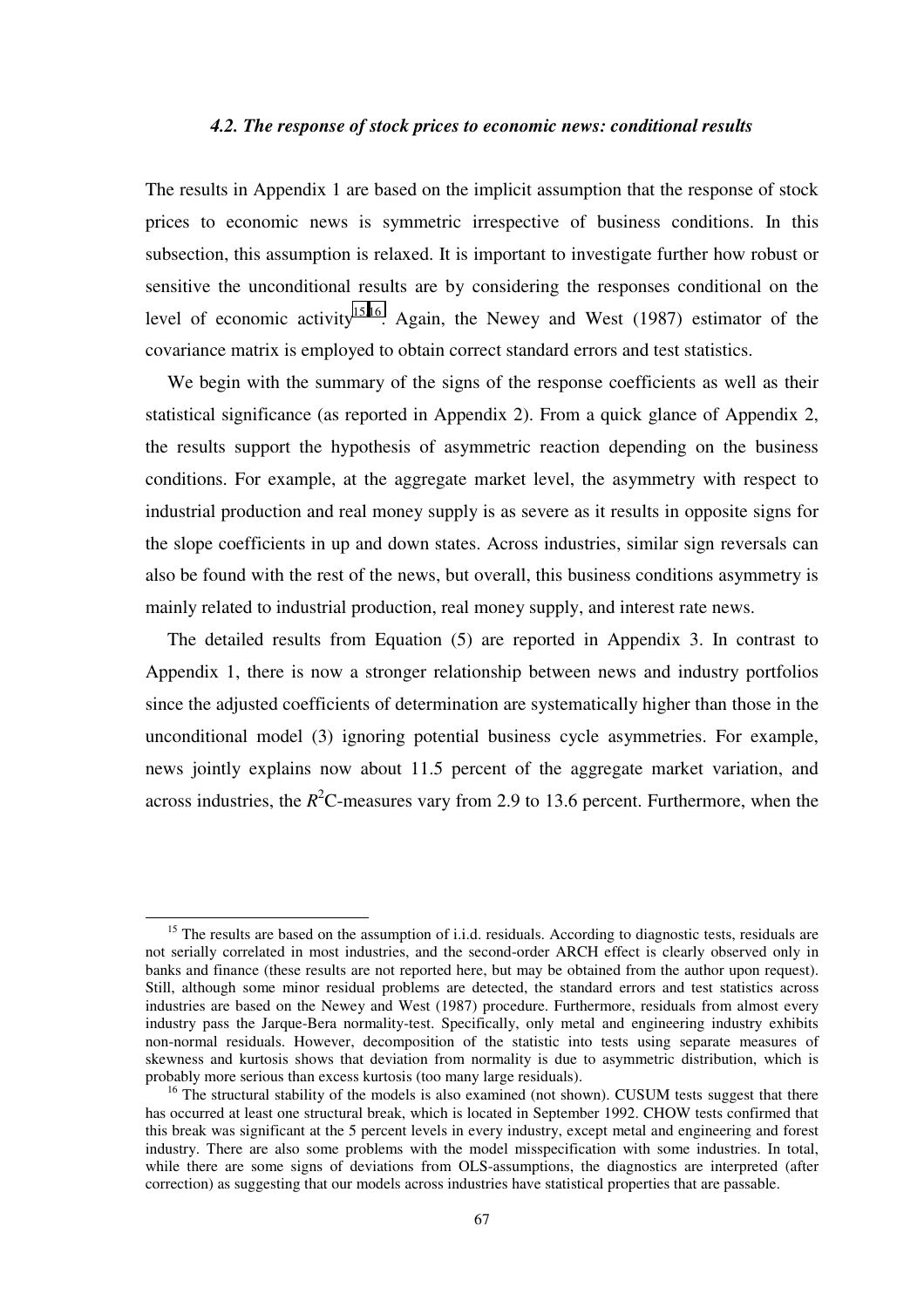estimations are made conditional on the level of the economic activity, stock returns respond significantly to a larger set of economic news<sup>17</sup>.

When considering individual coefficients, good news about the economic activity in the high state is bad news for the stock market. When the economic activity is low; good news about the economy is also generally good news for the stock returns, although the response coefficients fail to reach any significance at conventional significance levels. Furthermore, a higher than expected real money supply in the high state is negative news for the stock returns, but it changes into positive news for most of the cases when the economic activity is low. In the medium state, a higher than expected real money supply causes stock prices for most industries to decrease by 0.4 - 1.2 percent and metal and engineering and multi-business industry respond to real money supply news more than the market.

An interesting result is the positive relationship between stock returns and higher than expected interest rates in the high states, although this relationship is not significant. Furthermore, the negative impact is even stronger when the state is low compared with results when the state is medium. In the low state, a higher than expected interest rate decreases shares prices across all industries but financial sectors at the 10 percent levels by 5.1 - 9.8 percent. Among all industries, financial sectors show the strongest reaction to interest rate news in the medium state.

The inflation news has a negative impact on stocks in the high and in the low state for most cases, although these estimates are not significant. In addition, inflation news decreases stock returns more in the low state than in the high state. For example, higher than expected inflation decreases stock returns for the multi-business industry by 10 percent in the high state as compared to the low state, where the same kind of news decreases stock returns twice as much. Overall, inflation news produces mixed results in the medium state. Real exchange rate news has a negative impact on share prices for about half of the cases when the state is low or high. Nevertheless, the same kind of news is good for the stock market in the medium state. None of the response coefficients reaches significance at conventional levels.

 $17$  An interesting observation is that average returns in most industries increase when business conditions improve from low to normal. The same results hold also when business conditions become weaker from high to normal. However, when business conditions improve from normal to high, average returns decrease six industries out of seven. Therefore, it appears that the "best time" to buy equities is when the level of economic activity is revised up in a weak economy, or when the level of economic activity is revised down in an already strong economy. This finding is in line with the results by Löflund and Nummelin (1997).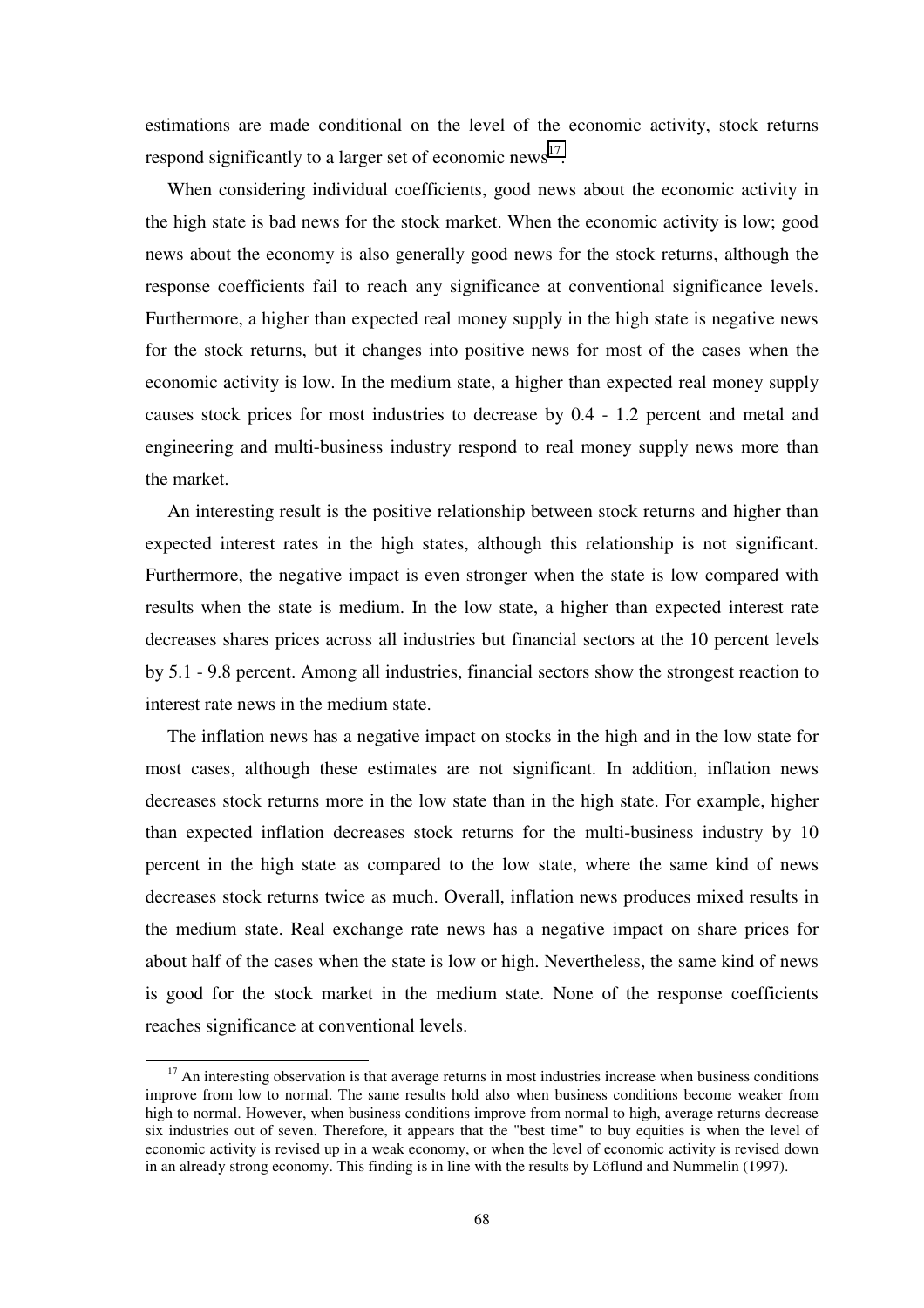<span id="page-68-0"></span>Finally, the joint hypothesis of the business cycle asymmetry is tested. First, the hypothesis that all response coefficients in the high and in the low state are the same (*H*4) can be rejected less than 10 percent levels only in other services and metal and engineering, among all industries. Second, when testing whether the individual coefficients in the high and low states are the same  $(H_5 - H_9)$ , the null can be rejected at the 10 percent levels all but inflation and real exchange rate news for some industries<sup>18</sup>.

# **5. CONCLUSIONS**

The purpose of this paper was to investigate whether the stock price reactions to fundamental macroeconomic news depend upon business conditions. It is found that the reactions are not constant, but vary with the state of the economy. In particular, higher than expected industrial production or real money supply when the economy is already strong results in lower stock prices, whereas the same surprise in a weak economy is associated with higher prices. For interest rate news, the signs are reversed. Overall, these results suggest that previous estimates obtained without any allowances for business cycle effects be biased towards zero partly for this reason, contributing to the insignificant responses estimated in earlier studies.

Without conditioning on the state of the economy, the statistically significant response coefficients affect stock returns mainly with their predicted signs. Consistent with the

 $18$  This paper also investigates how sensitive or robust the reported results are by considering alternative ways to produce market expectations, news, and economic states. First, news is generated by using ARIMA-models, but the results were in line with the reported results, although the test statistics were systematically lower. News is also generated with residuals from the VAR in first differences and error correction form, which produces somewhat higher test statistics in the second stage of the regressions.

Second, several alternative lag structures in the VAR-model is tried, and it appears that the fewer lags are included in the VAR model the stronger the asymmetry especially with respect to industrial production  $(H<sub>5</sub>)$ . When considering alternative width of the bounds around the fitted trend used to define business conditions, the changes concern mainly industrial production news. These results suggest that the more observations are classified in normal state the stronger the data rejects the hypothesis  $(H_5)$ .

Third, seasonally adjusted unemployment rate is used to classify economic states. The results support the hypothesis of asymmetric responses with respect to industrial production news in up and down states, although the evidence is now weaker. Furthermore, economic states were also classified by using the graph of the general stock market index (see e.g., Borio and McCauley, 1996, 94 – 95) into bull and bear markets. The effects of industrial production and real money supply news change signs in bull market, but in total, the results are difficult to summarize here.

Finally, the economic states were classified by using survey data on firms expectations of future business conditions. The results with this ex ante criteria produce similar results as classification with bull and bear market conditions. Therefore, future studies might focus on investigating the news effects using ex ante criteria instead of ex post classification scheme.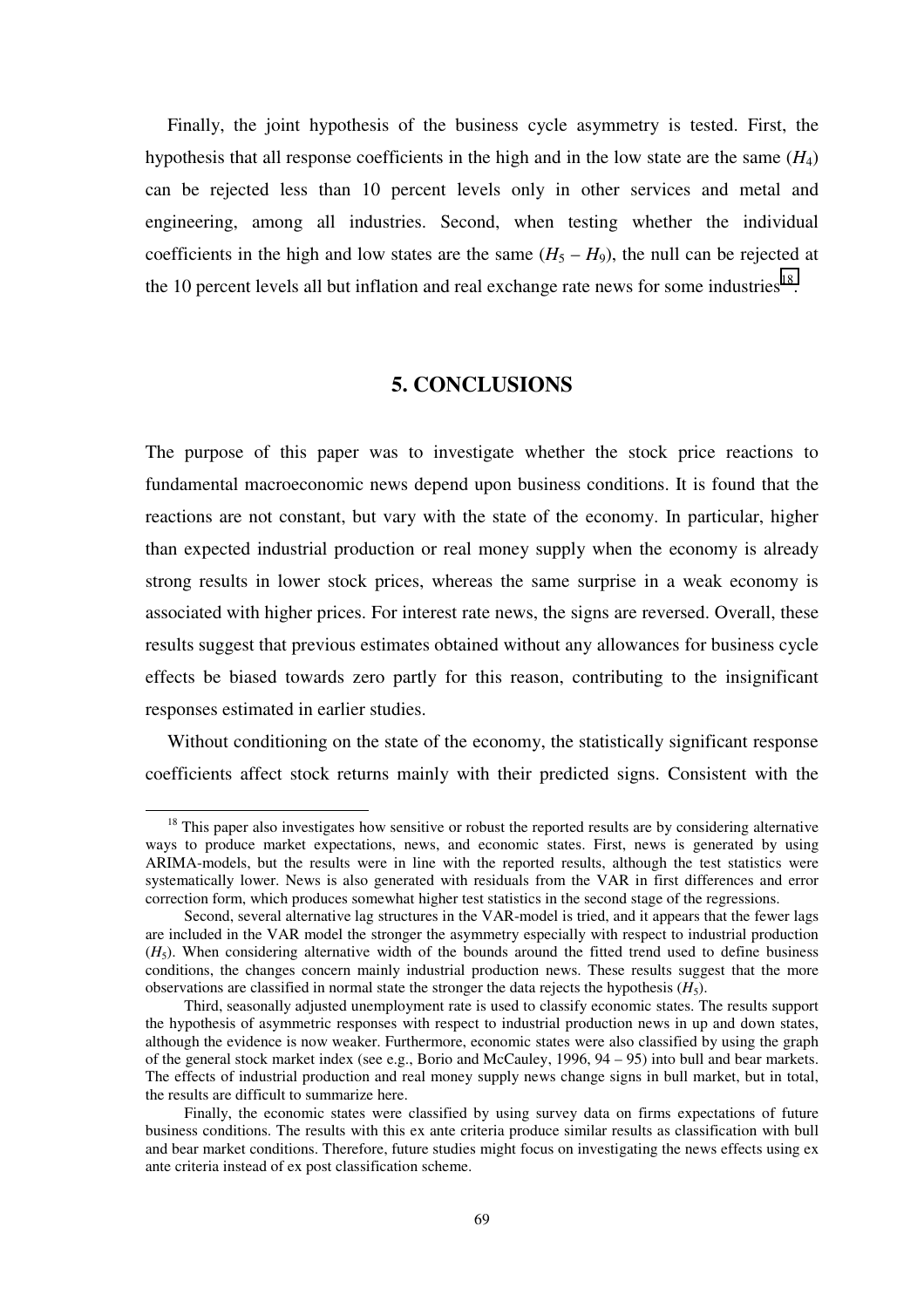evidence of Pearce and Roley (1985), stock returns respond primarily to monetary news while responses to non-monetary news is weaker. Across industries, parallel to Hardouvelis (1987) among others, the financial sectors show the strongest reactions to interest rate news, apparently because monetary development directly affects the cash flows of financial companies. Moreover, stocks for domestic-oriented sectors respond to news about the domestic fundamentals stronger when compared to stocks for exportoriented sectors, whose prices might instead reflect global business conditions or changes in economic growth in export markets. Surprisingly, metal and engineering and forest industries show no response to the real exchange rate.

When the estimations are conducted conditional on the level of the economic activity, stock returns respond to a larger set of news, and a stronger relationship between news and stock price changes is evident. According to the results, several asymmetric response coefficients were found. The different response coefficients in up and down states could well be due to changes in risk premium in up and down states. For example, good news about the economic activity when the economy is booming is bad news for the stock market. On the other hand, when the economy is in a recession, good news about the economy is generally good news for the stock market. This implies that the cash flow (discount rate) effect is more likely to dominate in down (up) states.

Similarly, a higher than expected real money supply in the high state is negative news for the stocks while in the low state, the same piece of news is positive news for the stock market. The response of stock prices to real money supply news in low state is dissimilar to what the other researchers have found in US data. Therefore, it seems that in recessions the liquidity effect dominates the expected real interest rate and the expected inflation hypotheses (discussed in Cornell 1983). Moreover, when considering the magnitudes of the parameter estimates, stock prices fall most when the business conditions are normal indicating that market's expectations of inflation and fear of monetary tightening influence stocks stronger in the normal states than other states.

Another interesting observation is the positive (although statistically insignificant) relation between stock returns and higher than expected interest rate in the high states. This finding is parallel to McQueen and Roley's (1993) result in US data. Interestingly, the results show that the negative relationship between interest rate news and stock prices is stronger when the state is low. In other words, the weaker the business conditions the more stocks decrease after unanticipated increase in interest rates. This implies that as the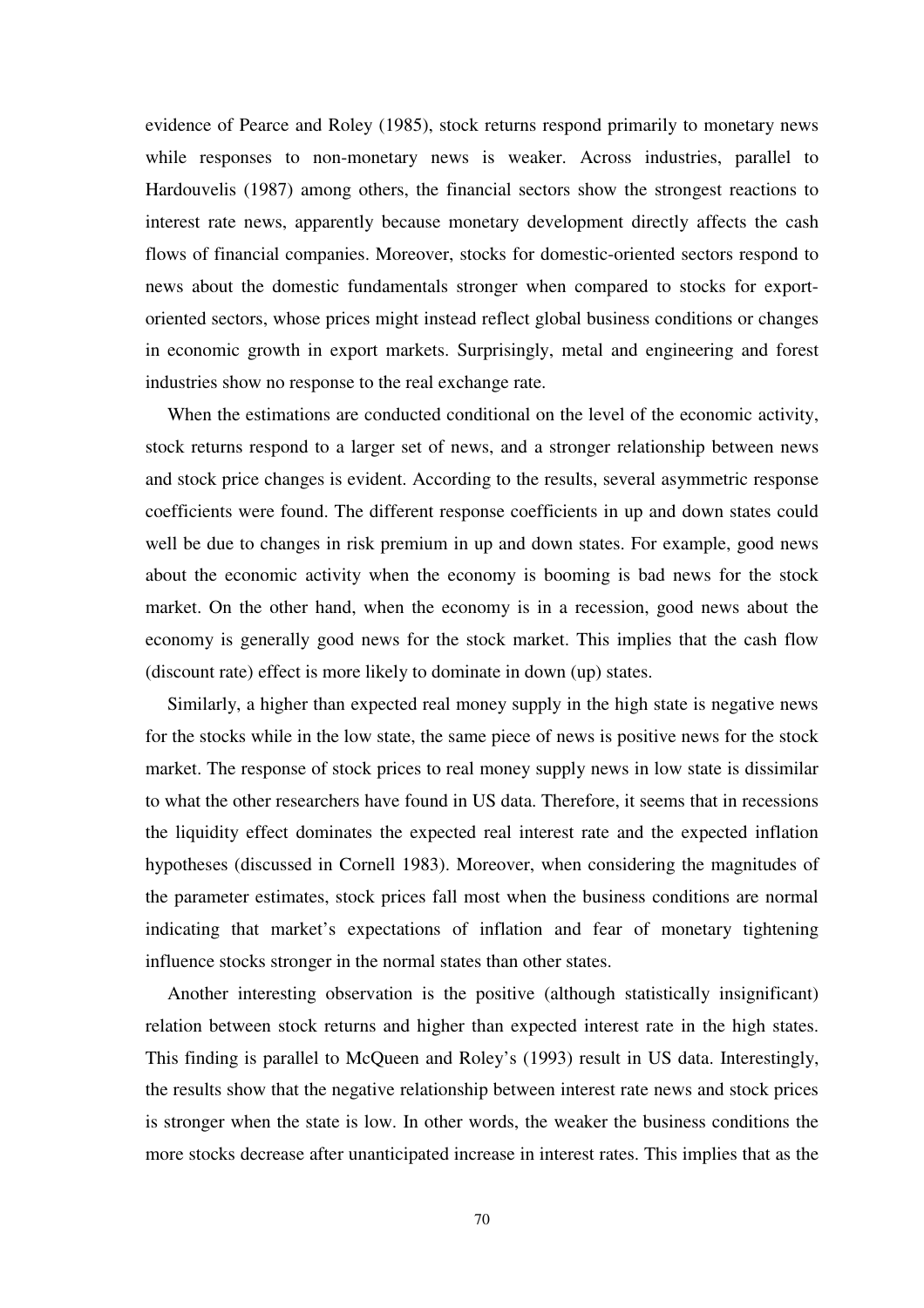business conditions become stronger, agents might put more weight on improved future cash flows expectations than return requirements. Finally, the results support the common finding that financial companies are the most interest rate sensitive, but this conclusion is valid only in normal state.

As also noted in Cutler et al. (1989), the use of estimated VAR residuals, as proxies for news might be problematic for several reasons. First, if the VARs are misspecified, residuals do not accurately reflect the value of news to agents. If market participants operate with an information set larger than the one we have considered here, residuals may overstate the importance of news. Second, VAR does not capture new information about future macroeconomic conditions, revealed in period *t* but is not directly reflected in that period variable. According to Fama (1990), stock price changes may largely reflect changes in expectations about future movements in macroeconomic fundamentals, which may not always be reflected in news about their current values. Third, there are some timing issues associated with the release of new information about fundamentals and the reflection of the information into the variables in question.

Overall, the results presented in this paper suggest that monetary news have the main effect on stock prices. These results are parallel to McQueen and Roleys (1993) study and based on these results, Finnish stock markets do not behave differently than their counterparts in the US despite the use of empirical expectation proxies and monthly data. It appears that mainly domestic-oriented industries respond monetary news stronger than industrial industries. This might indicate that export-oriented industrial industries respond to news about the export market and international business conditions. Future research might focus on studying the response of export industries to global economic news for example, concerning monetary policy conducted by the Federal Reserve or to study the effects of unexpected changes in US future economic activities.

Another topic for the future research would be to use different econometric methodology. For example, the expectations generating process might be improved into a direction that is more realistic by using recursive least square estimation method when producing news. This statistical procedure allows economic agents to update their expectations continuously when new information becomes available. Furthermore, due to possible cointegration properties of macroeconomic data, vector error-correction (VEC) models could also be used as a description of news generating process. In such a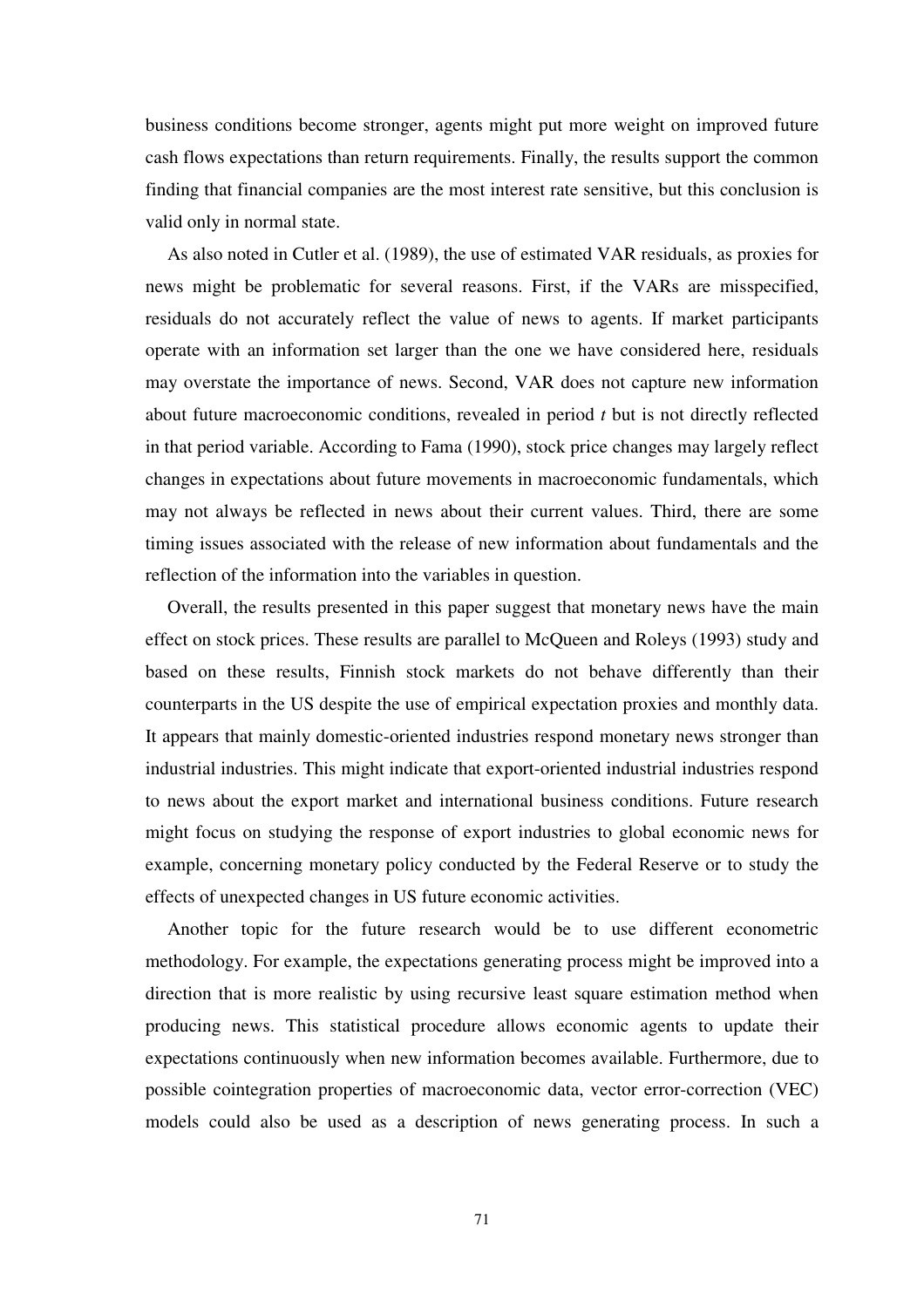modeling strategy, both short-term expectations (differences) as well as revisions in expectations (error-correction term) could be modeled at one pass.

Finally, business conditions could be alternatively classified in up and down states by using Smooth Transition Regression (STR) models, or alternatively by using some ex ante measures (e.g. consumer confidence index) as a criterion for classification. This could give us valuable information about how stocks in the Helsinki Stock Exchange are priced with respect to macroeconomic information during different states.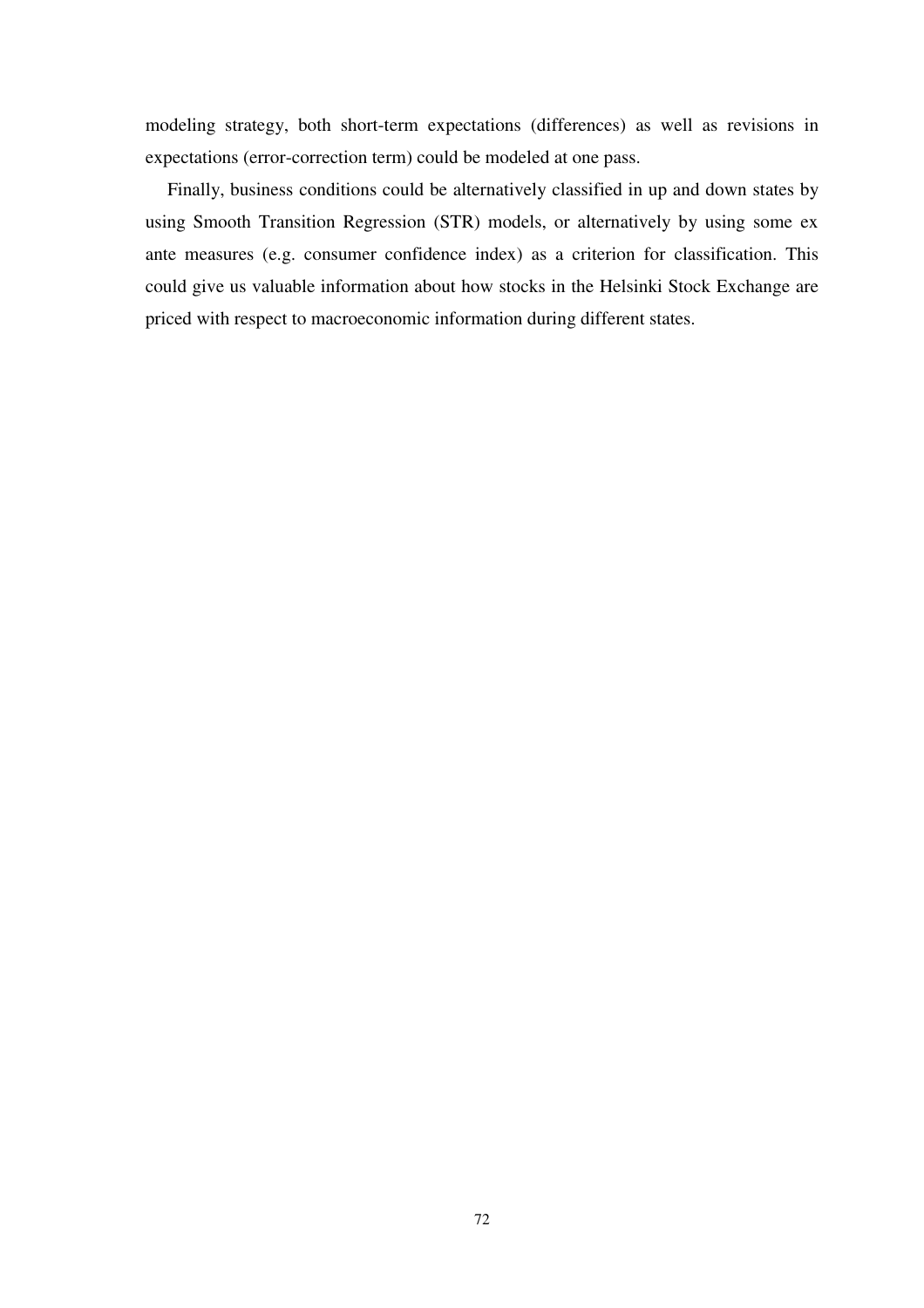#### **REFERENCES**

- **Abel, A. (1988)**. Stock Prices under Time-Varying Dividend Risk An Exact Solution in an Infinite-Horizon General Equilibrium Model. *Journal of Monetary Economics*. 22. 375 - 93.
- **Aggarwal, R. & Schirm, D. C. (1992)**. Balance of Trade Announcements and Asset Prices: Influence on Equity Prices, Exchange Rates, and Interest Rates. *Journal of International Money and Finance.* 11. 80 - 95.
- **Ajayi, R. A. & Mehdian, S. M. (1995)**. Global Reactions of Security Prices to Major US-induced Surprises: An empirical Investigation. *Applied Financial Economics.* 5. 203 - 218.
- **Amihud, Y. & Mendelson, H. (1989).** Index and Index-Futures Returns. *Journal of Accounting, Auditing, and Finance*. 4. 415 - 31.
- **Amihud, Y. (1996)**. Unexpected Inflation and Stock Returns Revisited Evidence from Israel. *Journal of Money, Credit and Banking.* Vol. 28. No. 1. 22 - 33.
- **Apergis, N. & Eleftheriou, S. (1997).** The Efficient Hypothesis and Deregulation: the Greek Case. *Applied Economics.* 29. 111 – 117.
- **Bailey, W. (1990)**. US Money Supply Announcements and Pacific Rim Stock Markets: Evidence and Implications. *Journal of International Money and Finance.* 9. 344 - 356.
- **Berglund, T. & Wahlroos, B. & Grandell, L. (1983).** The KOP and the UNITAS indexes for the Helsinki Stock Exchange in the light of a New Value Weighted Index. *Finnish Journal of Business Economics*. 32. 30 – 41.
- **Borio, C. E. V. & McCauley, R. N. (1996).** The Economics of Recent Bond Yield Volatility. *BIS Economic Papers*. Monetary and Economic Department. Basle. No. 45.
- **Boudough, J. & Richardson, M. & Whitelaw, R. F. (1994).** Industry Returns and the Fisher Effect. *Journal of Finance.* 49. 1595 - 1616.
- **Chen, C. R. & Mohan, N. J. & Steiner, T. L. (1999).** Discount Rate Changes, Stock Market Returns, Volatility, and Trading Volume: Evidence from Intraday Data and Implications for Market Efficiency. *Journal of Banking & Finance*. 23. 897 – 924.
- **Chow, W. H. & Lee, W. Y. & Solt, M. E. (1997).** The Exchange-Rate Risk Exposure of Asset Returns. *Journal of Business.* Vol. 70. No. 1. 105 – 123.
- **Cochrane, J. H. (1991).** Volatility Tests and Efficient Markets. *Journal of Monetary Economics.* 27. 463 -485.
- **Cornell, B. (1983)**. The Money Supply Announcement Puzzle. *American Economic Review.* 83. 644 657.
- **Cutler, D. M. & J. M. Poterba & L. H. Summers (1989).** What Moves Stock Prices? *Journal of Portfolio Management.* 15. 4 - 12.
- **Fama, E. F. (1970)**. Efficient Capital Markets: A Review of Theory and Empirical Work. *The Journal of Finance*. 35. 383 - 423.
- **Fama, E. F. (1990)**. Stock Returns, Expected Returns, and Real Activity. *Journal of Finance.* VOL. XLV. 1089 – 1128.
- **Fama, E. F. & French, K. R. (1989).** Business conditions and Expected Returns on Stocks and Bonds. *Journal of Financial Economics.* Vol. 25. No. 2. 23 – 50.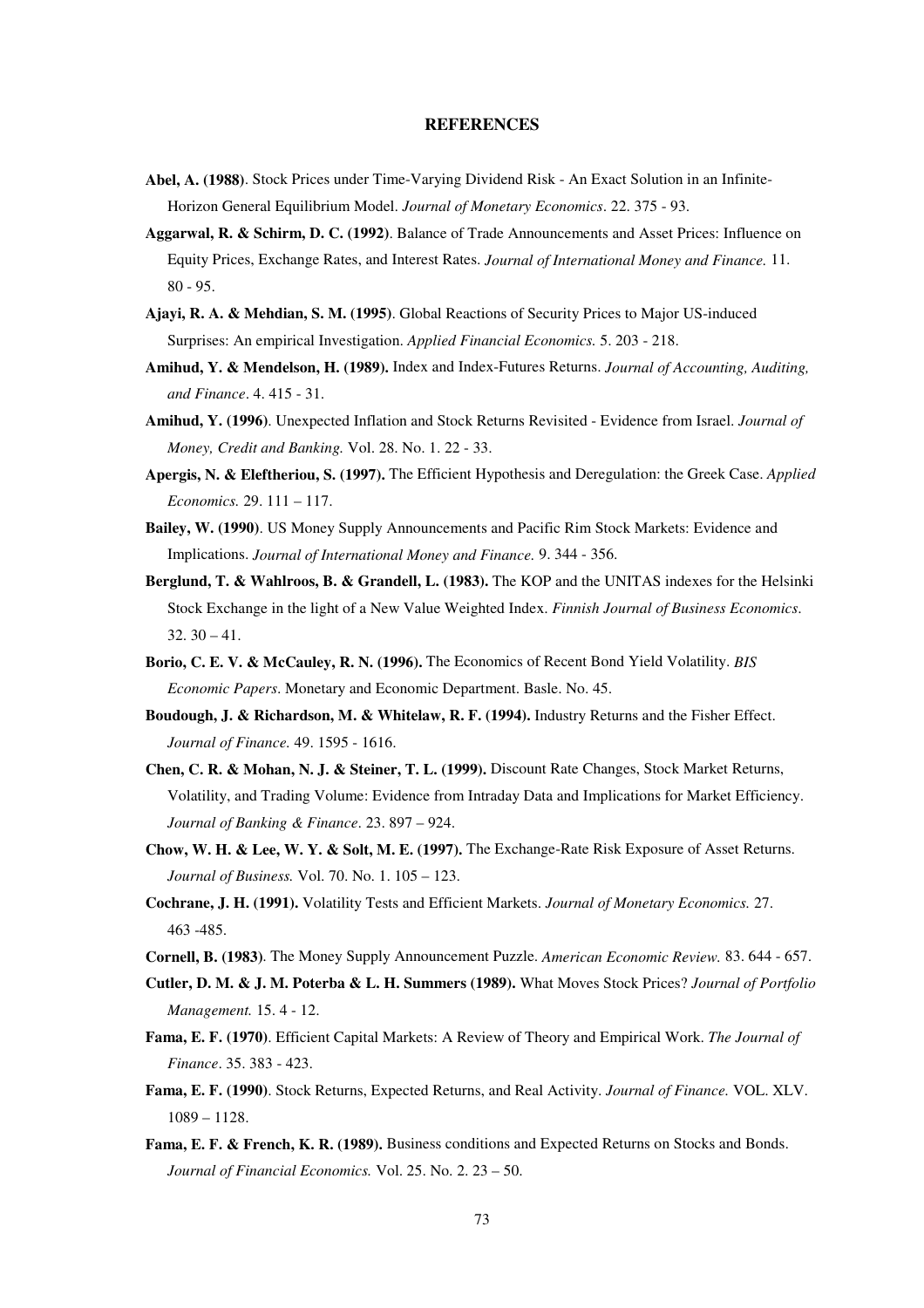- **Hardouvelis, G. A. (1987)**. Macroeconomic Information and Stock Prices. *Journal of Economics and Business.* 39. 131 - 140.
- **Hernesniemi, H. (1990)**. *Hex-indeksi.* Elinkeinoelämän Tutkimuslaitos (ETLA). B 68.
- **Jensen, G. R. & Mercer, J. M. & Johnson, R. R. (1996).** Business Conditions, Monetary Policy and Expected Security Returns. *Journal of Financial Economics.* Vol. 40. 213 – 38.
- **Johansen, S. (1988).** Statistical Analysis of Cointegrating Vectors. *Journal of Economic Dynamics and Control.* 12. 231 - 54.
- **Järvinen, J. (1997).** Industry Portfolios, News, and Business Conditions: Evidence from the Finnish Stock Market. *Tampere Economic Working Papers.* Department of Economics. University of Tampere. 2/1997.
- **LeRoy, S. F. (1989).** Efficient Capital Markets and Martingales. *Journal of Economic Literature*. 27. 1583 -1621.
- **Lahti, A. & Pylkkönen, P. (1989)**. News and Stock Prices. *Finnish Journal of Business and Economics.* 3. 184 - 193.
- **Löflund, A. & Nummelin, K. (1997).** On Stocks, Bonds and Business Conditions. *Applied Financial Economics*. 7. 137 – 146.
- **McQueen, G. & V. V. Roley (1993).** Stock Prices, News and Business Conditions. *The Review of Financial Studies.* Vol. 6. Number 3. 683 - 707.
- **Newey, W. & West, K. (1987).** A Simple Positive Semi-Definite, Heteroscedasticity and Autocorrelation Consistent Covariance Matrix. *Econometrica.* VOL. 55. 703 - 708.
- **Orphanides, A. (1992).** When Good News is Bad News: Macroeconomic News and the Stock Market. *Board of Governors of the Federal Reserve System.* Paper presented at the 1992 Winter Meeting of the Econometric Society New Orleans, Louisiana.
- **Pagan, A. (1984)**. Econometric Issues in the Analysis of Regressions with Generated Regressors. *International Economic Review*. 25. 221 - 247.
- **Pearce, D. K. & V. V. Roley (1985)**. Stock Prices and Economic News. *The Journal of Business.* 58. 49 - 67.
- **Prag, J. (1994)**. Money Supply Announcements and Interest Sensitive Stocks. *Review of Financial Studies.* Volume III. Numbers 1 and 2. Fall 1993: Spring 1994. 130 - 139.
- **Roll, R. (1988).**  $R^2$ . *Journal of Finance*. 43. 541 566.
- **Sadeghi, M. (1992)**. Stock Market Response to Unexpected Macroeconomic News: The Australian Evidence. *International Monetary Fund Working Paper.* 92/61.
- **Schwert, G. W. (1989).** Why Does Stock Market Volatility Change Over Time? *Journal of Finance.* 44. 1115 – 1153.
- **Siklos, P. L. & Anusiewicz, J. (1998).** The Effect of Canadian and U.S. M1 announcements on Canadian Financial Markets: The Crow Years. *Journal of Economics and Business.* 50. 49 – 65.
- **Summers, L. H. (1986).** Does the Stock Market Rationally Reflect Fundamental Values? *The Journal of Finance.* VOL. XLL. 591 - 602.
- **Vaihekoski, M. (1999).** Essays on International Asset Pricing Models and Finnish Stock Returns. *Ekonomi and Samhälle.* 80. Swedish School of Economics and Business Administration.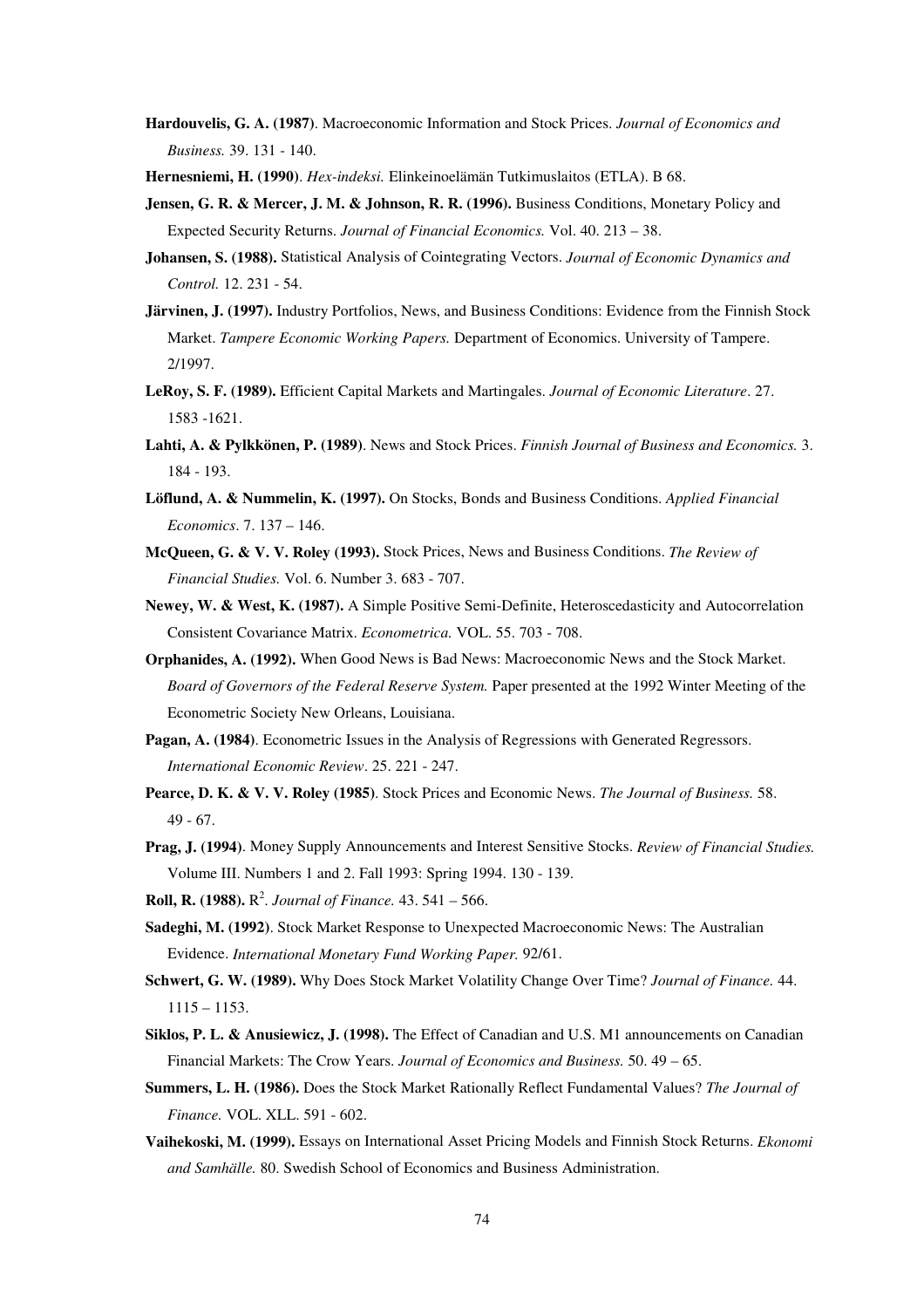- **Viskari, J. (1992)**. News and Stock Prices: Some Further Results. *Finnish Journal of Business and Economics.* 3. 371 - 376.
- **Wasserfallen, W. (1989)**. Macroeconomic News and the Stock Market: Evidence from Europe. *Journal of Banking and Finance.* 13. 613 - 626.
- **West, K. D. (1988).** Bubbles, Fads and Stock Price Volatility Tests: A Partial Evaluation. *The Journal of Finance*. XLIII. 639 - 60.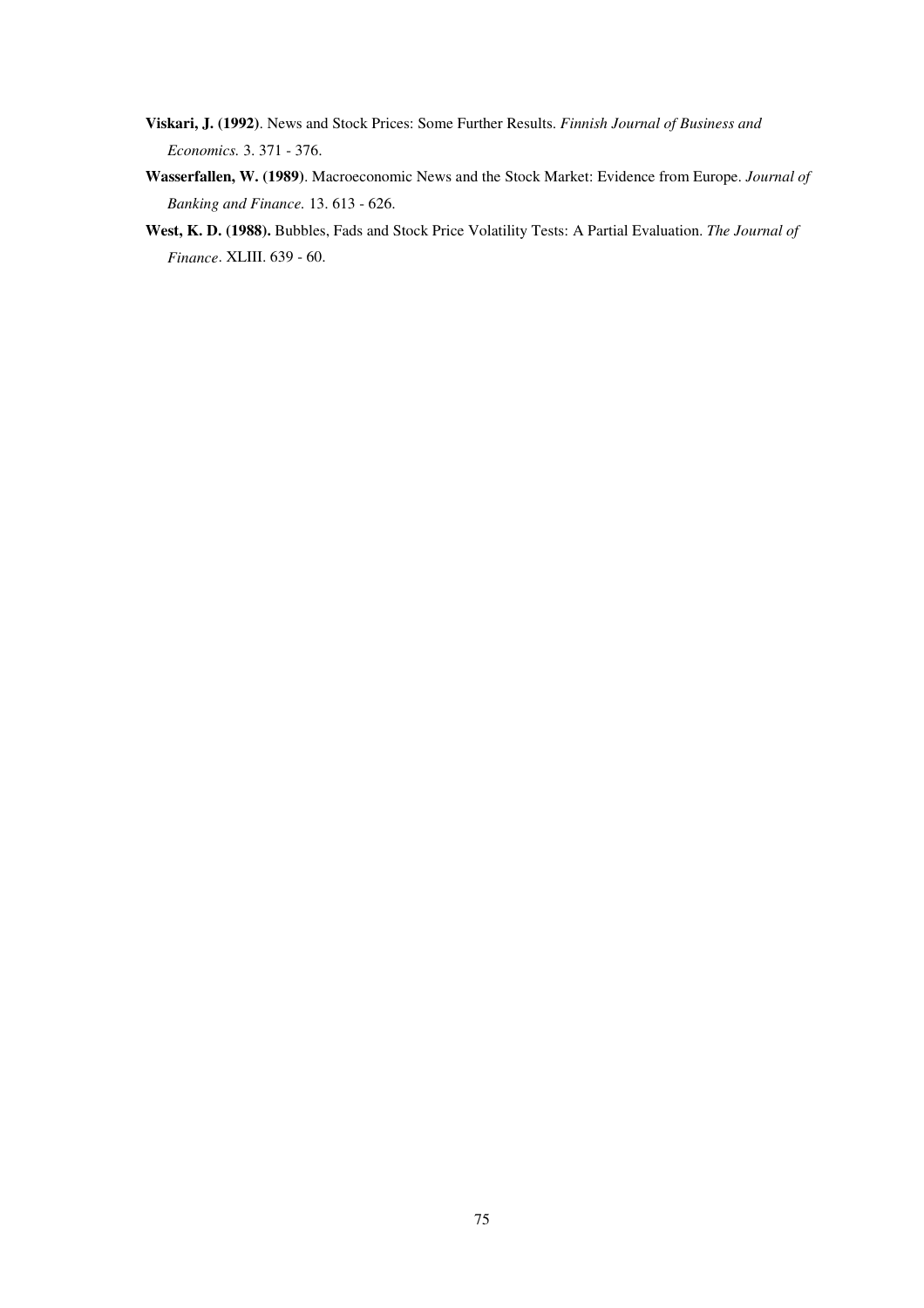|                           |                   |                         | Model (3): $R_{it} = a_i + \hat{\mathbf{e}}_t \mathbf{b}_i + \mathbf{d}_i + u_{it}$ |             |                      |                    |               |                 |                      |                                                                                  |
|---------------------------|-------------------|-------------------------|-------------------------------------------------------------------------------------|-------------|----------------------|--------------------|---------------|-----------------|----------------------|----------------------------------------------------------------------------------|
| Industry portfolios       | $ip^{\mathrm{u}}$ | $m1^{\mathrm{u}}$       | H3 <sup>u</sup>                                                                     | $p^{\rm u}$ | $s^{\mathrm{u}}$     | $R^2C$             | SEE / DW      |                 |                      | $H_1$ : $\mathbf{b}_i = 0$ $H_2$ : $\mathbf{b}_i = 0$ $H_3$ : $\mathbf{b}_i = 0$ |
| Banks and finance         | $-0.223$          | $-0.723$ <sup>*</sup>   | $-0.042$ **                                                                         | $-1.551$    | $1.351$ <sup>*</sup> | 0.376              | 0.087         | $3.67***$       | $4.35***$            | 1.29                                                                             |
|                           | $(-0.446)$        | $(-1.948)$              | $(-2.324)$                                                                          | $(-0.534)$  | (1.729)              | ${0.151}$          | 1.99          | [0.005]         | [0.016]              | [0.286]                                                                          |
| Insurance and investments | 0.478<br>(0.776)  | $-0.680*$<br>$(-1.850)$ | $-0.061$ **<br>$(-2.285)$ $(-0.346)$                                                | $-1.204$    | 0.194<br>(0.284)     | 0.344<br>${0.160}$ | 0.082<br>1.99 | 1.82<br>[0.120] | $3.61$ **<br>[0.032] | 0.36<br>[0.785]                                                                  |
| Other services            | 0.538             | $-0.289$                | $-0.035***$                                                                         | 3.545       | $-0.359$             | 0.352              | 0.057         | $5.14***$       | $6.28***$            | 1.11                                                                             |
|                           | (1.317)           | $(-0.939)$              | $(-3.368)$                                                                          | (1.520)     | $(-0.741)$           | ${0.070}$          | 1.88          | [0.000]         | [0.003]              | [0.350]                                                                          |
| Metal and engineering     | $0.676*$          | $-0.701$                | $-0.029$ <sup>*</sup>                                                               | $-0.154$    | 0.047                | 0.125              | 0.075         | $2.50^{**}$     | $2.84*$              | 1.00                                                                             |
|                           | (1.677)           | $(-1.373)$              | $(-1.687)$                                                                          | $(-0.053)$  | (0.077)              | ${0.007}$          | 1.96          | [0.038]         | [0.065]              | [0.398]                                                                          |
| Forest industries         | 0.429             | $-0.406$                | $-0.014$                                                                            | 1.463       | 0.562                | 0.139              | 0.077         | 1.41            | 1.01                 | 0.56                                                                             |
|                           | (0.995)           | $(-0.800)$              | $(-0.882)$                                                                          | (0.459)     | (0.767)              | ${0.000}$          | 1.86          | [0.232]         | [0.368]              | [0.643]                                                                          |
| Multi-business industry   | 0.538             | $-0.863$                | $-0.019$                                                                            | 0.271       | $1.450***$           | 0.346              | 0.076         | $5.01***$       | 1.87                 | $4.00***$                                                                        |
|                           | (1.150)           | $(-1.458)$              | $(-0.983)$                                                                          | (0.082)     | (2.845)              | ${0.090}$          | 1.73          | [0.001]         | [0.162]              | [0.011]                                                                          |
| Other industries          | $0.763***$        | $-0.335$                | $-0.039***$                                                                         | 0.087       | $-0.064$             | 0.326              | 0.055         | $4.85***$       | $4.74***$            | $2.38*$                                                                          |
|                           | (2.596)           | $(-1.135)$              | $(-3.079)$                                                                          | (0.034)     | $(-0.134)$           | ${0.090}$          | 2.10          | [0.001]         | [0.012]              | [0.076]                                                                          |
| HEX all share index       | 0.410             | $-0.635$                | $-0.023$ <sup>*</sup>                                                               | 0.018       | $0.778*$             | 0.381              | 0.058         | $4.31***$       | $2.99*$              | 2.00                                                                             |
|                           | (1.217)           | $(-1.606)$              | $(-1.722)$                                                                          | (0.007)     | (1.780)              | ${0.082}$          | 1.74          | [0.002]         | [0.057]              | [0.121]                                                                          |

**APPENDIX 1.** The response of industry portfolios to macroeconomic news (1987:09 - 1995:06,  $n = 94$ )

*Notes:* News variables are the industrial production  $(ip^u)$ , the real money supply  $(m1^u)$ , the three-month helibor rate  $(H3^u)$ , the consumer price index  $(p^u)$ , the real exchange rate (s<sup>u</sup>), and are proxied by the VAR(6) residuals. T-statistics are in a parenthesis, and are corrected for heteroscedasticity and autocorrelation by using the Newey-West (1987) procedure. R<sup>2</sup>C is the coefficient of determination adjusted for degrees of the freedom. Round brackets denote R<sup>2</sup>C measures estimated without dummies (i.e.,  $\mathbf{d}_i = 0$ ).  $H_1$  is the null hypothesis that all news coefficients are jointly zero;  $H_2$  is similar for  $m1^u$  and  $H3^u$ ; and  $H_3$  is similar for the other three coefficients. Numbers in square brackets are *p*-values. **\***, **\*\*** and **\*\*\*** denotes significance at the 10 %, 5%, and 1% level, respectively.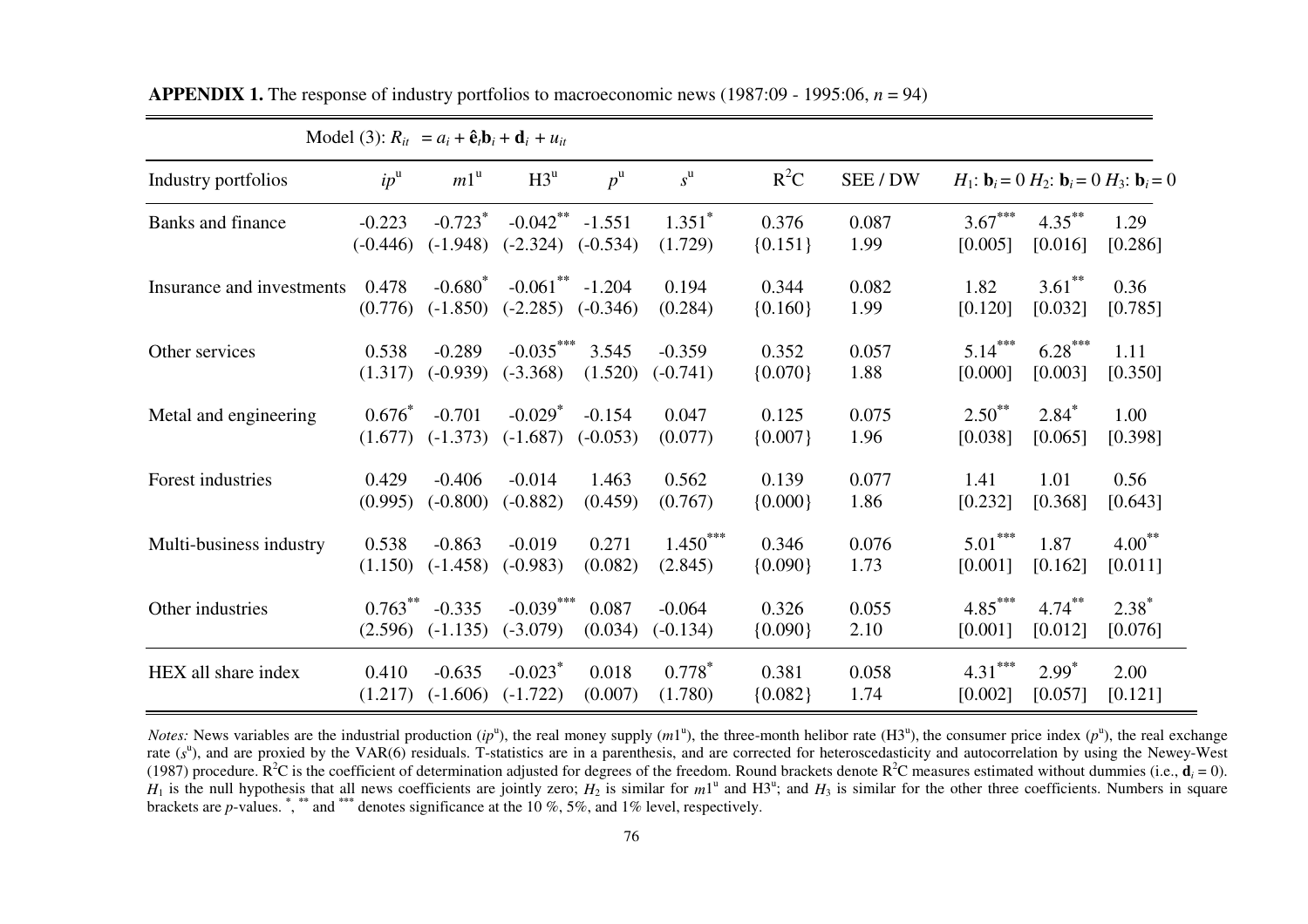| Industry                |                  | $ip^{\mathrm{u}}$                | $m1^{\rm u}$ | $H3^u$  | $p^{\rm u}$ | $s^{\mathrm{u}}$                 |
|-------------------------|------------------|----------------------------------|--------------|---------|-------------|----------------------------------|
| Banks and finance       | H                |                                  |              | $+$     |             | $+$                              |
|                         | M                |                                  | $**$         |         |             | $\pm$                            |
|                         | $\boldsymbol{L}$ | -                                |              |         |             | $\begin{array}{c} + \end{array}$ |
|                         |                  |                                  |              |         |             |                                  |
| Insurance and inv.      | H                | $\overline{\phantom{0}}$         |              |         |             |                                  |
|                         | M                | $+$                              |              |         | ┿           |                                  |
|                         | L                | -                                |              |         | $\ast$      | $\pm$                            |
| Other services          | H                | ***                              |              |         |             |                                  |
|                         | $\cal M$         |                                  |              |         | $+$         |                                  |
|                         |                  | $+$                              |              | ***     |             | $\ddag$                          |
|                         | L                | $\begin{array}{c} + \end{array}$ | ┿            |         |             |                                  |
| Metal and engin.        | H                | $\cdot^*$                        |              | $\ddag$ |             |                                  |
|                         | M                | $+$                              | ***          |         | ╄           | ┿                                |
|                         | $\boldsymbol{L}$ | $+$                              | **           | ***     |             |                                  |
| Forest industries       |                  | $\ast\ast$                       |              |         |             |                                  |
|                         | H                |                                  | ╋<br>***     | $\ddag$ |             |                                  |
|                         | M                | $+$                              | **           |         | $\pm$       | $\div$                           |
|                         | $\boldsymbol{L}$ | $\! + \!$                        |              |         |             |                                  |
| Multi-business ind.     | H                | $\overline{a}$                   |              |         | $\ast$      | $\pm$                            |
|                         | M                | $+$                              | ***          |         | ┿           | $+$                              |
|                         | L                | $\overline{\phantom{0}}$         | $\ddag$      | $**$    | $\ast$      | $\ddag$                          |
|                         |                  |                                  |              |         |             |                                  |
| Other industries        | H                | $\ddagger$                       |              |         |             | $\ddag$                          |
|                         | $\boldsymbol{M}$ | $+$ <sup>3</sup>                 |              |         | ┿           | ┿                                |
|                         | L                | $+$                              |              |         |             |                                  |
| HEX all share index $H$ |                  | $\overline{\phantom{0}}$         |              |         |             | $\pm$                            |
|                         | M                | $+$                              | ***          |         |             |                                  |
|                         | L                |                                  |              | $**$    | ┿           | $\pm$                            |
|                         |                  | $\begin{array}{c} + \end{array}$ | $\bm{+}$     |         |             | $\boldsymbol{+}$                 |

**APPENDIX 2.** Summary of the signs of the response coefficients and their statistical significances

*Notes:* News variables are: the industrial production  $(ip<sup>u</sup>)$ , the real money supply  $(m1<sup>u</sup>)$ , the threemonth Helibor rate (H3<sup>u</sup>), the price level  $(p^{\bar{u}})$ , and the real exchange rate  $(s^{\bar{u}})$ . *H*, *M* and *L* denote high, medium, and low state of economic activity, respectively. Plus and minus signs denote relationship between stock prices and macroeconomic news. **\*** , **\*\*** ja **\*\*\*** denote significance at the 10 %, 5 % or 1 % level, respectively.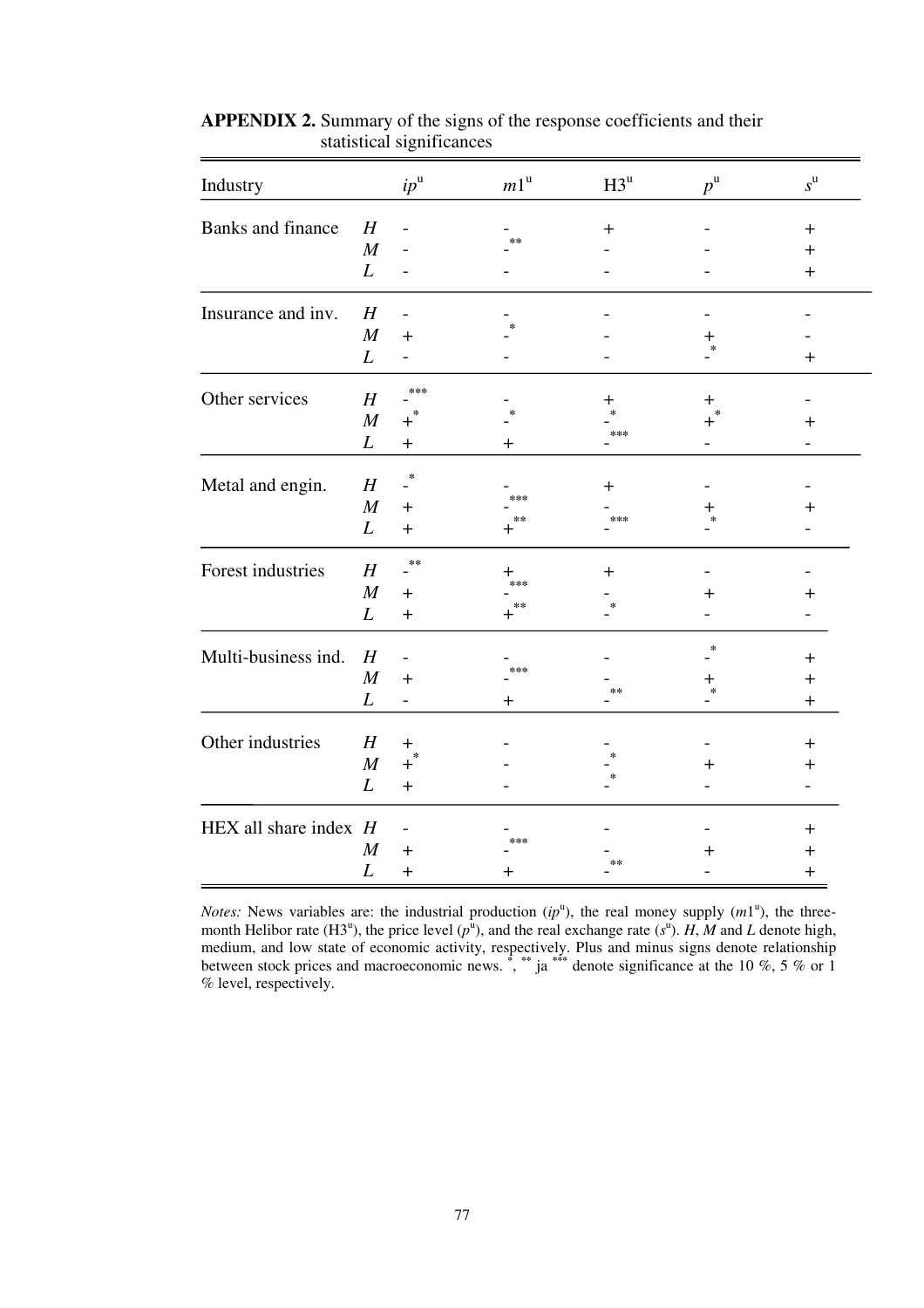| Industry                    |                             | $ip^{\mathrm{u}}$         | $m1^{\mathrm{u}}$                   | H3 <sup>u</sup>                     | $p^{\rm u}$                                    | $s^{\mathrm{u}}$       | $R^2C$           | Null hypothesis                                                                                                                                                                                                                                                              | $F$ -statistics [p-value]     |                                                |
|-----------------------------|-----------------------------|---------------------------|-------------------------------------|-------------------------------------|------------------------------------------------|------------------------|------------------|------------------------------------------------------------------------------------------------------------------------------------------------------------------------------------------------------------------------------------------------------------------------------|-------------------------------|------------------------------------------------|
| Banks and<br>finance        | <b>HIGH</b>                 | $-0.371$<br>$(-0.306)$    | $-0.174$<br>$(-0.106)$              | 0.020<br>(0.336)                    | $-4.324$<br>$(-0.693)$                         | 0.484<br>(0.360)       | 0.303<br>[0.091] | $H_4$ : $\mathbf{b}_H^H = \mathbf{b}_L^L$ for all news<br>$H_5$ : $\mathbf{b}^H = \mathbf{b}^L$ for $ip^u$                                                                                                                                                                   | 0.58<br>0.08                  | [0.715]<br>$\left[0.784\right]$                |
|                             | <b>MEDIUM -0.080</b>        | $(-0.092)$                | $-0.888$ **<br>$(-2.118)$           | $-0.051$<br>$(-1.631)$              | $-1.815$<br>$(-0.389)$                         | 1.033<br>(0.566)       |                  | $H_6$ : $\mathbf{b}_H^H = \mathbf{b}_L^L$ for $m1^u$<br>$H_7$ : $\mathbf{b}^H = \mathbf{b}^L$ for $H3^u$                                                                                                                                                                     | 0.03<br>0.84                  | [0.868]<br>[0.363]                             |
|                             | <b>LOW</b>                  | $-0.883$<br>$(-0.700)$    | $-0.498$<br>$(-0.535)$              | $-0.056$<br>$(-1.103)$              | $-4.681$<br>$(-0.288)$                         | 1.275<br>(0.670)       |                  | $H_8$ : $\mathbf{b}^{\text{H}}$ = $\mathbf{b}^{\text{L}}$ for $p_u^{\text{u}}$<br>$H_9$ : $\mathbf{b}^{\text{H}}$ = $\mathbf{b}^{\text{L}}$ for $s^{\text{u}}$                                                                                                               | 0.00<br>0.11                  | [0.983]<br>[0.738]                             |
| Insurance and<br>investment | <b>HIGH</b>                 | $-1.113$<br>$(-0.737)$    | $-0.803$<br>$(-0.506)$              | $-0.033$<br>$(-0.620)$              | $-5.203$<br>$(-0.654)$                         | $-0.746$<br>$(-0.405)$ | 0.276<br>[0.133] | $H_4$ : $\mathbf{b}_H^H = \mathbf{b}_L^L$ for all news<br>$H_5$ : $\mathbf{b}^H = \mathbf{b}^L$ for $ip^u$                                                                                                                                                                   | 0.67<br>0.18                  | [0.646]<br>$\left[0.675\right]$                |
|                             | <b>MEDIUM</b>               | 0.849<br>(1.099)          | $-0.659$ <sup>*</sup><br>$(-1.679)$ | $-0.060$<br>$(-1.382)$              | 0.562<br>(0.103)                               | $-0.366$<br>$(-0.257)$ |                  | $H_6$ : $\mathbf{b}_H^H = \mathbf{b}_L^L$ for $m1^u$<br>$H_7$ : $\mathbf{b}_H^H = \mathbf{b}_L^L$ for $H3^u$                                                                                                                                                                 | 0.01<br>0.08                  | $\begin{bmatrix} 0.937 \\ 0.779 \end{bmatrix}$ |
|                             | <b>LOW</b>                  | $-0.207$<br>$(-0.161)$    | $-0.956$<br>$(-0.884)$              | $-0.053$<br>$(-1.070)$              | $-15.614$ <sup>*</sup><br>$(-1.761)$           | 1.745<br>(1.086)       |                  | $H_8$ : $\mathbf{b}_H^H = \mathbf{b}^L$ for $p_u^H$<br>$H_9$ : $\mathbf{b}^H = \mathbf{b}^L$ for $s^H$                                                                                                                                                                       | 1.03<br>0.86                  | [0.315]<br>[0.358]                             |
| Other<br>services           | <b>HIGH</b>                 | $-2.118***$<br>$(-3.080)$ | $-0.596$<br>$(-0.634)$              | 0.030<br>(1.064)                    | 1.681<br>(0.262)                               | $-0.612$<br>$(-0.558)$ | 0.368<br>[0.094] | <i>H</i> <sub>4</sub> : <b>b</b> <sup>H</sup> <sub>H</sub> = <b>b</b> <sup>L</sup> <sub>L</sub> <sub>D</sub> <sup>L</sup> <sub>I</sub> for all news <i>H</i> <sub>5</sub> : <b>b</b> <sup>H</sup> <sub>=</sub> <b>b</b> <sup>L</sup> <sub>I</sub> for <i>ip</i> <sup>u</sup> | $2.53^{**}$<br>6.84**         | [0.038]<br>[0.011]                             |
|                             | $MEDIUM$ 1.133 <sup>*</sup> | (1.885)                   | $-0.395$ <sup>*</sup><br>$(-1.762)$ | $-0.042$ <sup>*</sup><br>$(-1.843)$ | $7.030*$<br>(1.842)                            | 0.428<br>(0.350)       |                  | $H_6$ : $\mathbf{b}_H^H = \mathbf{b}_L^L$ for $m1^u$<br>$H_7$ : $\mathbf{b}_H^H = \mathbf{b}_L^L$ for $H3^u$                                                                                                                                                                 | $\substack{0.58 \ 8.79}}$ *** | $\begin{bmatrix} 0.449 \\ 0.004 \end{bmatrix}$ |
|                             | <b>LOW</b>                  | 0.321<br>(0.621)          | 0.175<br>(0.324)                    | $(-3.780)$                          | $-0.071$ *** $-12.196$<br>$(-1.551)$           | $-0.865$<br>$(-1.080)$ |                  | $H_8$ : $\mathbf{b}^{\text{H}}_{\text{H}} = \mathbf{b}^{\text{L}}$ for $p_u^{\text{u}}$<br>$H_9$ : $\mathbf{b}^{\text{H}} = \mathbf{b}^{\text{L}}$ for $s^{\text{u}}$                                                                                                        | 2.49<br>0.03                  | [0.119]<br>[0.866]                             |
| HEX all<br>share index      | <b>HIGH</b>                 | $-1.209$<br>$(-1.400)$    | $-0.268$<br>$(-0.323)$              | $-0.002$<br>$(-0.073)$              | $-5.544$<br>$(-1.117)$                         | 0.249<br>(0.214)       | 0.387<br>[0.115] | <i>H</i> <sub>4</sub> : $\mathbf{b}^{\text{H}}_{\text{H}} = \mathbf{b}^{\text{L}}_{\text{L}}$ for all news<br><i>H</i> <sub>5</sub> : $\mathbf{b}^{\text{H}} = \mathbf{b}^{\text{L}}$ for $ip^{\text{u}}$                                                                    | 0.62<br>1.44                  | [0.688]<br>$\left[0.235\right]$                |
|                             | <b>MEDIUM</b>               | 0.740<br>(1.576)          | $-0.886$ <sup>*</sup><br>$(-3.365)$ | $-0.026$<br>$(-1.054)$              | 3.473<br>(0.993)                               | 1.197<br>(1.125)       |                  | $H_6$ : $\mathbf{b}_H^H = \mathbf{b}_L^L$ for $m1^u$<br>$H_7$ : $\mathbf{b}_H^H = \mathbf{b}_L^L$ for $H3^u$                                                                                                                                                                 | 0.99<br>1.53                  | [0.325]<br>[0.221]                             |
|                             | <b>LOW</b>                  | 0.119<br>(0.183)          | 0.797<br>(0.933)                    |                                     | $-0.051$ ** $-14.161$<br>$(-2.281)$ $(-1.522)$ | 0.692<br>(0.667)       |                  | $H_8$ : $\mathbf{b}^{\mathrm{H}} = \mathbf{b}^{\mathrm{L}}$ for $p^{\mathrm{u}}$<br>$H_9$ : $\mathbf{b}^{\mathrm{H}} = \mathbf{b}^{\mathrm{L}}$ for $s^{\mathrm{u}}$                                                                                                         | 0.78<br>0.07                  | [0.381]<br>[0.790]                             |

**APPENDIX 3.** The Response of industry portfolios to macroeconomic news during different states of the economy, (1987:09 - 1995:06)

Model (5):  $R_{it} = a_i + HIGH_t \cdot \hat{\mathbf{e}}_i \mathbf{b}^H_i + MEDIUM_t \cdot \hat{\mathbf{e}}_i \mathbf{b}^M_i + LOW_t \cdot \hat{\mathbf{e}}_i \mathbf{b}^L_i + \mathbf{d}_i + u_{it}$ 

*Notes:* News variables are the industrial production  $(ip^u)$ , the real money supply  $(m1^u)$ , the three-month helibor rate  $(H3^u)$ , the consumer price index  $(p^u)$ , the real exchange rate ( $s<sup>u</sup>$ ), and are proxied by the VAR(6) residuals. T-statistics are in a parenthesis, and are corrected for heteroscedasticity and autocorrelation by using Newey-West (1987) procedure.  $R^2C$  is the coefficient of determination adjusted for degrees of the freedom. Round brackets denote  $R^2C$  measures estimated without dummies (i.e.,  $\mathbf{d}_i =$ 0).  $H_4$  is the null hypothesis that all news coefficients in the high and in the low states are the same; hypotheses from  $H_5$  to  $H_9$  are similar for individual news coefficients. Numbers in square brackets are *p*-values. **\***, **\*\*** and **\*\*\*** denote significance at the 10%, 5%, and 1% level, respectively.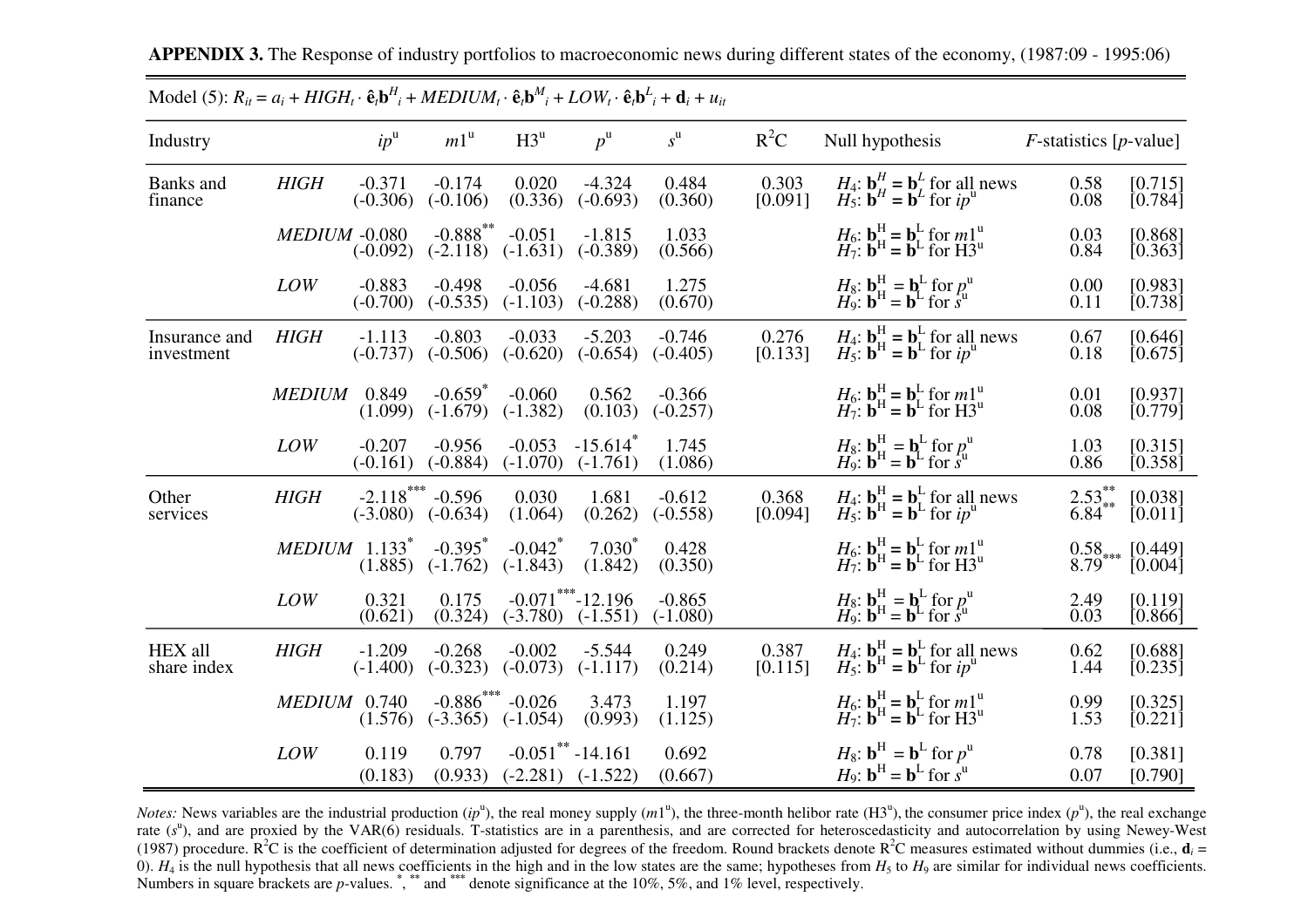| Industry                   |               | $ip^{\mathrm{u}}$                   | $m1^{\mathrm{u}}$          | $H3^u$                              | $p^{\rm u}$                            | $s^{\mathrm{u}}$       | $R^2C$                                        | Null hypothesis                                                                                                                                                                                                           | $F$ -statistics [p-value] |                                                |
|----------------------------|---------------|-------------------------------------|----------------------------|-------------------------------------|----------------------------------------|------------------------|-----------------------------------------------|---------------------------------------------------------------------------------------------------------------------------------------------------------------------------------------------------------------------------|---------------------------|------------------------------------------------|
| Metal and<br>engineering   | <b>HIGH</b>   | $-1.619$ <sup>*</sup><br>$(-1.877)$ | $-0.236$<br>$(-0.222)$     | 0.014<br>(0.445)                    | $-2.776$<br>$(-0.578)$                 | $-1.232$<br>$(-0.835)$ | $\begin{array}{c} 0.203 \\ 0.097 \end{array}$ | <i>H</i> <sub>4</sub> : <b>b</b> <sup><i>H</i></sup> = <b>b</b> <sup><i>L</i></sup> for all news<br><i>H</i> <sub>5</sub> : <b>b</b> <sup><i>H</i></sup> = <b>b</b> <sup><i>L</i></sup> for <i>ip</i> <sup><i>u</i></sup> | $2.27^{*}_{4.96^{**}}$    | $\begin{bmatrix} 0.058 \\ 0.029 \end{bmatrix}$ |
|                            | <b>MEDIUM</b> | 0.947<br>(1.561)                    | $-1.213***$<br>$(-3.478)$  | $-0.029$<br>$(-1.037)$              | 3.421<br>(0.802)                       | 1.350<br>(0.976)       |                                               | $H_6$ : $\mathbf{b}^H$ = $\mathbf{b}^L$ for $m1^u$<br>$H_7$ : $\mathbf{b}^H$ = $\mathbf{b}^L$ for $H3^u$                                                                                                                  | $2.93^*$<br>6.67          | [0.092]<br>[0.012]                             |
|                            | LOW           | 1.090<br>(1.593)                    | $2.279$ **<br>(2.198)      | $(-3.802)$                          | $-0.098$ *** $-16.107$ *<br>$(-1.671)$ | $-1.321$<br>$(-0.552)$ |                                               | $H_8$ : $\mathbf{b}^{\text{H}}$ = $\mathbf{b}^{\text{L}}$ for $p_u^{\text{u}}$<br>$H_9$ : $\mathbf{b}^{\text{H}}$ = $\mathbf{b}^{\text{L}}$ for $s^{\text{u}}$                                                            | 1.86<br>0.00              | [0.178]<br>[0.965]                             |
| Forest<br>industries       | <b>HIGH</b>   | $-1.861$ **<br>$(-2.044)$           | 0.896<br>(0.635)           | 0.008<br>(0.193)                    | $-4.974$<br>$(-0.735)$                 | $-0.905$<br>$(-0.562)$ | 0.158<br>[0.029]                              | <i>H</i> <sub>4</sub> : <b>b</b> <sup>H</sup> = <b>b</b> <sup>L</sup> for all news<br><i>H</i> <sub>5</sub> : <b>b</b> <sup>H</sup> = <b>b</b> <sup>L</sup> for <i>ip</i> <sup>u</sup>                                    | 1.22<br>$4.72^{\degree}$  | [0.311]<br>$\left[0.034\right]$                |
|                            | <b>MEDIUM</b> | 0.621<br>(0.939)                    | $-0.884***$<br>$(-2.862)$  | $-0.021$<br>$(-1.022)$              | 5.051<br>(1.175)                       | 1.249<br>(0.849)       |                                               | $H_6$ : $\mathbf{b}_H^{\mathrm{H}} = \mathbf{b}_L^{\mathrm{L}}$ for $m1^{\mathrm{u}}$<br>$H_7$ : $\mathbf{b}^{\mathrm{H}} = \mathbf{b}^{\mathrm{L}}$ for $H3^{\mathrm{u}}$                                                | 0.36<br>1.37              | [0.549]<br>[0.246]                             |
|                            | LOW           | 0.979<br>(1.038)                    | $1.831***$<br>(2.129)      | $-0.051$ <sup>*</sup><br>$(-1.709)$ | $-8.109$<br>$(-0.450)$                 | $-0.067$<br>$(-0.051)$ |                                               | $H_8$ : $\mathbf{b}^{\text{H}}$ = $\mathbf{b}^{\text{L}}$ for $p_u^{\text{u}}$<br>$H_9$ : $\mathbf{b}^{\text{H}}$ = $\mathbf{b}^{\text{L}}$ for $s^{\text{u}}$                                                            | 0.03<br>0.14              | [0.863]<br>[0.712]                             |
| Multi-business<br>industry | <b>HIGH</b>   | $-1.139$<br>$(-0.952)$              | $-0.088$<br>$(-0.092)$     | $-0.025$<br>$(-0.533)$              | $-10.255$ <sup>*</sup><br>$(-1.705)$   | 1.350<br>(0.843)       | 0.378<br>[0.136]                              | $H_4$ : $\mathbf{b}_H^H = \mathbf{b}_L^L$ for all news<br>$H_5$ : $\mathbf{b}_H^H = \mathbf{b}_L^L$ for $ip^u$                                                                                                            | 0.44<br>0.41              | [0.821]<br>$[0.527]$                           |
|                            | <b>MEDIUM</b> | 1.047<br>(1.528)                    | $-1.176$ ***<br>$(-3.199)$ | $-0.018$<br>$(-0.493)$              | 5.767<br>(1.358)                       | 1.879<br>(1.491)       |                                               | $H_6$ : $\mathbf{b}_H^H = \mathbf{b}_L^L$ for $m1^u$<br>$H_7$ : $\mathbf{b}_H^H = \mathbf{b}_L^L$ for $H3^u$                                                                                                              | 0.54<br>0.32              | [0.465]<br>$[0.572]$                           |
|                            | <b>LOW</b>    | $-1.254$<br>$(-0.314)$              | 0.997<br>(0.789)           | $(-2.081)$                          | $-0.055$ ** $-22.032$ *<br>$(-1.962)$  | 1.482<br>(1.250)       |                                               | $H_8$ : $\mathbf{b}_H^H = \mathbf{b}^L$ for $p_u^H$<br>$H_9$ : $\mathbf{b}^H = \mathbf{b}^L$ for $s^u$                                                                                                                    | 0.99<br>0.00              | [0.325]<br>$[0.949]$                           |
| Other<br>industries        | <b>HIGH</b>   | 0.008<br>(0.001)                    | $-0.567$<br>$(-0.488)$     | $-0.034$<br>$(-1.045)$              | $-0.368$<br>$(-0.110)$                 | 0.025<br>(0.029)       | 0.275<br>[0.073]                              | $H_4$ : $\mathbf{b}_H^H = \mathbf{b}_L^L$ for all news<br>$H_5$ : $\mathbf{b}_H^H = \mathbf{b}_L^L$ for $ip^u$                                                                                                            | 0.28<br>0.16              | [0.925]<br>[0.686]                             |
|                            | <b>MEDIUM</b> | $1.112^{\degree}$<br>(1.960)        | $-0.288$<br>$(-0.827)$     | $-0.040^*$<br>$(-1.584)$            | 3.185<br>(0.846)                       | 1.703<br>(1.629)       |                                               | $H_6$ : $\mathbf{b}_H^H = \mathbf{b}_L^L$ for $m1^u$<br>$H_7$ : $\mathbf{b}_H^H = \mathbf{b}_L^L$ for $H3^u$                                                                                                              | 0.02<br>0.38              | [0.878]<br>[0.540]                             |
|                            | LOW           | 0.440<br>(0.722)                    | $-0.355$<br>$(-0.432)$     | $-0.060^*$<br>$(-1.953)$            | $-7.405$<br>$(-1.120)$                 | $-1.007$<br>$(-0.904)$ |                                               | $H_8$ : $\mathbf{b}^{\mathrm{H}} = \mathbf{b}^{\mathrm{L}}$ for $p^{\mathrm{u}}$<br>$H_9$ : $\mathbf{b}^{\mathrm{H}} = \mathbf{b}^{\mathrm{L}}$ for $\mathbf{s}^{\mathrm{u}}$                                             | 0.81<br>0.57              | [0.370]<br>[0.454]                             |

Model (5):  $R_{it} = a_i + HIGH_t \cdot \hat{\mathbf{e}}_t \mathbf{b}^H_i + MEDIUM_t \cdot \hat{\mathbf{e}}_t \mathbf{b}^M_i + LOW_t \cdot \hat{\mathbf{e}}_t \mathbf{b}^L_i + \mathbf{d}_i + u_{it}$ 

*Notes:* News variables are the industrial production  $(ip^u)$ , the real money supply  $(m1^u)$ , the three-month helibor rate  $(H3^u)$ , the consumer price index  $(p^u)$ , the real exchange rate  $(s^u)$ , and are proxied by the VAR(6) residuals. T-statistics are in a parenthesis, and are corrected for heteroscedasticity and autocorrelation by using Newey-West (1987) procedure.  $R^2C$  is the coefficient of determination adjusted for degrees of the freedom. Round brackets denote  $R^2C$  measures estimated without dummies (i.e.,  $\mathbf{d}_i = 0$ ).  $H_4$  is the null hypothesis that all news coefficients in the high and in the low states are the same; hypotheses from  $H_5$  to  $H_9$  are similar for individual news coefficients. Numbers in square brackets are *p*-values. **\***, **\*\*** and **\*\*\*** denote significance at the 10%, 5%, and 1% level, respectively.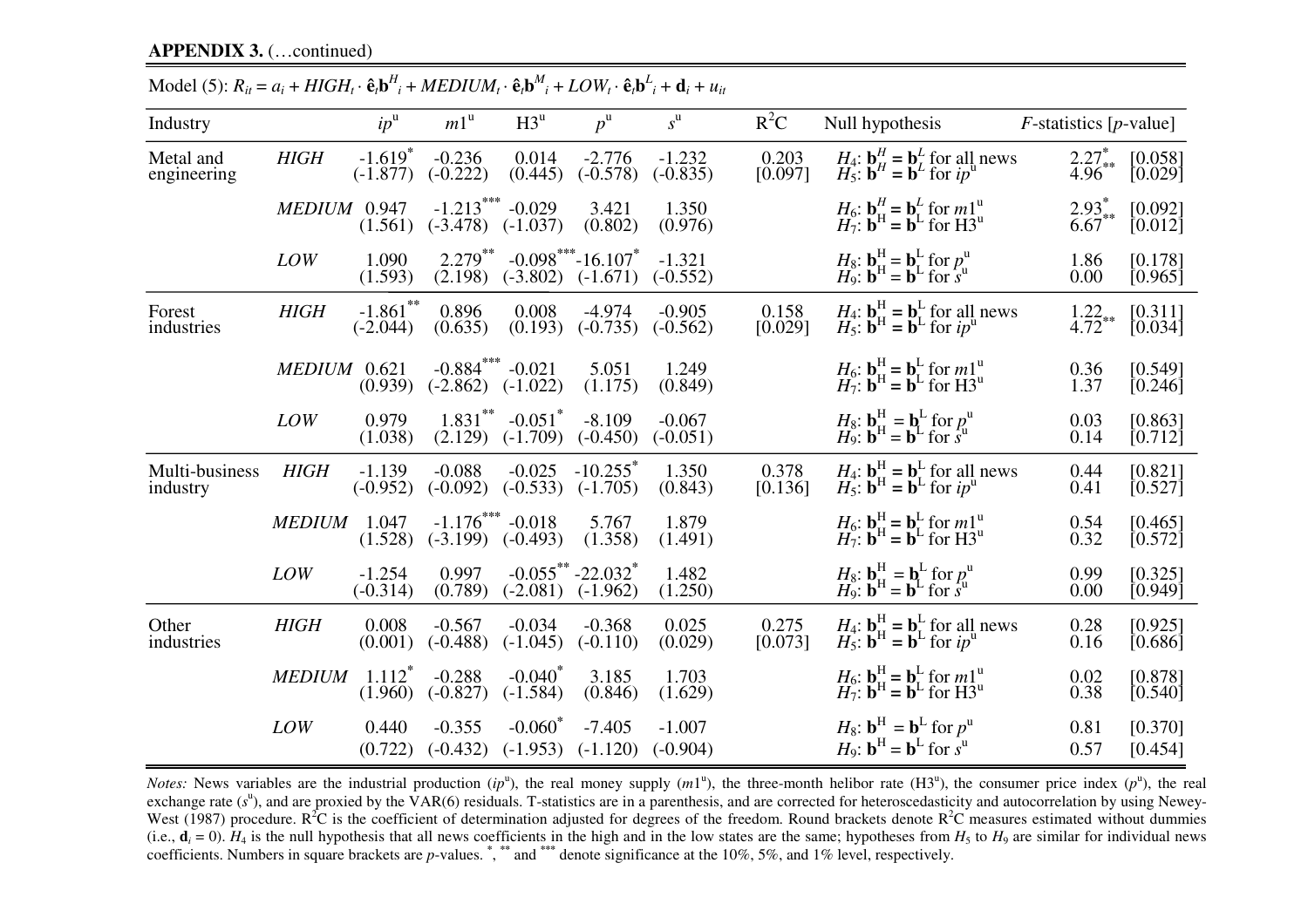Chapter 4

# **THE EFFECTS OF POSITIVE, NEGATIVE, MAJOR AND MINOR ECONOMIC NEWS ON INDUSTRY PORTFOLIOS**<sup>∗</sup> **:**

# Is there an Asymmetry in the Finnish Stock Market?

#### **ABSTRACT**

This paper investigates whether the reactions of industry portfolio stock returns to macroeconomic news (residuals from a VAR model estimated via recursive least squares) are constant and symmetric over the period January 1987 to December 1996. News components are classified into positive and negative as well as major and minor news depending on the "sign" and the "size" of the news proxies, respectively. The results suggest that the reactions of stock returns to economic news are neither constant nor symmetric, but vary depending on the qualitative nature of the news. For example, news about industrial production, interest rates, inflation rates, and real exchange rates may sometimes cause a positive reaction in stock returns and at other times a negative reaction. Furthermore, positive and major news items jointly appear to have a significant impact on stock returns across industries. It appears that stock returns respond only to positive values of news, while negative values of news are ignored, and the sign (size) effects relate to non-monetary (monetary) news. Overall, the results suggest that when taking the sign and the size of the news into account, a stronger relationship between macroeconomic news and stock returns is evident.

**KEY WORDS:** Industry portfolios; Asymmetric reactions; Macroeconomic news; VAR model; Recursive least squares

-

<sup>∗</sup> The helpful comments by Pekka Ahtiala and Jouko Ylä-Liedenpohja as well as the other seminar participants at the University of Tampere are greatly acknowledged. Furthermore, suggestions by an unknown referee of the Finnish Economic Papers are also gratefully acknowledged. All the remaining errors are solely on my responsibility.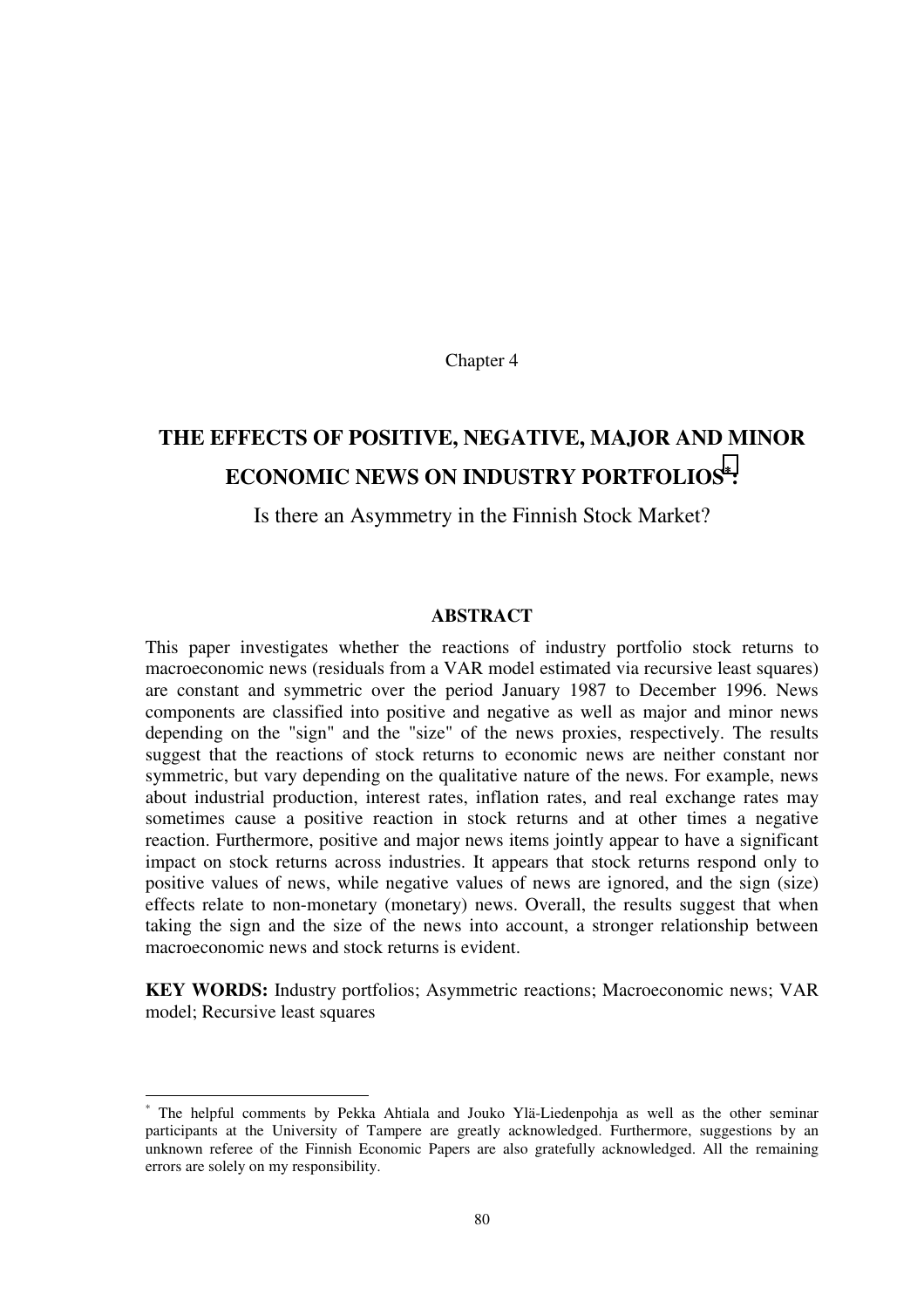# **TABLE OF CONTENTS**

| 1. INTRODUCTION                                                        | 82  |
|------------------------------------------------------------------------|-----|
| 2. DATA AND METHODOLOGY                                                | 85  |
| 2.1. Stock price and macroeconomic data                                | 85  |
| 2.2. Theoretical bases of stock price responses to economic news       | 87  |
| 2.3. The estimated models and statistical tests                        | 89  |
| <b>3. ESTIMATION RESULTS</b>                                           | 93  |
| 3.1. The impact of news on industry portfolios: benchmark estimates    | 93  |
| 3.2. Asymmetric impact of news on industry portfolios:                 |     |
| positive and negative news                                             | 95  |
| 3.3. Asymmetric impact of news on industry portfolios:                 |     |
| major and minor news                                                   | 97  |
| 4. CONCLUSIONS                                                         | 98  |
| <b>REFERENCES</b>                                                      | 101 |
| <b>APPENDICES</b>                                                      | 104 |
| 1. Expected signs of the response coefficients and testable hypothesis | 104 |
| 2. The reaction of stock prices to macroeconomic news                  | 105 |
| 3. The reaction of stock prices to positive and negative news          | 106 |
| 4. The reaction of stock prices to major and minor news                | 108 |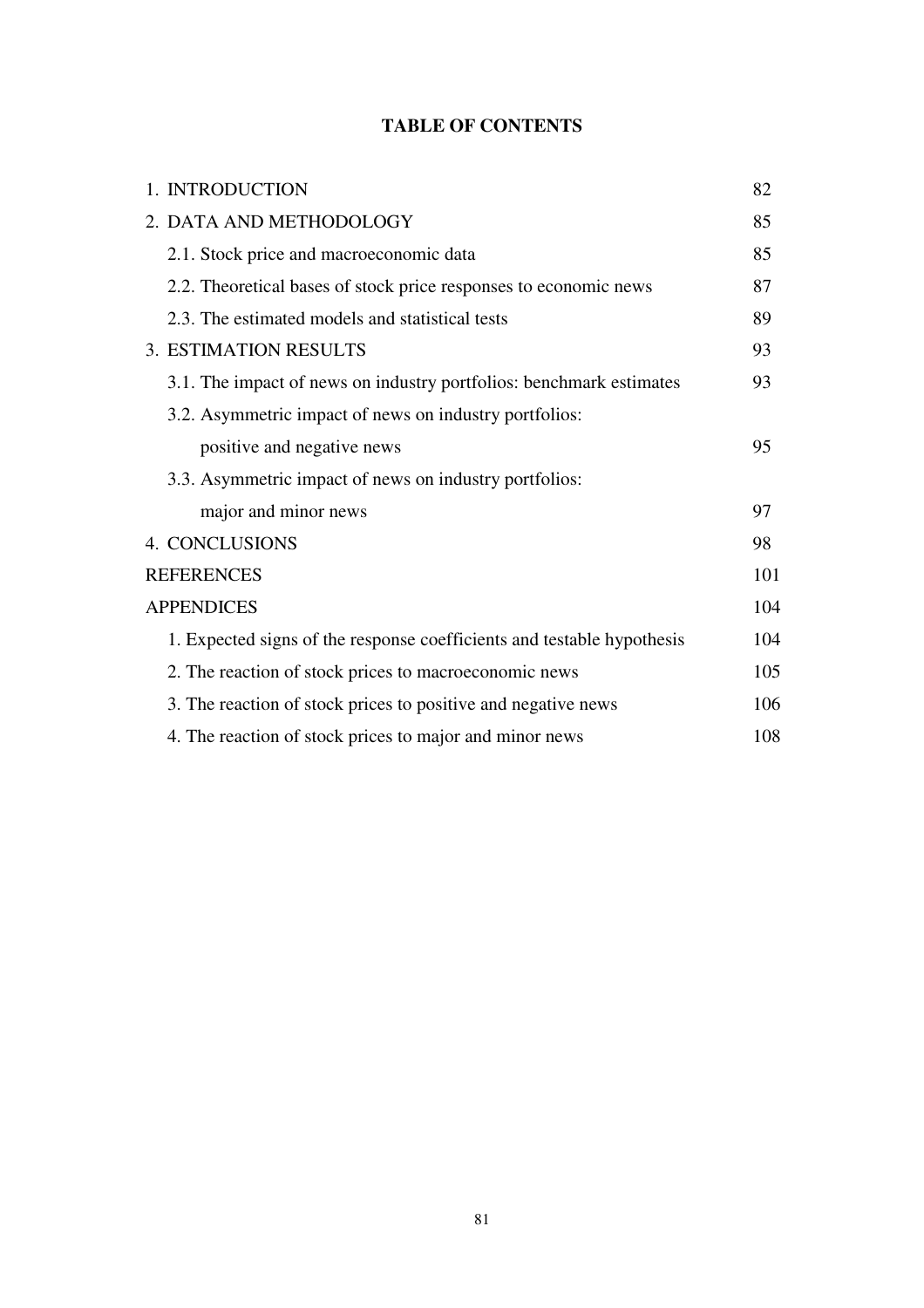# **1. INTRODUCTION**

<span id="page-81-0"></span>Efficient market theory attributes the movements in asset prices to new information or "news" about, for example, taxation or macroeconomic conditions that plausibly affect fundamental asset values (i.e., either the expected cash flows or the expected discount rates at which these future cash flows are capitalized, or both). According to Fama (1970), the stock market is efficient if current market prices fully and instantaneously reflect all relevant information. Furthermore, if economic agents are careful users of all available information, then past information or anticipated changes in fundamentals should be useless in predicting future stock prices since this information is already incorporated into prevailing market prices. Therefore, stock price changes can only be due to new information.

In recent years, considerable amount of empirical research has been devoted to investigating the relationship between stock prices and macroeconomic news. These results (e.g., see Pearce & Roley 1985; Hardouvelis 1987; Wasserfallen 1989; Bailey 1990; Aggarwal & Schirm 1992; Sadeghi 1992; and Siklos & Anusiewicz 1998) suggest that news about the economy in general seems to have very little impact on the stock market. For instance, Roll (1988) and Cutler, Poterba, and Summers (1989) show that only a small fraction of observed equity returns could be explained by news. On the Finnish stock market, the importance of economic news seems to be even smaller compared to the large stock markets such as the US market (e.g., see Junttila, Larkomaa, and Perttunen 1997 and references therein). The overall conclusion appears to be that stock prices respond primarily to monetary information, although the results seem to be sample-specific as well as unstable over time.

Most of the existing literature implicitly assumes that the investors' reaction to economy-wide news is symmetric irrespective of whether the new information hitting the market is good or bad from the stock market viewpoint. For example, Siklos and Anusiewicz (1998) assume that a higher than expected money supply is bad news for the stock market, and will always causes a fall in stock prices. However, if for some reason the announced amount of money supply is lower than expected, it may be considered as good news since it decreases market participants' inflation expectations and the announcement effect may even turn out to be positive. In general, it can be taken that good news induces investors to revise their estimates of future cash flows upward or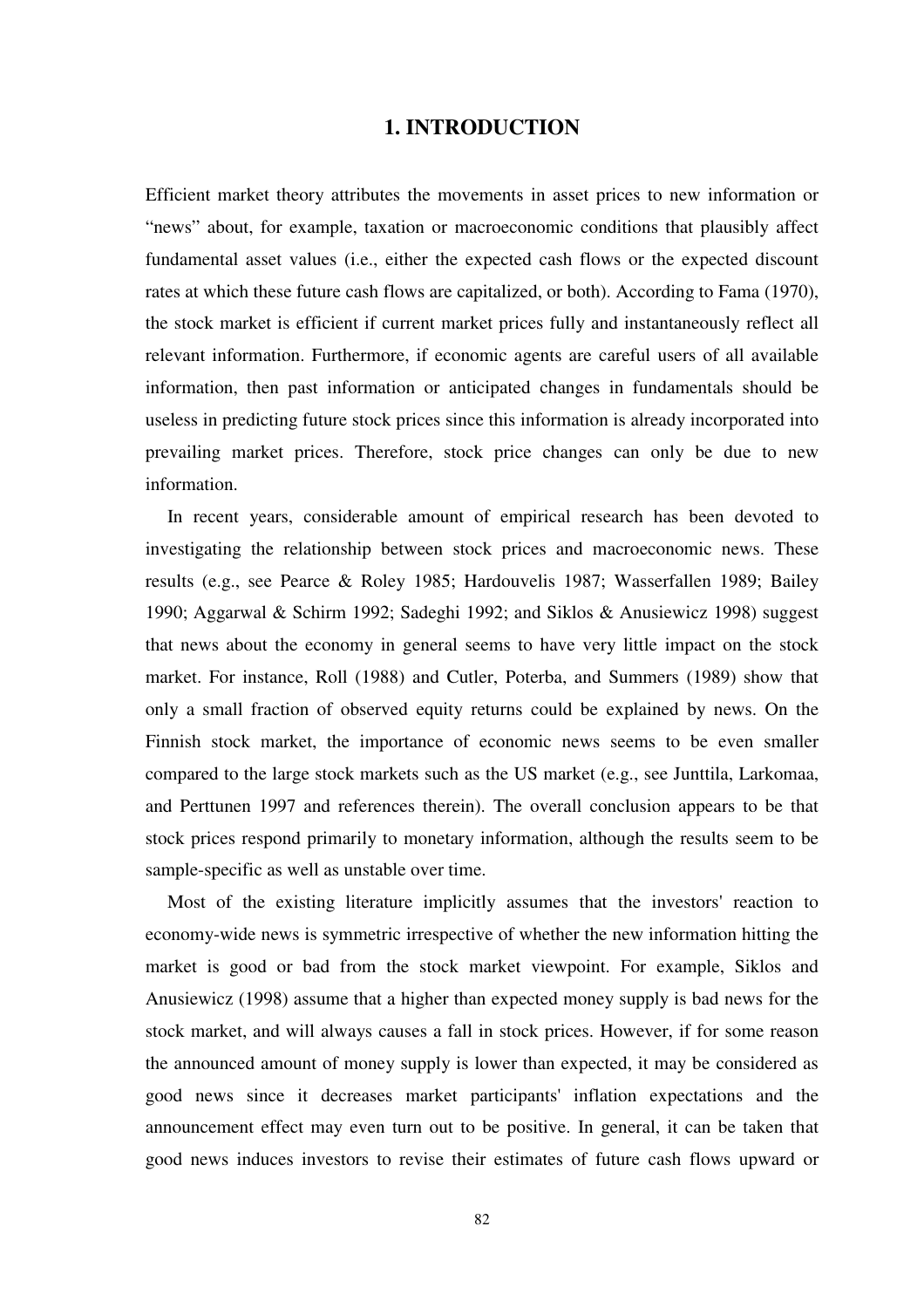future discount rates downward and causes increase in stock prices while bad news has the opposite effect on stock returns. Therefore, the stock market reactions may depend on the "sign" of the news.

Moreover, the stock market reactions to news about the economy may also vary depending on the "size" of the news component. Major news event with a greater "surprise" component may be considered as more informative, and therefore causes larger swings in stock prices compared to minor news event, which can be thought of as less informative and therefore, leads to only small movements in stock prices. If these potential asymmetric responses do occur, it is possible to improve estimates of news effects on stock returns by taking the sign and the size differences of the news into account. More importantly, if the news effects are asymmetric and these asymmetric effects are not accounted for, then the models that have been used in previous studies are misspecified, and the news coefficients will be biased towards zero.

A few studies have tested the potential asymmetric effects of economic news on the stock market. For example, Hafer (1986) finds that positive values of weekly money supply news lower stock prices, but the most interesting part is that the negative values of money supply news had no impact on stock returns. This asymmetry can be interpreted as evidence against market efficiency. Furthermore, Orphanides (1992) shows that the stock market responses to economic news vary systematically with the state of the economy. The results support the so-called "overheating hypothesis"; that is, an unanticipated increase in unemployment is bad news for the stock market during recessions, but good news when the economy is overheated. McQueen and Roley (1993) find similar asymmetric stock price reactions to economic news in such a way that a higher than expected industrial production is bad (good) news for the stock market in the high (low) state of the economic activity.

Engle and Ng (1993) detect asymmetry in stock return volatility, and they conclude that bad news (negative values of the unexpected returns) produces more volatility than good news (positive values of the unexpected returns) on the Japanese stock market. Jensen and Johnson (1995) find that stock returns following discount rate decreases are less volatile than stock returns following discount rate increases. Jensen, Johnson, and Bauman (1997) extend the analysis from aggregate stock market index into industry level and show that similar conclusions also hold for stock returns across different industry sectors.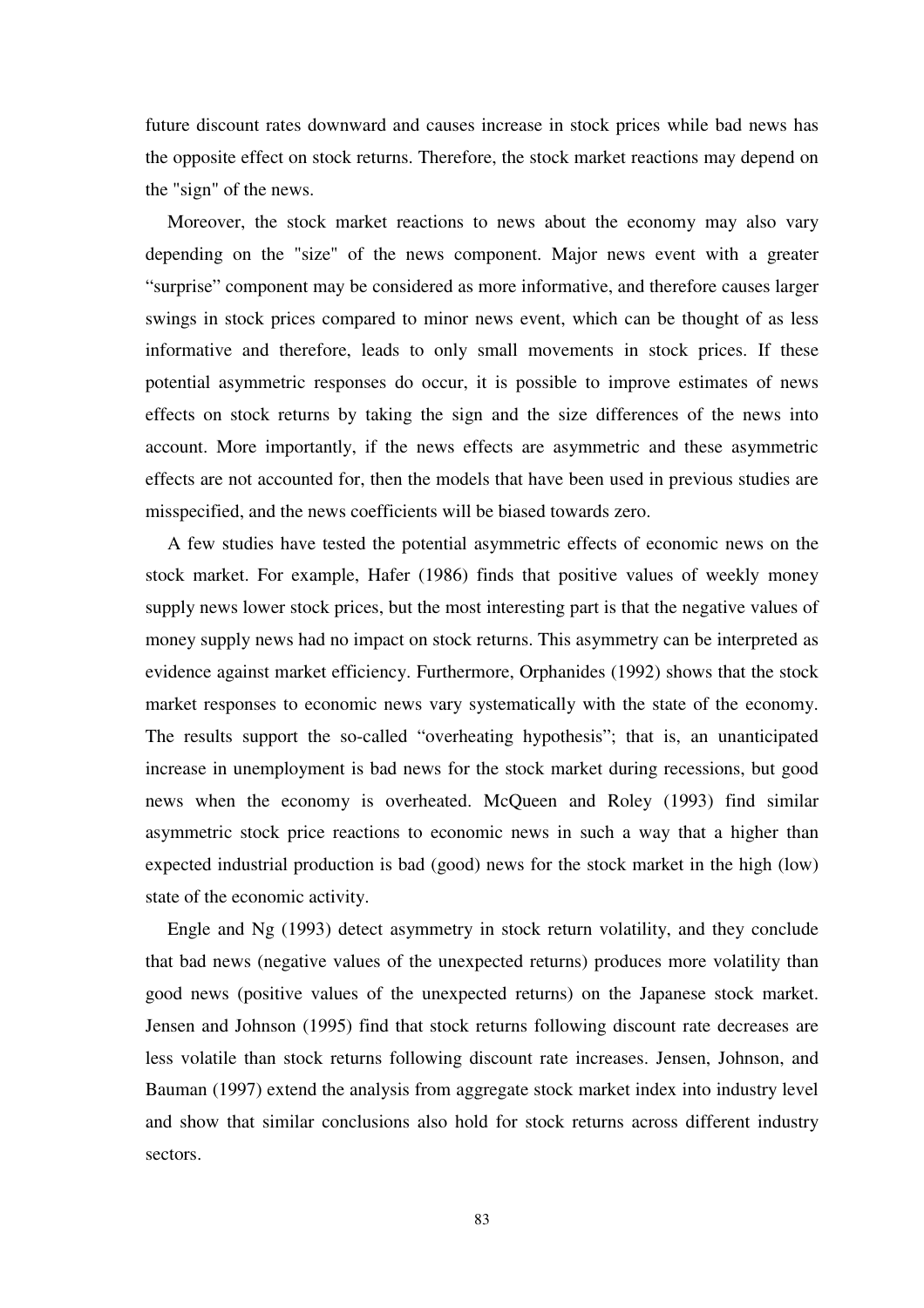In the Finnish stock market data, Löflund and Nummelin (1997) show that positive values of industrial production growth forecasts seem to affect stock prices differently depending on the level of current industrial production; that is, higher conditional production growth increases expected real stock returns only when the economy is weak. Furthermore, Gulley and Sultan (1998) find that negative values regarding the consumer confidence index have a greater effect on the Dow Jones Industrial Average than positive values. Koutmos (1999) concludes that good news (positive past returns) are more persistent in affecting a conditional mean than bad news (negative past returns) of an equal magnitude. All these results indicate that at least some kind of asymmetry is present in stock market reactions to different kinds of macroeconomic and other types of news.

The purpose of this paper is to investigate the potential asymmetric stock market reactions to news about the economy. This paper makes several contributions to the existing literature. First, it extends on previous studies from the all share price index to industry-sorted stocks to test whether the general market effects also occur uniformly across various industries. Analysis of the industry level data is especially important for the Helsinki Stock Exchange because the broad market index may lead to biased estimates due to the fact that Nokia Corporation (a large telecommunications firm) dominates it. Furthermore, there may be some distinct intrinsic characteristics across industries between, for example, cyclical industries and financial sectors, since responses may vary depending on the sensitivity of the industry to general macroeconomic conditions. Therefore, it is essential to analyze the relative response of different industries to the same piece of macroeconomic information.

Second, this study investigates the sensitivity of the estimation results by testing for the potential asymmetric effects of positive, negative, major, and minor economic news on industry stock returns. Third, from the methodological point of view, news items are generated by using the VAR model estimated via recursive ordinary least squares, which allows for market expectations to change over time when new information becomes available. Fourth, the publication lags in economic statistics are considered, and the latest time series data available is used throughout. Finally, since previous studies have concentrated for the most part on large stock markets such as the United States, this study was undertaken to shed more light on the workings of a small stock market like the Helsinki Stock Exchange.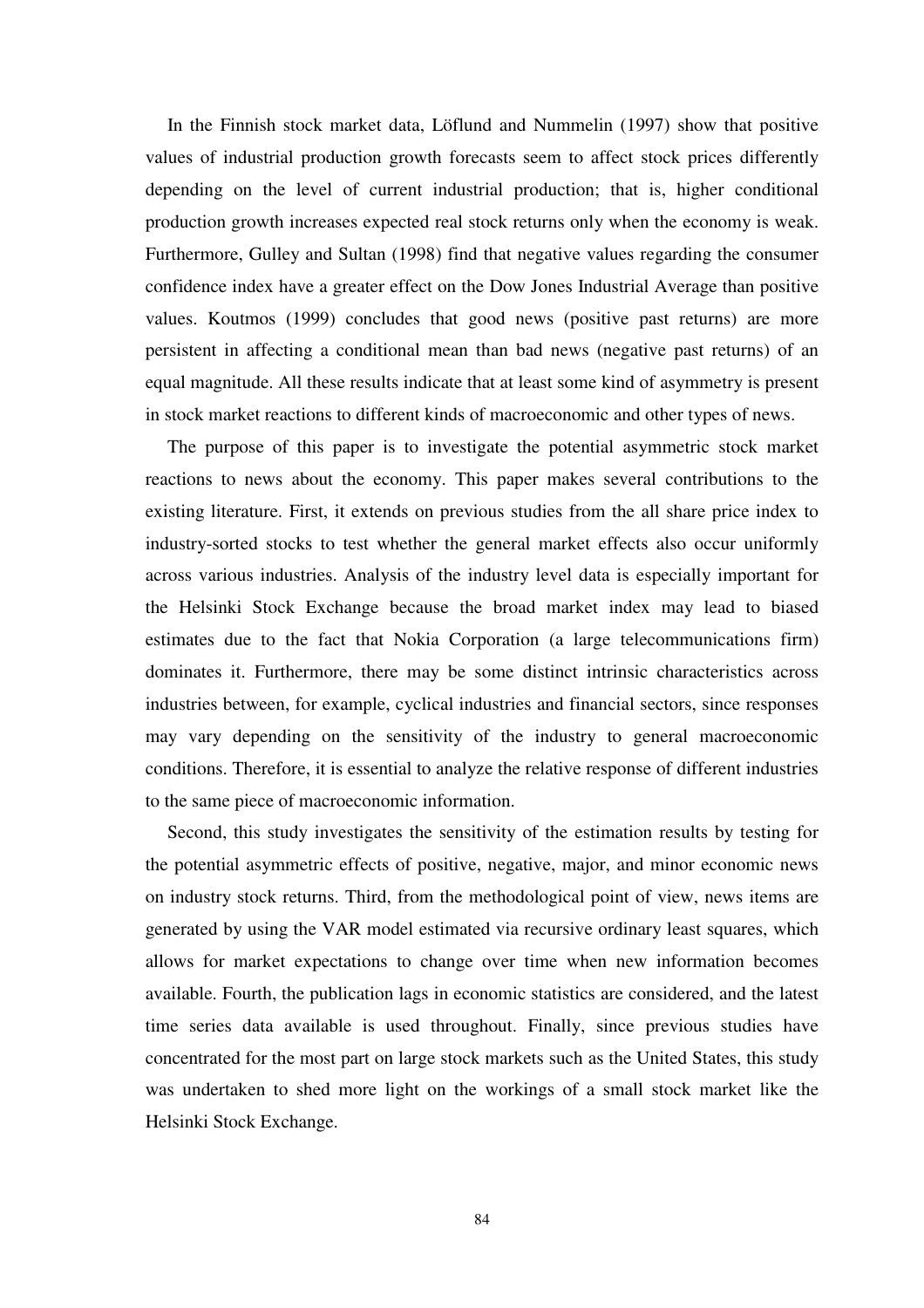<span id="page-84-0"></span>This paper provides evidence in favor of asymmetric stock price reactions to news about the economy and suggests further that a stronger relationship between news and stock returns pertains when the reactions are allowed to vary depending on the sign or the size of the news. Stock returns show asymmetric responses to news about industrial production, interest rates and inflation. Interestingly, stock returns seem to respond systematically to positive and major news components, although the sign asymmetry is most likely related to non-monetary news. Furthermore, good news is associated with an increase in stock returns, while bad news is not associated with any significant changes in stock returns. This may imply that bad news is already incorporated into prevailing market prices and only good news has real effects on stock returns. Similar results also hold true for major and minor news, although the size effects are mainly associated with monetary news. These findings suggest that stock returns respond mainly to positive values of news, and that major news seems to be more informative than minor news.

The remainder of this paper is organized as follows: Section 2 describes the data and the research methodology. The following section reports the estimation results and in the last section, conclusions are drawn.

# **2. DATA AND METHODOLOGY**

## *2.1. Stock price and macroeconomic data*

The period under investigation consists of 120 monthly observations during the period of January 1987 to December 1996 (end-of-month values). Stock returns are calculated as the logarithmic difference in the HEX industry price indices (i.e., by first deflating the stock indices with the consumer price index and then calculating the time differences of the deflated stock prices)<sup>1</sup>. The HEX industry indices are as follows: (1) banks and

<sup>&</sup>lt;sup>1</sup> See Hernesniemi (1990) for details about the HEX indices. The price indices are value weighted and not adjusted for dividends. Of course, it would be theoretically more preferable to measure stock returns as a sum of capital gains and dividends, but, in practice, there are some problems with data availability since the HEX yield indices that include dividends are not available before 1991. Furthermore, Lo and MacKinlay (1988) argue that the inclusion of dividends would add little to the overall variability and time series structure of the stock price data given that dividends are generally reported only annually or semiannually. Hence, following Groenewold and Kuay (1994), it is expected that adjustment for dividends would not affect the results. This is, in fact, quite realistic assumption on the Finnish stock market (see footnote 15).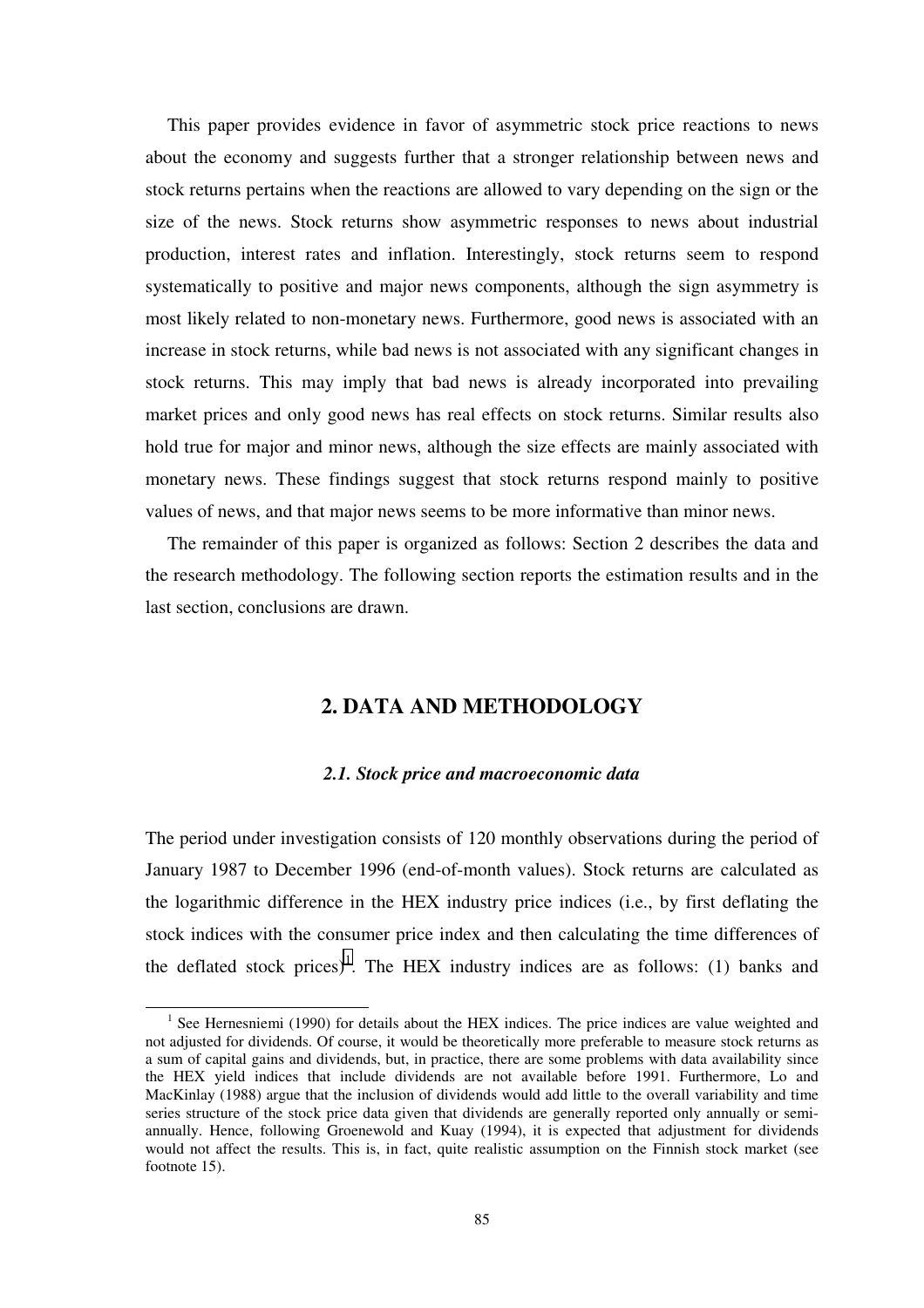finance, (2) insurance and investment, (3) other services, (4) metal and engineering, (5) forest industries, (6) multi-business industry, (7) and other industries. Industry *i* returns at time  $t$  are denoted  $R_{it}$  in this study. In order to compare the industry-level results to the aggregate market, the HEX all share price index (as a proxy for the aggregate market) is also included in analysis.

In the absence of a widely accepted economic theory of the interaction between the stock market and the macroeconomy as a whole, the choice of the aggregate economic indicators is to some extent arbitrary. Nevertheless, the choice of variables was based on the general hypothesis that stock returns are influenced by two classes of variables: real domestic activity and nominal domestic influences<sup>2</sup>. Furthermore, since this paper deals with a small open economy, the foreign influences should also be considered. Therefore, the following set of macroeconomic indicators is assumed to influence either expected cash flows or the expected risk-adjusted discount rate or both (i.e., the two fundamental variables when stocks are priced by the expectation of the present value of future cash flows).

Variables that describe economic conditions of the Finnish economy are as follows: (1) industrial production [*ip*] and (2) real exchange rate [*s*]. Variables that describe financial conditions are as follows: (3) real money supply [*m*1], measured as M1 monetary aggregate deflated by the consumer price index, (4) nominal short-term interest rate, measured by three-month Helibor rate [H3], and (5) the consumer price index  $[p]$ <sup>3</sup>. All time series of the variables are seasonally unadjusted and transformed into logarithms (except for interest rate, which is in annual percentage). Of course, this selected information set does not exhaust all possibilities, but it does include those macroeconomic indicators which are generally considered the most important (see e.g., Cutler et al. 1989 and King, Sentana, and Wadhwani 1994).

<sup>&</sup>lt;sup>2</sup> Since this paper deals with industry-level data, some industry-specific news should not be forgotten, but these issues will be dealt with at the future stages of this research.

 $3$  The stock price data were obtained from the Helsinki Stock Exchange. Industrial production and consumer price data were obtained from Statistics Finland. Money supply, interest rate, and real exchange rate data were obtained from the Bank of Finland. Real exchange rate (calculated by the Bank of Finland) is nominal trade-weighted exchange rate deflated by consumer prices. Real exchange rate is measured as the quantity of domestic currency needed to buy one unit of foreign currency at time *t*. Defined in this way, an increase (decrease) in real exchange rate denotes a depreciation (appreciation) of the real exchange rate for constant inflation rate.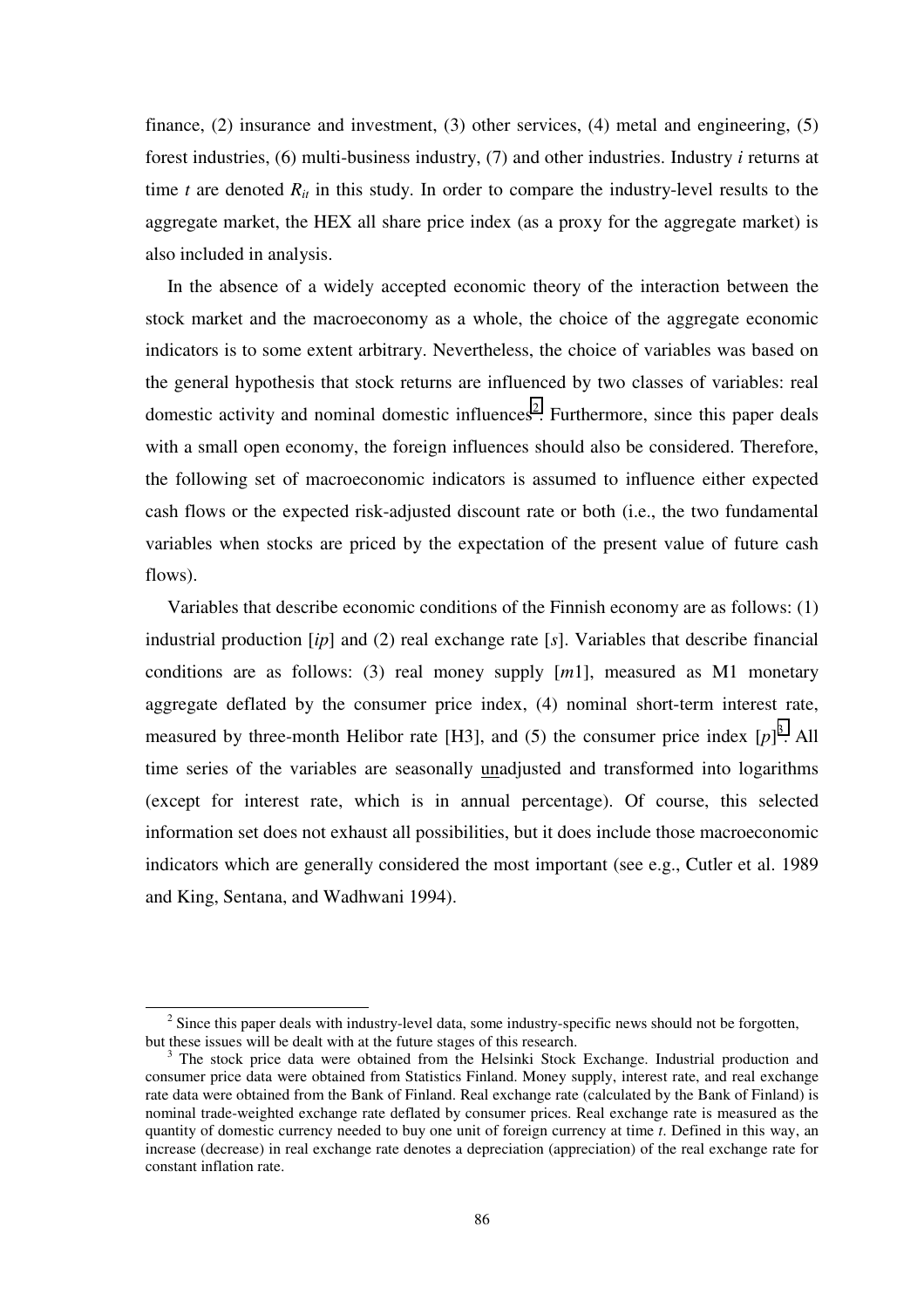#### *2.2. Theoretical bases of stock price responses to economic news*

<span id="page-86-0"></span>A common theoretical model that relates stock price to information posits that stock price equals present value of future cash flows discounted at expected risk-adjusted discount factor (see e.g., McQueen & Roley 1993 and Prag 1994). According to this present value formula, movements in stock prices are attributed to new information about the economy that affects either market expectations of future cash flows or future discount rates, or both<sup>4</sup>. Summarizing the mapping from news to stock prices, the expected signs of the response coefficients conditional on the sign and the size of the news are presented in Appendix 1.

Throughout this paper, it is assumed that major (minor) news with a greater (lesser) information content induces a stronger (weaker) effect on stock prices compared to the benchmark estimates. In addition, positive values of non-monetary (monetary) news are considered good (bad) news and negative values to be bad (good) news from the stock market point of view. Furthermore, it should be noted that if these potential asymmetries are strong enough, they might even cause sign reversals in response coefficients. Without allowing for any asymmetries, it is expected that the signs of the response coefficients are similar to those of positive values of the non-monetary news variables. Let us next consider the theoretical explanations for the expected signs of the response coefficients one by one, starting at non-monetary variables.

First, higher than expected real economic activity may increase investors' expectations of future growth prospects of the domestic economy and thus profits of the firms that produce an increase in stock prices. Following Pearce and Roley (1985) and Sadeghi (1992), a positive relationship between stock prices and higher than expected industrial production is expected in the benchmark case. Furthermore, positive values of news should make stock investments even more attractive and thus further increase in share prices. On the other hand, negative values of industrial production news may cause

 <sup>4</sup> However, it should be noted that the theoretical effects of news on stocks are often ambiguous. Unexpected changes may alter stock prices through two means: by influencing the level of expected future cash flows of the firm and by changing the rate employed in discounting these cash flows. For example, an upward revision of expected real activity raises expected cash flows, but at the same time, it raises the discount rates at which those cash flows are discounted. Therefore, the effect of this news on stock prices is ambiguous, depending on whether the cash flow or discount rate effects dominate (e.g., McQueen & Roley 1993), or as Löflund and Nummelin (1997) define whether income or substitution effect dominates.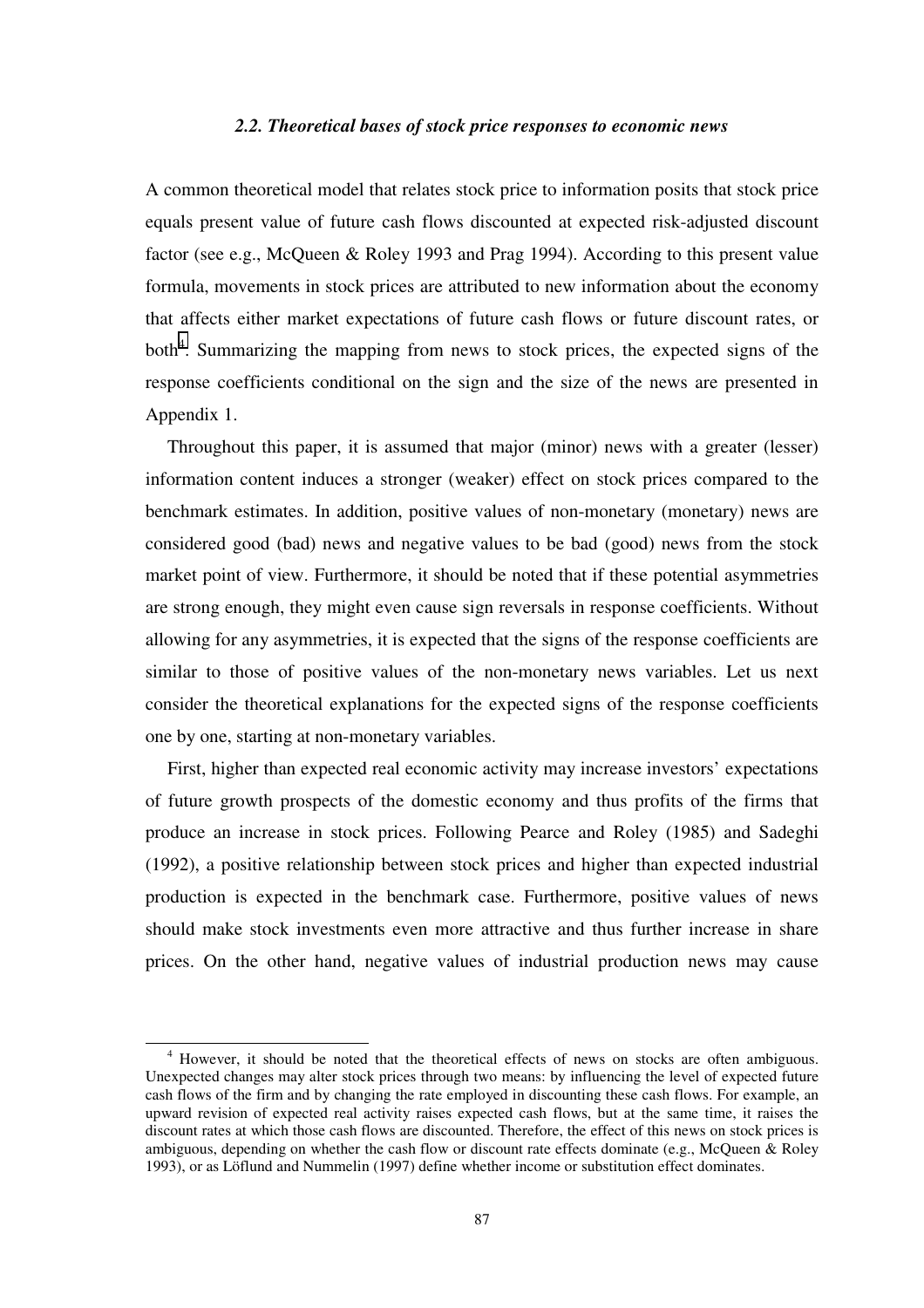investors to fear an economic slowdown, which decreases firms' future profits, and thus decreases stock prices.

Expected currency depreciation is usually good news for the stock market, since weaker currency increases cash flows for export-oriented industries. However, this interpretation is not necessarily valid if depreciation is higher than expected, since the monetary authority may raise interest rates to avoid inflation arising from the foreign commodity and product markets. Previous studies have shown that the relationship between stock returns and real exchange rate is positive (see Chow, Lee, and Solt 1997), and furthermore, that the more open the economy, the stronger this relationship is (see Friberg & Nydahl 1997). Following these studies, it is expected that the positive relationship will also persist in positive values of the real exchange rate news. However, negative values denote bad news since the "cash-flow effect" would be smaller than expected while positive values are treated as good news.

Several studies (e.g., Hardouvelis 1987; Prag 1994; and Siklos & Anusiewicz 1998) have examined the impact of the money supply news on stock returns. The consensus findings are that unexpectedly high money growth is associated with higher interest rates and lower stock prices. One interpretation of this result is that investors may expect that the monetary authority will react to higher than expected money growth by quickly moving to a more restrictive monetary policy by raising its tender rate, which has a direct impact on short-term interest rates. This negative relationship is expected to be valid in the benchmark case as well as for positive values of news about real money supply. On the other hand, negative values state that money stock growth is lower than expected and therefore, the impact should be smaller or it may even change to become positive.

One can also expect to see a negative relationship between interest rate news and stock prices (see Pearce & Roley 1985, Hafer 1986, and Jensen et al. 1997). Higher interest rates means higher discount rates at which those future cash flows are capitalized and thus bringing a lower present value of equity prices. Furthermore, higher interest rates reduce future economic activity and, consequently, future corporate cash flows. When interest rate news is decomposed into positive and negative values, positive values are expected to be bad news for the stock market, and therefore, stock prices should decrease. On the other hand, negative values in interest rate news are good news from the stock markets viewpoint because unanticipated change in interest rates is indeed smaller than expected.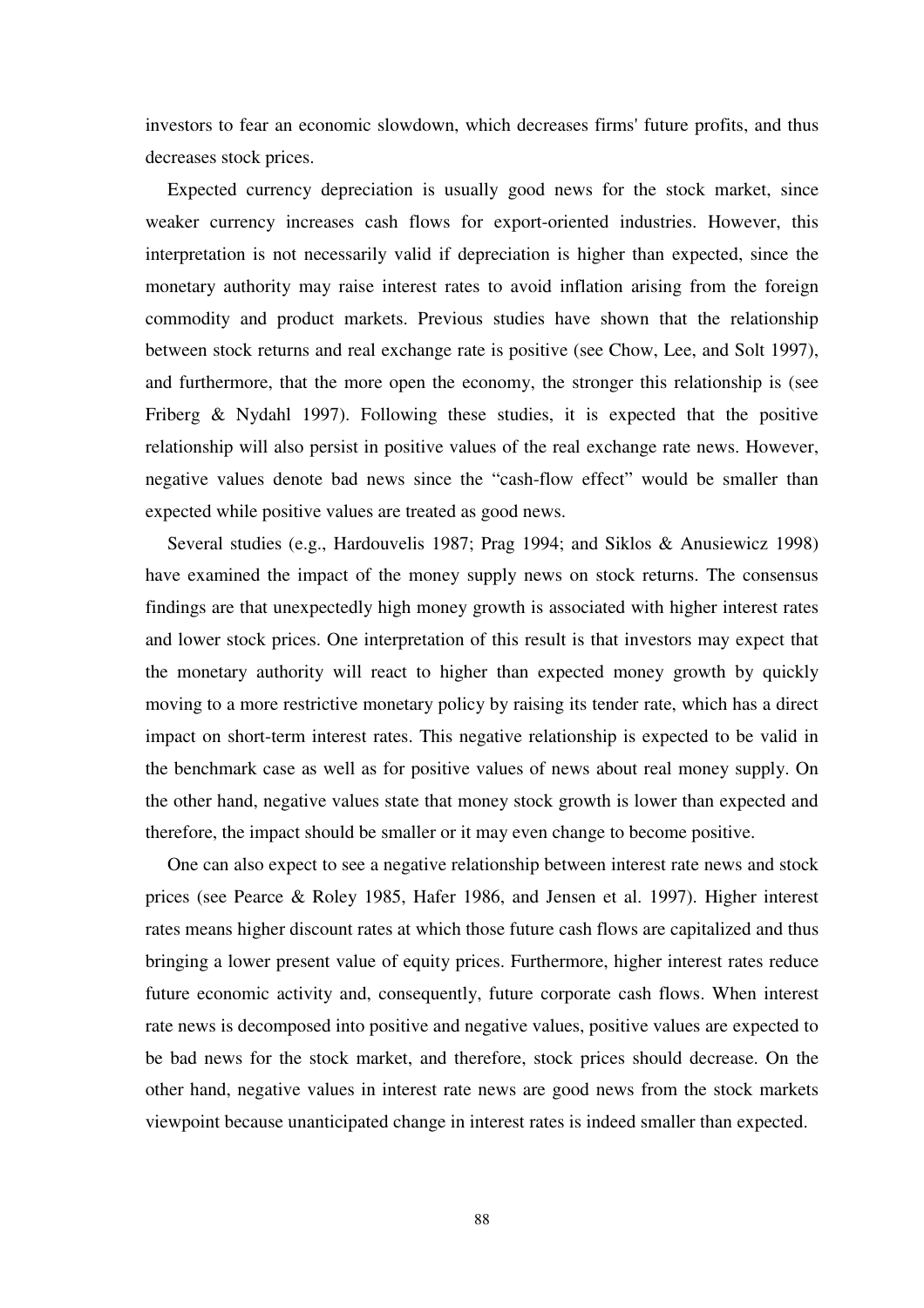<span id="page-88-0"></span>Finally, following the studies by Fama (1981), Pearce and Roley (1985), and Amihud (1996), a negative relationship between unexpected inflation and stock returns is expected. This is rather surprising since, according to the Fisherian's view, stocks should provide an effective hedge against expected inflation since stocks are claims on real assets, the productivity of which should be independent of the inflation rate. One channel by which inflation news may have a negative impact on stocks exists if investors expect that the monetary authority might react to unexpected inflation by monetary policy tightening in the near future. This negative relationship is also expected to be valid for positive values. However, if news about inflation is lower than expected, then it might be interpreted as good news and the reaction could be smaller or it may even change to positive.

### *2.3. The estimated models and statistical tests*

Efficient market theory predicts that only the unexpected changes (i.e., how it compares to market expectations) of any economic fundamentals should have an effect on stock prices. One major obstacle in this research field is that expectations are not observable. Therefore, it is also difficult to measure news directly (at least as a large information set as is considered here). The obvious question arising is, then, how to extract news from expected changes. Up to now, the existing economics literature has considered the following methods to solve this problem: univariate time series models like AR(I)MA (e.g., Sadeghi 1992), multivariate time series models such as VAR (e.g., Cutler et al. 1989), survey data (e.g., McQueen & Roley 1993), and differenced data (e.g., Cheng 1995). In this paper, the appropriate VARs are used to describe the expectationgenerating mechanism<sup>5</sup>.

In order to extract news components from actual changes in macroeconomic indicators, we estimate the VAR system in the reduced form

 $\frac{1}{5}$  $<sup>5</sup>$  However, this statistical procedure may be problematic due to measurement problems concerning how</sup> exactly the different variables are measured and how well news can be identified from the actual changes. For example, monetary news could be measured more accurately and therefore reach the market faster than non-monetary news. This may be one explanation for the previous results that primarily monetary news has the main effect on the stock market. Furthermore, in this study I assume that investors respond to the measured rather than the true news, implying that the original estimating equation should be specified in measured rather than the true news. This eliminates the classical errors-in-variables problem.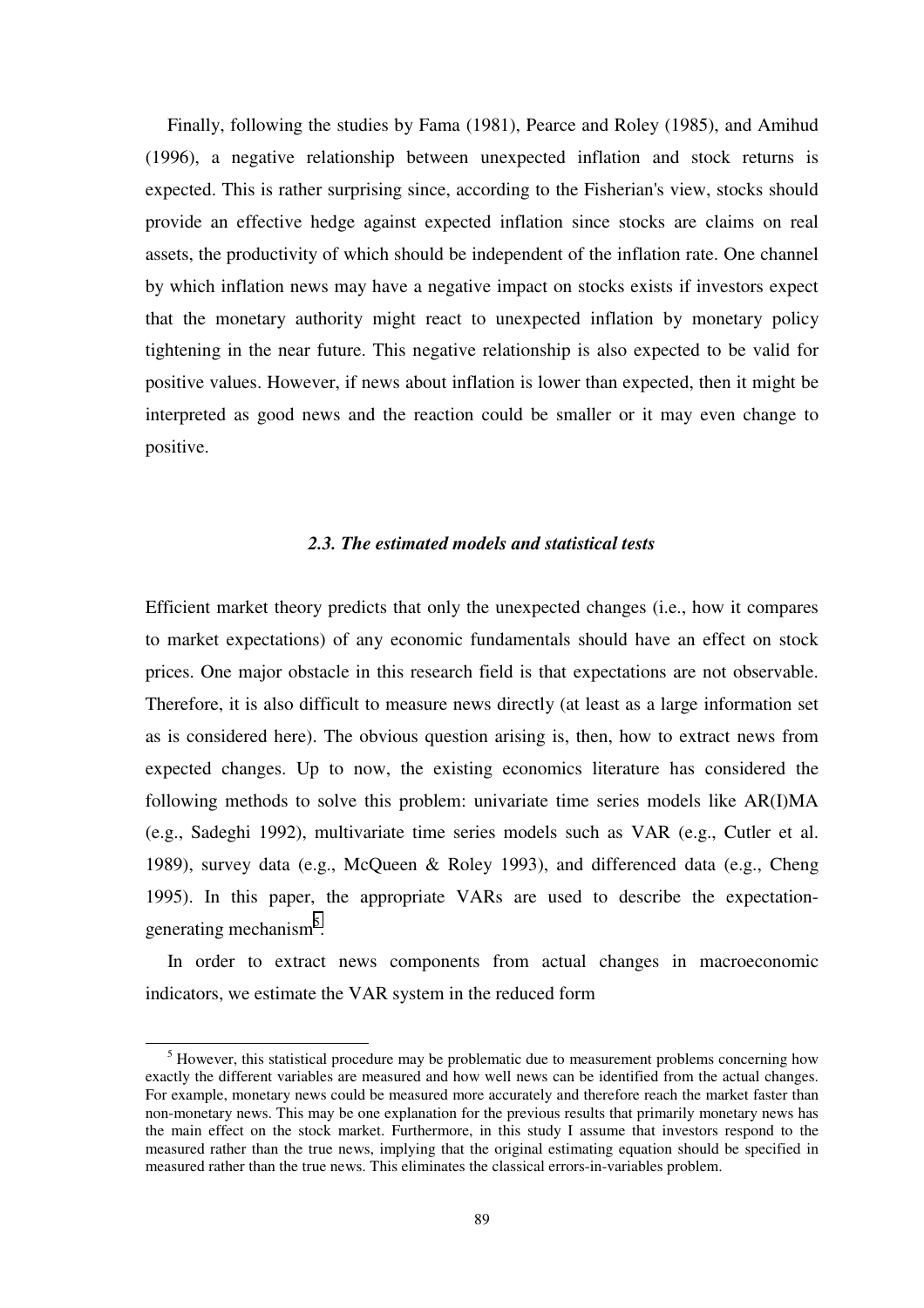(1) 
$$
\mathbf{x}_t = \mathbf{c} + \mathbf{A}(L)\mathbf{x}_{t-1} + \Phi D_t + \mathbf{e}_t,
$$

where  $\mathbf{A}(L) = \mathbf{A}_1(L) + \mathbf{A}_2(L)^2 + \dots + \mathbf{A}_p(L)^p$ , and  $\mathbf{x}_t$  is a (5 × 1) vector of the endogenous variables<sup>6</sup>  $\mathbf{x}_t = \Delta(ip_{t-2}, m1_{t-1}, H3_t, p_{t-1}, s_{t-1})'$ , respectively.  $\mathbf{A}(L)$  is a (5 × 5) matrix polynomial in the lag operator *L*, **c** is a vector of constants, and  $e_t$  is a (5  $\times$  1) vector of error terms  $\mathbf{e}_t = (e_t^{ip}, e_t^{m1}, e_t^{H3}, e_t^{p}, e_t^{s})'$  with the following properties  $E(\mathbf{e}_t) = 0$ ,  $E(\mathbf{e}_t \mathbf{e}_t') = \Sigma$ ,  $E(\mathbf{e}_i \mathbf{e}_s') = 0$  for  $t \neq s$ . This VAR model also includes seasonal dummies  $D_t$ . Hence, the estimated one-step-ahead forecast error terms **ê***t* are treated as an unexpected component of each macroeconomic variable<sup>7</sup>. The lag length of VARs, based on the Schwarz multivariate information criterion and residual diagnostics, was chosen to be two.

However, there are essentially two problems that need to be addressed here. First, proper timing is necessary for running a VAR. That is, because of lags in the publication of economic statistics, the values of the macroeconomic variables, for example, industrial production in period *t* was assumed to be the published values for month  $t - 2$ . A VAR forecast for January uses December's data, although the most recent data available on industrial production is from November. In addition, the consumer price index, real money supply, and real exchange rate in period *t* were assumed to be the published values for month *t* - 1. Due to publication lags, the first two observations of each series were lost. Ignoring delays in publication is problematic in such a way that a VAR uses "too much" information, which implies that the estimated residuals are improper estimates of news components.

Another important aspect to which the existing literature has not given sufficient attention, is not to provide agents with any more information than they could have had when interpreting news (see Cuthbertson et al. 1992, 155 - 190). In general, an unrestricted VAR is fitted into the whole sample period with fixed coefficients. Nevertheless, assuming that agents know the "true" model of an expectation-generating mechanism is a rather strong assumption (especially during exceptional times like that

 $\overline{\phantom{0}}$  $6$  I use first-differenced data, since according to ADF tests (not shown), the macroeconomic variables are non-stationary with stationary differences, (i.e., they are *I*(1) variables). Industry stock returns, instead, are stationary  $I(0)$  variables, and therefore, suitable for statistical analysis.

 $<sup>7</sup>$  This VAR model relates the current value of each series to the lagged values of the series itself and to</sup> those of the other four series. Because each equation in (1) has the same independent variables, the VAR model could be estimated equation-by-equation using OLS, which is as efficient, as seemingly unrelated regression (SUR).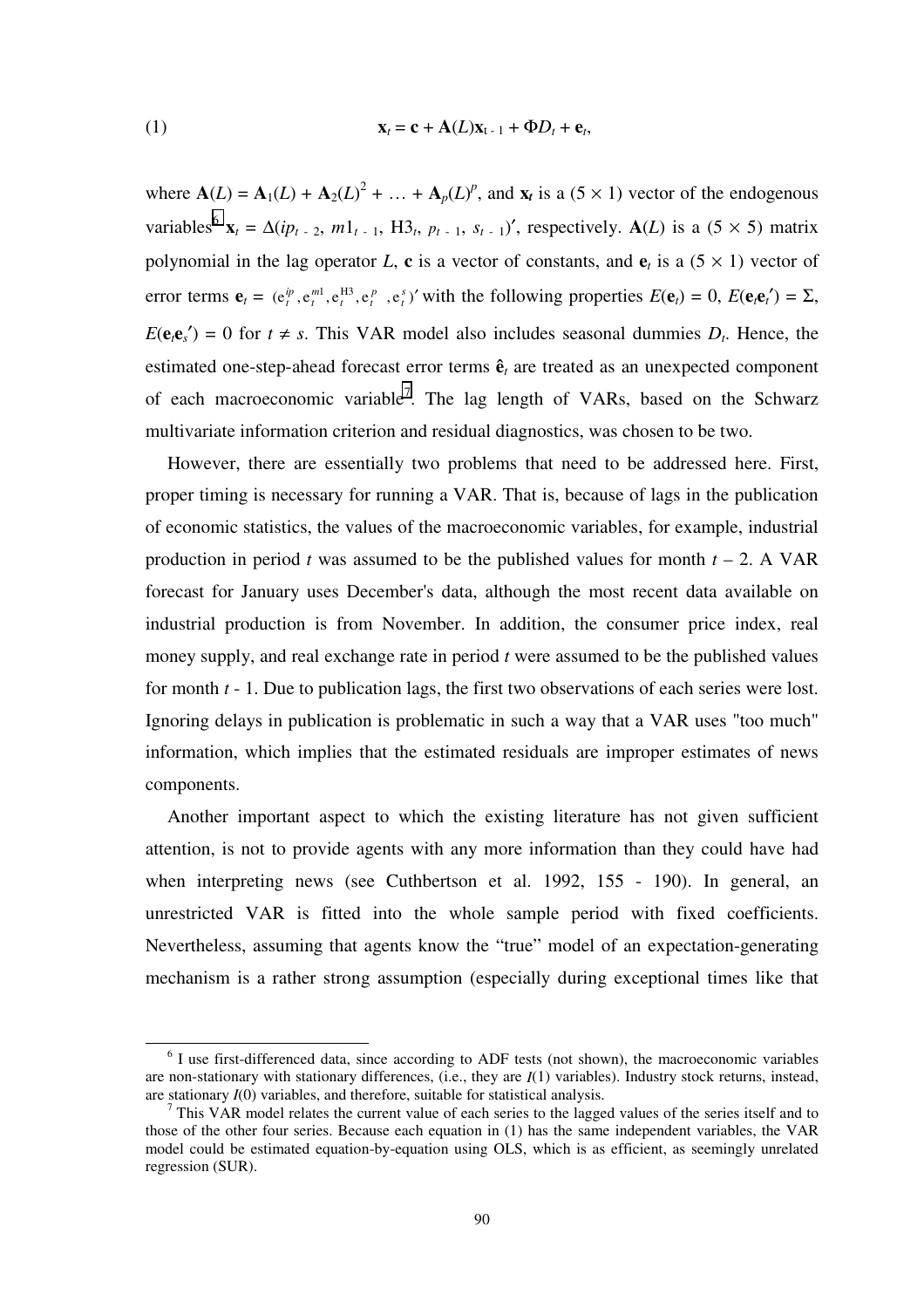used in this paper)<sup>8</sup>. Using recursive least square estimation procedure, which allows expectations to change over time (see also Siklos & Anusiewicz 1998), can considerably mitigate this problem<sup>9</sup>.

As a starting point, we begin by testing for the effects of economic news on industry stock returns following the traditional approach ignoring potential asymmetries. In this way, the benchmark estimates can be obtained, which can then be compared to the estimates obtained from a more unrestricted model that accounts for asymmetries. The basic constant-mean-return model can be written as:

$$
(2) \t\t R_{it} = a_i + \hat{\mathbf{e}}_i \mathbf{b}_i + \mathbf{d}_i + u_{it},
$$

where  $R_{it}$  is the real return of the industry *i* from month  $t - 1$  to month  $t$ ,  $a_i$  is a scalar (constant equilibrium return for industry *i*),  $\hat{\mathbf{e}}_t$  is a (1 × 5) vector of news calculated as the residuals from a VAR(2) model estimated via recursive OLS,  $\mathbf{b}_i$  is a (5  $\times$  1) vector of industry-specific regression coefficients measuring the effects of news on industry portfolios, **d***i* is a vector of zero-one deterministic dummy variables including seasonal dummies and an exchange rate dummy to account for switch in the exchange rate regime from fixed to floating rates in September 1992, and  $u_{it}$  are industry-specific error terms (capturing the effects of all other news). Error terms are assumed to satisfy the usual OLS assumptions; that is,  $u_{it} \sim i.i.d.(0,\sigma^2)$ . This basic model has been widely used in previous empirical studies (e.g., see Kutty & Sabi 1994).

However, a crucial limitation of the model (2) is that it does not capture the potential asymmetric nature of the relationship between news and stock returns. It simply assumes that stock return responses to news are symmetric. Ignoring potential asymmetries produces a kind of "averaged effect", which might mask the true (and possibly

<sup>&</sup>lt;sup>8</sup> Fixed coefficients VAR use information that was not available at the time the forecasts were made since it uses all of the data set (so-called look-ahead-bias). It may be more realistic to assume that investors continually update their expectations about the parameters of the expectations generating model, as new information becomes available. This applies with greater reason after regime changes such as the switch in exchange rate regime in September 1992 from fixed rates to floating rates.

 $9$  In recursive least squares, all the equations of a VAR model are estimated repeatedly, using ever-larger subsets of the sample data. For example, if there are  $k$  coefficients to be estimated in the  $\beta$  vector, then the first *k* observations are used to form the first estimate of  $\beta$ . Then, the next observation is added to the data set and all  $(k + 1)$  observations are used to compute the second estimate of  $\beta$ . This process is repeated until all the *n* sample points have been used. This method produces  $(n - k)$  estimates of the  $\beta$  vector. At each step, the last estimate of  $\beta$  can be used to predict the next value of the dependent variable. The one-step forecast error is defined to be the recursive residual (Lilien et al. 1995, 230 – 231).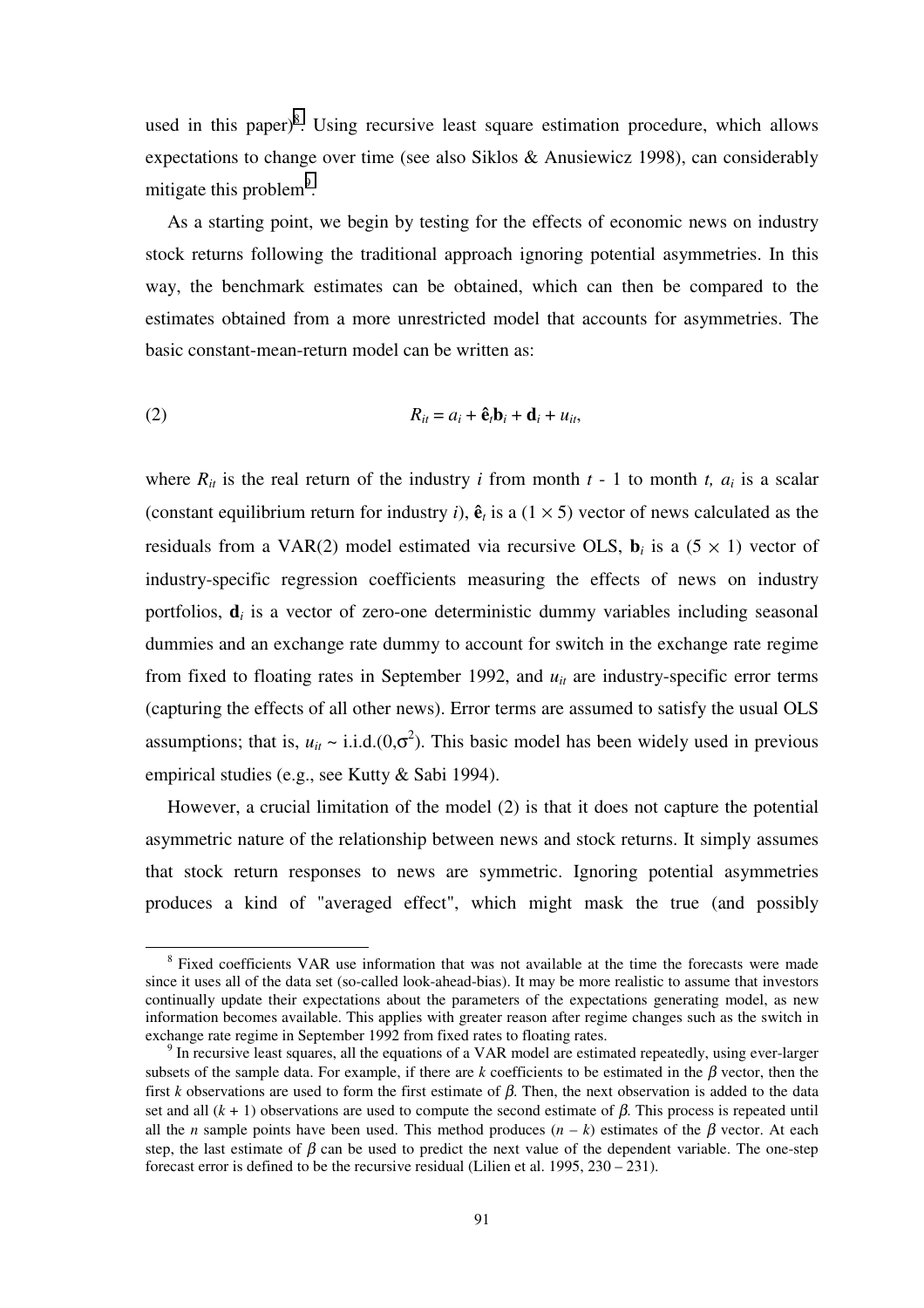significant) effects. If for some reason the stocks respond only to the bad news and show no reaction to good news, then the response coefficient, on average, will be biased towards zero, although news with a more realistic model might be important determinants in explaining price movements. Therefore, if the market reactions to news are different depending on the sign or the size of the news, then accounting for these asymmetries should improve the estimates of news effects on stock prices.

In order to extend the basic model (2) in a more realistic direction, news proxies are first decomposed into positive and negative values. Following Hafer (1986), Brooks et al. (1998), and Gulley and Sultan (1998), the classification is done as follows: if news is positive (i.e.,  $\hat{\mathbf{e}}_t \geq 0$ ), it takes the value of  $\hat{\mathbf{e}}_t$ , and otherwise zero. Similarly, if news is negative (i.e.,  $\hat{\mathbf{e}}_t < 0$ ), it takes the value of  $\hat{\mathbf{e}}_t$ , and otherwise zero. These positive and negative values are then treated as good and bad news depending on the economic interpretation of the variable in question. Due to the theoretical framework discussed previously in subsection 2.2, positive values in monetary (non-monetary) variables denote bad (good) news and negative values denote good (bad) news.

In order to capture the potential asymmetries depending on the sign of the news variables, the basic constant-mean-return model (2) can be reformulated as follows:

(3) 
$$
R_{it} = a_i + POST_{t} \cdot \hat{\mathbf{e}}_{t} \mathbf{b}^{POS}_{i} + NEG_{t} \cdot \hat{\mathbf{e}}_{t} \mathbf{b}^{NEG}_{i} + \mathbf{d}_{i} + u_{it},
$$

where  $POST_{t} = 1$  if news has positive values at time *t*, and otherwise zero, *NEGAT*<sub>t</sub> = 1 if news has negative values, and otherwise zero. The coefficient  $\mathbf{b}^{POS}$  and  $\mathbf{b}^{NEG}$  with superscripts *POS* and *NEG* measure the effects of positive and negative values of news variables, respectively. For  $\mathbf{b}^{POS}$  =  $\mathbf{b}^{NEG}$  Equation (3) reverts to the basic model (2). The other variables and coefficients are defined in Equation (2).

Finally, in order to accommodate potential asymmetries depending on the size of the news variable, major news is defined as those that are above the  $86<sup>th</sup>$  cumulative percentile (positive values of news) and those that are below the  $14<sup>th</sup>$  cumulative percentile (negative values of news). Furthermore, minor news is defined as those that are below the  $86<sup>th</sup>$  cumulative percentile and those that are above the  $14<sup>th</sup>$  cumulative percentile. This chosen interval classifies about 30 percent of the observations realized as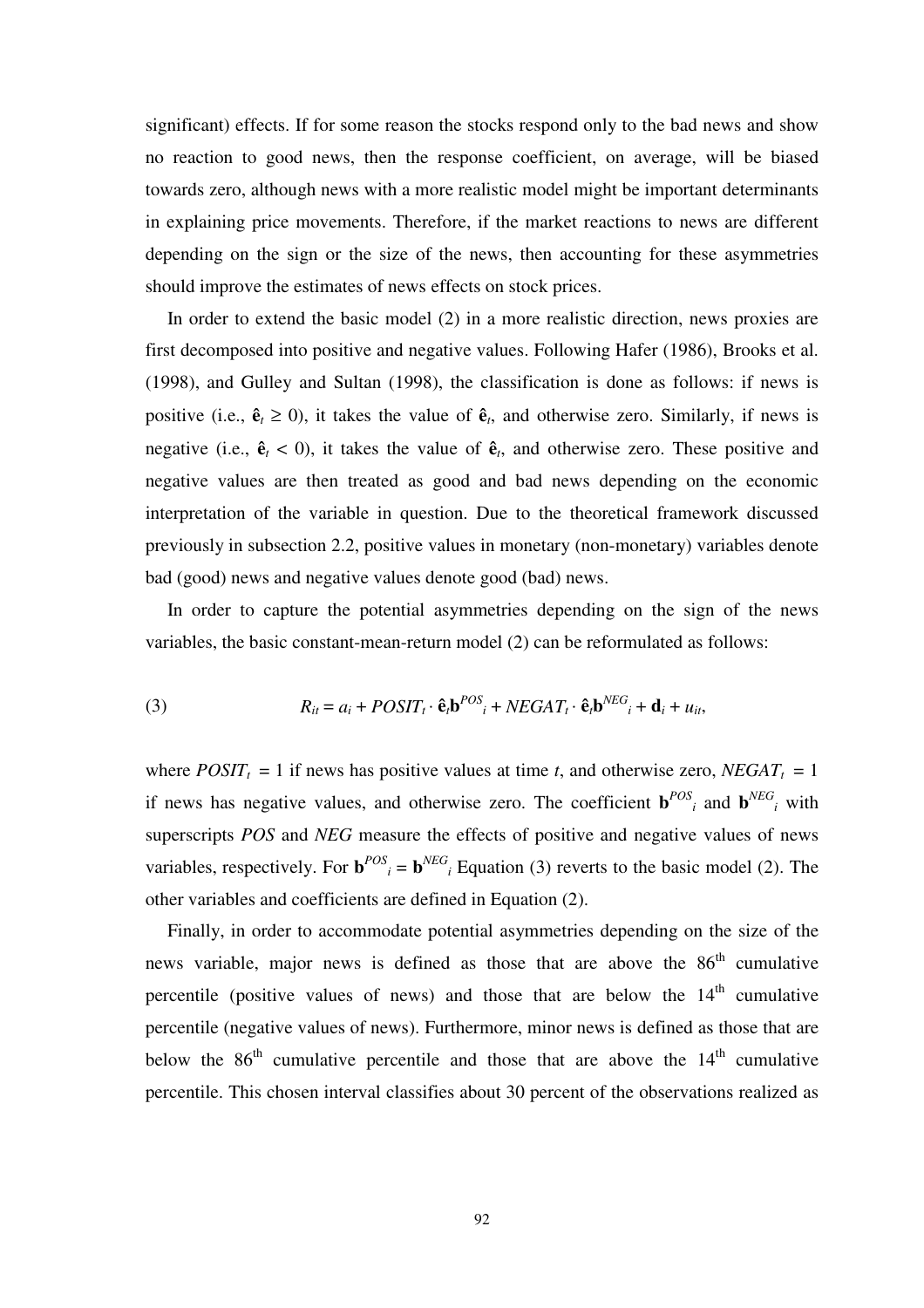<span id="page-92-0"></span>major news, and the remaining about 70 percent of the realized observations as minor news<sup>10</sup>. The constant-mean-return model capturing the size effect is as follows:

(4) 
$$
R_{it} = a_i + MAJOR_t \cdot \mathbf{\hat{e}}_t \mathbf{b}^{MAJ}{}_{i} + MINOR_t \cdot \mathbf{\hat{e}}_t \mathbf{b}^{MIN}{}_{i} + \mathbf{d}_{i} + u_{it},
$$

where  $MAJOR<sub>t</sub> = 1$  if news has large values at time *t*, and zero otherwise,  $MINOR<sub>t</sub> = 1$  if news has small values, and zero otherwise. The coefficient  $\mathbf{b}^{MAJ}$  and  $\mathbf{b}^{MIN}$  with superscripts *MAJ* and *MIN* measure the effects of major and minor news items on stock prices, respectively. Again, for  $\mathbf{b}^{MAJ}$ <sub>*i*</sub> =  $\mathbf{b}^{MIN}$ <sub>*i*</sub> Equation (4) reverts to Equation (2). The other variables and coefficients are as defined in the basic regression model (2).

The statistical significance of individual response coefficients is examined by  $t$ -tests<sup>11</sup>. The joint significance is also tested as well as potential asymmetries of various subsets of response coefficients (i.e., monetary versus non-monetary). A range of null hypothesis of equality restrictions is tested against alternative hypotheses. For this purpose, Wald *F*tests of coefficient restrictions are used. These null hypotheses and alternative hypotheses are given in Appendix 1. The first three null hypotheses relate to the basic regression Equation (2) and the remaining hypotheses relate to more unrestricted model (3) and (4); that is, models dealing with the potential sign and size asymmetries. We also test the equality of the response coefficients on the positive, negative as well as on major and minor news.

# **3. ESTIMATION RESULTS**

### *3.1. The impact of news on industry portfolios: benchmark estimates*

In order to obtain benchmark estimates, the basic model (2) is estimated separately for each industry and the HEX general price index by using the OLS estimation method $^{12,13}$ .

 $10$  The subsequent estimation results were insensitive to moderate changes in cumulative classification interval. For example, using  $10<sup>th</sup>$  and  $90<sup>th</sup>$  percent interval produced response coefficients that were very close to the coefficients reported in this paper.

<sup>&</sup>lt;sup>11</sup> Two-tailed *t*-tests are used since the news effects are often theoretically ambiguous due to the aforementioned "cash flow" and the "discount rate" effects, which may work in opposite directions.

 $12$  Following Pagan (1984), OLS estimation results in consistent estimates and standard errors of the response coefficients, when only contemporaneous residuals are present in the second stage estimations.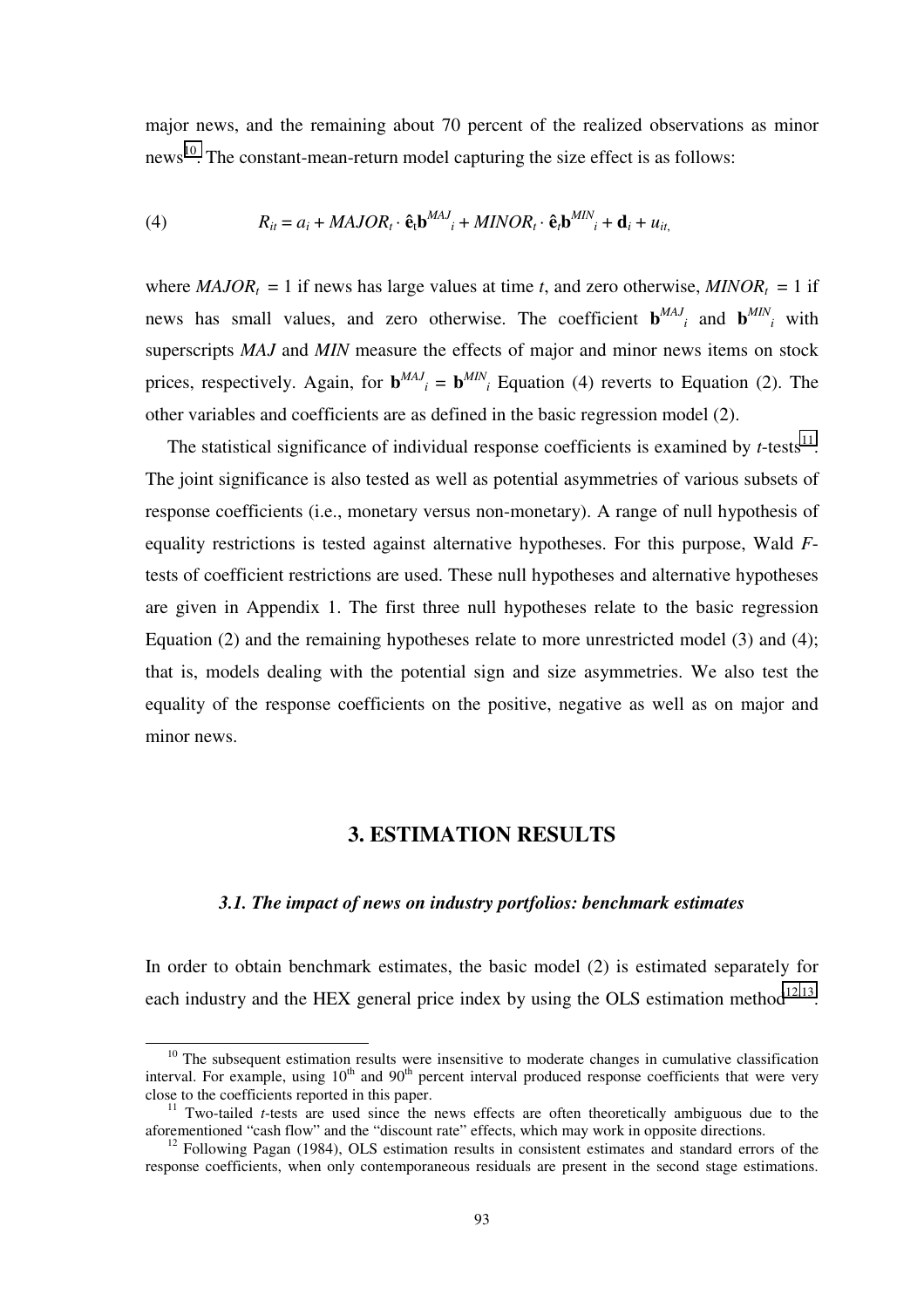These results are presented in Appendix 2. When looking first at the joint significance tests, it seems that stock returns respond to economic news in general (hypothesis  $H_1$ )<sup>14</sup>. Nevertheless, the explanatory power (without dummies) of news is rather low: news explains some 7 percent of the industry stock returns, at the most, and only about 2 percent of the aggregate return<sup>15</sup>. Based on the explanatory power, stock returns for the financial sectors seem to be the most sensitive to news about the economy. Furthermore, the evidence indicates that non-monetary news jointly (hypothesis  $H_2$ ) seems to be more important in affecting stock returns than monetary news (hypothesis  $H_3$ ).

Significant response coefficients affect stock returns mainly through their predicted signs. At the aggregate stock market level, stock returns respond to news about industrial production, real money supply, and real exchange rate. Across industries, these results seem to hold true for the most part, and the signs of the response coefficients largely match the prior expectations. However, the most notable exception is inflation rate news, whose parameter signs are in contrast to prior expectations, although it appears to have no statistically significant impact on stock returns<sup>16</sup>. This finding does not support the view

-

<sup>14</sup> All *H<sub>i</sub>*:s in the text, where  $i = 1,...,13$ , refer to the hypothesis classifications given in Appendix 1.

<sup>15</sup> In order to check the robustness of the results with respect including or excluding dividend, I estimated the model by using dividend adjusted monthly stock returns, calculated by using the WI-index (1987-1990) and HEX yield-index (1991-1996). For further details on these indices see Berglund, Wahlroos, and Grandell (1983) and Hernesniemi (1990). The estimation results (superscripts u denote news variables) were as follows:

 $R_t = -0.0486 + 0.308 \text{ ip}^{\text{u}} - 0.685 \text{ m}1^{\text{u}} - 0.003 \text{ H}3^{\text{u}} + 1.902 \text{ p}^{\text{u}} + 0.933 \text{ s}^{\text{u}}$  R<sup>2</sup>C = 0.037 DW = 1.733 (-1.783) (1.956) (-2.001) (-0.262) (0.821) (2.474) ( . ) = *t*-values

The results (the model also includes dummy variables, although not reported here) are surprisingly close to those without dividends. Furthermore, the movements in price and yield indices are strongly correlated (correlation is 0.99) during the sample April 1989 to December 1996. Therefore, it can be argued that stock returns calculated without dividends are good proxies for total returns including capital gains and dividends.

<sup>16</sup> The effects of inflation news on stock prices seem to be sensitive to the inclusion or exclusion of seasonal dummies. I ran similar regressions without seasonal dummies, and the results show that inflation news has negative effect on stocks, although these responses are not statistically significant. However, seasonal dummies have no impact on the subsequent estimations with respect to the sign and the size effects of the news on stock returns (these results are not reported here, but may be obtained from the author upon request).

However, I expect to see a systematic pattern in an error term due to the usual serial correlation of index returns since if industry stock returns are serial correlated equation (2) - (4) would exhibit serial correlated residuals. Furthermore, heteroscedasticity (see e.g., Schwert 1989) might be present in residuals. These problems can be corrected via the Newey and West (1987) procedure, which produces correct standard

errors, *t*-values, and *F*-statistics.<br><sup>13</sup> The estimation results are based on the assumption of i.i.d. residuals. I ran several diagnostic tests for the estimated models (not reported here). Although the Durbin-Watson DW statistic does not give any hint of first order autocorrelation, the residuals in most industries are serially correlated according to Ljung-Boxin  $Q(28)$  tests. In addition, ARCH(1) effect is clearly observed only in banks and finance. Although the problems are not alarming, the estimation is based on the Newey and West (1987) procedure.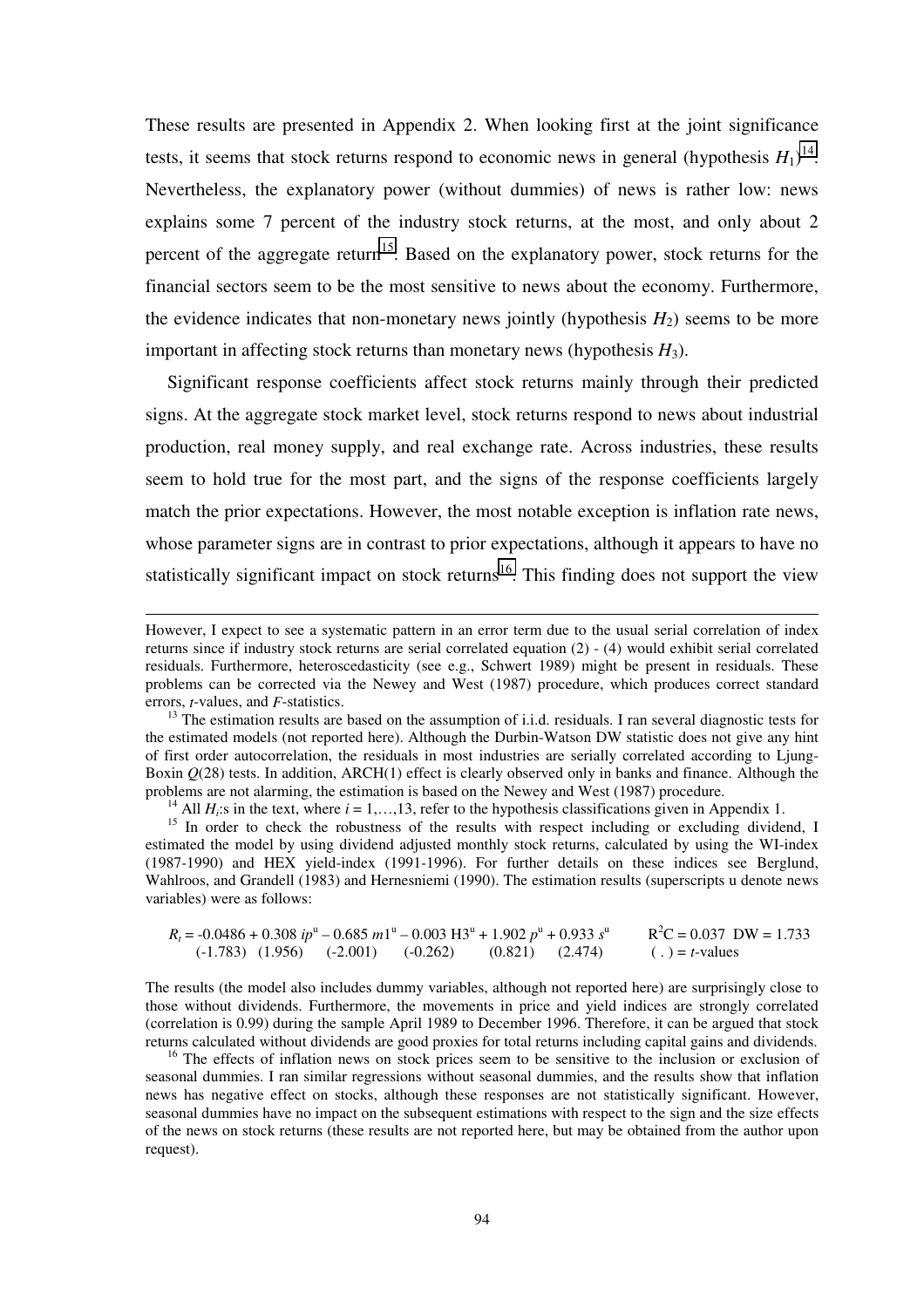<span id="page-94-0"></span>that a higher than expected inflation should negatively influence stock returns. Nevertheless, it should be noted that the positive inflation news coefficient is in line with the results of Caporale and Jung (1997).

In addition, there are some interesting industry-specific results worth mentioning. First, cyclical industries respond to non-monetary news suggesting that the cash flow effects dominate the discount rate effects. For example, an unexpected one-percent increase in industrial production increases stock returns for cyclical industries on average by 0.4 – 0.5 percent. Second, the signs of interest rate news for cyclical industries are positive, but statistically and quantitatively unimportant. Third, financial sectors seem to be interest rate sensitive industries, which may also explain the negative response coefficients (insignificant) to industrial production news (i.e., the discount rate effects dominate the cash flow effects). Finally, unexpected one percent increases in real money supply decreases stock returns for cyclical industries (excluding forest industries) by about  $0.8 - 1.0$  percent.

The estimation results that are reported in Appendix 2 assume that the reactions of the stock market to economic news are symmetric irrespective of the sign or the size of the news variables. In the next two subsections, this assumption is relaxed, and we investigate how sensitive or robust these benchmark estimates are by considering alternative specifications of the basic regression equation (2).

## *3.2. Asymmetric impact of news on industry portfolios: positive and negative news*

Appendix 3 presents the estimation results conditional to the sign of the news. Compared to the benchmark model, several interesting results emerge. First, in contrast to Appendix 2, a stronger relationship between news and stock returns is evident after taking the "sign effect" into account; that is, stock returns respond significantly to a larger set of news, and the coefficients of determination (without dummies) are systematically higher across industries. Following the traditional approach as in Equation (2), the model can explain only some 2 percent of the variations in aggregate returns, but after allowing for asymmetric responses, the explanatory power now increases to over 11 percent. Across industries, these  $R^2C$  measures vary from 3.8 to 16.1 percent in contrast to zero to 7.3 for the benchmark case.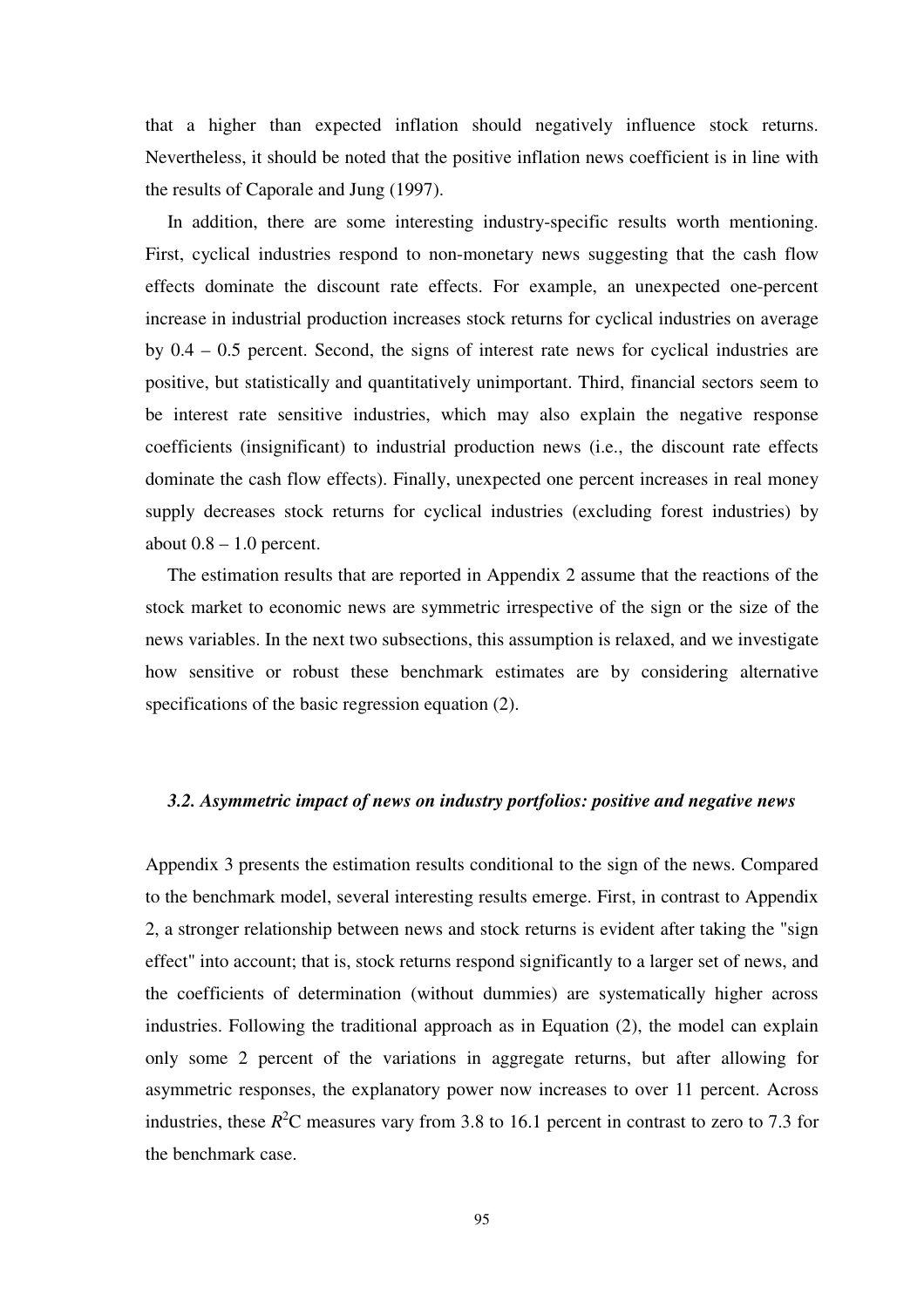Second, when response coefficients are considered one by one, several asymmetric reactions can be found. These sign reversals are mainly related to industrial production, the interest rate, the monthly inflation rate, and the real exchange rate news. For example, responses to positive values of news about industrial production are positive and often statistically different from zero: stock returns for most industries increase by about 1.1 – 1.5 percent in response to a 1 percent unexpected increase in economic activity. Furthermore, the return differences (indicated by **#** ) turn out to be statistically significant for less than half of the industries. On the other hand, negative values in industrial production fail to reach significance at conventional significance levels. This result is consistent with our prior expectations concerning positive and negative values of news and their potential asymmetrical effects on stock returns.

Stock return responses to real exchange rate news also show sign reversals, and asymmetries in the magnitude of the response coefficients can be detected: the tests for the difference in the response coefficients (indicated by **#** ) turn out to be statistically significant for most industries. Furthermore, positive values of news about real exchange rate seem to have a stronger effect on stock returns than negative news does, and the reactions to positive values are statistically significant as well. In total, these results suggest that the stock market seems to respond only to good news about the nonmonetary variables, while bad news seems to have no significant impact.

In the case of monetary news, real money supply news seems to be bad news for the stock market irrespective of the way the news is split into positive and negative values. Stock return reactions to interest rate news are again in line with the good news and bad news assumption. Cyclical industries seem to respond only to the negative values of the interest rate news: metal and engineering and multi-business industry stocks increase by some  $4 - 5$  percent due to the negative values of interest rate news. Interestingly, stock returns also respond now to inflation news when split this way, and the results show some sign reversals: six industries out of seven exhibit significant positive responses to negative values (good news) of inflation news, but not to positive values. Again, the results suggest that the stock market seems to mainly respond only to the good news part, while the bad news part is ignored.

Finally, when testing whether the coefficients for positive and negative values of news jointly are the same (hypothesis  $H_6$ ), it is found that the null of symmetry could be rejected at the 10 percent levels for four industries out of seven in addition to the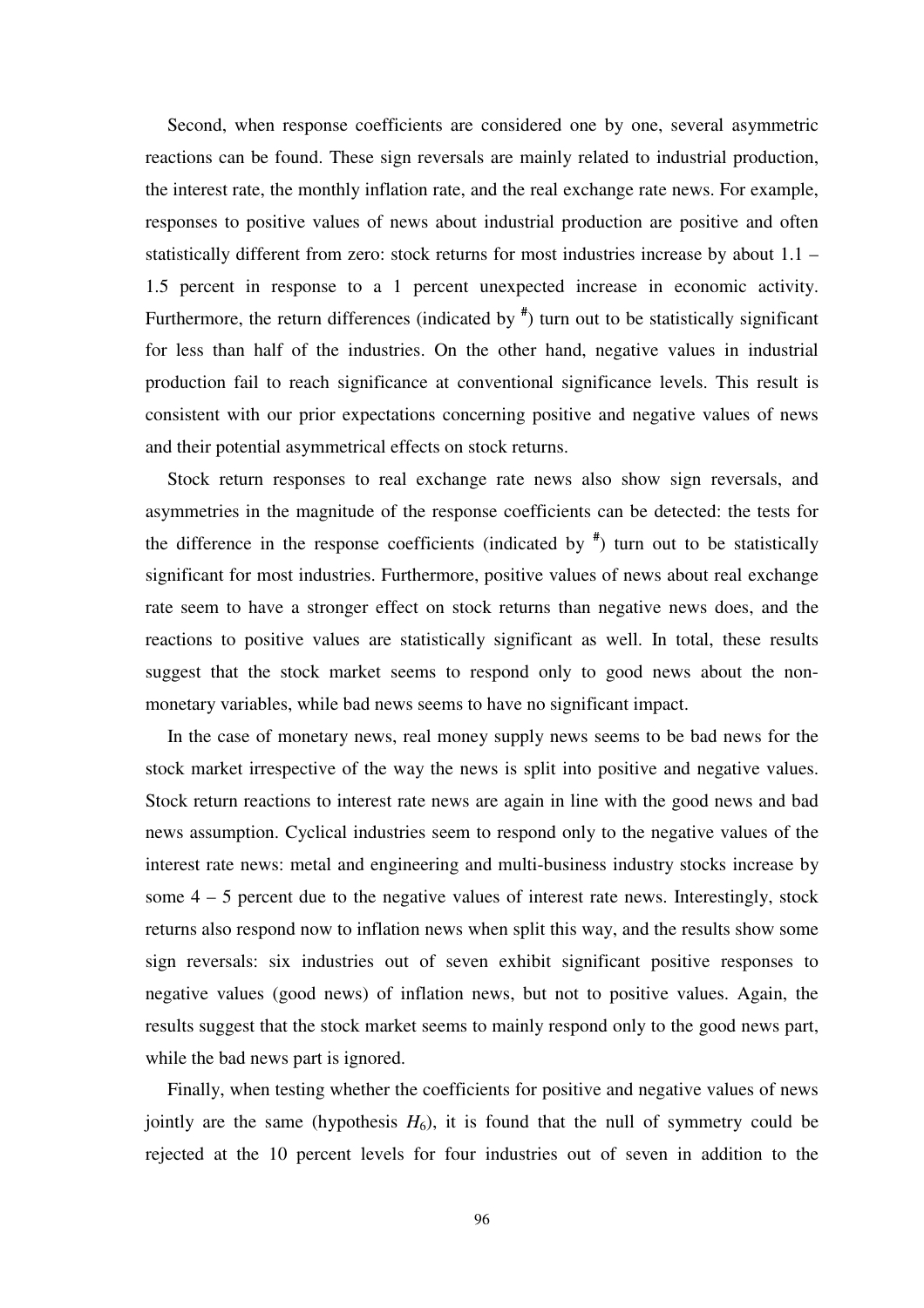<span id="page-96-0"></span>aggregate market level. This "sign" asymmetry is most likely related to non-monetary news (hypothesis *H*7). These results suggest asymmetry in favor of the positive values of news (hypothesis *H*4) having a stronger effect on stock returns than negative values of news (hypothesis  $H_5$ ) since joint *F*-ratios for the positive values are higher when compared to those for the negative values.

# *3.3. Asymmetric impact of news on industry portfolios: major and minor news*

Appendix 4 reports the estimation results conditional on the size of the news. Again, accounting for the "size effects" improves the results. Stock returns respond significantly to a larger set of news and the explanatory power (without dummies) of news is systematically higher when compared to the benchmark case, although the size effect, in general, seems to be weaker than the sign effect. Recall that when following the traditional approach as in Equation (2), only some 2 percent of the variations in market returns can be explained by news. However, after allowing for asymmetric responses depending on the size of the news as in Equation (4), the explanatory power now increases to over 5 percent and across industries, the  $R^2C$  varies from 2.3 to 9.3 percent in contrast to zero to 7.3 with the benchmark model.

Interestingly, stock market responses to only industrial production and real money supply news are consistent with the prior expectation that the more major the news the profounder the effect it has on stock returns. Furthermore, cyclical industries show significant responses to major news about industrial production: an unexpected one percent increase in industrial production increases cyclic industries by about 0.4 – 0.5 percent. In addition, most industries respond to major news about real money supply: a higher than expected real money supply decreases stock returns for  $0.6 - 1.2$  percent. We also ran the tests of the equality of the coefficients on the large and small values of news (indicated by **#** ). These results yield only weak evidence in favor of the size asymmetry with respect to interest rate and real exchange rate news.

The estimation with respect to interest rate and real exchange rate news produced partly counter-intuitive results. Namely, most industries seem only to respond to minor news about these variables, and minor news produces stronger effects on stock returns (the same conclusions also hold for the monthly inflation rate news). The significant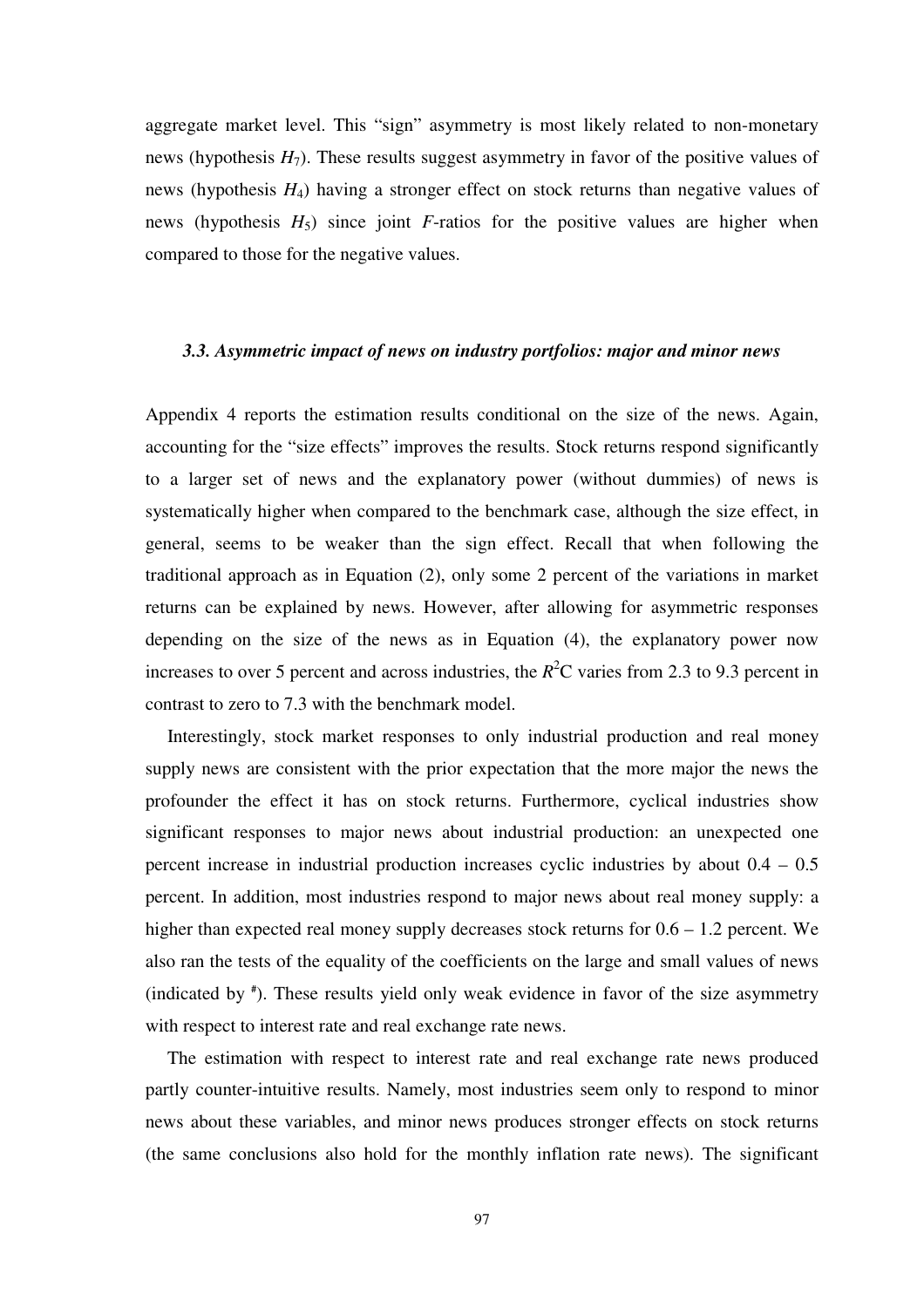<span id="page-97-0"></span>responses to interest rate news are mainly concentrated on domestic-oriented sectors (other services and other industries). Especially the insurance and investment sector again shows the strongest response: an unexpected one-percentage unit increase in interest rate news decreases insurance and investment stock returns about 15 percent, which is almost three times more than for the aggregate market returns. Finally, mostly cyclical industries respond to minor news about real exchange rate: minor news produces  $4 - 5$  percent increases in the forest industries and the multi-business industry.

When testing whether the major and the minor news have the same effect; that is, whether their coefficients in the pricing model are the same (hypothesis  $H_{11}$ ), the null can be rejected at the 10 percent levels for only two industries out of seven. The results are not so clear as in the sign effects of the news, and the size asymmetry is most likely related to monetary news (hypothesis  $H_{13}$ ). Furthermore, stock returns appear to respond only to the major news (hypothesis  $H_9$ ) while minor news (hypothesis  $H_{10}$ ) seems to have no impact on stock returns. Major news jointly produces significant stock market responses for six industries out of seven. These results suggest asymmetry in such a way that major news has a much stronger effect on stock returns compared to minor news since the *F*-ratios for the large values are higher than for the small values of news are<sup>17</sup>.

# **4. CONCLUSIONS**

The purpose of this paper was to test whether the stock market reaction to macroeconomic news depends on the sign or the size of the news. The main results can be summarized as follows: first, stock return reaction to news is neither constant nor symmetric, but varies depending on the sign and the size of the news. Second, a stronger

<sup>&</sup>lt;sup>17</sup> Since the period under investigation is exceptional, stability of the models should also be checked. One obvious candidate for the structural break occurs in September 1992 (change in exchange rate regime). I ran CHOW and CUSUM tests for the estimated models, and the results suggest parameter instability at the 5 percent level in cyclical stocks, other services, and general price index. Therefore, the estimations were conducted separately for these two sub-periods. The sub-sample results (not reported here) were, in general, similar to those reported in this paper, and the conclusions are robust. In the fixed exchange rate regime, the only notable exception was that the positive values of real money supply news had significant impact on stocks, which is in line with the results provided by Hafer (1986). Furthermore, large values of real money supply news and interest rate news had significant impacts on stock returns. The interesting part is the positive sign of large interest rate news, which is contrary to prior expectations. In the floating exchange rate regime, the results were close to those reported here, although the reactions of financial stocks to large interest rate news were stronger and statistically significant.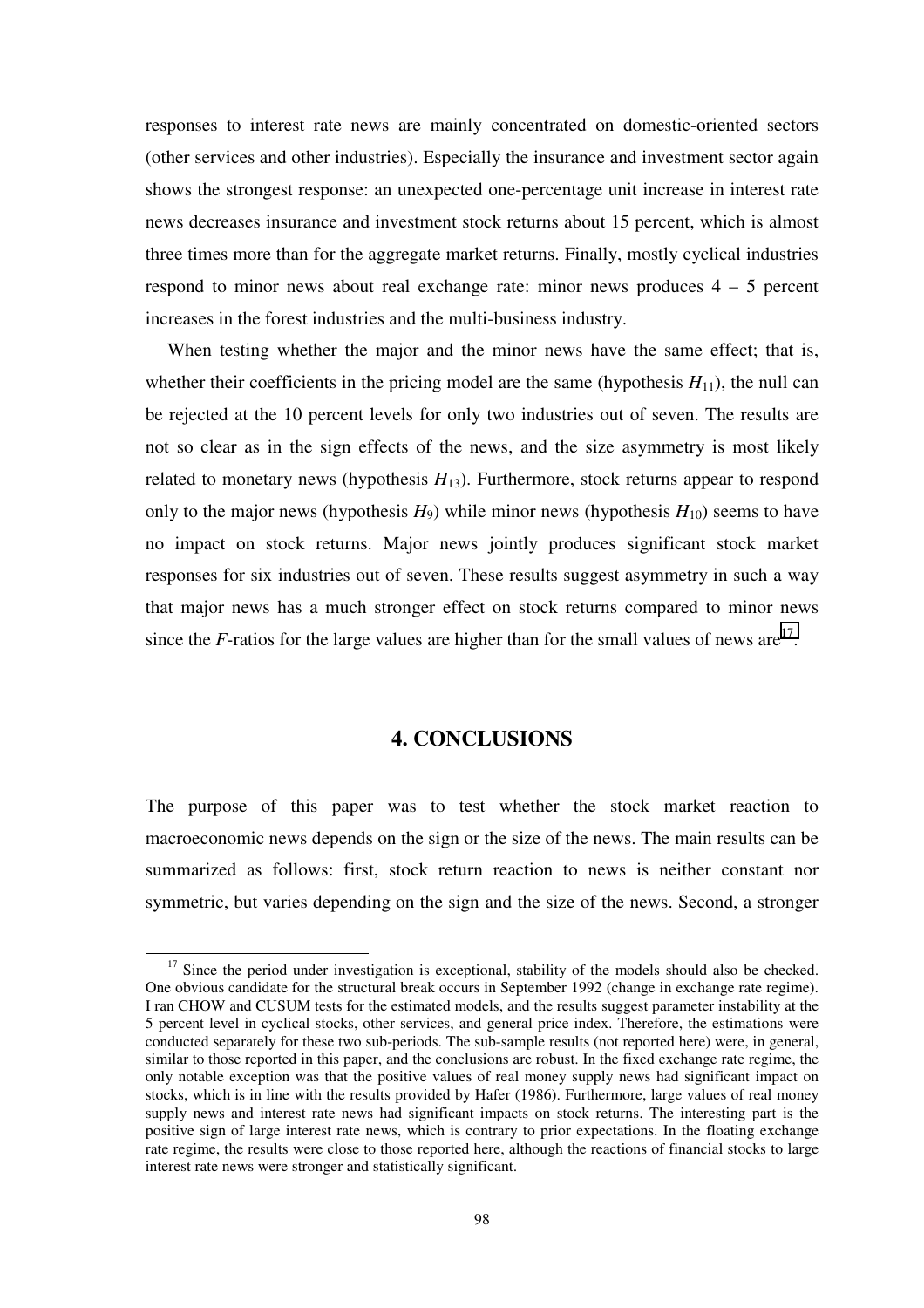relationship between news and stock returns is evident when these asymmetries are accounted for. Third, when splitting news into positive, negative, major, and minor values, mainly positive and major news jointly have significant effects on stock returns. Fourth, the sign (size) effects relate to non-monetary (monetary) news. These results are also valid for most industries, although some industry-specific differences in reactions can be found.

The evidence that large values of news have significant effects on stock returns is consistent with the prior expectation that the stock market regards major news as more informative. Furthermore, market reaction to mainly good news may be indicative of the fact that economic agents are more likely to revise their estimates of future returns upward than downward, or that good news is more informative than bad news. However, the fact that only positive values of news have significant effects on stock returns defies the definition of market efficiency. This occurs if agents expect with equal probability that, for example, the announced growth of industrial production will be above or below market expectations. If this is the case, then the optimal strategy for an agent is to invest in stock market before the announcement of industrial production figures, since good news about industrial production will increase stock returns while bad news will have no effect. If such asymmetry persists, the stock market cannot be efficient, which may be valuable information for agents depending on whether it is economically exploitable after accounting for transaction costs.

Without allowing for asymmetry, economic news affects stock returns mainly with their predicted signs, although the explanatory power of news seems to be somewhat less than previously obtained from Finnish data (see e.g., Lahti & Pylkkönen 1989 and Viskari 1992). Also, parallel to the findings of Hafer (1986), Hardouvelis (1987), and Jensen et al. (1997), the results suggest that among all industry portfolios, the financial sectors are relatively more sensitive to interest rate news than other industry sectors, apparently because monetary development directly affects the cash flows of financial companies. Furthermore, cyclical industries respond predictably to non-monetary news. Overall, these results show that stock returns respond primarily to non-monetary news while responses to monetary news are weaker. This finding is contrary to the evidence of Pearce and Roley (1985) and Hardouvelis (1987) who found that monetary information has the main effect on stock returns.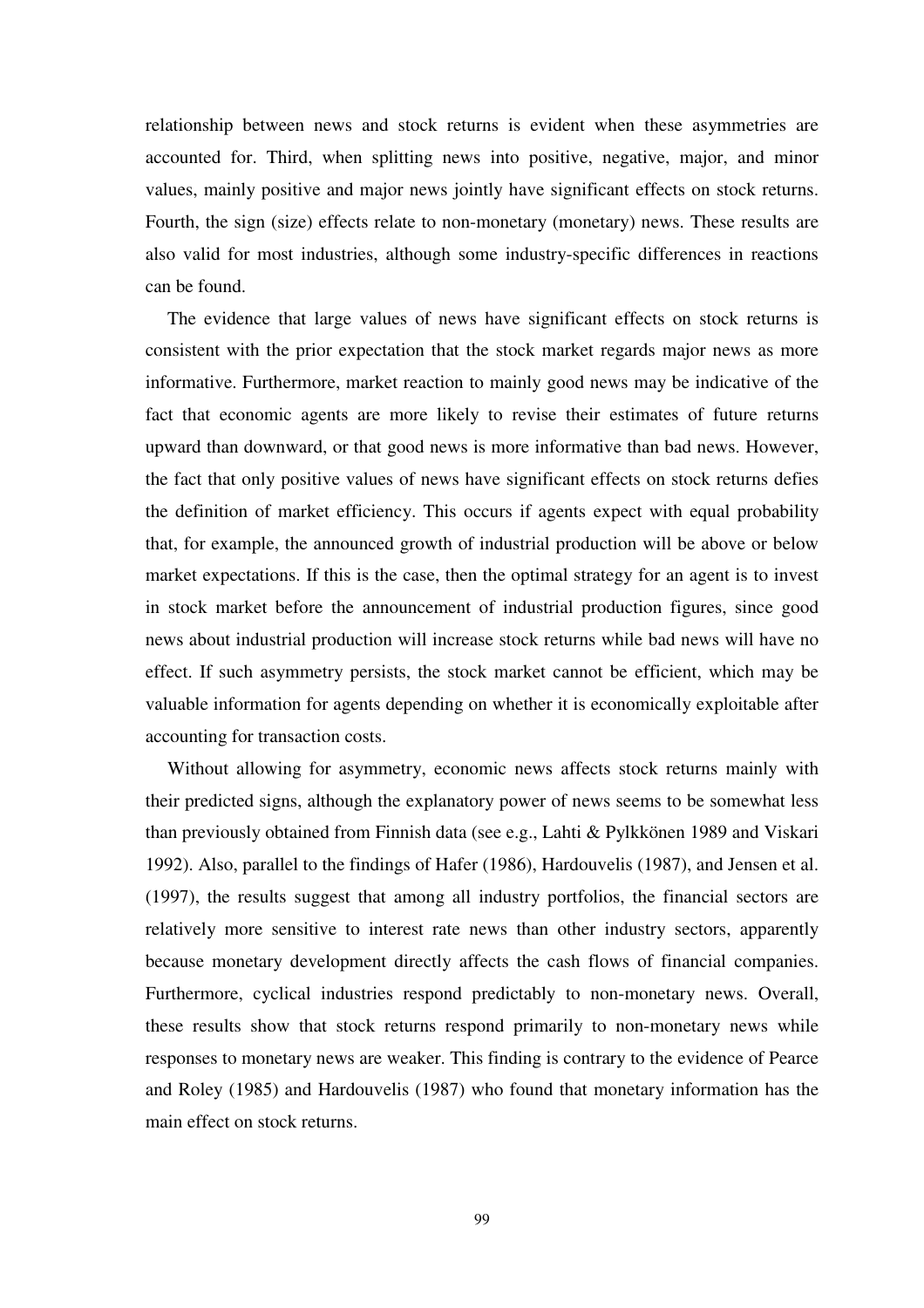As also noted in Cutler et al. (1989), the use of estimated VAR residuals, as explanatory variables might be problematic for several reasons. First, if the VARs are misspecified, the estimated residuals do not accurately reflect the value of new information to market participants. Second, if investors operate with an information set larger than the one we have considered here, residuals may overstate the importance of news. Third, VAR does not capture new information about future macroeconomic conditions revealed in period *t*, but is not directly reflected in that period variable. According to Fama's (1990) results, stock price movements may largely reflect changes in expectations about future movements in economic fundamentals, which may not always be reflected in news about their current values. Finally, there are some timing issues associated with the release of new information and the reflection of that information on the variables in question.

Overall, the results refute the constant sign and size responses, and indicate further that previous estimates without any allowances for the asymmetric responses are biased towards zero partly for this reason. In fact, there may be a systematic relationship between news and stock returns, but the news data must be carefully separated into positive and negative, as well as major and minor, components. This implies that the stock market responses may not be arbitrary reactions to news, but instead, reactions that may reflect the differences of information content in different news. However, it should be noted that these results must be interpreted with the customary caution given that our sample period is exceptional. The chosen sample includes several major changes (e.g., institutional and monetary policy) that may have affected the results. One topic for future research would be to study whether the reported asymmetric reactions to good news and bad news are permanent or transitory.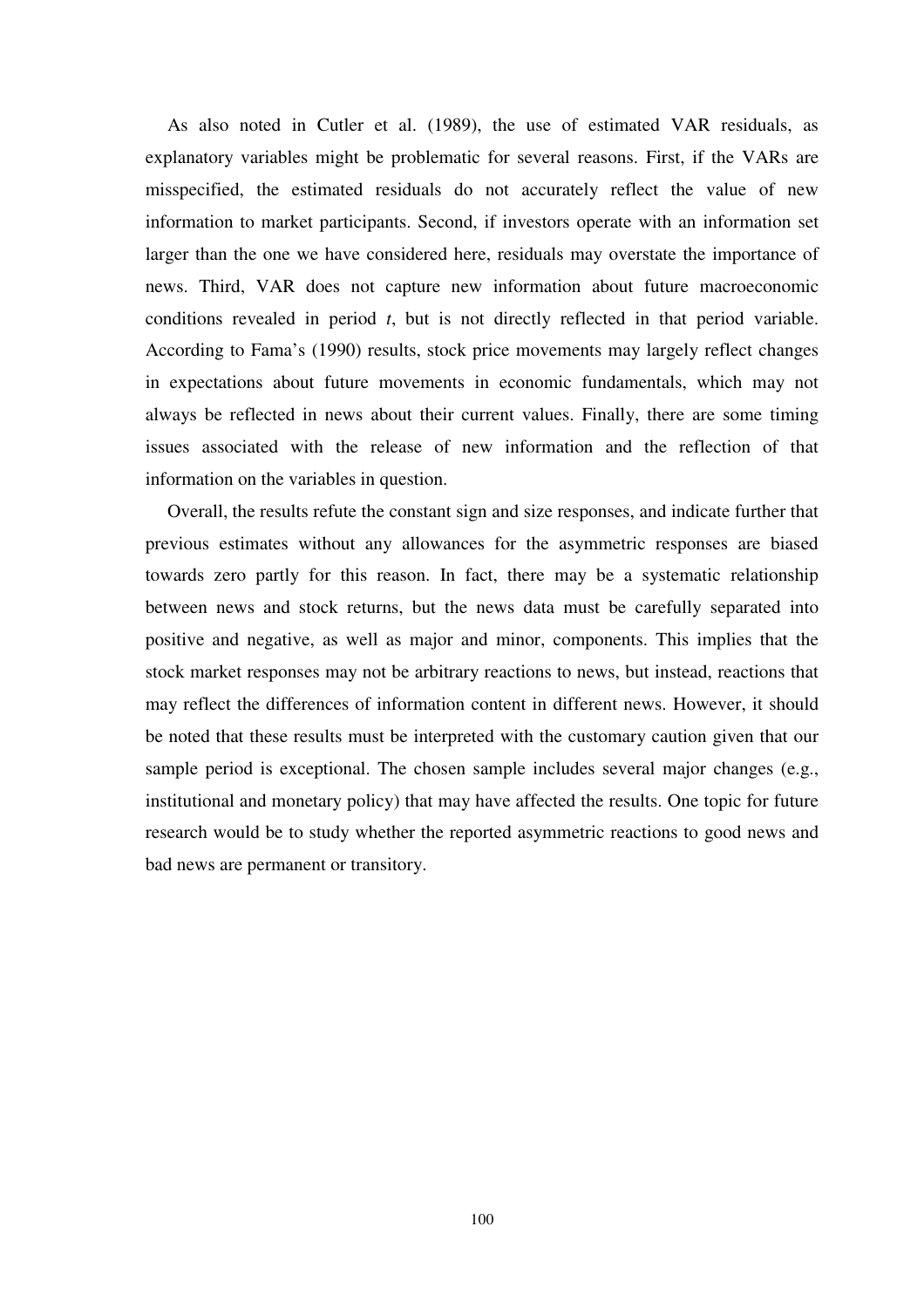#### **REFERENCES**

- <span id="page-100-0"></span>**Aggarwal, R. & Schirm, D. C. (1992).** Balance of Trade Announcements and Asset Prices: Influence on Equity Prices, Exchange Rates, and Interest Rates. *Journal of International Money and Finance.* 11. 80 - 95.
- **Amihud, Y. (1996).** Unexpected Inflation and Stock Returns Revisited Evidence from Israel. *Journal of Money, Credit and Banking.* Vol. 28. No. 1. 22 - 33.
- **Bailey, W. (1990)**. US Money Supply Announcements and Pacific Rim Stock Markets: Evidence and Implications. *Journal of International Money and Finance.* 9. 344 - 356.
- **Berglund, T. & Wahlroos, B. & Grandell, L. (1983).** The KOP and the UNITAS indexes for the Helsinki Stock Exchange in the light of a New Value Weighted Index. *Finnish Journal of Business Economics*.  $32.30 - 41.$
- **Brooks, R. & Berman, G. E. & Davidson, S, R. & Tan, T-Y. (1998).** Is There a Common Response in Australian Bilateral Exchange Rates Following Current Account Announcements. *Applied Economic Letters.* 5. 645 – 648.
- **Caporale, T. & Jung, C. (1997).** Inflation and Real Stock Prices. *Applied Financial Economics.* 7.  $265 - 266$ .
- **Cheng, A. C. S. (1995).** The UK Stock Market and Economic Factors: A New Approach. *Journal of Business Finance & Accounting.* 22(1). 129 – 142.
- **Chow, E. H. & Lee, W. Y. & Solt, M. E. (1997).** The Exchange-Rate Risk Exposure of Asset Returns. *Journal of Business.* Vol. 70. No. 1. 105 – 123.
- **Cuthbertson, K. & Hall, S. G. & Taylor, M. P. (1992)**. *Applied Econometric Techniques.* Philip Allan.
- **Cutler, D. M. & Poterba, J. M. & Summers, L. H. (1989).** What Moves Stock Prices? *Journal of Portfolio Management.* 15. 4 - 12.
- **Engle, R. F. & Ng, V. K. (1993).** Measuring and Testing the Impact of News on Volatility. *The Journal of Finance*. VOL. XLVIII. No. 5. 1749 – 1778.
- **Fama, E. F. (1970)**. Efficient Capital Markets: A Review of Theory and Empirical Work. *The Journal of Finance.* 35. 383 – 565.
- **Fama, E. F. (1981)**. Stock Returns, Real Activity, Inflation, and Money. *American Economic Review.*71. 545 - 565.
- **Fama, E. F. (1990)**. Stock Returns, Expected Returns, and Real Activity. *Journal of Finance.* VOL. XLV. 1089 – 1128.
- **Friberg, R. & Nydahl, S. (1997).** Openness and the Exchange Rate Exposure of National Stock Markets a Note. *Sveriges Riksbank Working Paper Series.* Economics Department. No. 44.
- **Groenewold, N. & Kuay, C. K. (1994).** The Semi-Strong Efficiency of the Australian Share Market. *Economic Record*. Vol. 69. 405 – 10.
- **Gulley, O. D. & Sultan, J. (1998).** Consumer Confidence Announcements: Do They Matter? *Applied Financial Economics*. 8. 155 – 166.
- **Hafer, R. W. (1986).** The Response of Stock Prices to Changes in Weekly Money and the Discount Rate. *Federal Reserve Bank of St. Louis Review.* 68. 5 – 16.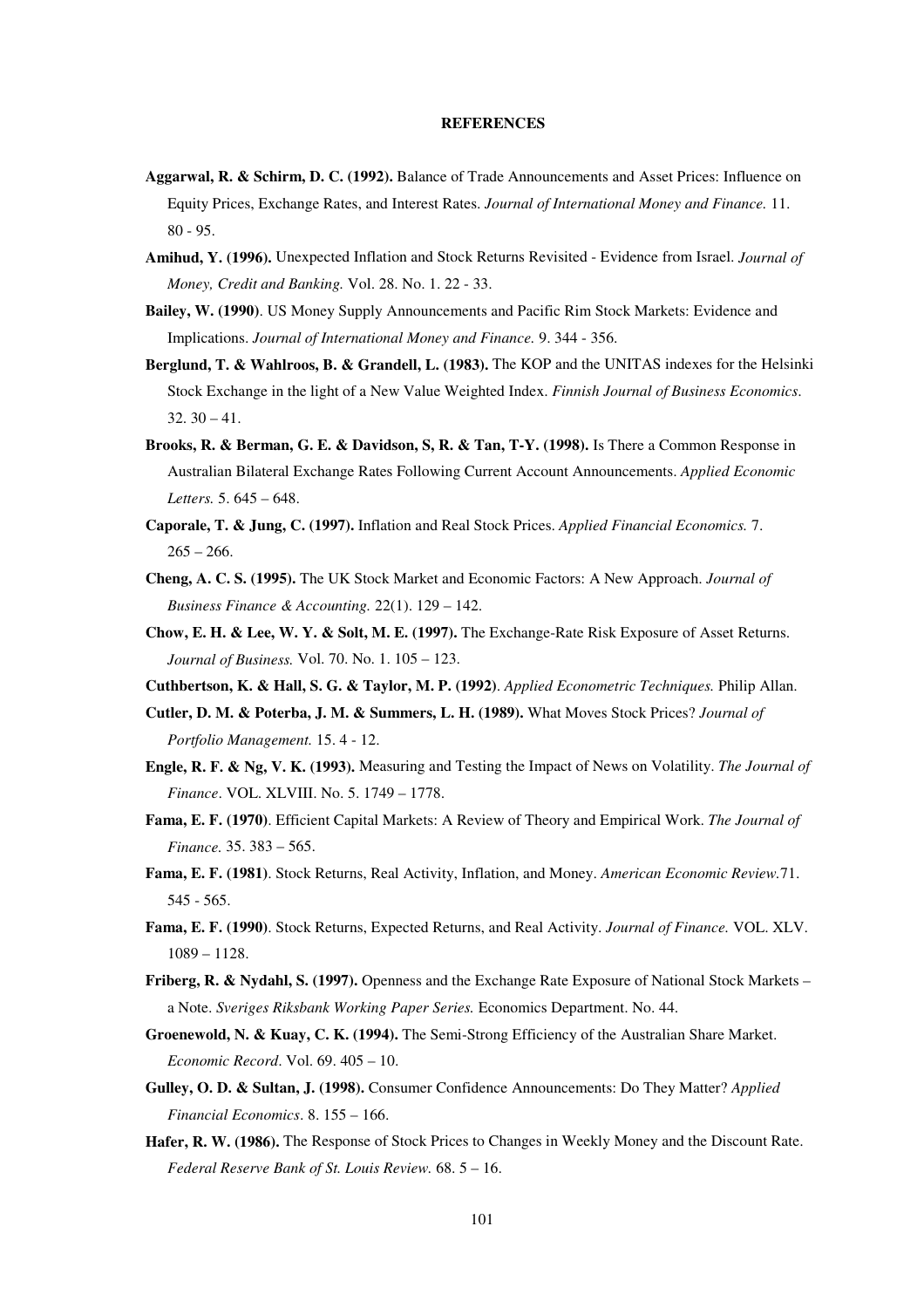**Hardouvelis, G. A. (1987)**. Macroeconomic Information and Stock Prices. *Journal of Economics and Business.* 39. 131 - 140.

**Hernesniemi, H. (1990)**. *Hex-indeksi.* Elinkeinoelämän Tutkimuslaitos (ETLA). B 68.

- **Jensen, G. R. & Johnson, R. R. (1995).** Discount Rate Changes and Security Returns in the US: 1962 1991. *Journal of Banking and Finance*. Vol. 19. 79 – 95.
- **Jensen, G. R. & Johnson, R. R. & Bauman, W. S. (1997).** Federal Reserve Monetary Policy and Industry Stock Returns. *Journal of Business Finance & Accounting.* 24. 629 – 644.
- **Junttila, J. & Larkomaa, P. & Perttunen, J. (1997).** The Stock Market and Macroeconomy in Finland in the APT Framework. *The Finnish Journal of Business Economics*. 4. 454 – 473.
- **King, M. & Sentana, E. & Wadhwani, S. (1994).** Volatility and Links Between National Stock Markets. *Econometrica*. Vol. 62. No. 4. 901 – 933.
- **Koutmos, G. (1999).** Asymmetric Price and Volatility Adjustments in Emerging Asian Stock Markets. *Journal of Business, Finance & Accounting*. 26(1) & (2). 83 – 101.
- **Kutty, G. & Sabi, M. (1994).** Are Trade Balance Announcements Informative? *Applied Financial Economics.* 4. 441 – 447.
- **Lahti, A. & Pylkkönen, P. (1989)**. News and Stock Prices. *Finnish Journal of Business and Economics.* 3. 184 - 193.
- **Lilien, D. M. & Startz, R. & Ellsworth, S. & Noh, J. & Engle, R. (1994).** Eviews User Guide. Version 2.0. Econometric Views for Windows and the Macintosh.
- **Lo, A. & MacKinlay, C. (1988).** Stock Prices Do Not Follow Random Walks: Evidence from a Simple Specification Tests. *Review of Financial Studies.* Vol. 1. 41 – 66.
- **Löflund, A. & Nummelin, K. (1997).** On Stocks, Bonds and Business Conditions. *Applied Financial Economics*. 7. 137 – 146.
- **McQueen, G. & Roley, V. V. (1993).** Stock Prices, News and Business Conditions. *The Review of Financial Studies.* Vol. 6. Number 3. 683 - 707.
- **Newey, W. & West, K. (1987).** A Simple Positive Semi-Definite, Heteroscedasticity and Autocorrelation Consistent Covariance Matrix. *Econometrica.* VOL. 55. 703 - 708.
- **Orphanides, A. (1992).** When Good News is Bad News: Macroeconomic News and the Stock Market. *Board of Governors of the Federal Reserve System.* Paper presented at the 1992 Winter Meeting of the Econometric Society New Orleans, Louisiana.
- **Pagan, A. (1984)**. Econometric Issues in the Analysis of Regressions with Generated Regressors. *International Economic Review*. 25. 221 - 247.
- **Pearce, D. K. & Roley, V. V. (1985)**. Stock Prices and Economic News. *The Journal of Business.* 58. 49 - 67.
- **Prag, J. (1994)**. Money Supply Announcements and Interest Sensitive Stocks. *Review of Financial Studies.* Volume III. Numbers 1 and 2. Fall 1993: Spring 1994. 130 - 139.
- **Roll, R. (1988).**  $R^2$ . *Journal of Finance*. 43. 541 566.
- **Sadeghi, M. (1992)**. Stock Market Response to Unexpected Macroeconomic News: The Australian Evidence. *International Monetary Fund Working Paper.* 92/61.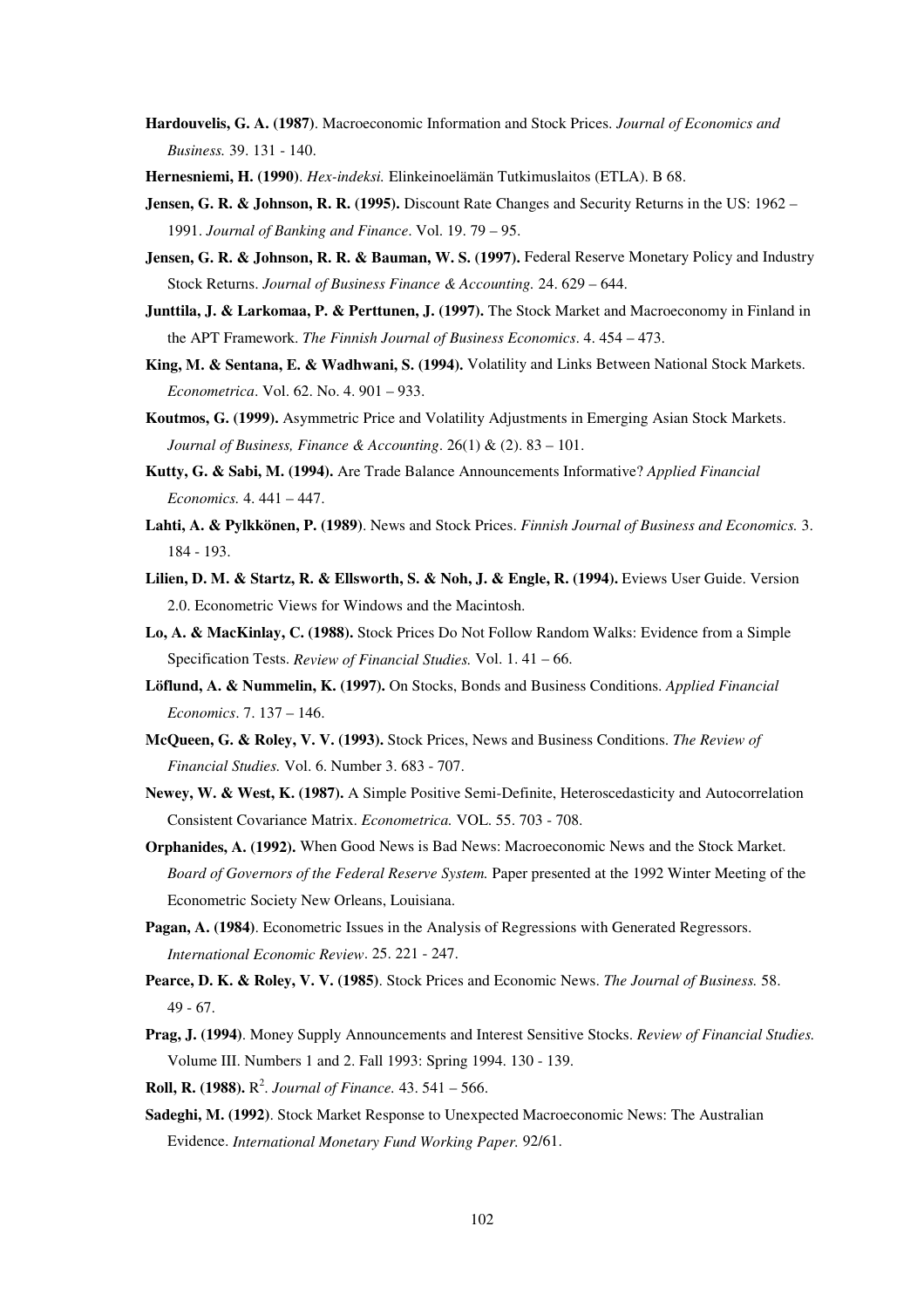- **Schwert, G. W. (1989).** Why Does Stock Market Volatility Change Over Time? *Journal of Finance.* 44. 1115 – 1153.
- **Siklos, P. L. & Anusiewicz, J. (1998).** The Effect of Canadian and U.S. M1 announcements on Canadian Financial Markets: The Crow Years. *Journal of Economics and Business.* 50. 49 – 65.
- **Viskari, J. (1992)**. News and Stock Prices: Some Further Results. *Finnish Journal of Business and Economics.* 3. 371 - 376.
- **Wasserfallen, W. (1989)**. Macroeconomic News and the Stock Market: Evidence from Europe. *Journal of Banking and Finance.* 13. 613 - 626.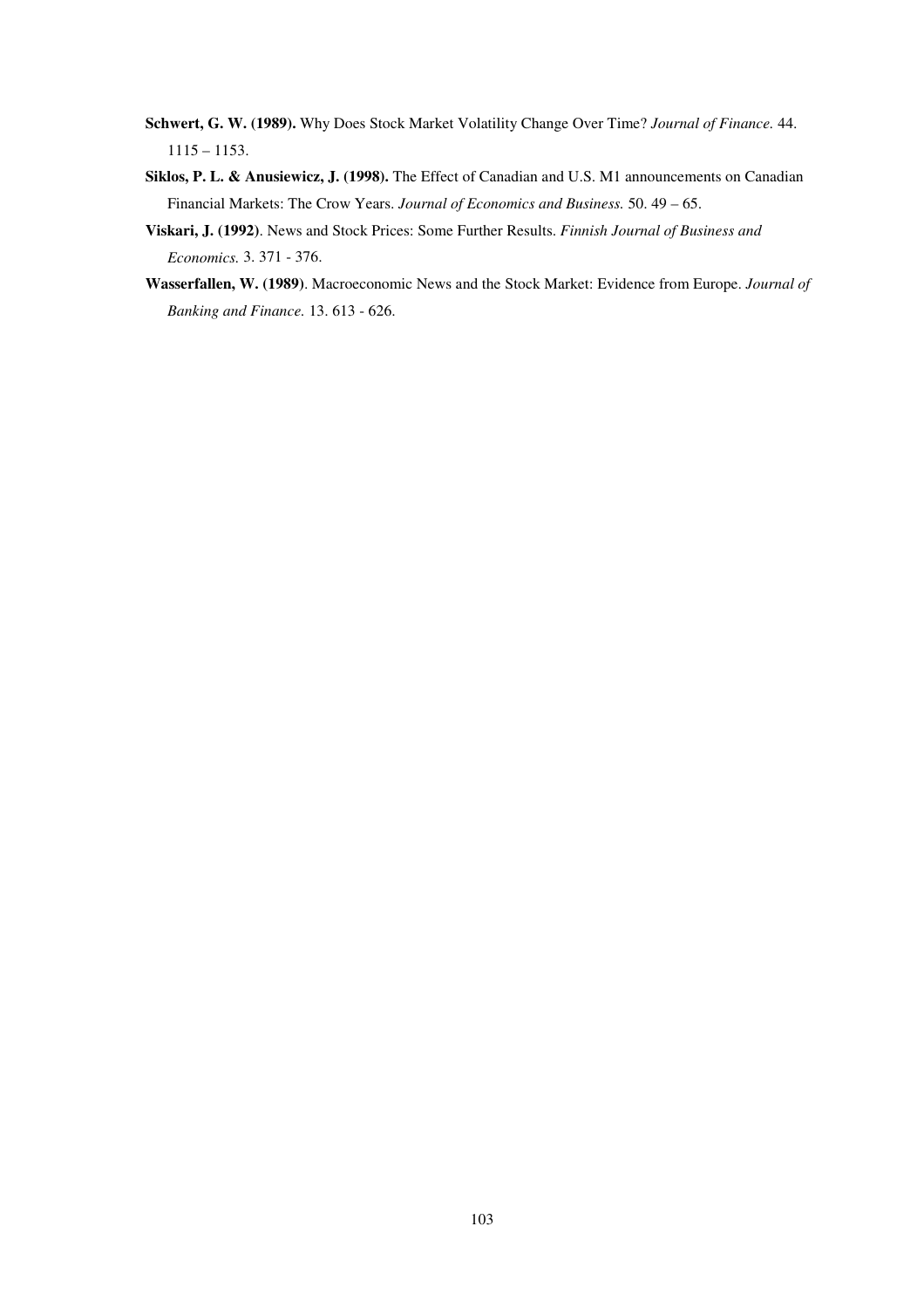|                                                                                                                                         |                          |                      | Panel A: Expected signs of the response coefficients |                      |                          |  |  |  |  |
|-----------------------------------------------------------------------------------------------------------------------------------------|--------------------------|----------------------|------------------------------------------------------|----------------------|--------------------------|--|--|--|--|
| Macroeconomic news                                                                                                                      |                          |                      |                                                      |                      |                          |  |  |  |  |
| News classification                                                                                                                     | $ip^{\mathrm{u}}$        | $m1^{\mathrm{u}}$    | $H3^u$                                               | $p^{\rm u}$          | $s^{\mathrm{u}}$         |  |  |  |  |
| $\hat{\mathbf{e}}_{it}$ (symmetric)                                                                                                     | $\ddot{}$                |                      |                                                      |                      | $\ddag$                  |  |  |  |  |
| $\hat{\mathbf{e}}_t \ge 0$ (positive)<br>$\hat{\mathbf{e}}_t < 0$ (negative)                                                            | $+$ ( $>$ )<br>$\pm$ (<) | $-$ (>)<br>$\pm$ (<) | $-$ (>)<br>$\pm$ (<)                                 | $-$ (>)<br>$\pm$ (<) | $+$ ( $>$ )<br>$\pm$ (<) |  |  |  |  |
| $\hat{\mathbf{e}}_t < 14^{\text{th}}$ or $\hat{\mathbf{e}}_t > 86^{\text{th}}$ (major) + (>)<br>$14^{th} < \hat{e}_t < 86^{th}$ (minor) | $\pm$ (<)                | $-$ (>)<br>$\pm$ (<) | $-$ ( $>$ )<br>$\pm$ (<)                             | $-$ (>)<br>$\pm$ (<) | $+$ (>)<br>$\pm$ (<)     |  |  |  |  |

<span id="page-103-0"></span>**APPENDIX 1.** Expected signs of the response coefficients and testable hypothesis

Panel B: The testable hypothesis

| The Null hypothesis                                                          | Coefficients                                                    | The Alternative hypothesis                                                 |
|------------------------------------------------------------------------------|-----------------------------------------------------------------|----------------------------------------------------------------------------|
| $H_1$ : <b>b</b> <sub>i</sub> = 0                                            | for all news                                                    | $H_A$ : $\mathbf{b}_i \neq 0$ at least for one news                        |
| $H_2$ : <b>b</b> <sub>i</sub> = 0                                            | for $ip^u$ and $s^u$                                            | $H_A$ : $\mathbf{b}_i \neq 0$ at least for one news                        |
| $H_3$ : <b>b</b> <sub>i</sub> = 0                                            | for $m1^u$ , H3 <sup>u</sup> , and $p^u$                        | $H_A$ : $\mathbf{b}_i \neq 0$ at least for one news                        |
| $H_4$ : $\mathbf{b}^{POS} = 0$                                               | for all news                                                    | $H_A$ : $\mathbf{b}^{POS} \neq 0$ at least for one news                    |
| $H_5$ : $\mathbf{b}^{NEG} = 0$                                               | for all news                                                    | $H_A$ : $\mathbf{b}^{NEG}$ ≠ 0 at least for one news                       |
| $H_6$ : $\mathbf{b}^{POS}$ = $\mathbf{b}^{NEG}$                              | for all news                                                    | $H_A$ : $\mathbf{b}^{POS}$ $\neq$ $\mathbf{b}^{NEG}$ at least for one news |
| $H_7$ : $\mathbf{b}^{POS}$ = $\mathbf{b}^{NEG}$                              | for $ip^u$ and $s^u$                                            | $H_A$ : $\mathbf{b}^{POS}$ $\neq$ $\mathbf{b}^{NEG}$ at least for one news |
| $H_8$ : $\mathbf{b}^{POS}$ = $\mathbf{b}^{NEG}$                              | for $m1^{\mathrm{u}}$ , H3 <sup>u</sup> , and $p^{\mathrm{u}}$  | $H_A$ : $\mathbf{b}^{POS}$ $\neq \mathbf{b}^{NEG}$ at least for one news   |
| $H_9$ : $\mathbf{b}^{MAJ} = 0$                                               | for all news                                                    | $H_A$ : $\mathbf{b}^{MAJ}$ ≠ 0 at least for one news                       |
| $H_{10}$ : $\mathbf{b}^{MIN}$ = 0                                            | for all news                                                    | $H_A$ : $\mathbf{b}^{MIN}$ $\neq$ 0 at least for one news                  |
| $H_{11}: \mathbf{b}^{MAJ}{}_{i} = \mathbf{b}^{MIN}{}_{i}$                    | for all news                                                    | $H_A$ : $\mathbf{b}^{MAJ}$ $\neq$ $\mathbf{b}^{MIN}$ at least for one news |
| $H_{12}$ : $\mathbf{b}^{MAJ}$ <sub>i</sub> = $\mathbf{b}^{MIN}$ <sub>i</sub> | for $ip^u$ and $s^u$                                            | $H_A$ : $\mathbf{b}^{MAJ}$ $\neq$ $\mathbf{b}^{MIN}$ at least for one news |
| $H_{13}$ : $\mathbf{b}^{MAJ}$ = $\mathbf{b}^{MIN}$                           | for $m1^{\mathrm{u}}$ , H3 <sup>\u</sup> , and $p^{\mathrm{u}}$ | $H_A$ : $\mathbf{b}^{MAJ}$ $\neq$ $\mathbf{b}^{MIN}$ at least for one news |

*Note:* The variables are industrial production  $(ip^u)$ , real money supply  $(m1^u)$ , short-term interest rate  $(H3^u)$ , consumer price index  $(p^u)$ , and real exchange rate  $(s^u)$ . Superscript u denotes news variable. The symbol  $\pm$ denotes that the effect is ambiguous depending on whether the "cash flow" or the "discount rate" effect dominates. The symbols > and < in parenthesis denote that the effect is expected to be stronger or weaker than in the symmetric (i.e., benchmark) case, respectively.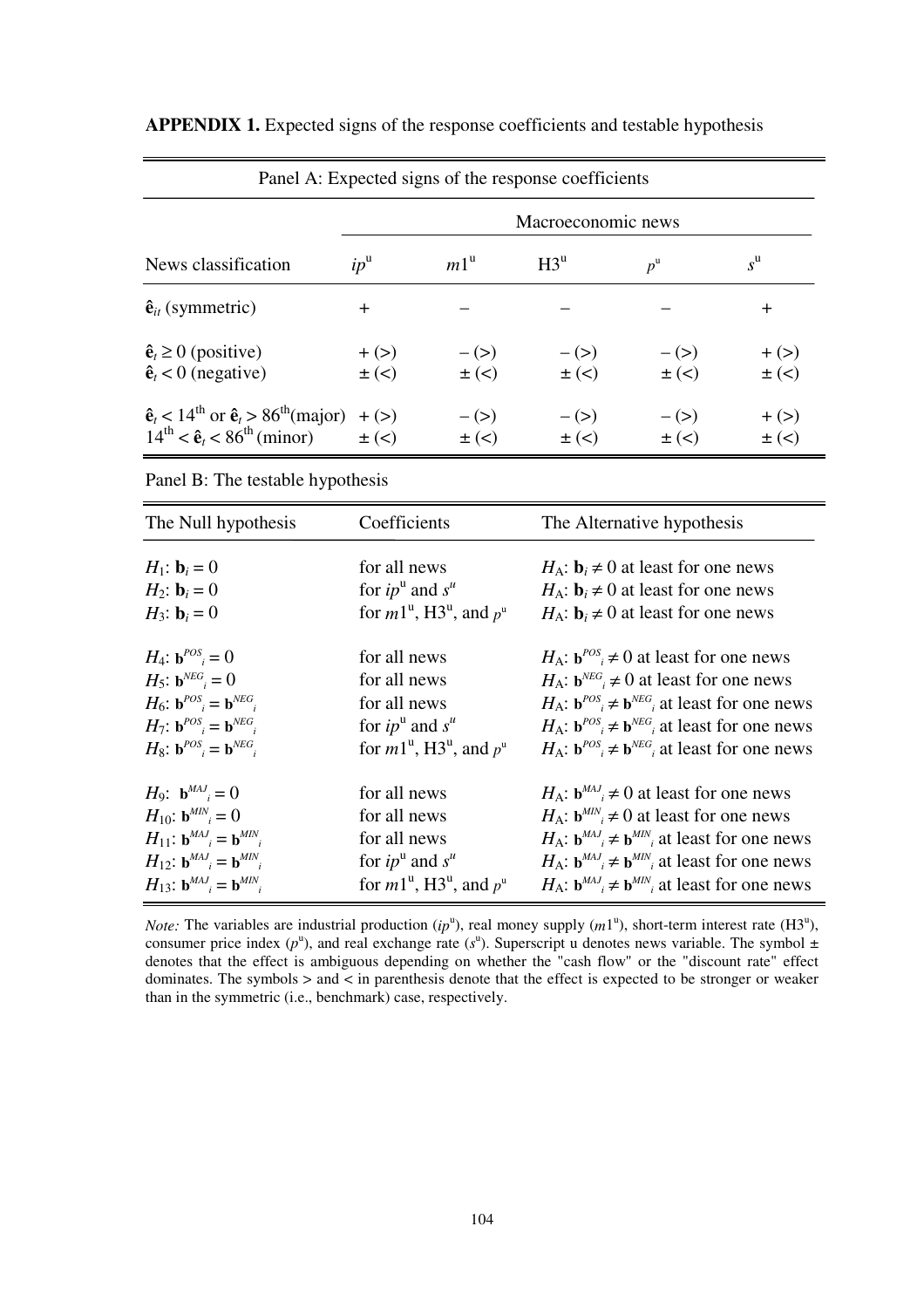|                          | Model (2): $R_{it} = a_i + \hat{e}_t \mathbf{b}_i + \mathbf{d}_i + u_{it}$ |                                     |                                      |                  |                       |                    |           |                                 |                       |                       |
|--------------------------|----------------------------------------------------------------------------|-------------------------------------|--------------------------------------|------------------|-----------------------|--------------------|-----------|---------------------------------|-----------------------|-----------------------|
| News on industry         | $ip^{\mathrm{u}}$                                                          | $m1^{\mathrm{u}}$                   | $H3^u$                               | $p^{\rm u}$      | $s^{\mathrm{u}}$      | $R^2C$             | <b>DW</b> | $H_1$ :                         | $H_2$ :               | $H_3$ :               |
| Banks and finance        | $-0.318$<br>$(-1.106)$                                                     | $-0.379$<br>$(-0.849)$              | $-0.023$<br>$(-1.289)$               | 0.879<br>(0.216) | $1.399*$<br>(1.895)   | 0.175<br>${0.060}$ | 1.840     | $2.031$ <sup>*</sup><br>[0.084] | $2.393*$<br>[0.098]   | 1.099<br>[0.355]      |
| Insurance and investment | $-0.169$<br>$(-0.678)$                                                     | $-0.336$<br>$(-0.882)$              | $-0.050$ <sup>**</sup><br>$(-2.051)$ | 1.722<br>(0.391) | 0.258<br>(0.348)      | 0.145<br>${0.073}$ | 1.922     | 1.357<br>[0.250]                | 0.236<br>[0.789]      | 2.061<br>[0.113]      |
| Other services           | 0.278<br>(1.583)                                                           | $-0.500$<br>$(-1.329)$              | $-0.010$<br>$(-0.968)$               | 1.568<br>(0.699) | 0.286<br>(0.683)      | 0.312<br>${0.017}$ | 1.781     | $2.754***$<br>[0.024]           | 1.881<br>[0.159]      | 1.998<br>[0.122]      |
| Metal and engineering    | $0.433***$<br>(2.122)                                                      | $-0.853$ <sup>*</sup><br>$(-1.839)$ | 0.008<br>(0.452)                     | 2.679<br>(0.760) | 0.566<br>(0.925)      | 0.147<br>${0.000}$ | 1.938     | $1.939^*$<br>[0.098]            | $2.974*$<br>[0.057]   | 1.429<br>[0.241]      |
| Forest industries        | (2.802)                                                                    | $0.533***$ -0.593<br>$(-1.328)$     | 0.011<br>(0.806)                     | 0.616<br>(0.215) | $1.064***$<br>(2.459) | 0.125<br>${0.042}$ | 2.000     | $3.887***$<br>[0.003]           | $5.318***$<br>[0.007] | 0.621<br>[0.603]      |
| Multi-business industry  | $0.451^*$<br>(1.916)                                                       | $-1.053$ **<br>$(-2.293)$           | 0.008<br>(0.512)                     | 4.892<br>(1.578) | $1.294***$<br>(2.445) | 0.259<br>${0.027}$ | 1.917     | $3.346***$<br>[0.009]           | 5.369***<br>[0.007]   | $3.851$ **<br>[0.013] |
| Other industries         | 0.155<br>(0.639)                                                           | $-0.408$<br>$(-1.492)$              | $-0.012$ <sup>*</sup><br>$(-1.721)$  | 2.735<br>(1.047) | 0.520<br>(1.044)      | 0.093<br>${0.018}$ | 1.845     | 3.708***<br>[0.005]             | 0.947<br>[0.392]      | $2.569*$<br>[0.061]   |
| HEX all share index      | $0.302*$<br>(1.844)                                                        | $-0.698*$<br>$(-1.923)$             | $-0.002$<br>$(-0.145)$               | 2.843<br>(1.145) | $1.017***$<br>(2.361) | 0.234<br>${0.022}$ | 1.735     | $3.436***$<br>[0.008]           | $5.243***$<br>[0.007] | $2.542^*$<br>[0.063]  |

<span id="page-104-0"></span>

| <b>APPENDIX 2.</b> The reaction of stock prices to macroeconomic news, 1989:04 - 1996:12 ( $n = 93$ ) |  |  |
|-------------------------------------------------------------------------------------------------------|--|--|
|-------------------------------------------------------------------------------------------------------|--|--|

*Note:* Independent variables are industrial production  $(ip^u)$ , real money supply  $(m1^u)$ , short-term interest rate  $(H3^u)$ , consumer price index  $(p^u)$ , and real exchange rate  $(s^u)$ , and are proxied by VAR(2) residuals estimated via recursive least squares. Superscripts denote news variables. Standard errors, *<sup>t</sup>*– values (in parenthesis) and *F* – values [*p*-values in square brackets] are corrected for heteroscedasticity and autocorrelation by using the Newey-West (1987) procedure. R<sup>2</sup>C is the coefficient of determination adjusted for degrees of freedom. Round brackets denote  $R^2C$  measures without dummies. DW is the Durbin – Watson statistic.  $H_1$  is the null hypothesis that all slope coefficients are jointly zero;  $H_2$  and  $H_3$  are similar for non-monetary (ip<sup>u</sup> and s<sup>u</sup>) and monetary (m1<sup>u</sup>, H3<sup>u</sup>, and p<sup>u</sup>) news. \*,\*\*\*, and \*\*\* denote significance at the 10 %, 5 %, and 1 % level, respectively.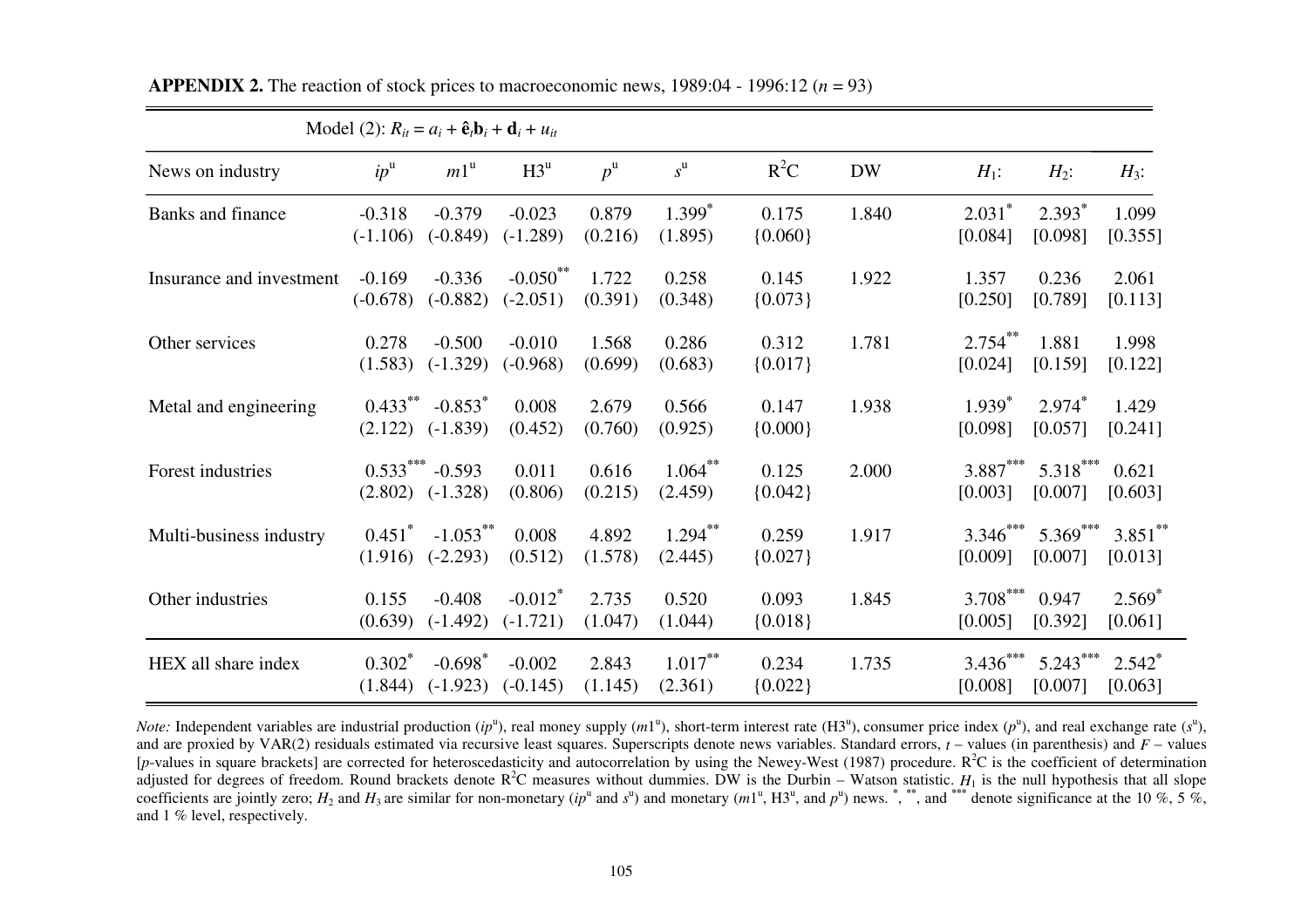|                  |              |                   |                       |            |                        | Model (3): $R_{it} = a_i + POST_{t} \cdot \hat{e}_t b^{POS}_{t} + NEGAT_{t} \cdot \hat{e}_t b^{NEG}_{t} + d_t + u_{it}$ |           |                                                                                                              |              |
|------------------|--------------|-------------------|-----------------------|------------|------------------------|-------------------------------------------------------------------------------------------------------------------------|-----------|--------------------------------------------------------------------------------------------------------------|--------------|
| News on industry |              | $ip^{\mathrm{u}}$ | $m1^{\mathrm{u}}$     | $H3^u$     | $p^{\rm u}$            | $s^{\mathrm{u}}$                                                                                                        | $R^2C$    | Null hypothesis                                                                                              | F-statistics |
| Banks and        | <b>POSIT</b> | 0.534             | $-0.012$              | $-0.015$   | $-10.899$              | 2.268                                                                                                                   | 0.176     | $H_4$ : $\mathbf{b}^{POS} = 0$ for all j                                                                     | 0.889        |
| finance          |              | (0.766)           | $(-0.014)$            | $(-0.444)$ | $(-1.304)$             | (1.369)                                                                                                                 | ${0.100}$ | $H_5$ : $\mathbf{b}^{NEG} = 0$ for all j                                                                     | 1.122        |
|                  |              |                   |                       |            |                        |                                                                                                                         |           | $H_6$ : $\mathbf{b}^{POS} = \mathbf{b}^{NEG}$ for all j                                                      | 0.965        |
|                  | NEGAT        | $-0.839$          | $-0.852$              | $-0.015$   | 9.425                  | $-0.185$                                                                                                                |           | $H_7$ : $\mathbf{b}^{POS} = \mathbf{b}^{NEG}$ for $ip^{\mathrm{u}}$ and $s^{\mathrm{u}}$                     | 0.801        |
|                  |              | $(-1.202)$        | $(-1.312)$            | $(-0.381)$ | (1.132)                | $(-0.093)$                                                                                                              |           | $H_8$ : $\mathbf{b}^{POS} = \mathbf{b}^{NEG}$ for $m1^{\mathrm{u}}$ , H3 <sup>u</sup> , and $p^{\mathrm{u}}$ | 1.216        |
| Insurance and    | <b>POSIT</b> | 0.085             | $-0.525$              | $-0.039$   | $-6.265$               | $2.208$ <sup>#</sup>                                                                                                    | 0.158     | $H_4$ : $\mathbf{b}^{POS} = 0$ for all j                                                                     | 0.679        |
| investment       |              | (0.138)           | $(-0.670)$            | $(-0.874)$ | $(-0.647)$             | (2.089)                                                                                                                 | ${0.134}$ | $H_5$ : $\mathbf{b}^{NEG} = 0$ for all j                                                                     | 1.514        |
|                  |              |                   |                       |            |                        |                                                                                                                         |           | $H_6$ : $\mathbf{b}^{POS} = \mathbf{b}^{NEG}$ for all j                                                      | 1.159        |
|                  | NEGAT        | $-0.206$          | $-0.168$              | $-0.027$   | 8.465                  | $-2.639^*$                                                                                                              |           | $H_7$ : $\mathbf{b}^{POS} = \mathbf{b}^{NEG}$ for $ip^{\mathbf{u}}$ and $s^{\mathbf{u}}$                     | 1.832        |
|                  |              | $(-0.334)$        | $(-0.319)$            | $(-0.829)$ | (1.726)                | (1.799)                                                                                                                 |           | $H_8$ : $\mathbf{b}^{POS} = \mathbf{b}^{NEG}$ for $m1^{\mathrm{u}}$ , H3 <sup>u</sup> , and $p^{\mathrm{u}}$ | 0.572        |
| Other            | <b>POSIT</b> |                   | $1.153***+0.644$      |            | $-0.039^{*+}$ $-3.145$ | $1.696***$                                                                                                              | 0.371     | $H_4$ : $\mathbf{b}^{POS} = 0$ for all j                                                                     | $2.923$ **   |
| services         |              |                   | $(2.933)$ $(-1.139)$  | $(-1.882)$ | $(-0.627)$             | (2.242)                                                                                                                 | ${0.123}$ | $H_5$ : $\mathbf{b}^{NEG} = 0$ for all j                                                                     | 1.508        |
|                  |              |                   |                       |            |                        |                                                                                                                         |           | $H_6$ : $\mathbf{b}^{POS} = \mathbf{b}^{NEG}$ for all j                                                      | $2.304^*$    |
|                  | <b>NEGAT</b> | $-0.397$          | $-0.459$              | 0.024      | $6.222$ <sup>**</sup>  | $-0.801$                                                                                                                |           | $H_7$ : $\mathbf{b}^{POS} = \mathbf{b}^{NEG}$ for $ip^{\mathrm{u}}$ and $s^{\mathrm{u}}$                     | $3.485$ **   |
|                  |              |                   | $(-1.166)$ $(-0.955)$ | (1.311)    | (2.016)                | $(-0.922)$                                                                                                              |           | $H_8$ : $\mathbf{b}^{POS} = \mathbf{b}^{NEG}$ for $m1^{\mathrm{u}}$ , H3 <sup>u</sup> , and $p^{\mathrm{u}}$ | $2.916***$   |
| HEX all          | <b>POSIT</b> |                   | $0.904***$ -0.888     | $-0.014$   | $-3.133$               | $2.445***$                                                                                                              | 0.250     | $H_4$ : $\mathbf{b}^{POS} = 0$ for all j                                                                     | 2.887**      |
| share index      |              |                   | $(2.754)$ $(-1.558)$  | $(-0.453)$ | $(-0.573)$             | (2.535)                                                                                                                 | ${0.112}$ | $H_5$ : $\mathbf{b}^{NEG} = 0$ for all j                                                                     | $2.219*$     |
|                  |              |                   |                       |            |                        |                                                                                                                         |           | $H_6$ : $\mathbf{b}^{POS} = \mathbf{b}^{NEG}$ for all j                                                      | $2.169*$     |
|                  | NEGAT        | $-0.108$          | $-0.579$              | 0.025      | $8.204***$             | $-0.535$                                                                                                                |           | $H_7$ : $\mathbf{b}^{POS} = \mathbf{b}^{NEG}$ for $ip^{\mathrm{u}}$ and $s^{\mathrm{u}}$                     | 2.135        |
|                  |              |                   | $(-0.284)$ $(-1.067)$ | (1.097)    |                        | $(2.125)$ $(-0.525)$                                                                                                    |           | $H_8$ : $\mathbf{b}^{POS} = \mathbf{b}^{NEG}$ for $m1^{\mathrm{u}}$ , H3 <sup>u</sup> , and $p^{\mathrm{u}}$ | 1.003        |
|                  |              |                   |                       |            |                        |                                                                                                                         |           |                                                                                                              |              |

<span id="page-105-0"></span>**APPENDIX 3.** The reaction of stock prices to positive and negative news,  $1989:04 - 1996:12 (n = 93)$ 

*Note:* News variables are industrial production  $(ip^u)$ , real money supply  $(m1^u)$ , short-term interest rate  $(H3^u)$ , consumer price index  $(p^u)$ , and real exchange rate  $(s^u)$ , and are proxied by VAR(2) residuals estimated recursively.  $\mathbf{d}_i$  is a vector of exogenous variables (seasonal dummies and a dummy for with in exchange rate regime). Standard errors, *t*-statistics (in parenthesis) and *F*-tests are corrected for heteroscedasticity and autocorrelation by using the Newey-West (1987) procedure.  $R^2C$  is the coefficient of determination adjusted for degrees of freedom. Round brackets denote  $R^2C$  measures estimated without dummies.  $H_4$  and  $H_5$  test whether positive and negative values are jointly zero, respectively. *H*6 tests whether all slope coefficients in positive and negative values of news are the same; *H*7 and *H*8 are similar for non-monetary (ip<sup>u</sup> and s<sup>u</sup>) and monetary (m1<sup>u</sup>, H3<sup>u</sup>, and p<sup>u</sup>) coefficients, respectively.  $\stackrel{*}{\cdot}$ ,  $\stackrel{***}{\cdot}$  and  $\stackrel{***}{\cdot}$  denote significance at the 10%, 5%, and 1% level.  $\stackrel{#}{\cdot}$  denotes statistically different from the response of negative news values at the 10 percent level.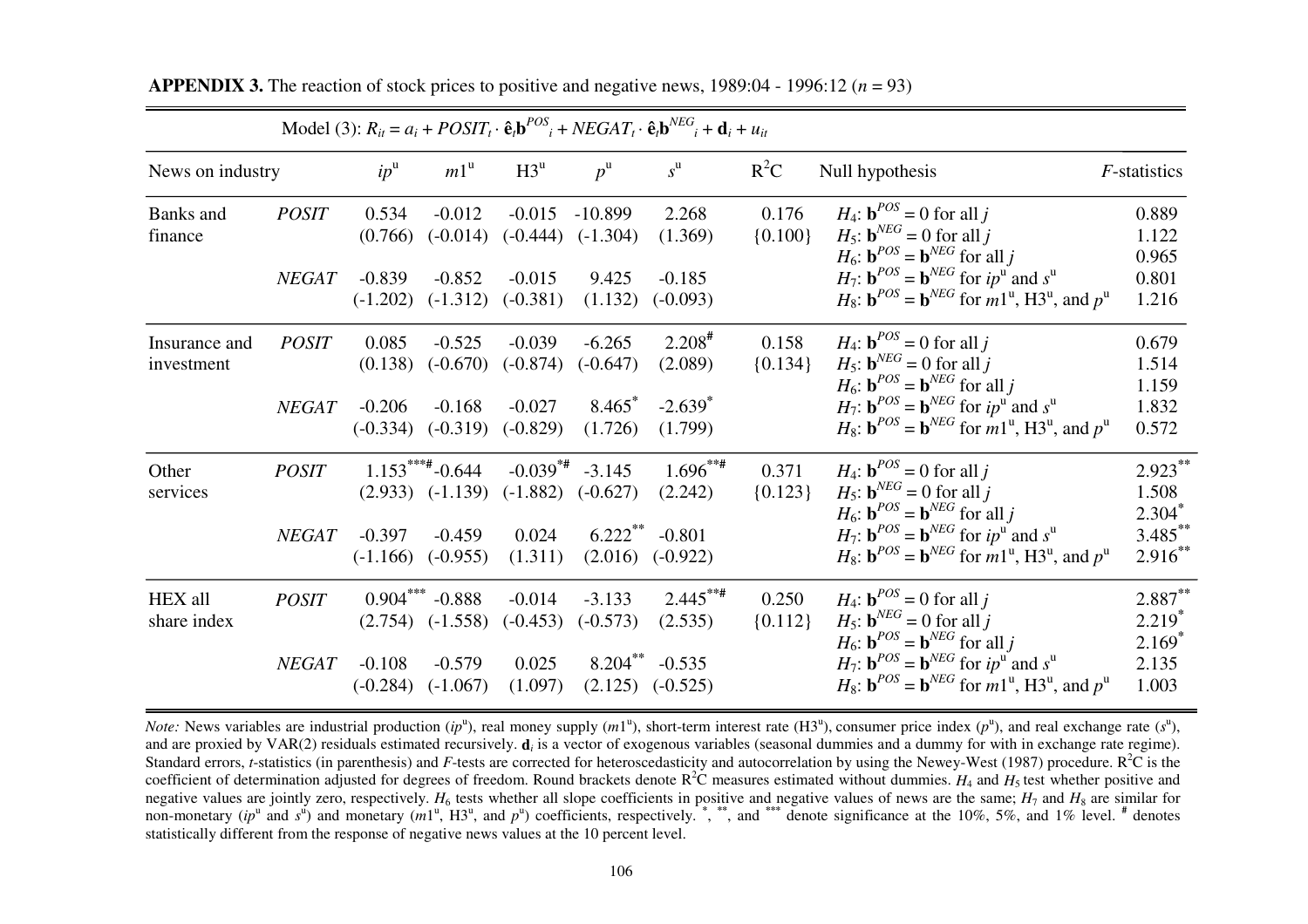| News on industry           |              | $ip^{\mathrm{u}}$      | $m1^{\mathrm{u}}$                         | $H3^u$                                     | $p^{\rm u}$                         | $s^{\mathrm{u}}$       | $R^2C$             | Null hypothesis                                                                                                                                                                                                                                                     | <i>F</i> -statistics                  |
|----------------------------|--------------|------------------------|-------------------------------------------|--------------------------------------------|-------------------------------------|------------------------|--------------------|---------------------------------------------------------------------------------------------------------------------------------------------------------------------------------------------------------------------------------------------------------------------|---------------------------------------|
| Metal and<br>engineering   | <b>POSIT</b> |                        | $1.304***+1.023$<br>$(3.233)$ $(-1.417)$  | $-0.019$<br>$(-0.553)$                     | $-4.066$<br>$(-0.585)$              | $2.519**$<br>(1.949)   | 0.185<br>${0.058}$ | $H_4$ : $\mathbf{b}^{POS} = 0$ for all j<br>$H_5$ : $\mathbf{b}^{NEG} = 0$ for all j<br>$H_6$ : $\mathbf{b}^{POS} = \mathbf{b}^{NEG}$ for all j                                                                                                                     | $3.104***$<br>1.426<br>1.833          |
|                            | NEGAT        | $-1.178$<br>$(-0.430)$ | $-0.772$<br>$(-0.999)$                    | 0.049<br>(1.808)                           | $9.006^*$<br>(1.672)                | $-1.295$<br>$(-1.092)$ |                    | $H_7$ : $\mathbf{b}^{POS} = \mathbf{b}^{NEG}$ for $ip^{\mathrm{u}}$ and $s^{\mathrm{u}}$<br>$H_8$ : $\mathbf{b}^{POS} = \mathbf{b}^{NEG}$ for $m1^{\mathrm{u}}$ , H3 <sup>u</sup> , and $p^{\mathrm{u}}$                                                            | $3.003*$<br>1.719                     |
| Forest<br>industries       | <b>POSIT</b> |                        | $1.523***+0.436$<br>$(3.933)$ $(-0.732)$  | $-0.014$<br>$(-0.488)$                     | $-8.628$ <sup>#</sup><br>$(-1.294)$ | $2.018^*$<br>(1.988)   | 0.152<br>${0.087}$ | $H_4$ : $\mathbf{b}^{POS} = 0$ for all j<br>$H_5$ : $\mathbf{b}^{NEG} = 0$ for all j<br>$H_6$ : $\mathbf{b}^{POS} = \mathbf{b}^{NEG}$ for all j                                                                                                                     | $3.994***$<br>1.377<br>$2.070^*$      |
|                            | <b>NEGAT</b> | $-0.152$               | $-0.856$<br>$(-0.364)$ $(-1.299)$         | 0.038<br>(1.601)                           | $7.869*$<br>(1.702)                 | 0.355<br>(0.263)       |                    | $H_7$ : $\mathbf{b}^{POS} = \mathbf{b}^{NEG}$ for $ip^{\mathrm{u}}$ and $s^{\mathrm{u}}$<br>$H_8$ : $\mathbf{b}^{POS} = \mathbf{b}^{NEG}$ for $m1^{\mathrm{u}}$ , H3 <sup>u</sup> , and $p^{\mathrm{u}}$                                                            | 2.988*<br>1.920                       |
| Multi-business<br>industry | <b>POSIT</b> |                        | $1.237***$ -1.097<br>$(3.028)$ $(-1.442)$ | $-0.006$<br>$(-0.153)$                     | 0.701<br>(0.108)                    | $3.451***$<br>(3.208)  | 0.295<br>${0.161}$ | $H_4$ : $\mathbf{b}^{POS} = 0$ for all j<br>$H_5$ : $\mathbf{b}^{NEG} = 0$ for all j<br>$H_6$ : $\mathbf{b}^{POS} = \mathbf{b}^{NEG}$ for all j                                                                                                                     | $4.817***$<br>$3.090**$<br>$2.634***$ |
|                            | NEGAT        | $-0.118$<br>$(-0.225)$ | $-1.097$<br>$(-1.526)$                    | $0.041$ <sup>*</sup><br>(1.716)            | $9.443^*$<br>(1.808)                | $-1.284$<br>$(-1.148)$ |                    | $H_7$ : $\mathbf{b}^{POS} = \mathbf{b}^{NEG}$ for $ip^{\mathrm{u}}$ and $s^{\mathrm{u}}$<br>$H_8$ : $\mathbf{b}^{POS} = \mathbf{b}^{NEG}$ for $m1^{\mathrm{u}}$ , H3 <sup>u</sup> , and $p^{\mathrm{u}}$                                                            | $3.329$ **<br>0.804                   |
| Other<br>industries        | <b>POSIT</b> | 0.238<br>(0.459)       |                                           | $-1.698***+0.028$<br>$(-2.861)$ $(-0.820)$ | $-2.275$<br>$(-0.423)$              | 1.468<br>(1.539)       | 0.109<br>${0.038}$ | $H_4$ : $\mathbf{b}^{POS} = 0$ for all j<br>$H_5$ : $\mathbf{b}^{NEG} = 0$ for all j                                                                                                                                                                                | $2.990**$<br>1.324                    |
|                            | NEGAT        | 0.072<br>(0.161)       | $0.822$ <sup>*</sup><br>(1.979)           | 0.011<br>(0.399)                           | $7.887*$<br>(1.859)                 | 0.095<br>(0.085)       |                    | $H_6$ : $\mathbf{b}^{POS} = \mathbf{b}^{NEG}$ for all j<br>$H_7$ : $\mathbf{b}^{POS} = \mathbf{b}^{NEG}$ for $ip^{\mathrm{u}}$ and $s^{\mathrm{u}}$<br>$H_8$ : $\mathbf{b}^{POS} = \mathbf{b}^{NEG}$ for $m1^{\mathrm{u}}$ , H3 <sup>u</sup> , and $p^{\mathrm{u}}$ | $2.468$ **<br>0.346<br>$3.686^{**}$   |

 $\text{Model}(3) \cdot R_i = a_i + \text{POSTT} \cdot \hat{\mathbf{a}} \cdot \mathbf{b}^{POS} + \text{NFGAT} \cdot \hat{\mathbf{a}} \cdot \mathbf{b}^{NEG} + \mathbf{d} \cdot \mathbf{a} \cdot \mathbf{b}^{I}$ 

*Note:* News variables are industrial production  $(ip^u)$ , real money supply  $(m1^u)$ , short-term interest rate  $(H3^u)$ , consumer price index  $(p^u)$ , and real exchange rate  $(s^u)$ , and are proxied by VAR(2) residuals estimated recursively.  $\mathbf{d}_i$  is a vector of exogenous variables (seasonal dummies and a dummy for with in exchange rate regime). Standard errors, *t*-statistics (in parenthesis) and *F*-tests are corrected for heteroscedasticity and autocorrelation by using the Newey-West (1987) procedure.  $R^2C$  is the coefficient of determination adjusted for degrees of freedom. Round brackets denote  $R^2C$  measures estimated without dummies.  $H_4$  and  $H_5$  test whether positive and negative values are jointly zero, respectively. *H*6 tests whether all slope coefficients in positive and negative values of news are the same; *H*7 and *H*8 are similar for non-monetary (ip<sup>u</sup> and s<sup>u</sup>) and monetary (m1<sup>u</sup>, H3<sup>u</sup>, and p<sup>u</sup>) coefficients, respectively.  $\stackrel{*}{\cdot}$ ,  $\stackrel{***}{\cdot}$  and  $\stackrel{***}{\cdot}$  denote significance at the 10%, 5%, and 1% level.  $\stackrel{#}{\cdot}$  denotes statistically different from the negative news values at the 10 percent level.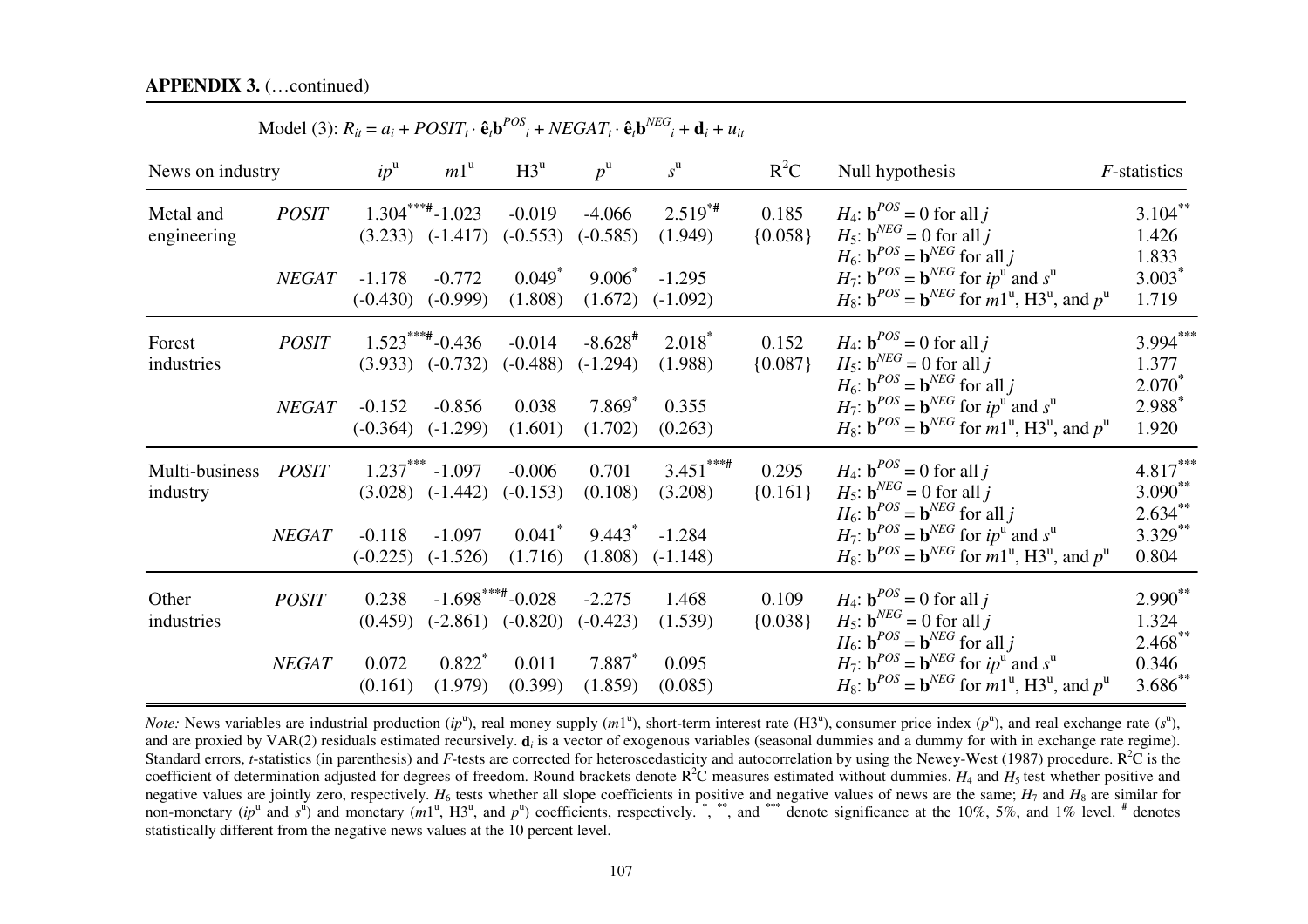|                        |                              |                                      |                                      |                                     |                                               | Model (4): $R_{it} = a_i + MAJOR_t \cdot \hat{e}_i b^{MAJ}{}_{i} + MINOR_t \cdot \hat{e}_i b^{MIN}{}_{i} + d_i + u_{it}$ |                    |                                                                                                                                                                                                                                                                                                                                   |                                     |
|------------------------|------------------------------|--------------------------------------|--------------------------------------|-------------------------------------|-----------------------------------------------|--------------------------------------------------------------------------------------------------------------------------|--------------------|-----------------------------------------------------------------------------------------------------------------------------------------------------------------------------------------------------------------------------------------------------------------------------------------------------------------------------------|-------------------------------------|
| News on industry       |                              | $ip^{\mathrm{u}}$                    | $m1^{\mathrm{u}}$                    | $H3^u$                              | $p^{\rm u}$                                   | $s^{\mathrm{u}}$                                                                                                         | $R^2C$             | Null hypothesis                                                                                                                                                                                                                                                                                                                   | $F$ -tests                          |
| Banks and<br>finance   | <b>MAJOR</b><br><b>MINOR</b> | $-0.443$<br>$(-1.344)$<br>0.208      | $-0.571$<br>$(-1.412)$<br>$-0.421$   | $-0.016$<br>$(-0.847)$<br>$-0.081$  | $-1.109$<br>$(-0.257)$<br>6.912               | $1.541$ <sup>*</sup><br>(1.750)<br>3.317                                                                                 | 0.143<br>${0.023}$ | $H_9$ : $\mathbf{b}^{MAJ} = 0$ for all news<br>$H_{10}$ : $\mathbf{b}^{MIN} = 0$ for all news<br>$H_{11}$ : $\mathbf{b}^{MAJ} = \mathbf{b}^{MIN}$ for all news<br>$H_{12}$ : $\mathbf{b}^{MAJ} = \mathbf{b}^{MIN}$ for $ip^{\mathrm{u}}$ and $s^{\mathrm{u}}$                                                                     | $2.321*$<br>0.910<br>0.758<br>0.517 |
| Insurance and          | <b>MAJOR</b>                 | (0.328)<br>$-0.128$                  | $(-0.197)$<br>$-0.638$ **            | $(-1.582)$<br>$-0.029$ <sup>#</sup> | (0.798)<br>$-1.685$                           | (1.141)<br>0.669                                                                                                         | 0.157              | $H_{13}$ : $\mathbf{b}^{MAJ} = \mathbf{b}^{MIN}$ for $m1^{\mathrm{u}}$ , H3 <sup>u</sup> , and $p^{\mathrm{u}}$<br>$H_9$ : $\mathbf{b}^{MAJ} = 0$ for all news                                                                                                                                                                    | 0.975<br>1.460                      |
| investment             | <b>MINOR</b>                 | $(-0.443)$<br>$-0.156$<br>$(-0.249)$ | $(-2.106)$<br>$-0.517$<br>$(-0.369)$ | $(-1.247)$<br>$(-2.600)$            | $(-0.505)$<br>$-0.146^{**}$ 10.393<br>(1.002) | (0.826)<br>0.792<br>(0.259)                                                                                              | ${0.071}$          | $H_{10}$ : $\mathbf{b}^{MIN} = 0$ for all news<br>$H_{11}$ : $\mathbf{b}^{MAJ} = \mathbf{b}^{MIN}$ for all news<br>$H_{12}$ : $\mathbf{b}^{MAJ} = \mathbf{b}^{MIN}$ for $ip^{\mathrm{u}}$ and $s^{\mathrm{u}}$<br>$H_{13}$ : $\mathbf{b}^{MAJ} = \mathbf{b}^{MIN}$ for $m1^{\mathrm{u}}$ , H3 <sup>u</sup> , and $p^{\mathrm{u}}$ | 1.552<br>1.215<br>0.002<br>1.916    |
| Other<br>services      | <b>MAJOR</b>                 | 0.186<br>(0.914)                     | $(-2.828)$                           | $-0.757***$ $-0.007*$<br>$(-0.598)$ | 0.749<br>(0.326)                              | 0.216<br>(0.495)                                                                                                         | 0.345<br>${0.093}$ | $H_9$ : $\mathbf{b}^{MAJ} = 0$ for all news<br>$H_{10}$ : $\mathbf{b}^{MIN} = 0$ for all news<br>$H_{11}$ : $\mathbf{b}^{MAJ} = \mathbf{b}^{MIN}$ for all news                                                                                                                                                                    | $2.943***$<br>$2.076*$<br>1.886     |
|                        | <b>MINOR</b>                 | 0.265<br>(0.648)                     | 0.391<br>(0.520)                     | $-0.059***$<br>$(-2.375)$           | 0.667<br>(0.127)                              | $2.369^*$<br>(1.722)                                                                                                     |                    | $H_{12}$ : $\mathbf{b}^{MAJ} = \mathbf{b}^{MIN}$ for $ip^{\mathrm{u}}$ and $s^{\mathrm{u}}$<br>$H_{13}$ : $\mathbf{b}^{MAJ} = \mathbf{b}^{MIN}$ for $m1^{\mathrm{u}}$ , H3 <sup>u</sup> , and $p^{\mathrm{u}}$                                                                                                                    | 1.356<br>$2.706^*$                  |
| HEX all<br>share index | <b>MAJOR</b>                 | $0.328^*$<br>(1.710)                 | $-0.912***$<br>$(-3.286)$            | $0.004$ #<br>(0.312)                | 0.958<br>(0.439)                              | $1.001^{**}$<br>(1.986)                                                                                                  | 0.241<br>${0.052}$ | $H_9$ : $\mathbf{b}^{MAJ} = 0$ for all news<br>$H_{10}$ : $\mathbf{b}^{MIN} = 0$ for all news                                                                                                                                                                                                                                     | $4.767***$<br>$2.309*$              |
|                        | <b>MINOR</b>                 | 0.274                                | $-0.377$<br>$(0.631)$ $(-0.434)$     | $-0.052$ *<br>$(-1.969)$            | 7.877<br>(1.283)                              | $3.542$ **<br>(2.458)                                                                                                    |                    | $H_{11}$ : $\mathbf{b}^{MAJ} = \mathbf{b}^{MIN}$ for all news<br>$H_{12}$ : $\mathbf{b}^{MAJ} = \mathbf{b}^{MIN}$ for $ip^{\mathrm{u}}$ and $s^{\mathrm{u}}$<br>$H_{13}$ : $\mathbf{b}^{MAJ} = \mathbf{b}^{MIN}$ for $m1^{\mathrm{u}}$ , H3 <sup>u</sup> , and $p^{\mathrm{u}}$                                                   | 1.721<br>1.513<br>$2.325^*$         |

<span id="page-107-0"></span>**APPENDIX 4.** The reaction of stock prices to major and minor news,  $1989:04 - 1996:12 (n = 93)$ 

*Note:* News variables are industrial production  $(ip^u)$ , real money supply  $(m1^u)$ , short-term interest rate  $(H3^u)$ , consumer price index  $(p^u)$ , and real exchange rate  $(s^u)$ , and are proxied by VAR(2) residuals estimated via recursive least squares. Standard errors, *t*-statistics (in parenthesis) and *F*-tests are corrected for heteroscedasticity and autocorrelation by using the Newey-West (1987) procedure.  $R^2\hat{C}$  is the coefficient of determination adjusted for degrees of freedom. Round brackets denote  $R^2\hat{C}$ without dummies.  $H_9$  and  $H_{10}$  test whether major and minor values are jointly zero, respectively.  $H_{11}$  tests whether all slope coefficients in major and minor values of news are the same; *H*12 and *H*13 are similar for non-monetary (*ip*u and *s*u) and monetary (*m*1u, H3u, and *p*u) coefficients, respectively. **\***, **\*\***, and **\*\*\*** denote significance at the 10%, 5%, and 1% level. **#** denotes statistically different from the response of minor news values at the 10 percent level.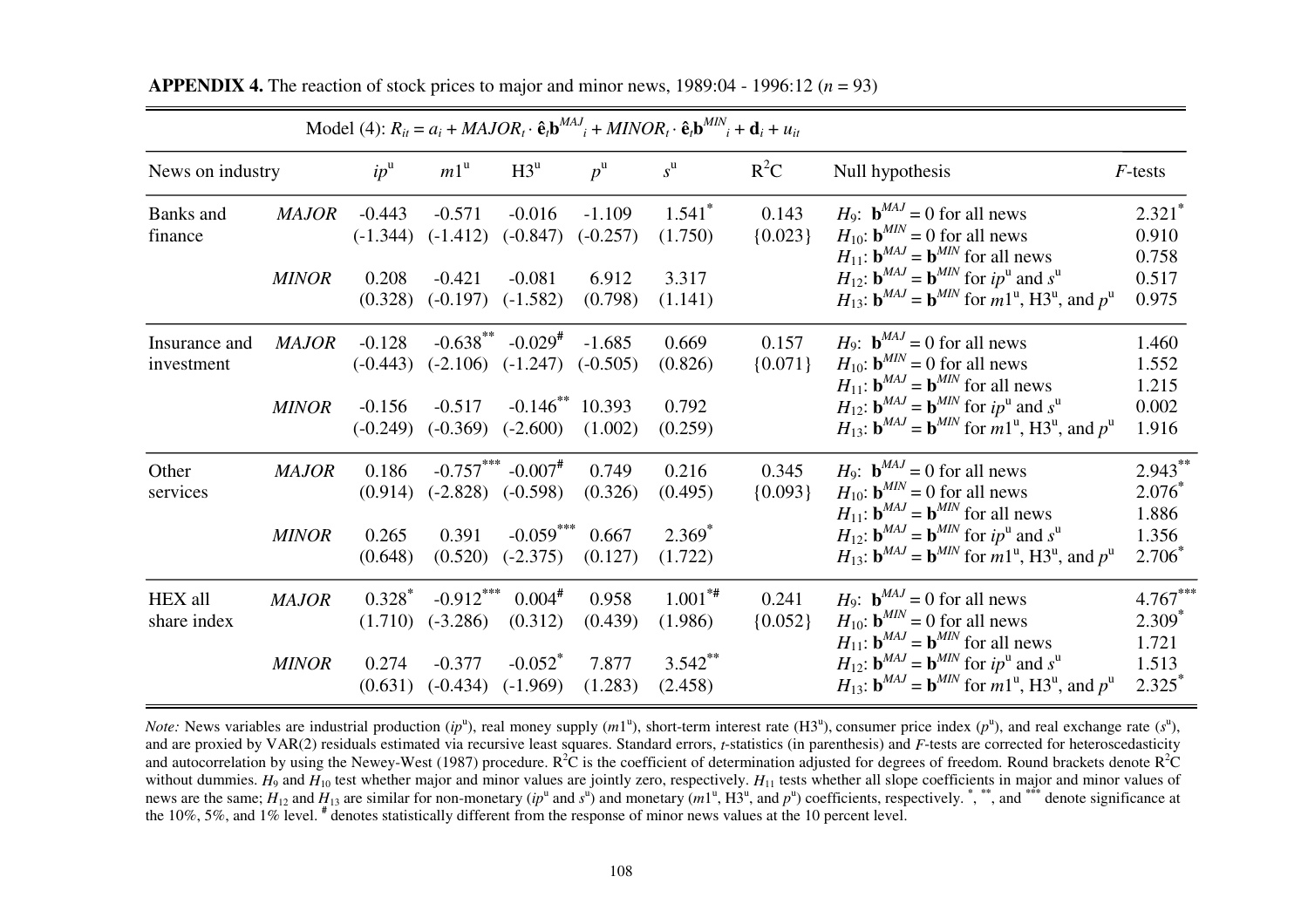### **APPENDIX 4.** (…continued)

| Model (4): $R_{it} = a_i + MAJOR_t \cdot \hat{e}_i b^{MAJ}{}_{i} + MINOR_t \cdot \hat{e}_i b^{MIN}{}_{i} + d_i + u_{it}$ |                              |                                          |                                       |                                    |                                           |                                 |                    |                                                                                                                                                                                                                                                               |                                              |  |
|--------------------------------------------------------------------------------------------------------------------------|------------------------------|------------------------------------------|---------------------------------------|------------------------------------|-------------------------------------------|---------------------------------|--------------------|---------------------------------------------------------------------------------------------------------------------------------------------------------------------------------------------------------------------------------------------------------------|----------------------------------------------|--|
| News on industry                                                                                                         |                              | $ip^{\mathrm{u}}$                        | $m1^{\mathrm{u}}$                     | $H3^u$                             | $p^{\rm u}$                               | $s^{\mathrm{u}}$                | $R^2C$             | Null hypothesis                                                                                                                                                                                                                                               | $F$ -tests                                   |  |
| Metal and<br>engineering                                                                                                 | <b>MAJOR</b><br><b>MINOR</b> | $0.464$ <sup>*</sup><br>(1.882)<br>0.447 | $-1.184***$<br>$(-3.410)$<br>$-0.493$ | $0.024$ <sup>#</sup><br>(1.312)    | $-0.525$<br>$(-0.147)$<br>$-0.079$ 11.635 | 0.816<br>(1.151)<br>2.454       | 0.196<br>${0.044}$ | $H_9$ : $\mathbf{b}^{MAJ} = 0$ for all news<br>$H_{10}$ : $\mathbf{b}^{MIN} = 0$ for all news<br>$H_{11}$ : $\mathbf{b}^{MAJ} = \mathbf{b}^{MIN}$ for all news<br>$H_{12}$ : $\mathbf{b}^{MAJ} = \mathbf{b}^{MIN}$ for $ip^{\mathrm{u}}$ and $s^{\mathrm{u}}$ | $3.849***$<br>$2.299*$<br>$2.320^*$<br>0.449 |  |
|                                                                                                                          |                              | (0.713)                                  | $(-0.579)$                            | $(-2.333)$                         | (1.478)                                   | (1.472)                         |                    | $H_{13}$ : $\mathbf{b}^{MAJ} = \mathbf{b}^{MIN}$ for $m1^{\mathrm{u}}$ , H3 <sup>u</sup> , and $p^{\mathrm{u}}$                                                                                                                                               | $3.651***$                                   |  |
| Forest<br>industries                                                                                                     | <b>MAJOR</b>                 | $0.513$ **<br>(2.456)                    | $-0.807**$<br>$(-2.187)$              | 0.009<br>(0.624)                   | $-0.491$<br>$(-0.183)$                    | $0.780^{#}$<br>(1.406)          | 0.127<br>${0.064}$ | $H_9$ : $\mathbf{b}^{MAJ} = 0$ for all news<br>$H_{10}$ : $\mathbf{b}^{MIN} = 0$ for all news<br>$H_{11}$ : $\mathbf{b}^{MAJ} = \mathbf{b}^{MIN}$ for all news                                                                                                | $4.649***$<br>1.843<br>1.298                 |  |
|                                                                                                                          | <b>MINOR</b>                 | 0.483<br>(0.974)                         | $-0.056$<br>$(-0.057)$                | $-0.031$<br>$(-0.884)$             | 1.693<br>(0.217)                          | $5.102***$<br>(2.827)           |                    | $H_{12}$ : $\mathbf{b}^{MAJ} = \mathbf{b}^{MIN}$ for $ip^{\mathrm{u}}$ and $s^{\mathrm{u}}$<br>$H_{13}$ : $\mathbf{b}^{MAJ} = \mathbf{b}^{MIN}$ for $m1^{\mathrm{u}}$ , H3 <sup>u</sup> , and $p^{\mathrm{u}}$                                                | $2.842^*$<br>0.631                           |  |
| Multi-business MAJOR<br>industry                                                                                         |                              | $0.466^*$<br>(1.692)                     | $-1.217***$<br>$(-3.164)$             | 0.010<br>(0.553)                   | 3.584<br>(1.192)                          | $1.155$ <sup>*</sup><br>(1.713) | 0.237<br>${0.033}$ | $H_9$ : $\mathbf{b}^{MAJ} = 0$ for all news<br>$H_{10}$ : $\mathbf{b}^{MIN} = 0$ for all news<br>$H_{11}$ : $\mathbf{b}^{MAJ} = \mathbf{b}^{MIN}$ for all news                                                                                                | $4.639***$<br>1.432<br>0.959                 |  |
|                                                                                                                          | <b>MINOR</b>                 | 0.394<br>(0.657)                         | $-0.936$<br>$(-0.951)$                | $-0.033$<br>$(-1.005)$             | 7.142<br>(0.861)                          | $4.104***$<br>(2.316)           |                    | $H_{12}$ : $\mathbf{b}^{MAJ} = \mathbf{b}^{MIN}$ for $ip^{\mathrm{u}}$ and $s^{\mathrm{u}}$<br>$H_{13}$ : $\mathbf{b}^{MAJ} = \mathbf{b}^{MIN}$ for $m1^{\mathrm{u}}$ , H3 <sup>u</sup> , and $p^{\mathrm{u}}$                                                | 1.315<br>0.573                               |  |
| Other<br>industries                                                                                                      | <b>MAJOR</b>                 | 0.150<br>(0.523)                         | $-0.636$ *** $-0.010$<br>$(-2.562)$   | $(-0.921)$                         | 0.641<br>(0.268)                          | 0.619<br>(1.158)                | 0.096<br>${0.032}$ | $H_9$ : $\mathbf{b}^{MAJ} = 0$ for all news<br>$H_{10}$ : $\mathbf{b}^{MIN} = 0$ for all news<br>$H_{11}$ : $\mathbf{b}^{MAJ} = \mathbf{b}^{MIN}$ for all news                                                                                                | $3.114***$<br>$2.471$ **<br>$2.039*$         |  |
|                                                                                                                          | <b>MINOR</b>                 | 0.299<br>(0.807)                         | 0.178                                 | $-0.067**$<br>$(0.159)$ $(-1.961)$ | $10.335$ <sup>*</sup><br>(1.692)          | 2.588<br>(1.298)                |                    | $H_{12}$ : $\mathbf{b}^{MAJ} = \mathbf{b}^{MIN}$ for $ip^{\mathrm{u}}$ and $s^{\mathrm{u}}$<br>$H_{13}$ : $\mathbf{b}^{MAJ} = \mathbf{b}^{MIN}$ for $m1^{\mathrm{u}}$ , H3 <sup>u</sup> , and $p^{\mathrm{u}}$                                                | 0.668<br>$3.170^{**}$                        |  |

*Note:* News variables are industrial production  $(ip^u)$ , real money supply  $(m1^u)$ , short-term interest rate  $(H3^u)$ , consumer price index  $(p^u)$ , and real exchange rate  $(s^u)$ , and are proxied by VAR(2) residuals estimated via recursive least squares. Standard errors, *t*-statistics (in parenthesis) and *F*-tests are corrected for heteroscedasticity and autocorrelation by using the Newey-West (1987) procedure.  $R^2\overline{C}$  is the coefficient of determination adjusted for degrees of freedom. Round brackets denote  $R^2\overline{C}$ without dummies.  $H_9$  and  $H_{10}$  test whether major and minor values are jointly zero, respectively.  $H_{11}$  tests whether all slope coefficients in major and minor values of news are the same; *H*12 and *H*13 are similar for non-monetary (*ip*u and *s*u) and monetary (*m*1u, H3u, and *p*u) coefficients, respectively. **\***, **\*\***, and **\*\*\*** denote significance at the 10%, 5%, and 1% level. **#** denotes statistically different from the response of minor news values at the 10 percent level.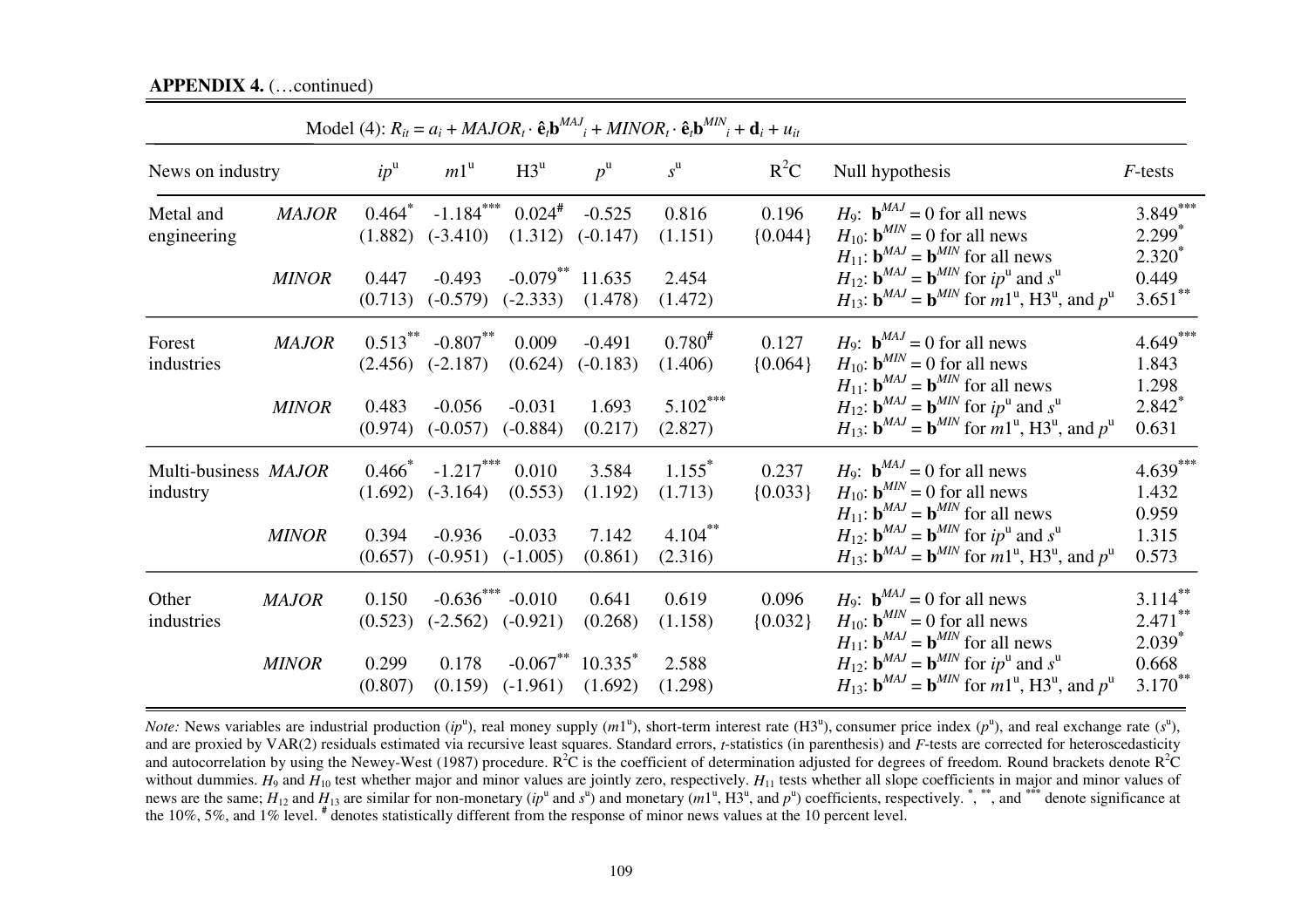Chapter 5

## **INDUSTRY PORTFOLIOS AND MACROECONOMIC SHOCKS:**

An Impulse Response and Variance Decomposition Analysis<sup>\*</sup>

### **ABSTRACT**

Employing impulse response functions and variance decomposition measures, the shortrun dynamic responses of Finnish industry level stock market data to macroeconomic shocks over the period January 1987 to December 1996 are investigated. The results acquired suggest that the stock market responses, excluding the inflation rate, to economic shocks decay quickly, implying that the Helsinki Stock Exchange can absorb shocks quickly and efficiently. Furthermore, shocks to key economic indicators do not explain the majority of the movements in monthly stock returns. Across industries, the responses are mainly uniform, although some industry-specific variations in the magnitudes and relative importance of the shocks can be found. (*JEL C1*, *G1*)

**KEY WORDS:** Return predictability; Industry portfolios; VAR model; Macroeconomic shocks; Impulse response functions; Variance decomposition

-

<sup>∗</sup> I am grateful for comments by Tom Berglund, Xavier Freixas, Vesa Kanniainen, Markku Rahiala, Kari Takala, Jouko Ylä-Liedenpohja, and the participants at seminar at the University of Tampere and workshop on Capital Markets and Financial Economics (FPPE) at the Swedish School of Business and Economics. Furthermore, the helpful comments by an unknown referee of the Finnish Economic Papers are gratefully acknowledged. All the remaining errors are exclusive my responsibility.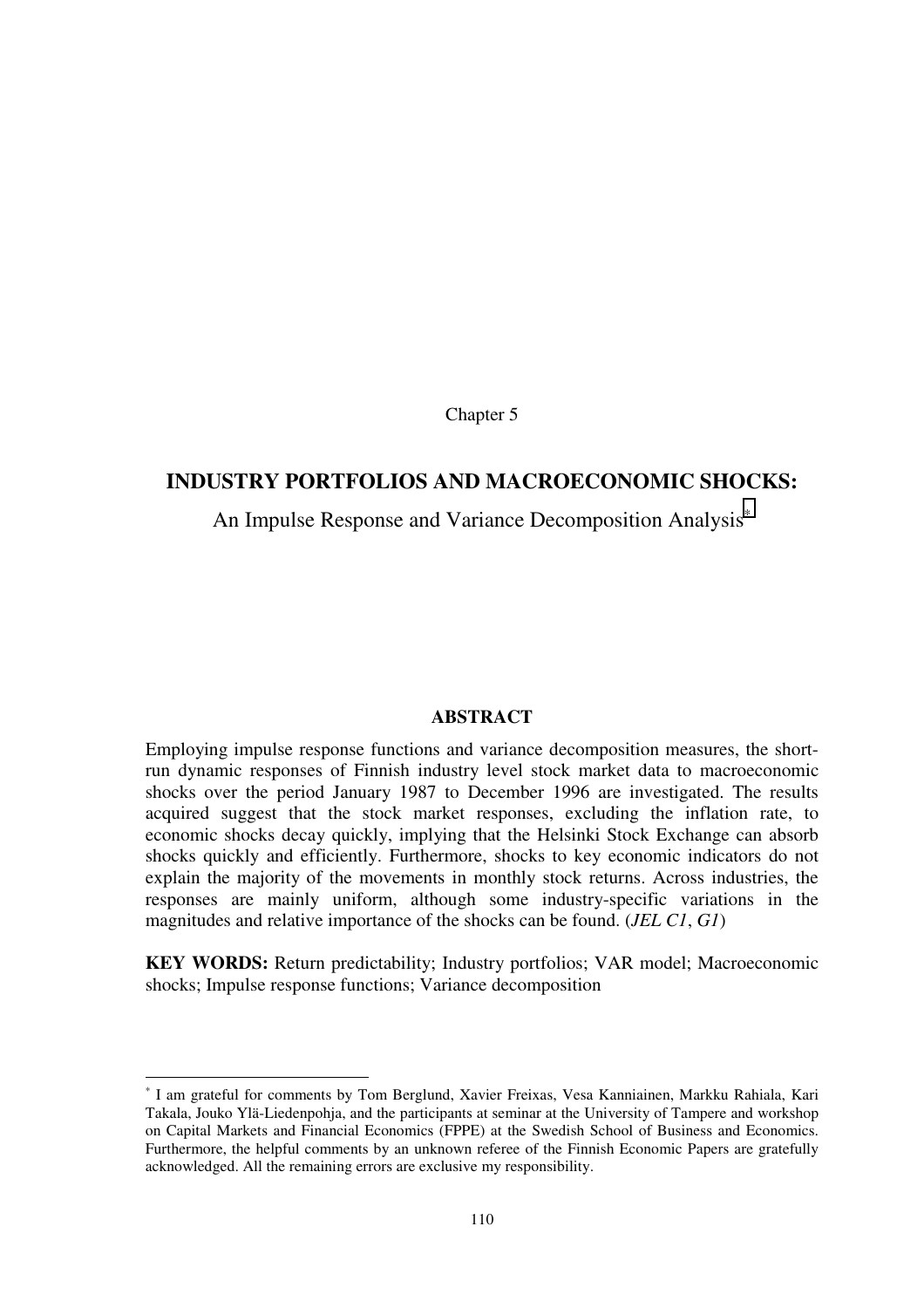# **TABLE OF CONTENTS**

|                       |                   | 1. INTRODUCTION                                                   | 112 |  |  |  |  |
|-----------------------|-------------------|-------------------------------------------------------------------|-----|--|--|--|--|
|                       |                   | 2. THEORETICAL BASES                                              | 114 |  |  |  |  |
|                       |                   | 3. DATA AND ECONOMETRIC METHODOLOGY                               | 116 |  |  |  |  |
|                       |                   | 3.1. Stock price and macroeconomic data                           | 116 |  |  |  |  |
|                       |                   | 3.2. Measuring shocks to macroeconomic fundamentals               | 118 |  |  |  |  |
|                       |                   | <b>4. EMPIRICAL RESULTS</b>                                       |     |  |  |  |  |
|                       |                   | 4.1. Preliminary data analysis                                    | 121 |  |  |  |  |
|                       |                   | 4.2. Impulse response functions                                   | 123 |  |  |  |  |
|                       |                   | 4.3. Variance decomposition                                       | 125 |  |  |  |  |
|                       |                   | 4.4. Some further results                                         | 127 |  |  |  |  |
| 5. CONCLUDING REMARKS |                   |                                                                   |     |  |  |  |  |
|                       | <b>REFERENCES</b> |                                                                   |     |  |  |  |  |
|                       |                   | <b>APPENDICES</b>                                                 | 134 |  |  |  |  |
|                       | 1.                | Response in industry portfolios to a one-standard-deviation shock |     |  |  |  |  |
|                       |                   | to economic fundamentals with 95 percent confidence bounds        | 134 |  |  |  |  |
|                       | 2.                | The percentage of the stock return variance that is explained by  |     |  |  |  |  |
|                       |                   | the macroeconomic shocks at different horizons                    | 136 |  |  |  |  |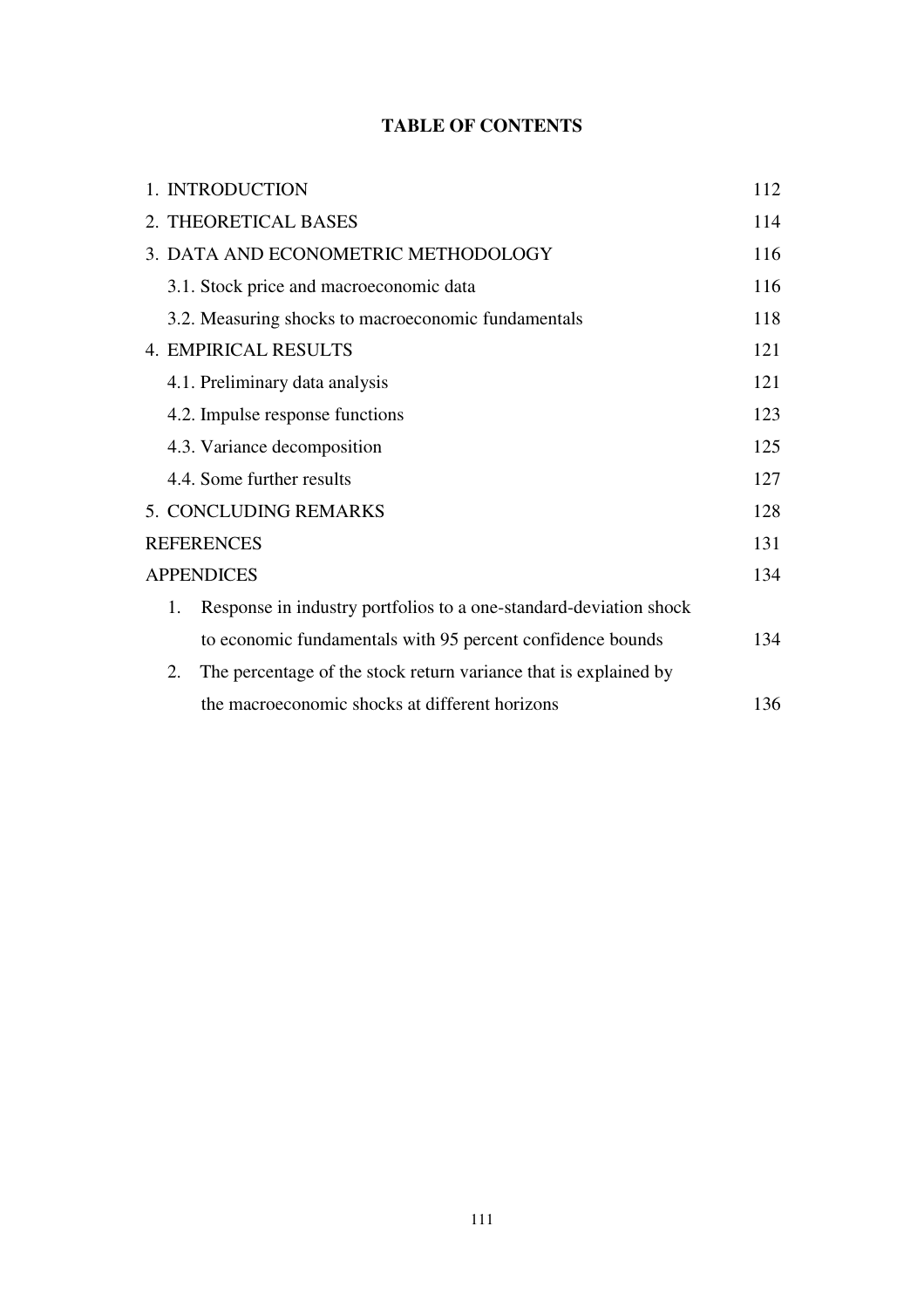## **1. INTRODUCTION**

<span id="page-111-0"></span>Analyzing stock market movements has been one of the major research topics in the recent literature of financial economics. One popular approach to explain stock price movements is based on the efficient market hypothesis (Fama 1970), which assumes that stock prices *fully* and *instantaneously* reflect all available information. Therefore, stock prices should only respond to new information. Furthermore, if prices adjust slowly to new information, stock returns are then predictable by using past information. In other words, slow dissemination of publicly available information indicates that agents may be able to earn excess profits based on any initial market response. However, return predictability implies market inefficiency only if the expected returns are constant due to the joint hypothesis problem (i.e., market efficiency must be tested jointly with some asset pricing model).

Several empirical studies have shown that stock returns are predictable. Some examples of this can be seen by price-earnings ratios (see e.g., Keim & Stambaugh 1986), term-structure of interest rates (see e.g., Campbell 1987), past returns (see e.g., Fama & French 1988a), and dividend yields (see e.g., Fama & French 1989). In addition, the predictability increases with the return interval (see e.g., Fama & French 1988b). However, the forecast power of macroeconomic news has been given less attention in the last few years<sup>1,2</sup>. For example, Darrat (1988, 1990) and Wasserfallen (1989) provide evidence of incomplete dissemination of publicly available economic information by the monthly and the quarterly returns. Nevertheless, these studies are usually based on the two-step strategy originally proposed by Barro (1977). Although this procedure is easy to apply in practice, it suffers from methodological drawbacks (see Pagan 1984) that decrease the validity of the results.

In order to avoid these potentially severe problems associated with generated regressors, impulse response functions and variance decomposition measures are applied within the VAR framework (due to Sims 1980). For example, a similar procedure was also used by Ali and Hasan (1993) when investigating the short-run dynamic behavior of the monthly Canadian stock market data to a unit standard deviation random shock given

 $\overline{\phantom{0}}$ <sup>1</sup> Previous studies (see e.g., Hardouvelis 1987; Cutler, Poterba & Summers 1989; Orphanides 1992, and McQueen & Roley 1993) generally concentrated on immediate stock return responses to economic news.

In the Finnish stock market, the explanatory power of economic news seem to be even lower (see e.g., Junttila, Larkomaa & Perttunen 1997 and references therein). See also Kallunki et al. 1997 and Knif and Löflund (1997) for a review of the empirical studies conducted at the Finnish data.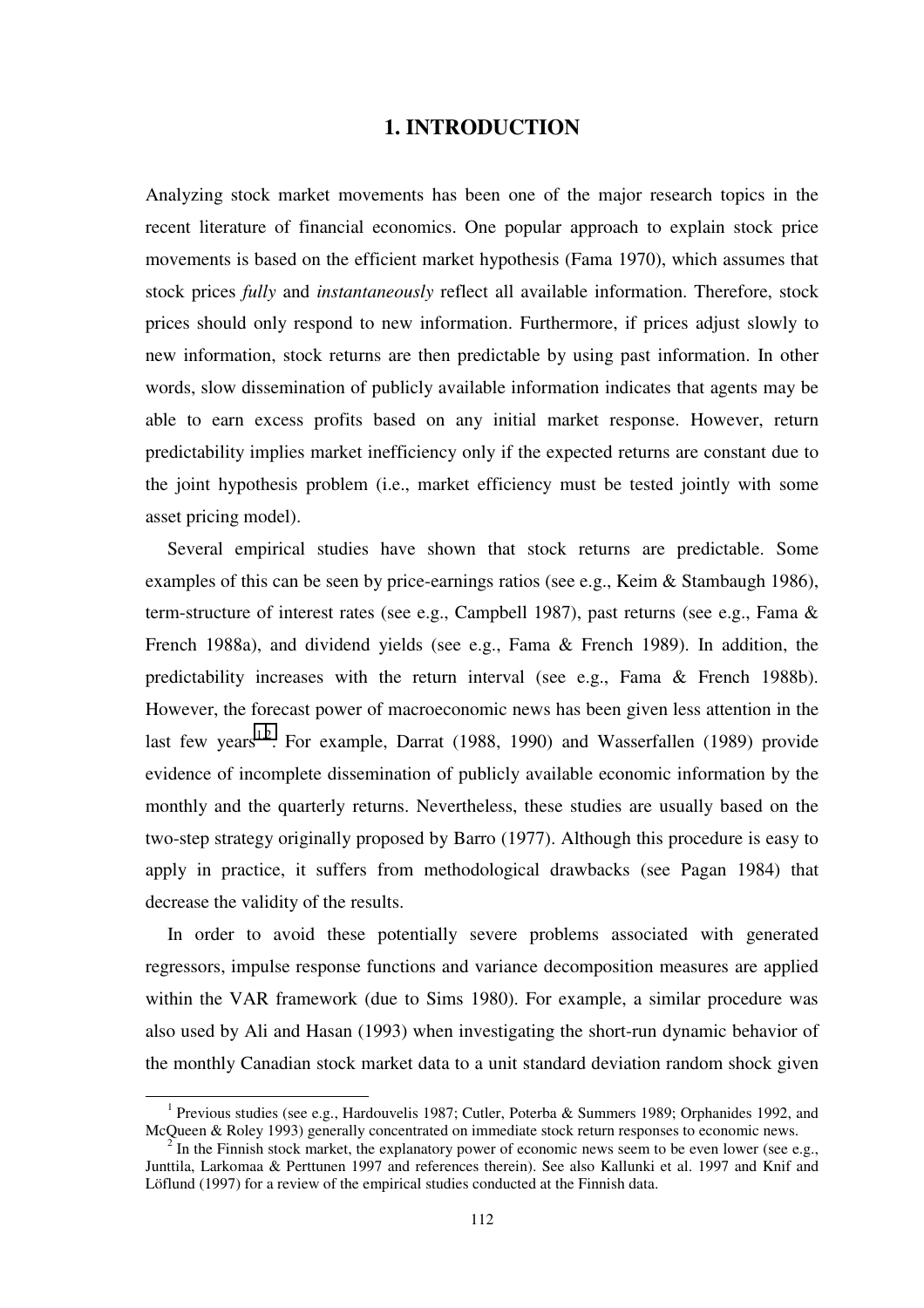to various macroeconomic fundamentals. Based on the lack of statistical significance of impulse response coefficients, they concluded that Canadian stock market is efficient with respect to both fiscal and monetary policies<sup>3</sup>.

The purpose of this paper is to investigate whether monthly stock returns in the Helsinki Stock Exchange are predictable by using past aggregate economic information. More specifically, this paper concentrates on answering the following questions: What kind of short-run dynamic behavior macroeconomic shocks cause to the stock market? How quickly does the stock market absorb shocks in key economic fundamentals? How much these shocks can explain for the short-run stock return variation? We address these questions in order to test how efficient the market is in impounding macroeconomic information in stock prices. Furthermore, only short-run responses are considered since shocks, by definition, are random variables around zero and hence will not influence stock returns over a long horizon.

The distinction between this paper and other papers in this area involves the following points. First, whereas most other studies focus on testing whether stock returns are predictable by lagged returns, dividend yields, and various term-structure variables, this study investigates whether stock returns are predictable by using a broader information set about key macroeconomic indicators. Second, former research usually neglects the possible heterogeneous impacts of unexpected changes in fundamentals on individual industry sectors. Stock returns in different industries possess distinct intrinsic characteristics and therefore, their reactions may differ substantially from the response of aggregate stock market<sup>4</sup>. In the third point, the publication lags in economic statistics are taken into account and the latest data available is used.

The results indicate that most macroeconomic shocks have statistically significant immediate effects on the stock market. Furthermore, similar to Ali and Hasan's (1993) findings, the monthly stock returns adjust quickly to economic shocks within one month, thus implying the complete dissemination of publicly available economic information on

<sup>&</sup>lt;sup>3</sup> Recently, VAR methodology is frequently used in the fields of economics and finance. For instance, Pynnönen and Knif (1998) applied impulse response functions and concluded that virtually all shock impulses (with respect to both the Helsinki and the Stockholm Stock Exchanges) are absorbed in the Finnish stock markets within one month. On the contrary, Saltoglu (1998) applies multivariate cointegration framework between stock prices and dividends. His results show that once the system is shocked, the initial adjustment in stock prices takes about  $3 - 4$  years, and the main part of the shock dies out by the end of the eight-year. According to Saltoglu (1998), this can be interpreted with the existence of market efficiency.

Industry level data is especially important in the Helsinki stock exchange because general price index can give biased results due to the fact that Nokia Corporation (a large telecommunications firm) dominates it. To reduce this possible bias, we have disaggregated all share price index into seven separate sub-indexes.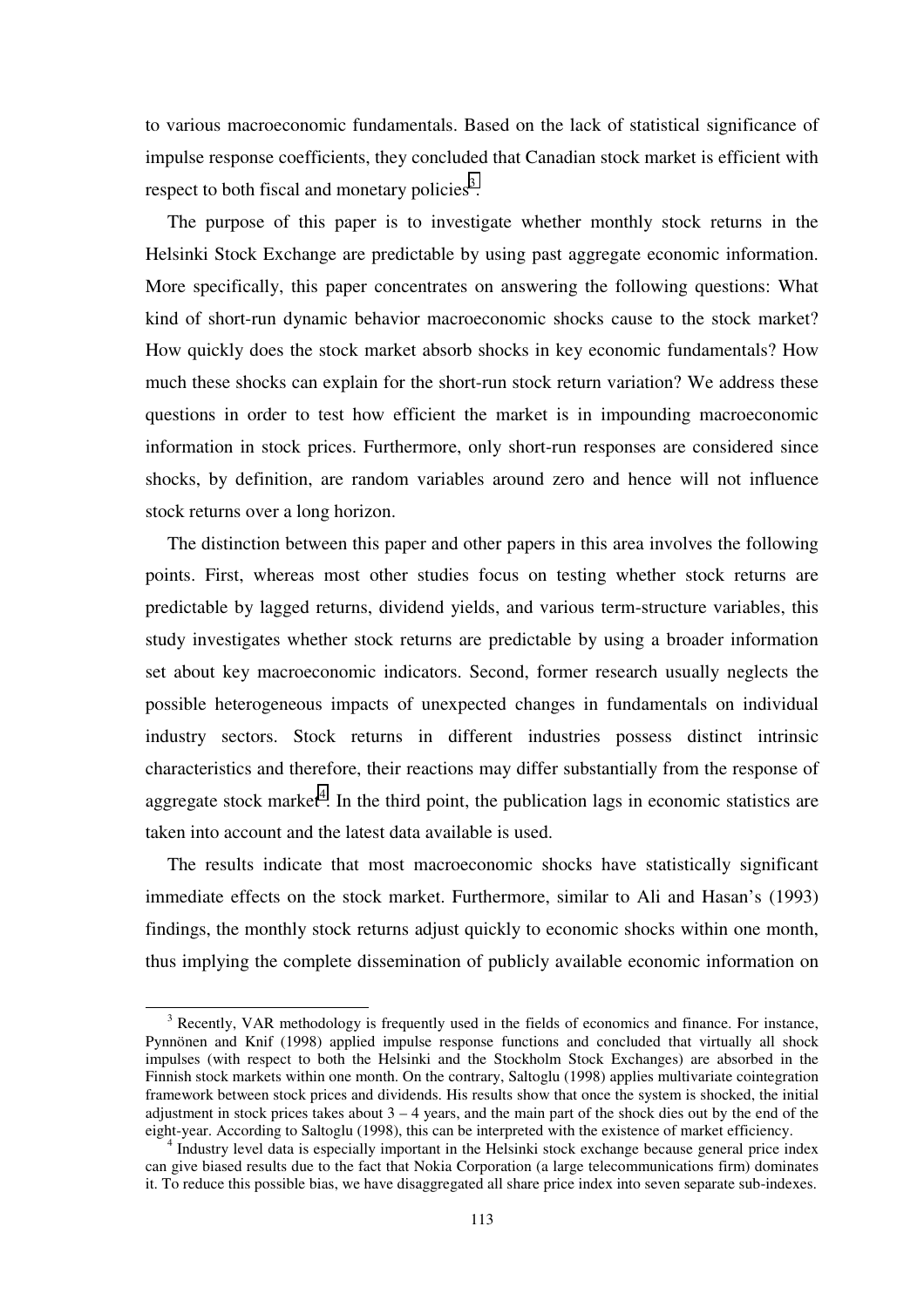<span id="page-113-0"></span>the stock market. However, there are some significant responses within four months after the initial shock for some industries. For example, inflation rate shocks seem to have some forecast power on stock returns in the very short run. Overall, shocks related to the financial side of the economy seem to be more potent than the non-monetary shocks in affecting stock returns. Due to the stationary presentation of the VAR system, the effect of shocks about economic fundamentals on industry stock returns decays rapidly, and stock returns will quickly return to their pre-shock levels.

According to variance decomposition measures, fundamental economic shocks do not explain the majority of movements in Finnish stock returns: at the most, about 14.5 percent of the general stock market variability can be explained by economic shocks. Across industries, the responses are uniform, although some industry-specific variations in the magnitudes and the relative importance of the fundamental economic shocks can be found (e.g., interest-rate sensitivity of the financial sectors). The inflation rate shocks are the most successful variable in explaining stock returns. In general, monetary shocks appear to be a more important source of variation in stock prices than non-monetary shocks. These results are consistent with those of impulse response functions.

The rest of the paper is organized as follows: In the next section, a simple theoretical model based on efficient market theory is presented. After that, data and econometric methodology are discussed. The fourth section reports the empirical evidence, and the final section brings everything into conclusion.

### **2. THEORETICAL BASES**

To test the impact of new economic information on the stock market, we assume that stock returns are a function of expected changes and unanticipated changes (i.e., shocks), as well as past unexpected changes in some pre-specified macroeconomic fundamentals. Assuming linear functional form, this model is presented as follows:

(1) 
$$
R_{ii} = a_i + \mathbf{x}_t^e \mathbf{b}_i + \mathbf{x}_t^u \mathbf{c}_i + \sum_{p=1}^k \mathbf{x}_{t-p}^u \mathbf{d}_{ip} + u_{it},
$$

where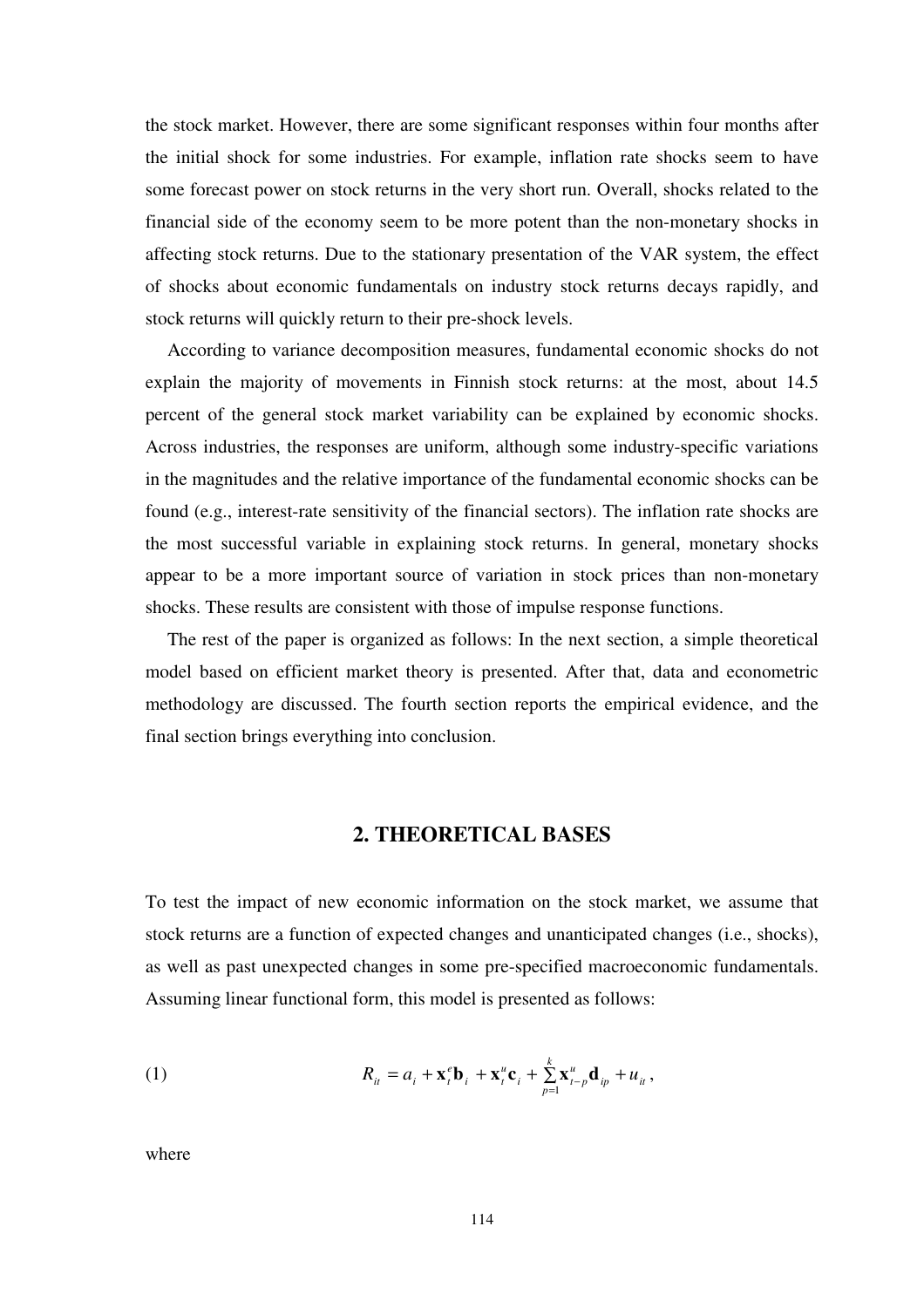$R_{it}$  = real stock return of the industry *i* from month *t* - 1 to month *t*  $a_i$  = scalar, that is, mean return (assumed to be constant) for industry *i*  $\mathbf{x}_t^e$  $t = (1 \times n)$  vector of expected changes in the macroeconomic variable  $\mathbf{x}_{1}^{u}$  $t = (1 \times n)$  vector of unexpected changes in the macroeconomic variable  $\mathbf{X}_{t-n}^u$  $t = (1 \times n)$  vector of the economic news variable *k* months prior to month *t*  $\mathbf{b}_i, \mathbf{c}_i, \mathbf{d}_i$  = ( $n \times 1$ ) vector of coefficients measuring the effects of shocks on returns  $u_{it}$  = industry-specific error terms with the OLS-assumptions  $u_{it} \sim i.i.d(0,\sigma^2)$ .

Efficient market theory is based on the assumption that stock prices fully reflect all available information instantaneously. Therefore, if economic agents are careful users of available information, then expected changes should have no effect (i.e.,  $\mathbf{b}_i = 0$ ) on stock returns since this information is already incorporated into prevailing market prices. In addition, past information should also equal zero (i.e.,  $\mathbf{d}_{ip} = 0$ ) since otherwise stock returns only slowly adjust to new information. These two propositions lead to the idea that stock returns respond only to new information and the reaction is immediate (i.e.,  ${\bf c}_i \neq 0$ ). However, since we are interested in testing whether stock returns are predictable by using the past macroeconomic information, we also allow for past unexpected changes, and the model (1) becomes

(2) 
$$
R_{it} = a_i + \mathbf{x}_t^u \mathbf{c}_i + \sum_{p=1}^k \mathbf{x}_{t-p}^u \mathbf{d}_{ip} + u_{it}
$$

where the symbols are as in Equation (1). Most previous studies use this specification (see e.g., Sadeghi 1992). The null hypothesis is  $H_0$ :  $\mathbf{d}_{ip} = 0$ , and the alternative hypothesis is  $H_A$ :  $\mathbf{d}_{ip} \neq 0$ . If the data rejects the null in favor of the alternative, new economic information is not fully incorporated into current market prices.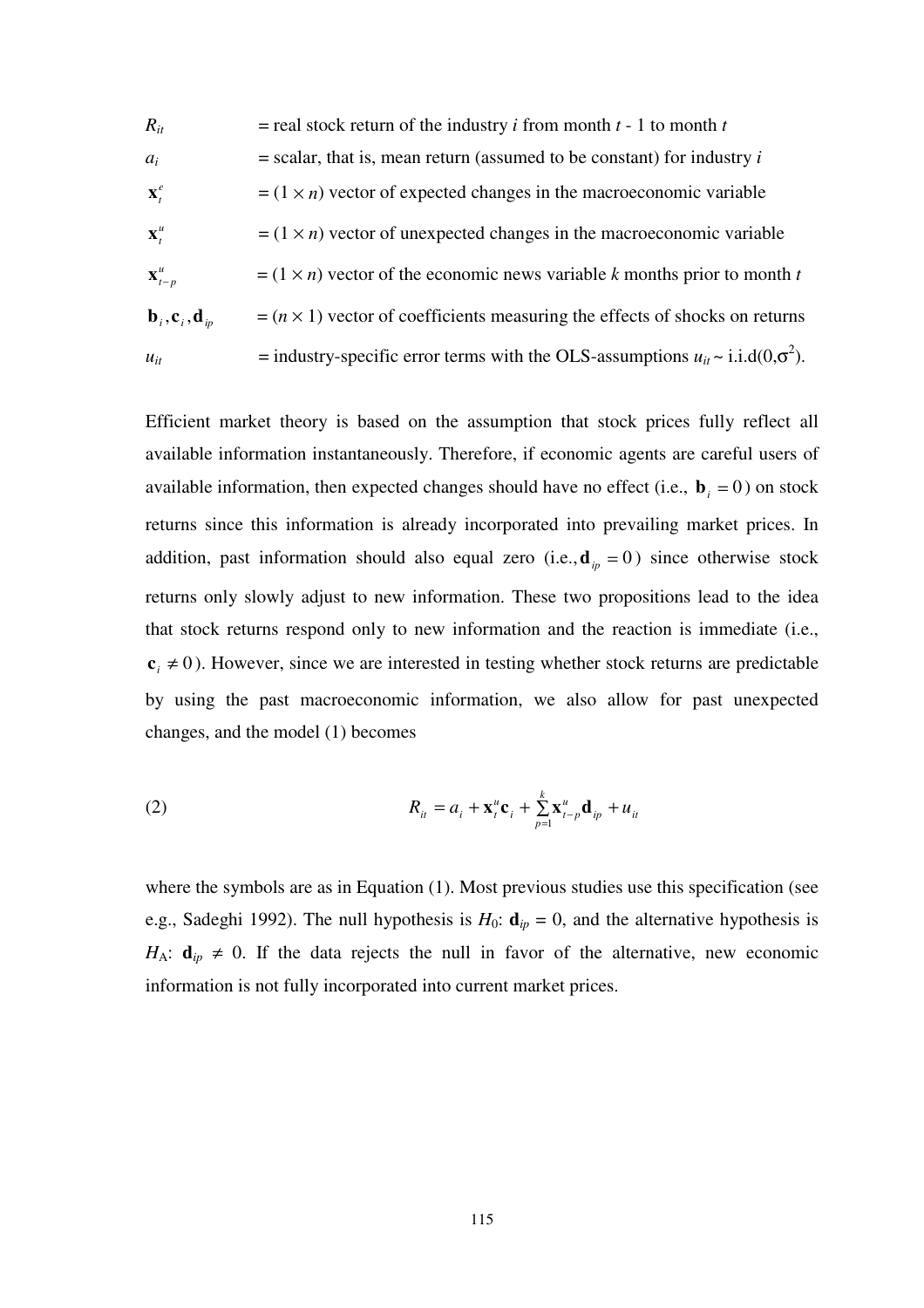## <span id="page-115-0"></span>**3. DATA AND ECONOMETRIC METHODOLOGY**

### *3.1. Stock price and macroeconomic data*

Our data set consists of monthly observations over the period January 1987 to December 1996. This sample period contains 120 observations, but some of these observations are lost because of lags in VAR as well as lags in the publication of economic statistics. This particular period is chosen due to data limitations<sup>5</sup>. Notice that while this period is interesting, it is also exceptional in the Finnish economy. During this period, several major changes in the economic as well as the stock market environment have taken place (e.g., the deregulation of financial markets, and the removal of restrictions of foreign ownership of Finnish stocks).

After defining the sample period, next thing to do is to choose a set of relevant variables to be included in the VAR system $<sup>6</sup>$ . Included are five key macroeconomic</sup> indicators, which might reasonably be expected to affect future cash flows or discount rates. This representative set of variables describes both the real and financial side of the Finnish economy (see Lahti & Pylkkönen 1989). In addition, professional forecasters closely watch these variables. Since Finland is a small open economy, it is also important to consider any foreign influences (see Viskari 1992).

Variables related to the real side of the economy are industrial production (*ip*) and real exchange rate (*e*). Real exchange rate is defined as nominal trade-weighted exchange rate deflated by the consumer prices between foreign and domestic countries. Variables related to financial side of the economy are: real money supply (*m*1); that is, nominal money supply deflated by consumer price index; three-month nominal helibor rate (H3); and monthly consumer price inflation  $(\pi)$ . All macroeconomic time series<sup>7</sup> are seasonally unadjusted and measured in log levels, except the short-term interest rate, which is measured in annual percentage.

<sup>&</sup>lt;sup>5</sup> Hex indexes (see Hernesniemi 1990) and interest rate data are not available before 1987. In the beginning of the 1997, the Helsinki Stock Exchange changes its industry classification from seven to sixteen industries and therefore, these seven indices are not available since then.

<sup>&</sup>lt;sup>6</sup> Selecting variables is always problematic since there are variety of factors that influence the behavior of stock prices. Therefore, we have to use some kind of subset as a proxy for the true and complete information set, which is not observable by the market participants. <sup>7</sup>

Industrial production and consumer price index are obtained from Statistics Finland while money supply, interest rate, and real exchange rate are obtained from the Bank of Finland.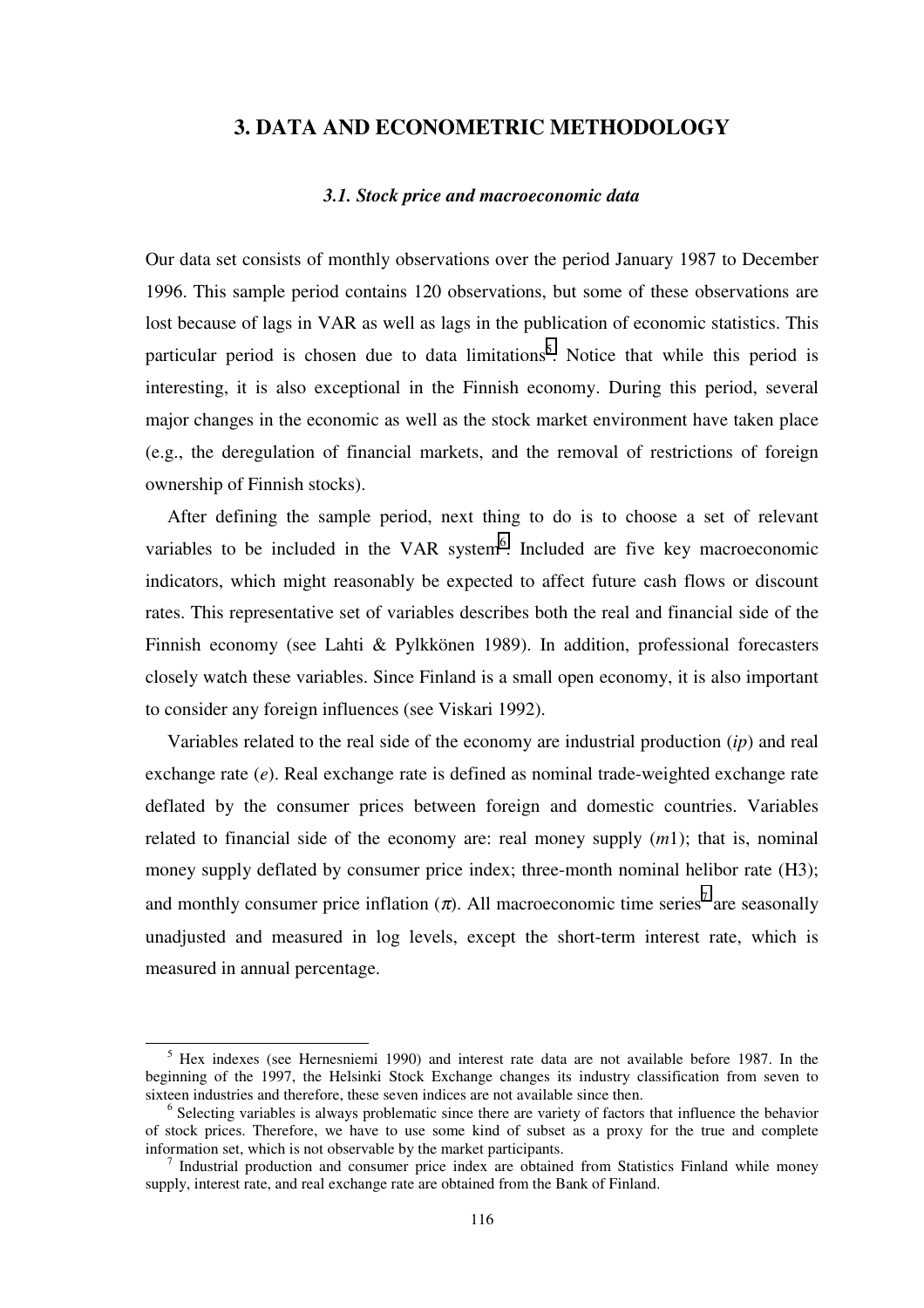Industrial production is an important indicator of the performance of the domestic economy. A real exchange rate is the relative price of the foreign goods in terms of the domestic goods and it determines the price competitiveness of the domestic firms compared to their foreign competitors<sup>8</sup>. As stock prices equal present value of expected cash flows discounted by risk-adjusted interest rates, it is expected that non-monetary shocks will increase cash flows and hence stocks (see Pearce & Roley 1985, Chow, Lee, & Solt 1997, and Friberg & Nydahl 1997). Notice that the stock price responses to nonmonetary shocks need not be constant, but they may vary in magnitude and relative importance at different time horizons.

Remaining variables (denoted hereafter as monetary) relate to the financial side of the economy. Money supply and interest rate shocks are expected to capture the impact of monetary policy on stock prices (see Sellin 1998 for a survey of the literature). Several recent studies (see Thorbecke 1997) have shown that an increase in interest rates and a higher than expected money supply (see Siklos & Anusiewicz 1998) are expected to have a negative impact on stock prices. In addition, according to the Fisherian view, stocks should provide a hedge against expected inflation. Contrary to conventional wisdom, increasing evidence (see e.g., Graham 1996 and Groenewold et al. 1997) shows that stock returns are negatively related to expected and unexpected inflation as well as changes in expected inflation. Therefore, it is expected that inflation shocks will have a negative impact on stock returns. Again, the reactions to monetary shocks may vary in magnitude and relative importance at different time horizon.

Our target variables are monthly industry stock returns (end-of-month values) measured as the logarithmic difference in the HEX industry price indexes<sup>9</sup>. Stock returns are measured in real terms' (i.e., by first deflating the nominal stock price indices with consumer price index and then calculating the time differences of deflated stock prices

 <sup>8</sup> <sup>8</sup> Real exchange rate is measured as the number of domestic currency needed to buy one unit of the foreign currency at time *t*. Defined in this way, an increase (decrease) in real exchange rate denotes depreciation (appreciation) of real exchange rate.

<sup>&</sup>lt;sup>9</sup> HEX price series are obtained from the Helsinki Stock Exchange. Due to limitations in industry-level data, HEX industry returns are measured without dividends since HEX yield-index (including dividends) are not available before 1991. Of course, theoretically it would be more preferable to measure returns as a sum of capital gains (or losses) and dividend yields, but due to lack of suitable data, we simply use price changes as a proxy for returns. To check the potential bias that may be due to excluding dividends, we conduct similar estimations by using dividend adjusted monthly aggregate stock returns, which are calculated by combining the WI-index (1987 - 1990) and HEX yield index (1991 - 1996). For further details about these indices see Berglund et al. (1983) and Hernesniemi (1990). The results were very similar since these two series are strongly correlated  $(r = .983)$  over the period of 1987:02 – 1996:12, which is due to exceptional sample period. Therefore, excluding dividends do not change the results.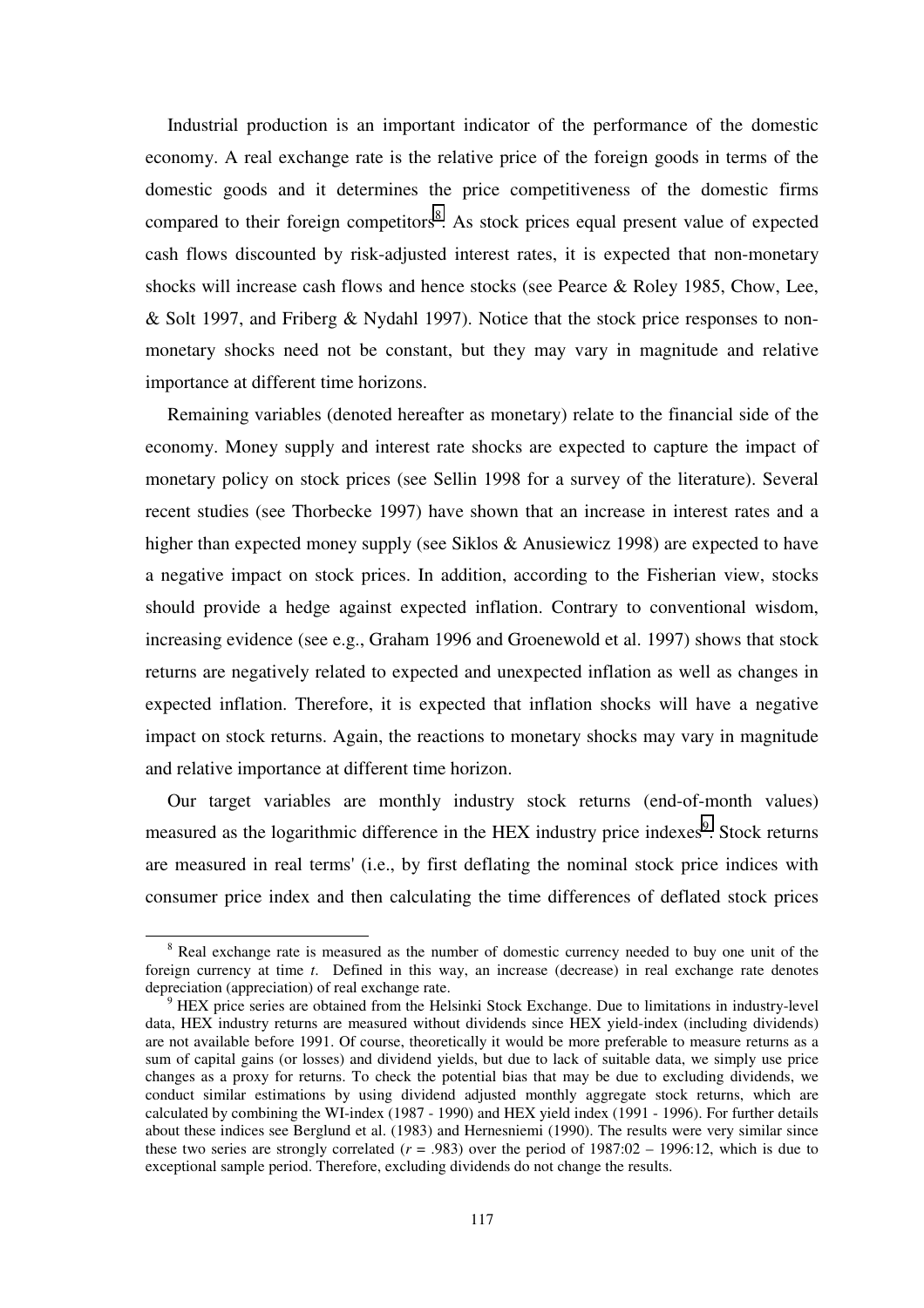<span id="page-117-0"></span>series). Industry portfolios are as follows: 1) banks and finance, 2) insurance and investments, 3) other services, 4) metal and engineering, 5) forest industries, 6) multibusiness industry, and 7) other industries. Industry stock returns or simply industry portfolios are denoted hereafter by  $R_{it}$ , where  $R_{it}$  = real stock return of the *i*<sup>th</sup> industry during month  $t$  and  $i = 1, \ldots, 7$ . In order to compare the industry level results to aggregate market response, we conduct similar estimations with HEX all share price index as a benchmark model.

Finally, due to lags in publication of economic statistics, the values of the industrial production in time *t* were assumed to be the published values for month  $t - 2$ . In addition, the values of the variables for real money supply and consumer price index in the period *t* were assumed to be the published values for month *t* - 1. The other time *t* variables are considered to be publicly known at time *t* and thus available to market participants. Accounting for publication lags, the problem of using the data that is not actually available to economic agents can be avoided.

### *3.2. Measuring shocks to macroeconomic fundamentals*

Previous studies (see e.g., Darrat 1988, 1990 and Wasserfallen 1989) that have tested the impact of past economic information on stock returns have usually relied on the so-called two-step procedure<sup>10</sup>. Although this two-stage strategy gives consistent estimates of both current and lagged news coefficients (see Pagan 1984), the standard errors, in contrast, are unbiased only in contemporaneous news (see Orphanides 1992). Due to these statistical problems, it is more convenient to map the two-step procedure into an asymptotically equivalent VAR-based procedure by using impulse response functions and variance decomposition measures.

Consider that we can represent a set of variables using a vector  $\mathbf{x}_t$  of stochastic processes without any deterministic part

$$
(3) \hspace{3.1em} A(L)\mathbf{x}_t = \mathbf{e}_t,
$$

<sup>&</sup>lt;sup>10</sup> That is, first, to estimate the news by the fitted residuals in the OLS regressions assuming that expectations can be described by some time series models and second, to estimate the lagged responses of stock returns to news by regressing returns on the current and lagged news.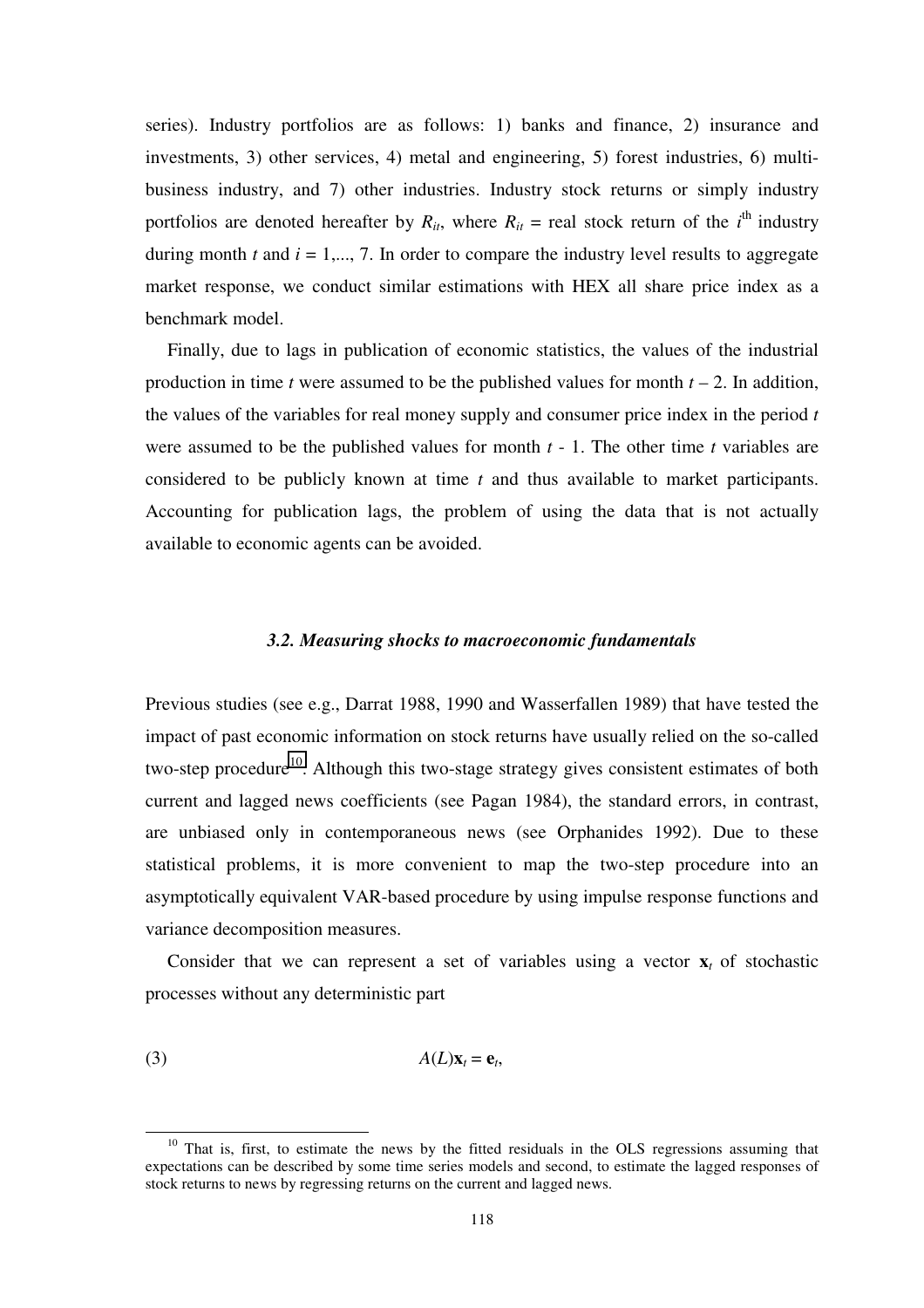where  $A(L) = I - A_1 L - \dots - A_p L^p$  is a finite ordered matrix polynomial in nonnegative powers of *L* with *I* denoting identity matrix,  $\mathbf{x}_t$  is a (6 x 1) vector of relevant variables listed above. *A* is a (6 x 6) coefficient matrix for the lagged values of  $\mathbf{x}_t$  and  $\mathbf{e}_t$  is a (6 x 1) normally distributed vector of white noise error terms that can be contemporaneously correlated. To put it more formally,  $E(\mathbf{e}_t) = 0$  for all *t* and  $E(\mathbf{e}_s \mathbf{e}_t') = \sum$ , if  $s = t$  and  $E(\mathbf{e}_s \mathbf{e}_t')$  $= 0$ , if  $s \neq t$ , where the prime denotes transpose. We measure shocks with the disturbance terms in a VAR model (3). In a VAR analysis the only source of variation of  $\mathbf{x}_t$  variables are random shocks that in the reduced form are represented by the vector white noise **e***t*. Since each equation in VAR model has the same explanatory variables, the coefficients can be estimated by using simple equation-by-equation OLS regressions.

Once the parameters in a VAR model have been estimated, the model can be expressed in its moving average representation in which one can trace out the responses of each variable to a shock to one of the variables in the system. Impulse response analysis is a descriptive device representing the dynamic behavior of the stock returns due to one standard deviation innovation or shock in each of the macroeconomic variables. Assuming that the multivariate invertibility condition is valid; that is,  $B^{-1}(L) = A(L)$ , the **x**<sup>*t*</sup> process has a dual vector moving average representation

(4) 
$$
\mathbf{x}_t = B(L)\mathbf{e}_t = \sum_{s=0}^{\infty} \Theta_s \mathbf{e}_{t-s},
$$

where  $B(L) = A^{-1}(L)$  and  $B(L) = I + B_1L + B_2L^2 + ...$  is a matrix polynomial which can be of infinite order. The matrix function  $B(L)$  thus represents the mechanism through which the impulses  $e_t$  are propagated into the system. The moving average representation can be interpreted as the vector impulse response function<sup>11</sup> since it expresses  $\mathbf{x}_t$  in terms of past and present innovation vectors  $e_t$ ,  $e_{t-1}$ ,... The  $\Theta_s$ : s are (6 x 6) matrices with  $\Theta_0 = I$ , where a single coefficient  $\theta_{ij,s}$  (the *ij*<sup>th</sup> element of the matrix  $\Theta_s$ ) gives the response of  $x_i$  to a unit shock in x*j* at time *s*, holding all other innovations and at all dates constant.

Further analysis can be undertaken through the computation of variance decompositions that provide complementary information for a better understanding of the

<sup>&</sup>lt;sup>11</sup> Hamilton (1994) provides a discussion of the mathematics of the impulse response functions and variance decompositions. However, it should be noted that the representation (4) is defined only for stationary series.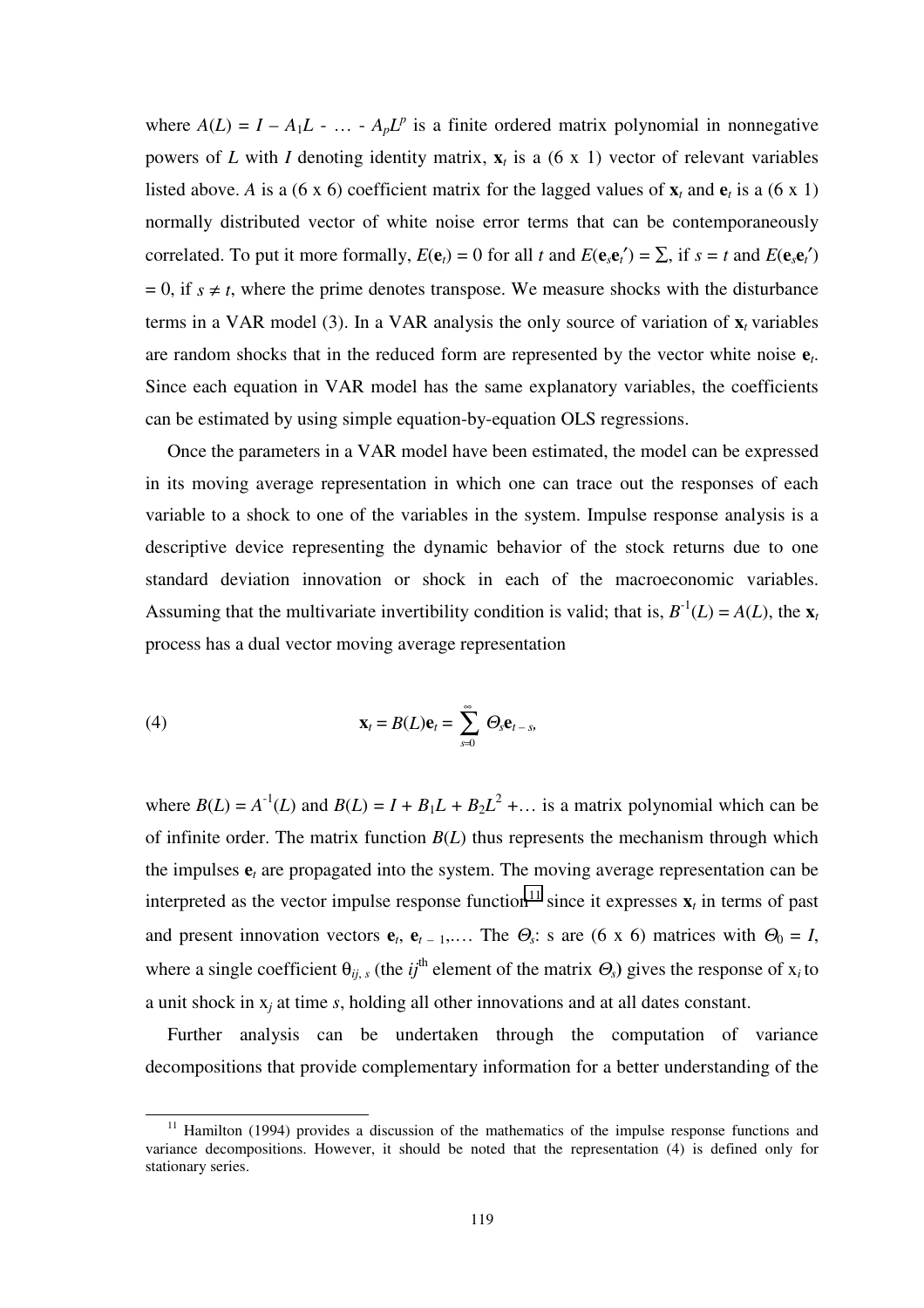relations between industry portfolios and economic shocks. Variance decomposition compares the relative contribution played by different variables in causing such reactions. In other words, variance decompositions show the fraction (in percentage terms) of variance in the prediction for stock returns that is attributable to contemporaneous and past shocks in economic fundamentals.

However, if contemporaneous correlation between innovations  $e_t$  are high, statistical inference based on impulse responses and variance decomposition could be misleading since the results are not unique to the different orderings of the variables<sup>12</sup>. Therefore, the variance-covariance matrix of innovations needs to be orthogonalized to observe the distinct response pattern the VAR model may display. Unfortunately, there is no unique way to do this. One widely applied procedure is the so-called Choleski decomposition (see e.g., Doan 1989). If we define  $\Sigma = PP'$ , where *P* is a lower diagonal non-singular (6) x 6) matrix, then the new residuals  $\mathbf{u}_t = P^{-1} \mathbf{e}_t$  are uncorrelated and hence the model (4) becomes

(5) 
$$
\mathbf{x}_{t} = \sum_{s=0}^{\infty} \Theta_{s} \mathbf{e}_{t-s} = \sum_{s=0}^{\infty} \Theta_{s} P P^{-1} \mathbf{e}_{t-s} = \sum_{s=0}^{\infty} \Psi_{s} \mathbf{u}_{t-s},
$$

where  $\Psi_s = \Theta_s P$  with  $\Psi_0 = P$ . Variance decomposition of the *s* steps ahead forecast error variance  $\psi_{i,j}^2$  and thus gives the proportion of the total forecast-error variance of  $x_i$ accounted for by shocks to x*j*.

Finally, in order to analyze short run dynamic stock market responses to macroeconomic shocks, some kind of classification of different time horizon should be made. However, this is a substantive choice. In order to capture the short-run effects, the responses less or equal to one year to a one standard deviation shock in each macroeconomic fundamental are considered. Moreover, the short-run responses are divided further into the very short run responses that occur within the first three months period after the initial shock has occurred. Presented next is the empirical results – in

 $12$  The ambiguity in interpreting impulse response functions and variance decompositions arises from the fact that in reality the errors are never totally uncorrelated (i.e., they have a common component, which cannot be identified with any specific variable). A somewhat arbitrary method of dealing with this problem is to attribute all of the effect of any common component to the variable that comes first in the VAR system (see Lilien et al. 1994, 267). Hamilton  $(1994, 318 - 323)$  provides for a full technical discussion of these issues. However, it should be noted that this problem is probably not relevant here since returns are always placed last in the ordering.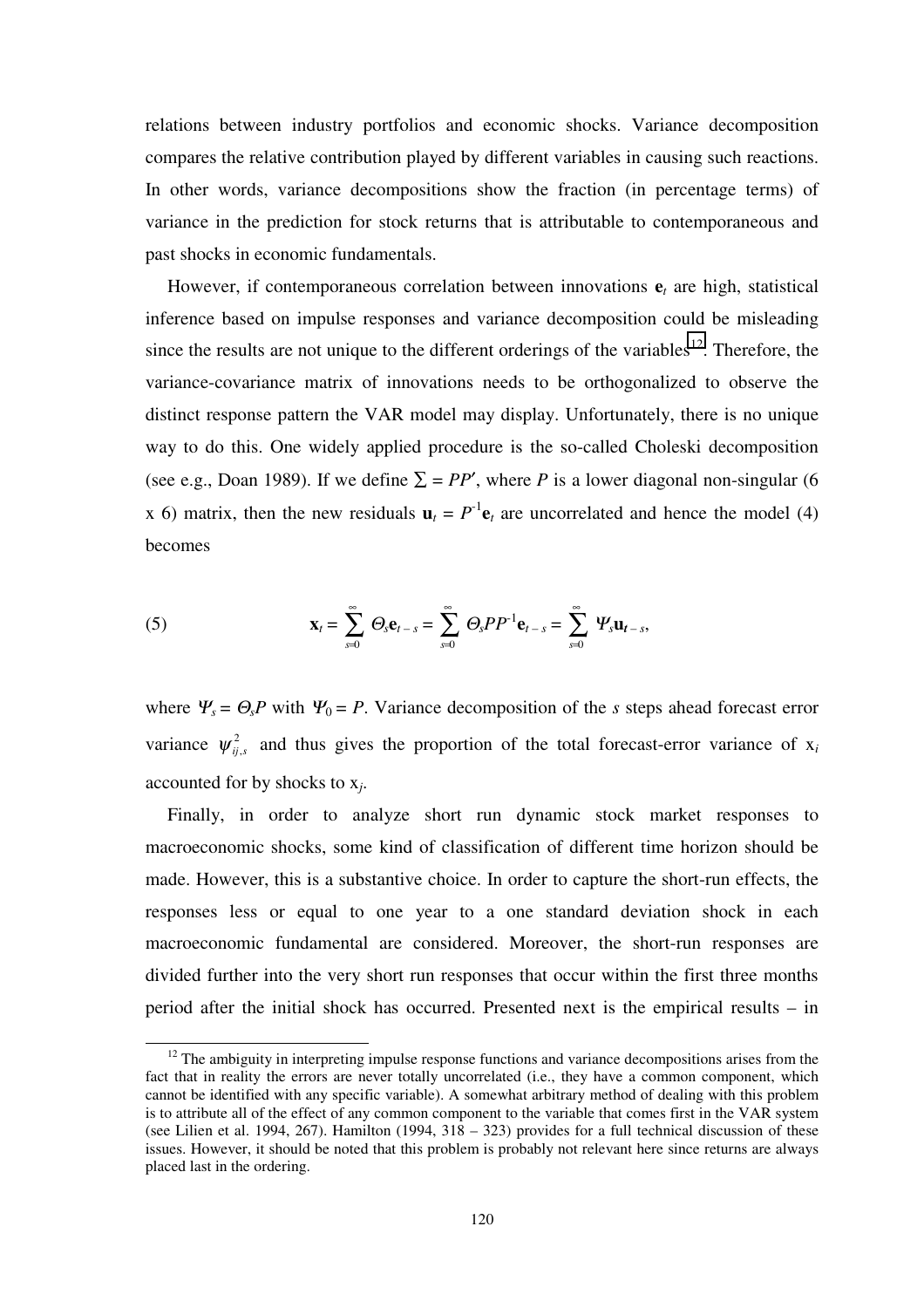<span id="page-120-0"></span>terms of impulse response functions and variance decomposition – in the following section.

# **4. EMPIRICAL RESULTS**

### *4.1. Preliminary data analysis*

An important preliminary step in VAR estimation is to ascertain the time series properties of each of the variables of the model. The aim is to estimate a covariance-stationary VAR that requires all the variables in the system to be stationary. Some researchers (see e.g., Ali & Hasan 1993) prefer to avoid differencing and estimate unrestricted VARs in levels despite the obvious nonstationarity of the macroeconomic variables<sup>13</sup>. Augmented Dickey and Fuller (1979, 1981) for a variety of lags and Phillips and Perron (1988) tests suggest (not reported) that all variables, except industry stock return series and monthly inflation rate, appear to be nonstationary with stationary differences (i.e.,  $\mathbf{x}_t \sim I(1)$ )<sup>14</sup>. Therefore, differencing is necessary to produce a stationary VAR. In contrast, stock returns and the inflation rate are stationary *I*(0) variables, and hence suitable for statistical analysis.

Before any estimation can be performed, a suitable lag order of the unrestricted VAR must be determined. Given that there are only 118 monthly observations, the dimension of the VAR is somewhat restricted. The lag length selections were carried out industryby-industry by using Schwarz' multivariate BIC information criterion. These results suggest a parsimonious specification for most of the VAR models across industries. Namely, tests suggested optimal lag length of one month. Using the modified likelihoodratio statistic of Sims (1980) and sequential testing strategy suggest that the dynamics of the system are not completely captured by the low order VARs. When using lags less than four, several estimated residuals remain serial correlated, while five-lag specification

 $13$  Hamilton (1994, 651 - 653) discusses estimating VARs in levels versus differences.

<sup>&</sup>lt;sup>14</sup> We also conduct the cointegration tests of Johansen (1988). It is necessary to run cointegration tests since non-stationary  $m1$ , H3, *s*, and  $ip \sim I(1)$ -variables can form a linear combination, which is stationary, and hence error-correction models should be used (e.g., see Duy & Thoma 1998). *LR*-tests (corrected for small sample size as suggested by Cheung and Lai 1993) for various lags indicate that the non-stationary variables are not cointegrated at the 5 percent level. Therefore, we difference the non-stationary series once in order to obtain stationary VAR model.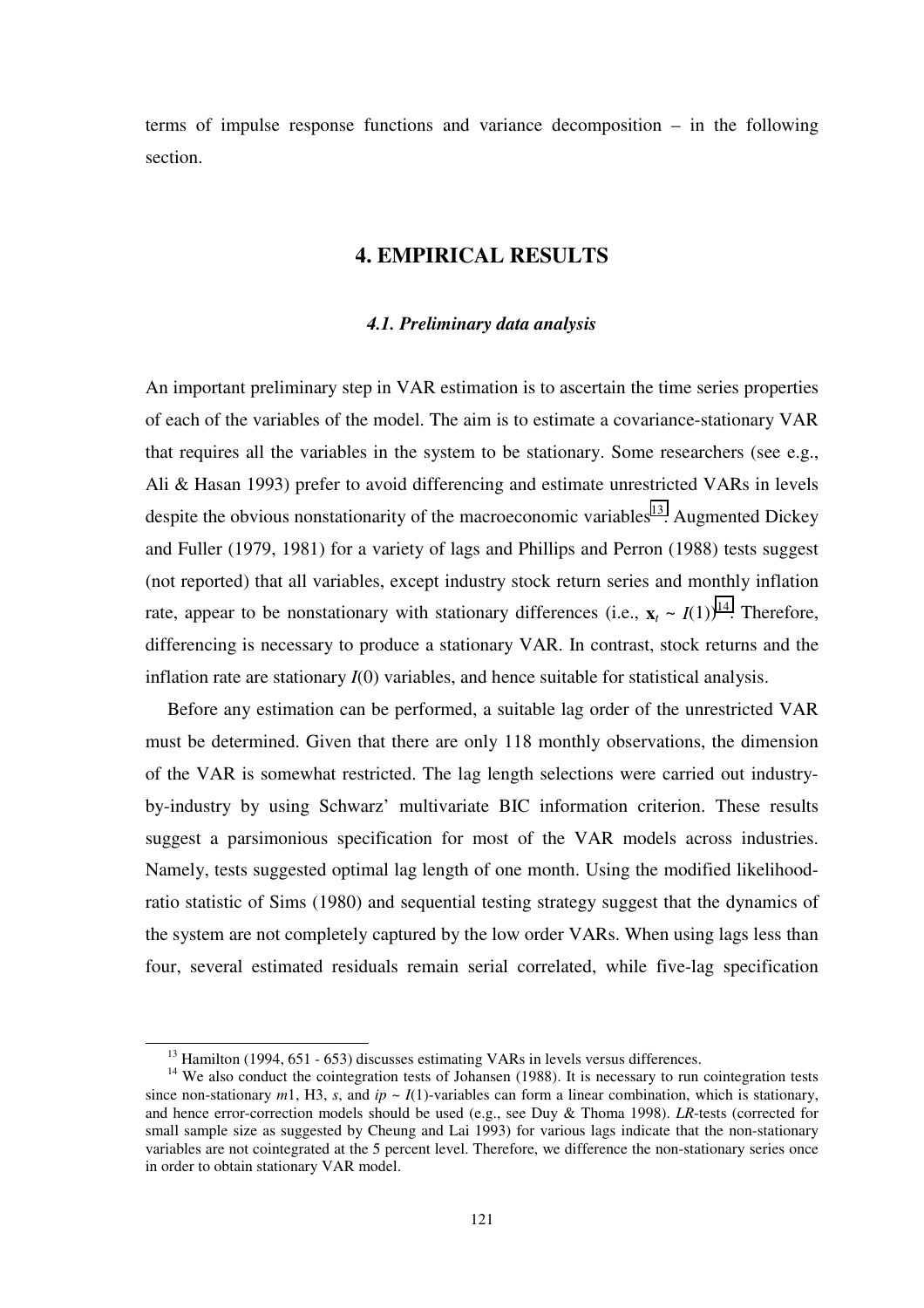appears to be appropriate to ensure satisfactory error diagnostics<sup>15</sup>. Therefore, all VARs were estimated using five lags of all variables, a constant, and 11 seasonal dummies.

First, the complete set of 118 datapoints is used in estimations with no attempt to eliminate rather obvious outliers (such as the October 1987 crash or September 1992 floating decision). Then the VAR specifications are explored further by examining the recursive residuals (not reported). Recursive residuals show some outliers, which are taken into account by using dummy variables to control for the possibility that influential observations will affect the results. Then the VAR system is re-estimated with the following seven "crash" dummies  $d_t$ , where  $d_t = 1$  if  $t = \{1987:10, 1989:04, 1991:01,$ 1991:02, 1991:12, 1992:09, 1992:10} as well as "changes in growth" dummy *t* =  ${1992:09 - 1996:10}$  and zero otherwise<sup>16</sup>.

However, it turns out that the results are not sensitive to the removal of outliers and these dummies have practically no effect on impulse response functions and variance decomposition. The clear advantage of these dummies is that the non-normality problems in several of the VAR equations disappear. A major drawback with these intervention dummies is that they decrease degrees of freedom, which (due to small sample size) might lead to inaccurate confidence bounds. Therefore, these dummies are excluded in the subsequent analysis despite the fact that they have clear economic interpretation.

Before interpreting the results, it is important to check whether the variance-covariance matrix of the innovations is diagonal. The VAR covariance matrix shows some statistically significant positive contemporaneous correlation, thus requiring a prior ordering of the variables<sup>17</sup>. Impulse response functions were calculated assuming the

<sup>&</sup>lt;sup>15</sup> We conduct typical residual misspecification tests. These tests (not reported) suggest that the residuals pass the test for being uncorrelated at the 5 percent level. To test for serial correlation we used the standard Ljung-Box  $Q$ -statistics against  $28<sup>th</sup>$  order of serial correlation. The residuals are also homoscedastic for the most cases measured by White and ARCH(2) tests. However, normality seems to be a problem. Jarque-Bera tests indicate that the null hypothesis of normally distributed residuals can only be accepted in the inflation rate and stock returns. Non-normality is mainly due to excess kurtosis (i.e., large observations, which in probably not so serious as asymmetric distribution). Although there is non-normality left in the estimated residuals for some of the VAR equations, we have decided to let the lag order equal five assuming that VAR(5) captures the dynamics of the system properly.

<sup>&</sup>lt;sup>16</sup> The first departure occurred in October 1987 stock market crash. The next dummy accounts for the March 1989 revaluation. The next two dummies relates to money supply, and may be explained by the discontinuance of two-year special tax-free savings account and the new withholding tax on deposit accounts, respectively. The last two dummies relate to Finnish currency crisis: November 1991 devaluation and September 1992 floating decision. The last dummy capture the regime shifts in economic policy, and is associated with the floating exchange rate (inflation targeting) regime. The exact timing includes publication lags.<br><sup>17</sup> In general, the correlation coefficients between innovations were low. The maximum correlation is –

<sup>0.41</sup> between real exchange rate and interest rate. In total, only 3 (6) coefficients out of 15 were significant at the 1 (5) percent level. We tried several orderings of the variables (returns were always placed last), and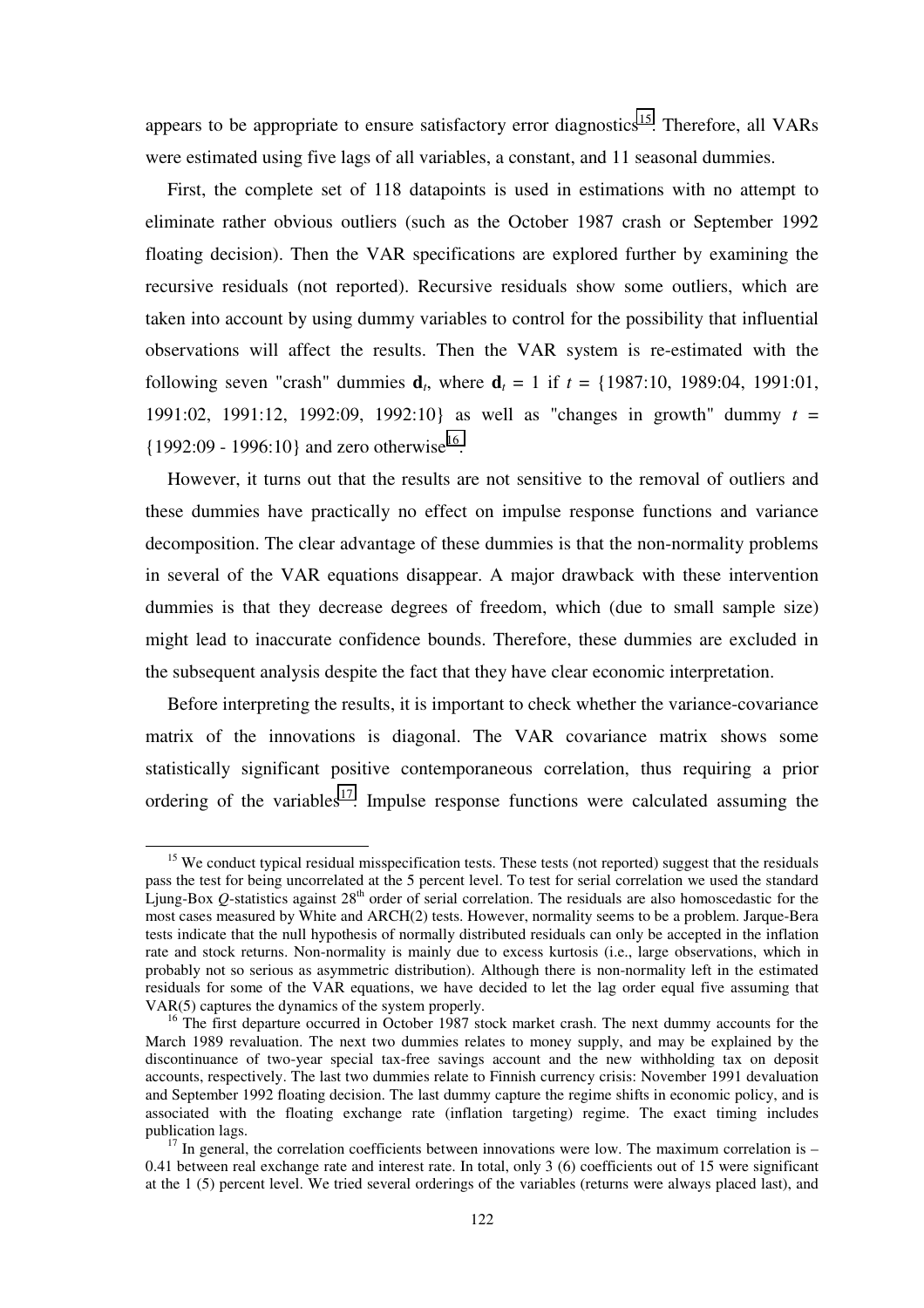<span id="page-122-0"></span>ordering of  ${m_1}_{t-1}$ ,  $H_{2t}$ ,  $s_{t-1}$ ,  $ip_{t-2}$ ,  $\pi_{t-1}$ ,  $r_{it}$ <sup>18</sup>. Although not reported, several different orderings of the variables were used to examine the robustness of the results but, in general, they yielded quite similar results and did not change any qualitative aspects of the subsequent results.

### *4.2. Impulse response functions*

Graphs of the impulse response coefficients of industry portfolios in period  $1 - 12$  to one standard error shock from each of the variables in the VAR system are shown in Appendix 1. The eight graphs compare the dynamic responses of industry stock returns to economic shocks. The vertical axis denotes the real stock returns, and the horizontal axis denotes time in months. Solid lines represent point estimates of the coefficients of impulse response functions while the dashes represent 95 percent confidence bounds. A response is considered statistically significant if confidence bounds are above or below the solid zero lines<sup>19</sup>. Initially, 288 impulse response functions (one for each variable and one for each shock) with the associated confidence bounds were calculated, but only those related to stock returns are reported $^{20}$ .

A number of interesting results emerge from Appendix 1. The results from a benchmark six variable VAR that includes the HEX all share price index in addition to macroeconomic variables, the impulse response functions are generally sensible and consistent with prior expectations. In general, economic shocks are absorbed within the same month, except for those where the inflation rate and the responses in the following

-

these experiments produced somewhat different results. However, using different orderings of the variables cannot reverse the conclusions. 18 This ordering of the variables can be motivated as follows: higher than expected money supply

increases inflation expectations that puts upward pressure on interest rates via the Fisher effect. Furthermore, higher interest rates decreases (appreciation of the real exchange rate) the price competitive position of the domestic economy. Appreciation decreases industrial production through weaker export demand. Finally, assuming Keynesian view of price rigidity, inflation responds to changes in economic activity with a lag. In any case, stock returns are located last in the ordering since they are our target variables.

 $19$  Recall that if the impulse response functions turns out to be statistically significant (insignificant), then the stock market will be deemed inefficient (efficient) with respect to the variable in question. This implies incomplete (complete) dissemination of publicly available economic information on stock market.

<sup>&</sup>lt;sup>20</sup> Standard errors were calculated from the asymptotic analytic formula (see Hamilton 1994, 339). Standard errors were also calculated for the sake of comparability by using the Monte Carlo simulation technique (500 replications), but the results did not change significantly.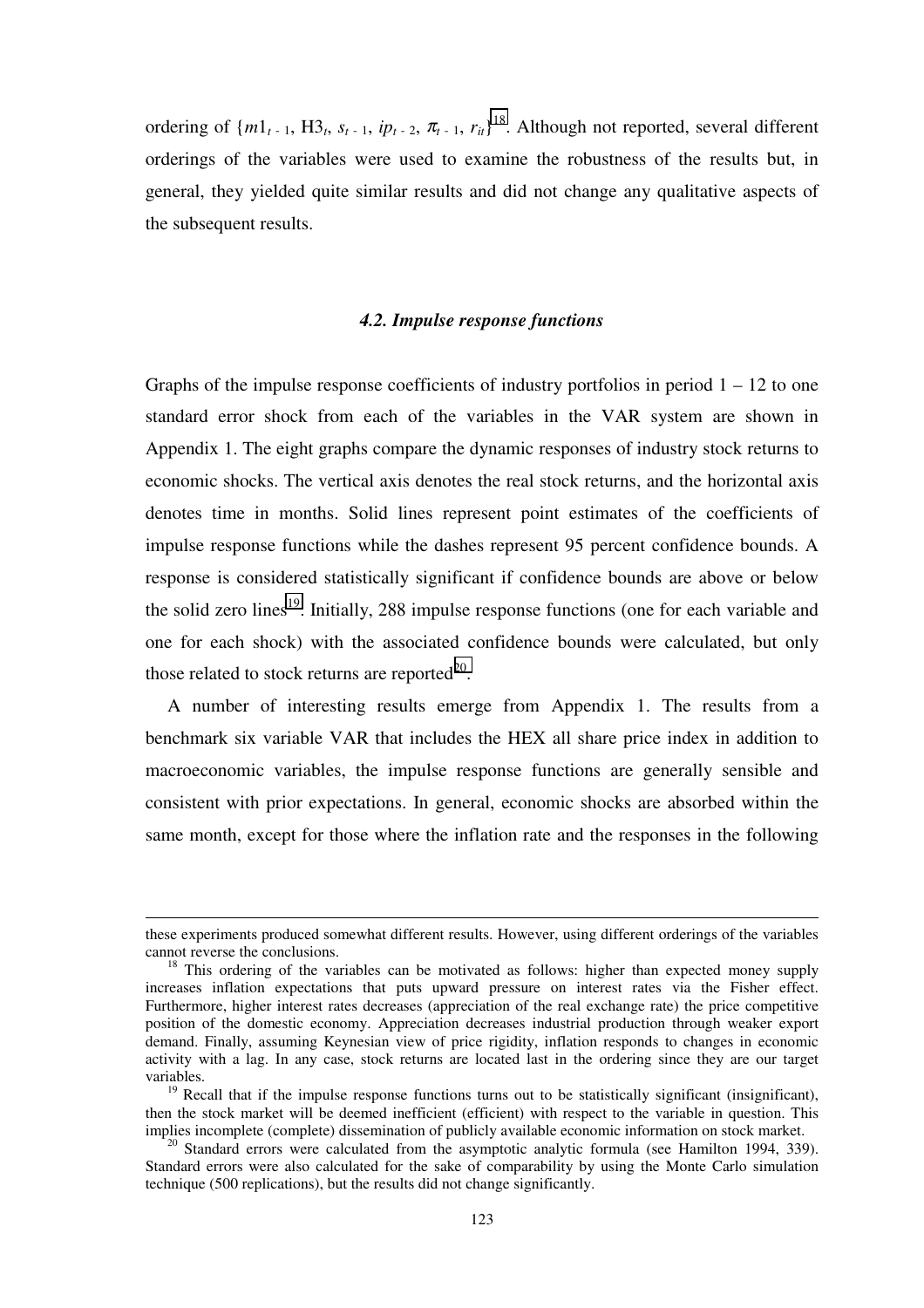month were practically zero<sup>21</sup>. The rapid decay of the impulse response functions indicates that the Helsinki Stock Exchange can absorb economic shocks quickly and efficiently.

Turning to the effects of shocks related to real side of the economy, the results reveal that a one-standard-deviation shock to real exchange rate and industrial production leads to a positive impact on stock returns within two months. However, none of these impulse response functions is significant. When considering the shocks related to financial side of the economy, it appears that the dynamic effects of real money supply and interest rate shocks produce immediate negative responses and insignificant responses on all other horizons.

In contrast to other monetary shocks, stock market responses to inflation rate shocks produces an interesting pattern: namely, stock returns initially rise, but after two to three months, it falls below their pre-shock levels. Although the inflation rate shocks in the very short run cause an increase in stock returns, the responses tend to diminish over time, and after three months, the effect of the inflation shock turns negative. Notice that the significant responses with respect to the inflation rate shock implies that stock returns do not fully reflect the available information about the inflation rate<sup>22</sup>. Given the dynamic response paths of the benchmark case to macroeconomic shocks, it is interesting to investigate further, whether there are any differences across various industries.

After a quick glance at these graphs, a major impression is that the responses across various industries are close to the benchmark model. There are some interesting variations in the magnitude of the shock effects across different industries. When looking first at the effects caused by economic shocks to the financial sectors (banks and finance; and insurance and investment), it can be seen that financial sectors are the most interest rate

 $21$  Since forward-looking investors should quickly capitalize the implications of shocks for future cash flows and discount factors, it is interesting to investigate whether the immediate responses are statistically significant. Our results suggest that at the initial period, stock returns show significant responses mainly to monetary shocks (i.e.,  $m1$ , H3 and  $\pi$ ). Interest rate and real money supply shocks decrease while inflation rate and industrial production shocks increase returns. Across industries, domestic-oriented and financial sectors respond to interest rate shocks. In contrast, industrial industries respond to real money supply. Inflation rate shocks appear to be important almost every industries. Shocks related to the real exchange rate, on the other hand, seem to have no immediate effect on stock returns. We also find that financial sectors show stronger reaction to interest rate shocks than do the rest of the stock return series. These significant immediate responses support the efficient market theory.<br><sup>22</sup> The potential explanation for this result might be as follows: according to augmented Phillips curve  $y_t$ 

 $= \underline{y} + \delta(\pi_t - \pi^e_t)$ , when inflation  $(\pi_t)$  is higher (lower) than expected  $(\pi^e_t)$ , aggregate output  $(y_t)$  will be above (below) the natural rate (*y*). Thus, in the short run, positive inflation rate shock increases economic activity, but at the same time, it also increases inflation expectations, which puts upward pressure on interest rates via the Fisher effect. This might explain observed positive very short run responses, which changes into negative at longer time horizons.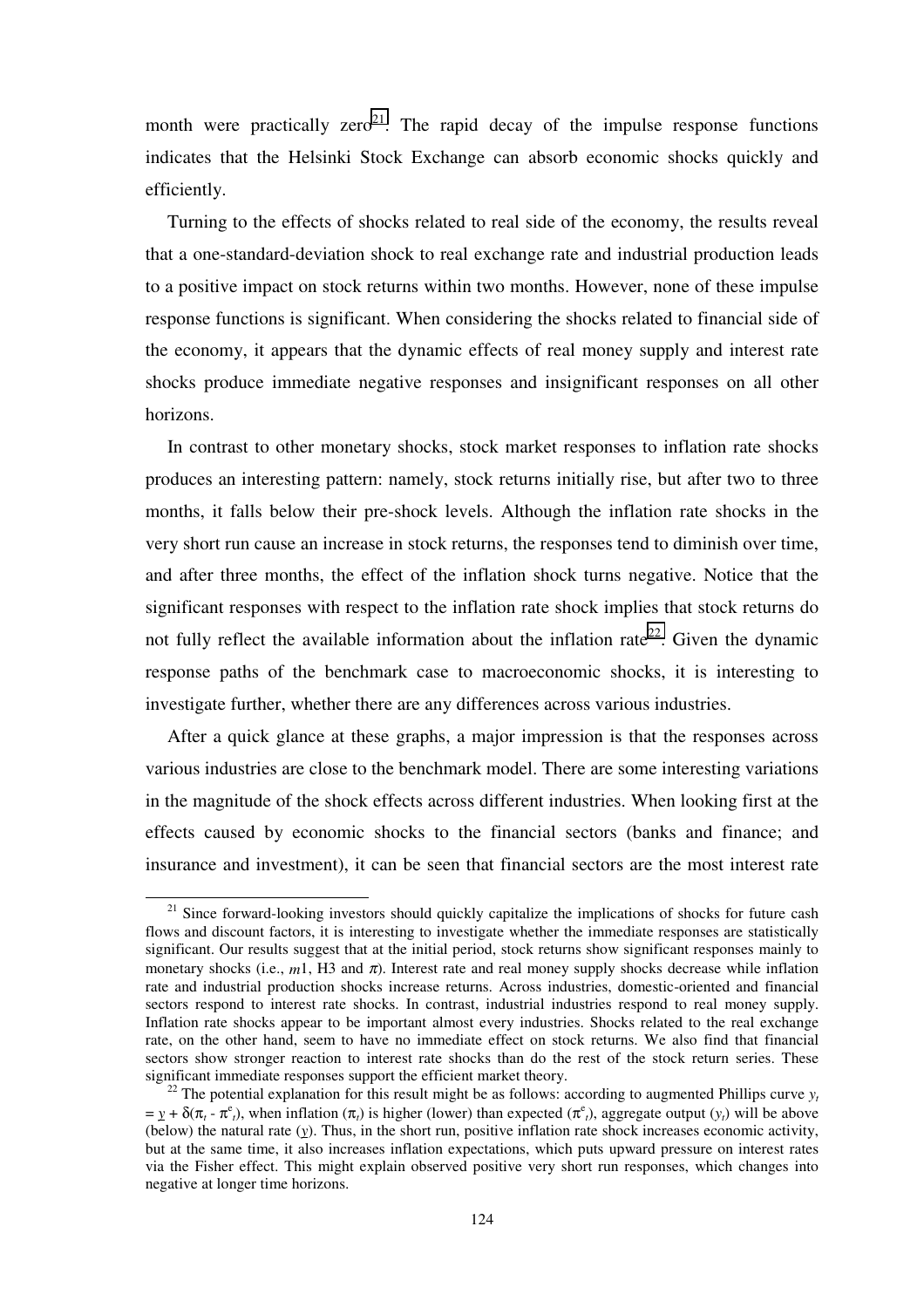<span id="page-124-0"></span>sensitive among all industries. Within the first two months, the responses are statistically significant, which indicates that interest rate shocks forecast stock returns for financial sectors in the very short run. A shock to interest rate is followed by a sharp decline in financial sectors. It is important to notice that the fall is concentrated in these industries, which decrease more sharply in the very short run than other industry portfolios.

The dynamic short-run responses of domestic-oriented industries (other services and other industries) and export-oriented industries (metal and engineering, forest industries, and multi-business industries) to economic shocks are quite similar to the benchmark case with few differences worth mentioning. First, shocks to real exchange rates and real money supplies lead to a delayed increase in returns within two and three months, respectively. Second, interest rate shocks have no effect on cyclical industries. In general, the aggregate market is dominated by multi-business industry since the resulting impulse responses in general price index and multi-business industry are very similar.

Viewed overall, the results discussed thus far suggest that fundamental economic shocks have statistically significant immediate effects on the stock market as predicted by the efficient market theory. In contrast, the impulse responses in the short run were insignificant for the most part as measured by the confidence bounds around them, which implies complete dissemination of available macroeconomic information on stock market. The most notable exception is inflation rate shocks, which predict returns four months ahead. Having found that in some cases the dynamic responses of the variables predict significant short-run responses in stock returns, the following step is to establish whether these responses are large enough to explain significantly the fluctuation of stock returns.

#### *4.3. Variance decompositions*

In order to investigate the relative importance of macroeconomic shocks, Appendix 2 presents the percentage of the 1, 2, 3, 4, 9, and 12-month forecast-error variance of stock returns that is explained by shocks in economic fundamentals. Focusing first on the aggregate market, the results suggest that economic shocks at the most account for 14.5 percent or less of stock return variability at the 12-month period<sup>23</sup>. In general, monetary

<sup>&</sup>lt;sup>23</sup> We also estimate two-year variance decompositions, but the results were virtually the same: in the two-year time, the estimated percentages ranged from 5.1 percent (real exchange rate) to 15.9 percent (inflation rate). Overall, impulse response functions and variance decompositions were also calculated 4 years (48 months) ahead, but no significant responses were found at longer time horizons. This is expected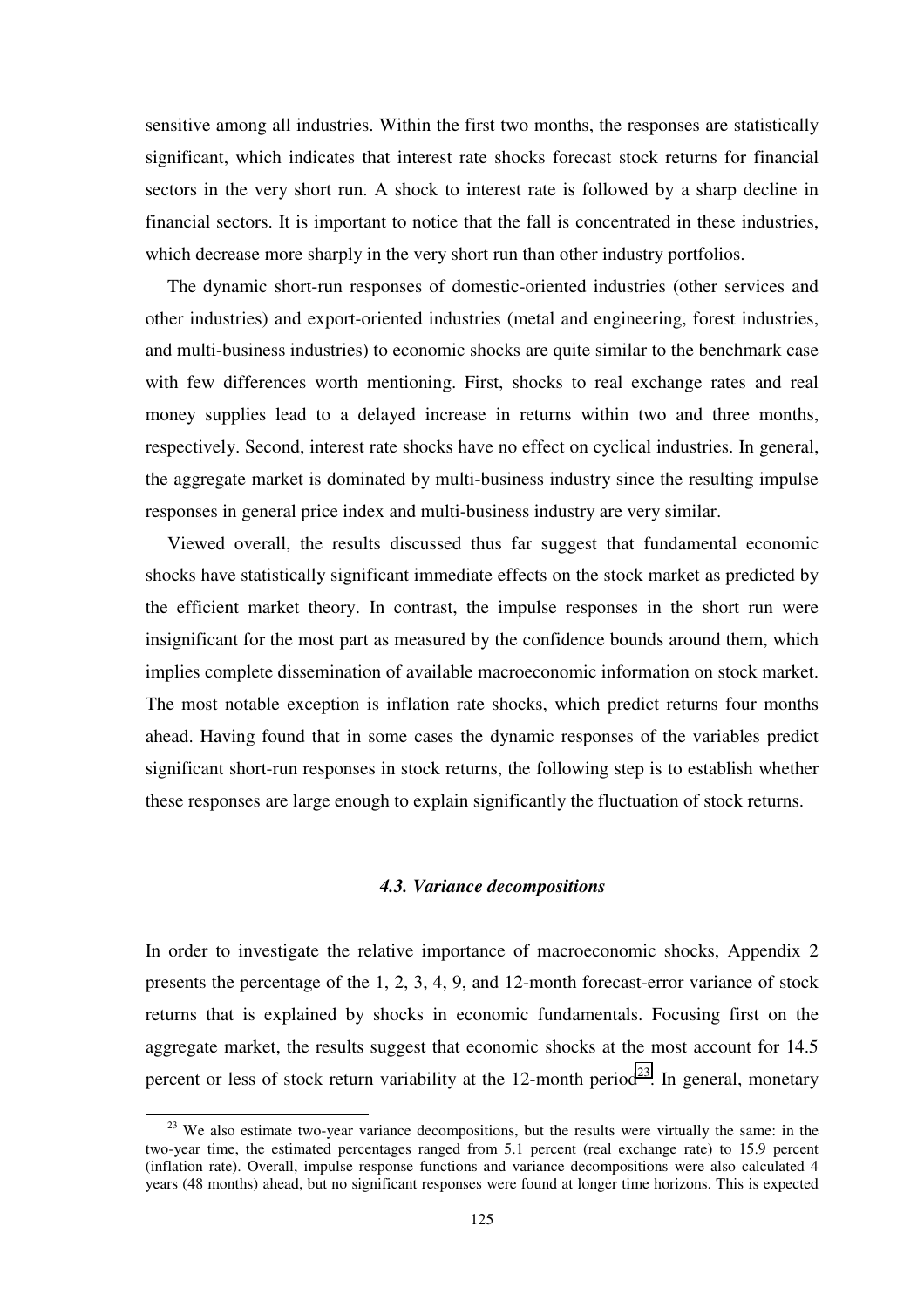shocks appear to be more important than non-monetary shocks in explaining stock returns since monetary shocks explain relatively larger fraction of the forecast-error variance of returns compared to non-monetary shocks.

A closer look at the results reveal that only a small portion of the variance in the benchmark index within the first three months is explained by shocks to non-monetary variables. Among monetary shocks, inflation rate shocks seem to be the most important information to the stock market. Within one year, inflation rate shocks explain 14.5 percent of the variance in stock prices, whereas innovations to real money supply and interest rate explain only 6.1 and 6.3 percent, respectively. As the horizons increases from one to six to twelve months, the variability in stock returns accounted for by shocks to the inflation rate increases from 4.7 to 12 to 14.5 percent, suggesting additional explanatory power of inflation shocks. Though, it seems that the change in stock returns can be largely (62.3 percent) explained by the forecast-error variance of stock returns itself especially in the very short run (not reported).

Across industries, a large part of the forecast error variance of financial sectors can be explained by interest rate shocks. For example, about 24 percent of the variance in insurance and investments can be attributed to past innovations in short-term interest rates. On the other hand, the importance of inflation rate shocks to financial sectors seems to be weaker compared to other industry sectors. A similar result holds also for the real money supply and industrial production shocks. For instance, past innovations in real money supply have almost no effect on the variance of financial sectors. If the forecast horizon is longer than three months, less than four percent of the forecast-error variance in financial sectors is accounted for by shocks to real money supply and industrial production.

When looking at exporting industries (excluding other industries), real exchange rate shocks are important as expected since the price competitive position of domestic firms depend on the real exchange rate. Another interesting observation is that shocks to the inflation rate initially have a quite small impact on the forecast-error variance of cyclical industries, but rather quickly, these shocks become increasingly important. In the case of domestic-oriented industries, macroeconomic shocks account for about 15 percent of the

j

since the effect of a unit shock in economic variable dies away rapidly due to stationarity of the VAR system.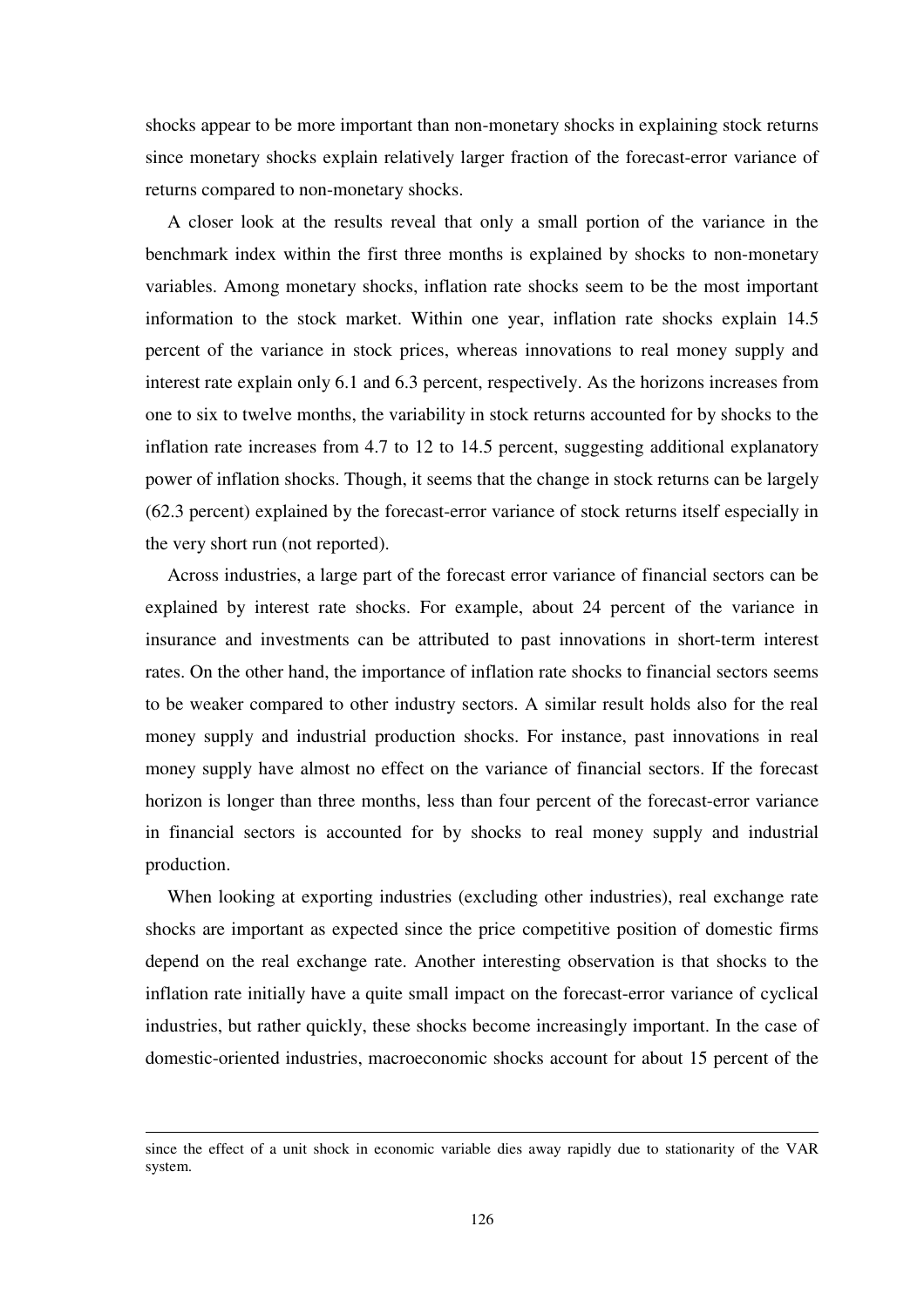<span id="page-126-0"></span>forecast error variance at the one-year horizon. In addition, interest rate shocks are also relatively important.

In sum, the variance decomposition analysis demonstrates that fundamental economic shocks do not explain the majority of movements in industry stock returns, at least during the chosen sample period. It appears that shocks related to the financial side of the economy are the main determinants of the variability in stock returns in the short run. Furthermore, the inflation rate shocks seem to be the most important source of stock return variations among these five pre-specified economic shocks considered. In general, these results are consistent with those of impulse response functions.

### *4.4. Some further results*

In order to study the robustness of these results, it is necessary to conduct some additional estimation. First, the real exchange rate, real money supply, and stock returns are replaced with their nominal counterparts. The resulting impulse response functions are virtually identical to those reported here and hence are not reproduced. In addition, the publication lags are ignored and the current values of the macroeconomic variables were experimented on. This makes again little difference for the results reported earlier. The only notably exception is that the real money supply shock has a significantly positive immediate impact on stock returns. This finding is consistent with the evidence provided by Viskari (1992).

The evidence is somewhat sensitive concerning alternative lag structures, and it is difficult to summarize these effects explicitly. After estimating VARs in various lag lengths, longer lags change the results in such a way that non-monetary shocks have stronger impact on stock returns, while inflation rate shocks have a smaller impact. For shorter lags, industrial production shocks have a significant impact on returns within 8 – 12 months, while the other shocks are in line with those reported earlier. Also tested was whether the fact that Nokia changed its industry classification from a multi-business industry to other industries in July 1995 had any effect on the results. It was found that there were only minor differences in impulse response functions with these industries during this sub-period 1987:06 – 1995:06.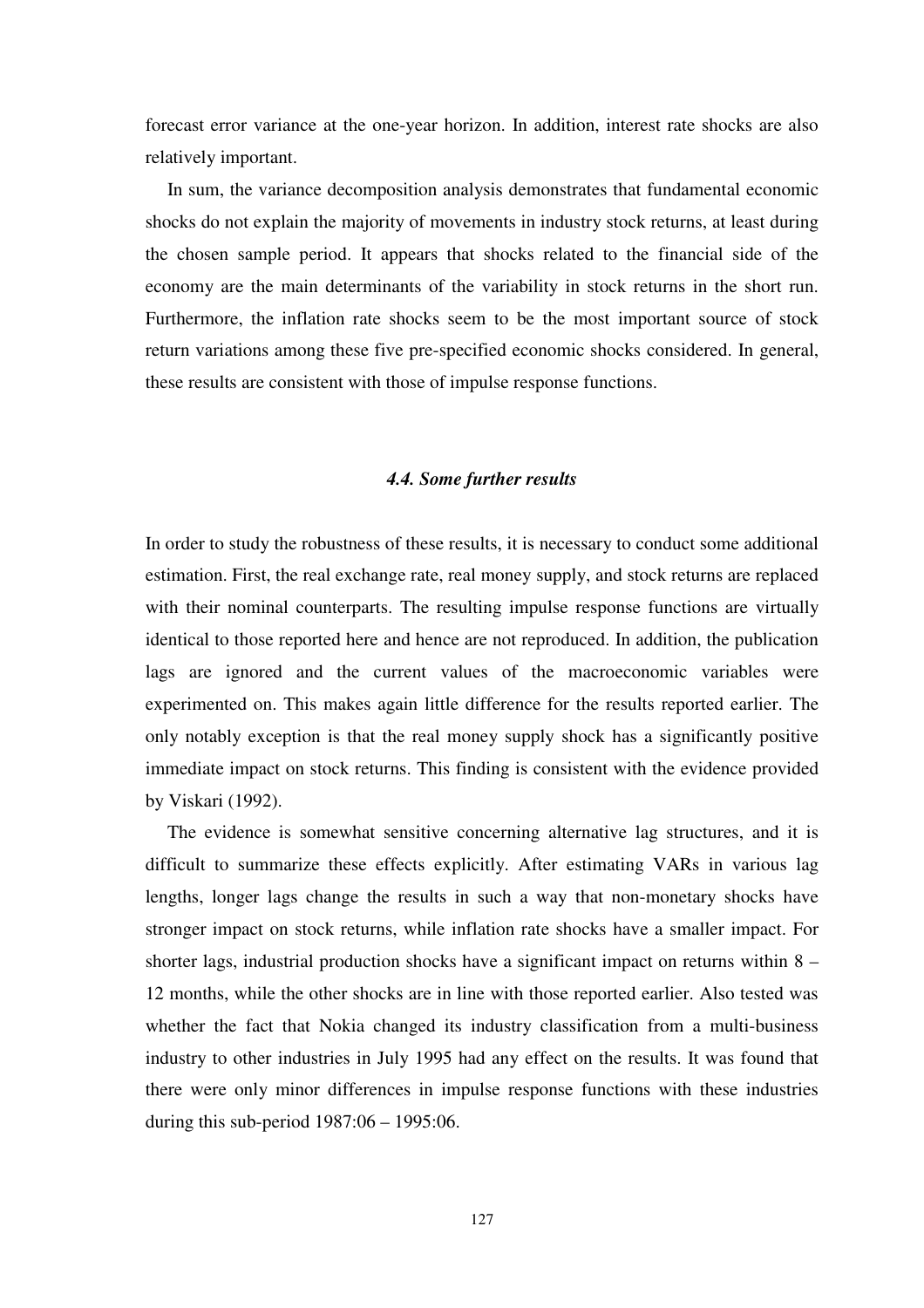<span id="page-127-0"></span>This chosen sample period is exceptional in the Finnish economy as well as the Helsinki Stock Exchange. During this period, several major events have occurred (e.g., deregulation of the financial markets) that could have affected the structural stability of the VAR models and thus the impulse response functions. Therefore, it is important to test the stability of the estimated models with the breakpoint in 1992:09 (i.e., switch in exchange rate regime from fixed to a flexible rate). Chow-tests indicate instability at the 10 percent level in the case of the financial sectors as well as the cyclical industries (excluding multi-business industry).

Due to instability, the models were re-estimated using data for the two nonoverlapping periods of 1987:01 – 1992:08 and 1992:09 – 1996:12. Since these different exchange rate regimes contain only 63 and 52 observations after adjusting endpoints, VAR models were estimated with two lags of each of the variables, constant and seasonal dummies. During the first sub-period, the impulse responses show similar patterns when compared with the whole period. In general, real money supply and industrial production shocks have significant immediate impact on stock market. Moreover, inflation rate shocks seem to have a weaker negative impact on stock returns, and the very short run predictability via inflation rate shocks disappears. Across industries, financial sectors show no interest rate sensitivity.

During the floating exchange rate period, the resulting impulse responses are almost identical to those reported. Hence, the floating rate period dominates the whole sample results. Furthermore, interest rate shocks become more important in the latter sample for several industries when compared to the whole sample results. Specifically, in the very short run, there exist some significant response functions for some of the industries including cyclical stocks. Overall, our sub-sample results support the efficient market view about quick dissemination of publicly available economic information upon the stock market.

## **5. CONCLUDING REMARKS**

The purpose of this paper is to investigate whether the industry stock returns at monthly levels are predictable by using past macroeconomic information. The main findings are as follows: First, fundamental economic shocks have significant immediate impact upon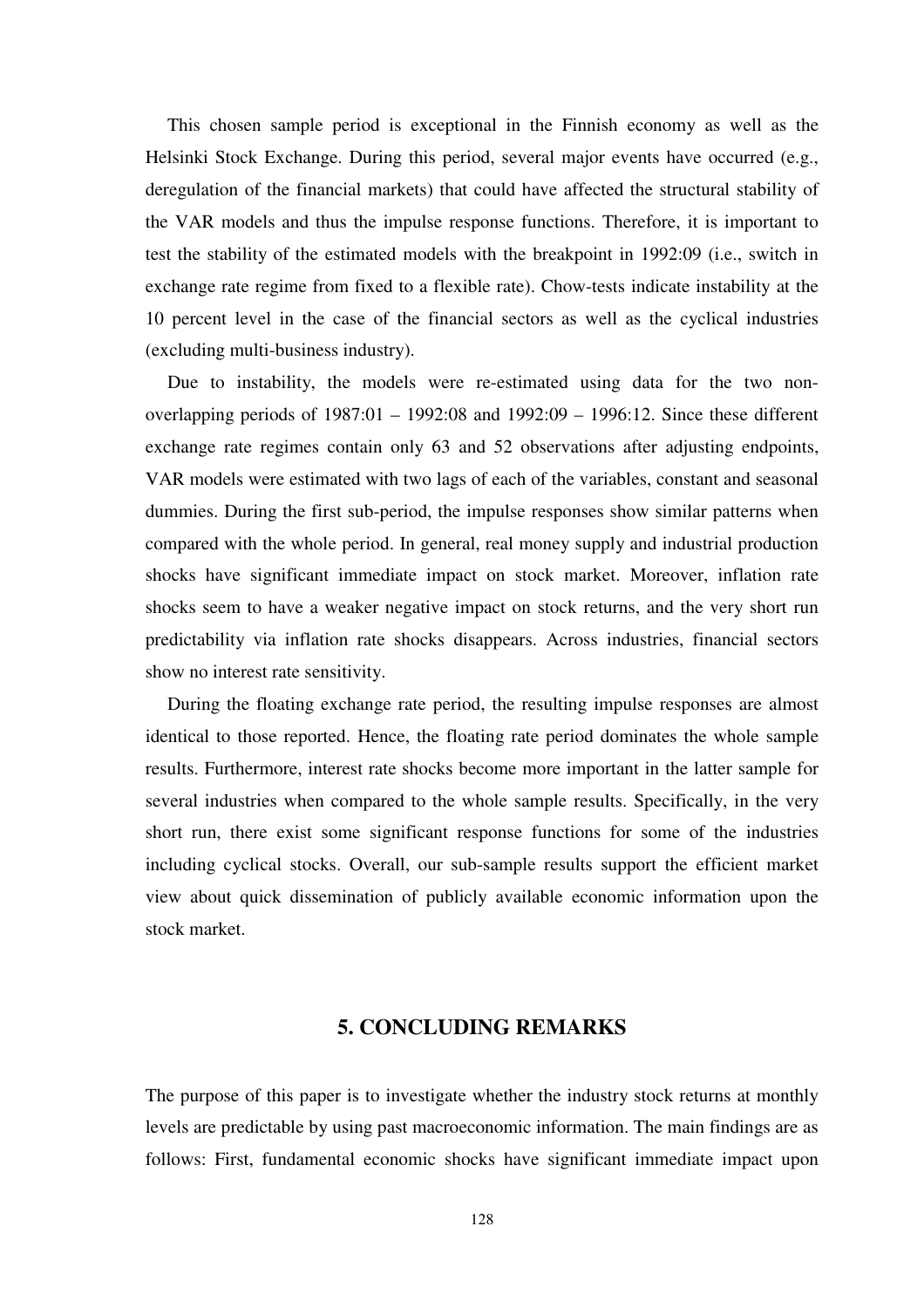stock returns. Second, impulse response functions, in general, were insignificant implying complete dissemination of publicly available information on stocks. Third, monetary shocks play leading roles in explaining the short-run movements in stock prices. Fourth, the inflation rate shocks are the most important source of variations among these shocks, and it has some predictive power within the first four months after the shock. Finally, shocks do not explain the majority of movements in Finnish stock returns.

Comparing results across industries, the main findings are quite robust to departing from the benchmark specification. The cross-industry responses are mainly uniform, although some interesting industry-specific variations in terms of magnitude and relative importance of the shocks can be found. For example, export-oriented industries are sensitive to real exchange rate shocks since the estimated percentages for those industries are higher than the estimated percentages that emerge from the benchmark model. In addition, consistent with the results in Hardouvelis (1987) and Prag (1994), after a positive shock to the interest rate, stock returns for financial sectors decrease more when compared to other sectors or the market.

With the results obtained in this paper, it can be concluded that economic shocks, in general, are rapidly transmitted to the stock market. These quick responses imply that the behavior of the Finnish stock markets is consistent with the efficient markets. Nevertheless, it appears that the information about the inflation rate is not fully incorporated in stock prices. Does the slow adjustment of returns to inflation shocks indicate profit opportunities for rational investors who base their trading strategies on the initial stock market response? Not necessarily, since after accounting for trading costs, the excess profits are close to zero. Consequently, it appears that the return predictability is not economically exploitable. In contrast, investing in stocks within the financial sectors immediately after an interest rate cut might produce excess profits for agents within two months.

Though one should be cautious in interpreting these results, they do yield support to the efficient market view. This conclusion is consistent with the evidence provided by Ali and Hasan (1993). However, it should be noted that the evidence presented in this paper does not necessarily mean market efficiency or inefficiency in any form since our methodology is not a direct test of market efficiency. As Fama (1991) noted, market efficiency per se is not testable since it must be tested jointly with some equilibrium model. Due to the joint-hypothesis problem, care should be taken when interpreting these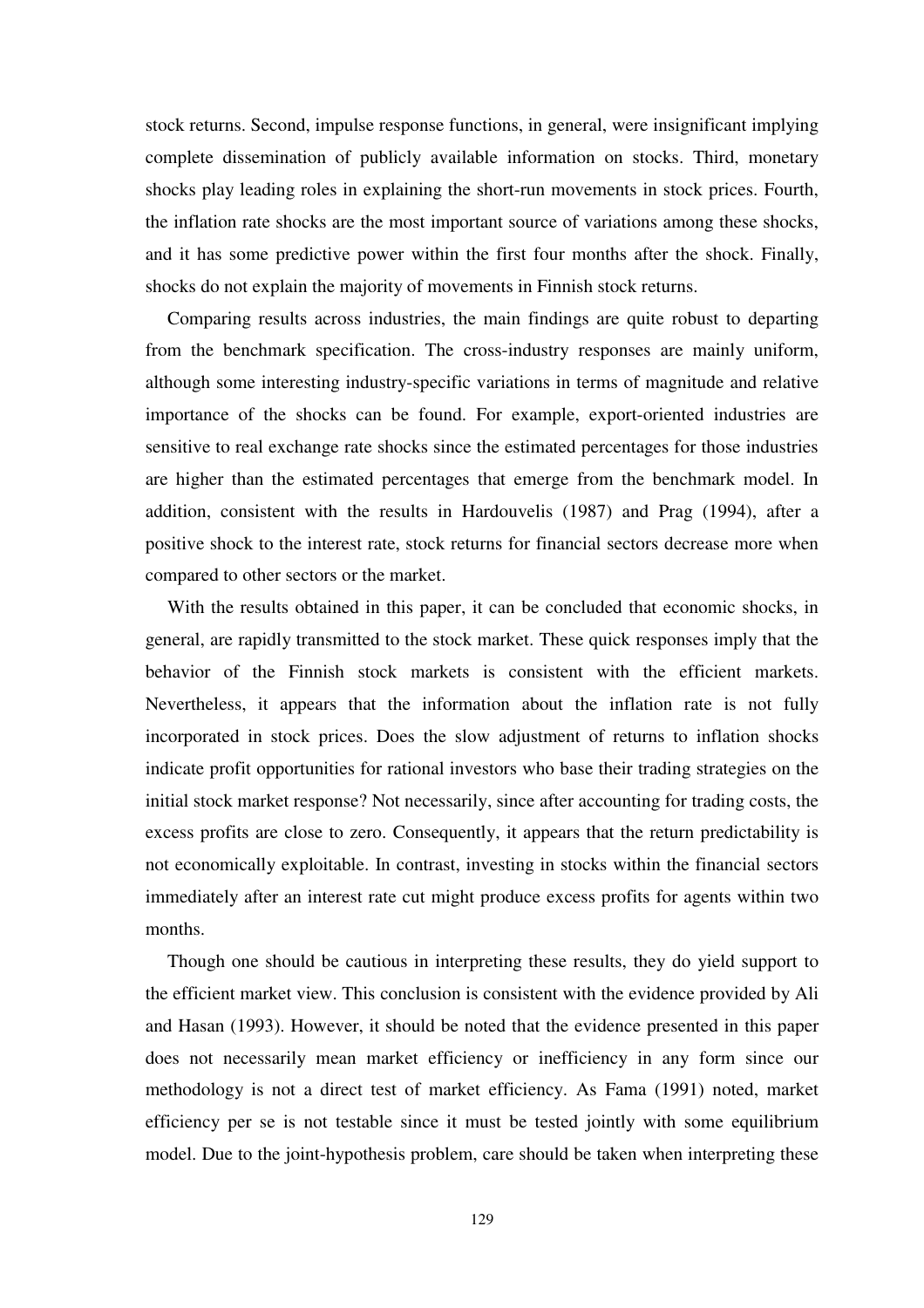short-run dynamic responses as evidence for or against market efficiency. The predictability of stock returns may be due to for instance time varying expected returns (see Fama & French 1989).

From the methodological viewpoint, the chosen approach has a disadvantage, which can also be attributed to the general VAR methodology (see Cooley and LeRoy 1985). To be more specific, the estimates of impulse response function and variance decomposition may depend upon the way the shocks in the underlying VAR model are orthogonalized. Furthermore, the small sample size may decrease the validity of confidence bounds used in impulse response functions. Another problem that might be relevant for the present paper, is the exceptional sample period in which several major changes has occurred that may have an impact on the stability of the system and hence the results. Therefore, the forecast power of inflation rate shocks might also be due to sample-specific conditions.

One topic for the future research would be to include some global economic variables into analysis and explore the short-run dynamics of the stock price adjustment in the Finnish stock market to new information from international sources. This might be interesting due to international capital market integration and the liberalization of capital movements resulting national stock markets to respond to new economic information from international sources (e.g., US economy). This could give us some further insight about how the Helsinki Stock Exchange responds to global macroeconomic shocks.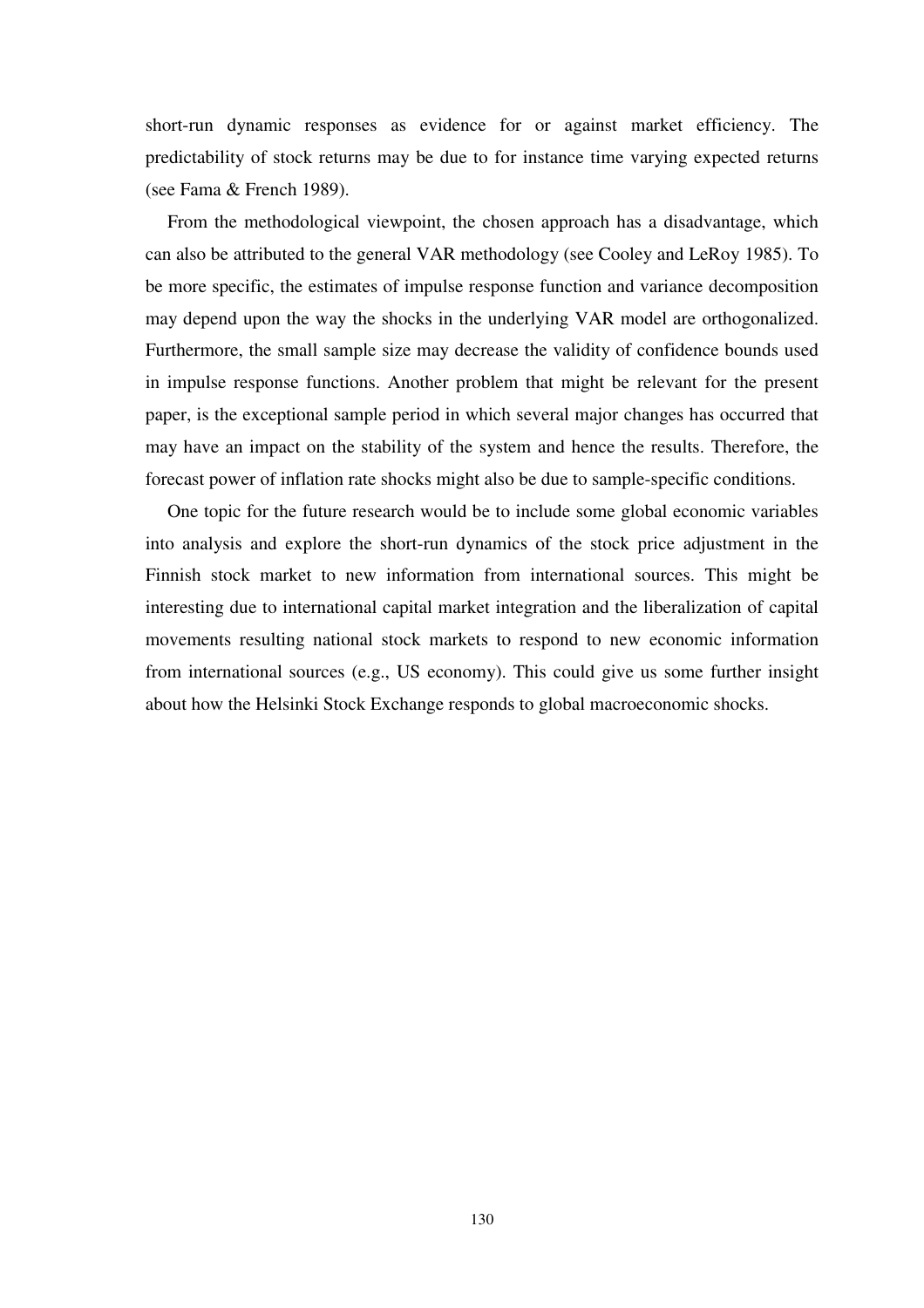#### **REFERENCES**

- <span id="page-130-0"></span>**Ali, S. M. & Hasan, M. A. (1993).** Is the Canadian Stock Market Efficient with Respect to Fiscal Policy? Some Vector Autoregression Results. *Journal of Economics and Business.* 45. 49 – 59.
- **Barro, R. J. (1977).** Unanticipated Money Growth and Unemployment in the United States. *American Economic Review*. 67. 101 – 105.
- **Berglund, T. & Wahlroos, B. & Grandell, L. (1983).** The KOP and the UNITAS indexes for the Helsinki. Stock Exchange in the light of a New Value Weighted Index. *Finnish Journal of Business Economics*.  $32.30 - 41.$
- **Campbell, J. Y. (1987).** Stock Returns and the Term Structure. *Journal of Financial Economics.* 18. 373 -399.
- **Cheung, Y.-W. & Lai, K. S. (1993).** Finite-Sample Sizes of Johansen's Likelihood Ratio Tests for Cointegration. *Oxford Bulletin of Economics and Statistics*. 55. 313 – 328.
- **Chow, W. H. & Lee, W. Y. & Solt, M. E. (1997).** The Exchange-Rate Risk Exposure of Asset Returns. *Journal of Business.* Vol. 70. No. 1. 105 – 123.
- **Cooley, T. & LeRoy, S. (1985).** A Theoretical Macroeconometrics: A Critique. *Journal of Monetary Economics.* Vol. 16. 283 – 308.
- **Cutler, D. M. & Poterba, J. M. & Summers, L. H. (1989).** What Moves Stock Prices? *Journal of Portfolio Management.* 15. 4 - 12.
- **Darrat, A. F. (1988).** On Fiscal Policy and the Stock Market. *Journal of Money, Credit, and Banking*. 20. 353 – 362.
- **Darrat, A. F. (1990).** Stock Returns, Money, and Fiscal Deficits. *Journal of Financial and Quantitative Analysis*. Vol. 26. No. 3. 387 - 398.
- **Dickey, D. & Fuller, W. A. (1979).** Distribution of the Estimates for Autoregressive Time Series with a Unit Root. *Journal of American Statistical Association*. 74. 427 – 31.
- **Dickey, D. & Fuller, W. A. (1981).** Likelihood Ratio Statistics for Autoregresive Time Series with a Unit Root. *Econometrica*. 49. 1057 – 72.
- **Doan, T. (1989).** *RATS Version 3.0 User's Manual.* Illinois: VAR Econometrics.
- **Duy, T. A. & Thoma, M. A. (1998).** Modeling and Forecasting Cointegrated Variables: Some Practical Experience. *Journal of Economics and Business.* 50. 291 – 307.
- **Fama, E. F. (1970)**. Efficient Capital Markets: A Review of Theory and Empirical Work. *The Journal of Finance.* 35. 383 – 565.
- **Fama, E. F. (1991)**.Efficient Capital Markets: II. *The Journal of Finance.* 46. 1575 1617.
- **Fama, E. F. & French, K. R. (1988a).** Permanent and Temporary Components of Stock Prices. *Journal of Political Economy.* 96. 246 - 273.
- **Fama, E. F. & French, K. R. (1988b).** Dividend Yields and Expected Stock Returns. *Journal of Financial Economics*. 22. 3 - 25.
- **Fama, E. F. & French, K. R. (1989).** Business Conditions and Expected Returns on Stocks and Bonds. *Journal of Financial Economics.* 25. No. 1. 23 – 49.
- **Friberg, R. & Nydahl, S. (1997).** Openness and the Exchange Rate Exposure of National Stock Markets –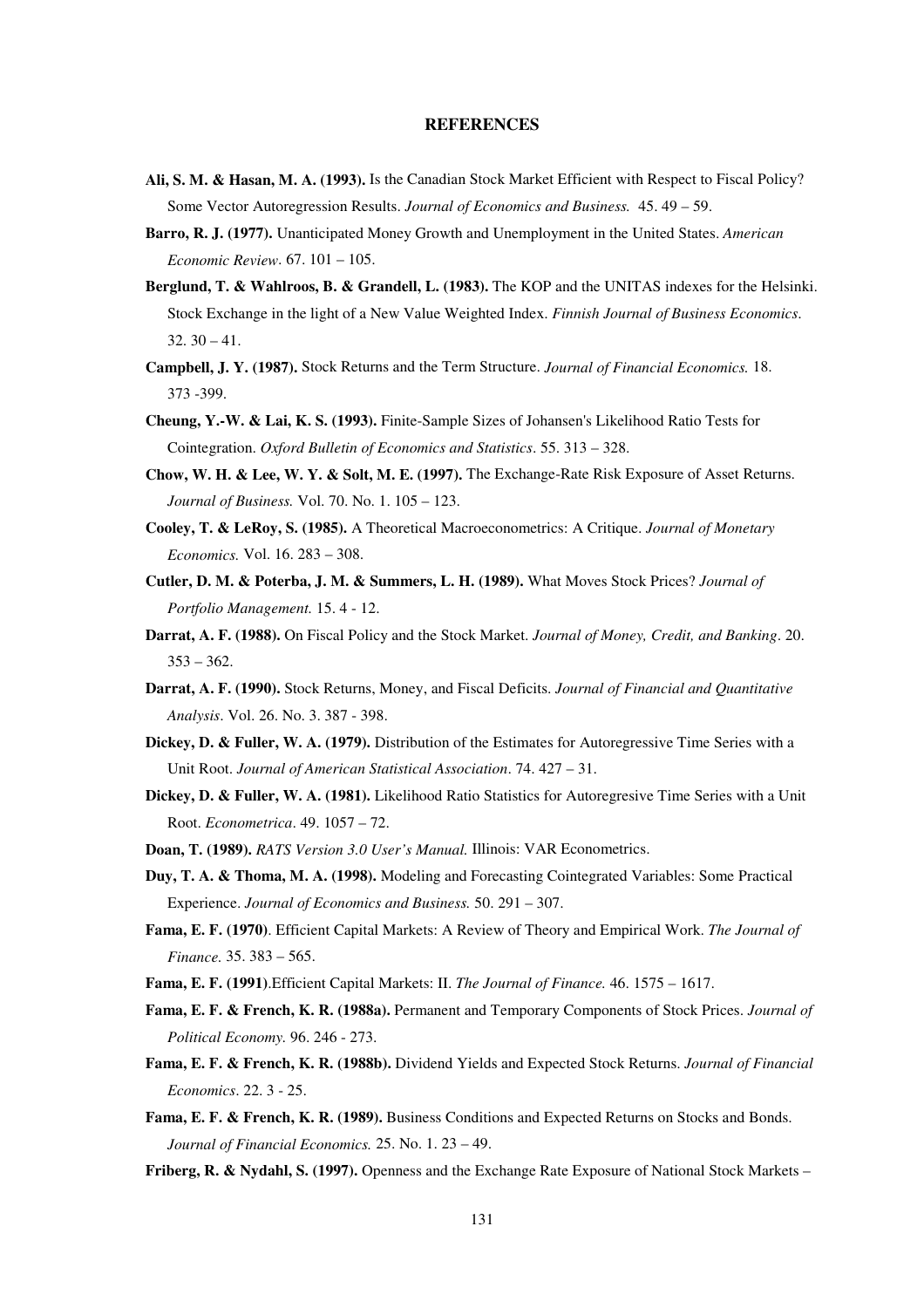a Note. *Sveriges Riksbank Working Paper Series.* Economics Department. No. 44.

- **Graham, F. C. (1996).** Inflation, Real Stock Returns, and Monetary Policy. *Applied Financial Economics.*  $6.29 - 35.$
- **Groenewold, N. & O'Rourke, G. Thomas, S. (1997).** Stock Return and Inflation: a Macro Analysis. *Applied Financial Economics.* 7. 127 – 136.
- **Hamilton, J. D. (1994).** *Time Series Analysis*. Princeton University Press.
- **Hardouvelis,G. A. (1987).** Macroeconomic Information and Stock Prices. *Journal of Economics and Business.* 39. 131 – 140.
- **Hernesniemi, H. (1990)**. *Hex-indeksi.* Elinkeinoelämän Tutkimuslaitos (ETLA). B 68.
- **Johansen, S. (1988).** Statistical Analysis of Co-integrating Vectors. *Journal of Economic Dynamics and Control.* 12. 231 – 54.
- **Junttila, J. & Larkomaa, P. & Perttunen, J. (1997).** The Stock Market and Macroeconomy in Finland in the APT Framework. *The Finnish Journal of Business Economics*. 4. 454 – 473.
- **Keim, D. B. & Stambaugh, R. F. (1986).** Predicting Returns in the Bond and Stock Markets. *Journal of Financial Economics.* 17. 357 - 390.
- **Kallunki, J-P. & Martikainen, M. & Martikainen, T. & Yli-Olli, P. (1997).** The Finnish Stock Market: A Survey of Some Empirical Evidence and Practical Relevance. *The Finnish Journal of Business Economics.* 4. 474 - 495.
- **Knif, J. & Löflund, A. (1997).** The Pricing of Finnish Stocks; A Survey of Some Empirical Research. *The Finnish Journal of Business Economics.* 4. 496 - 515.
- **Lahti, A. & Pylkkönen, P. (1989)**. News and Stock Prices. *Finnish Journal of Business and Economics.* 3. 184 - 193.
- **Lilien, D. M. & Startz, R. & Ellsworth, S. & Noh, J. & Engle, R. (1994).** Eviews User Guide. Version 2.0. Econometric Views for Windows and the Macintosh.
- **McQueen, G. & Roley, V. V. (1993).** Stock Prices, News and Business Conditions. *The Review of Financial Studies.* Vol. 6. Number 3. 683 - 707.
- **Orphanides, A. (1992).** When Good News is Bad News: Macroeconomic News and the Stock Market. *Board of Governors of the Federal Reserve System.* Paper Presented at the 1992 Winter Meeting of the Econometric Society. New Orleans, Louisiana.
- **Pagan, A. (1984)**. Econometric Issues in the Analysis of Regressions with Generated Regressors. *International Economic Review*. 25. 221 - 247.
- **Pearce, D. K. & Roley, V. V. (1985)**. Stock Prices and Economic News. *The Journal of Business.* 58. 49 - 67.
- **Phillips, P. C. B. & Perron, P. (1988).** Testing for a Unit Root in Time Series Regression. *Biometrica.* 75.  $335 - 46.$
- **Prag, J. (1994).** Money Supply Announcements and Interest Rate Sensitive Stocks. *Review of Financial Studies*. Volume III. Numbers 1 and 2. Fall 1993: Spring 1994. 130 – 139.
- **Pynnönen, S. & Knif, J. (1998).** Common long-term and short-term Price Memory in two Scandinavian Stock Markets. *Applied Financial Economics*. 8. 257 – 265.
- **Sadeghi, M. (1992)**. Stock Market Response to Unexpected Macroeconomic News: The Australian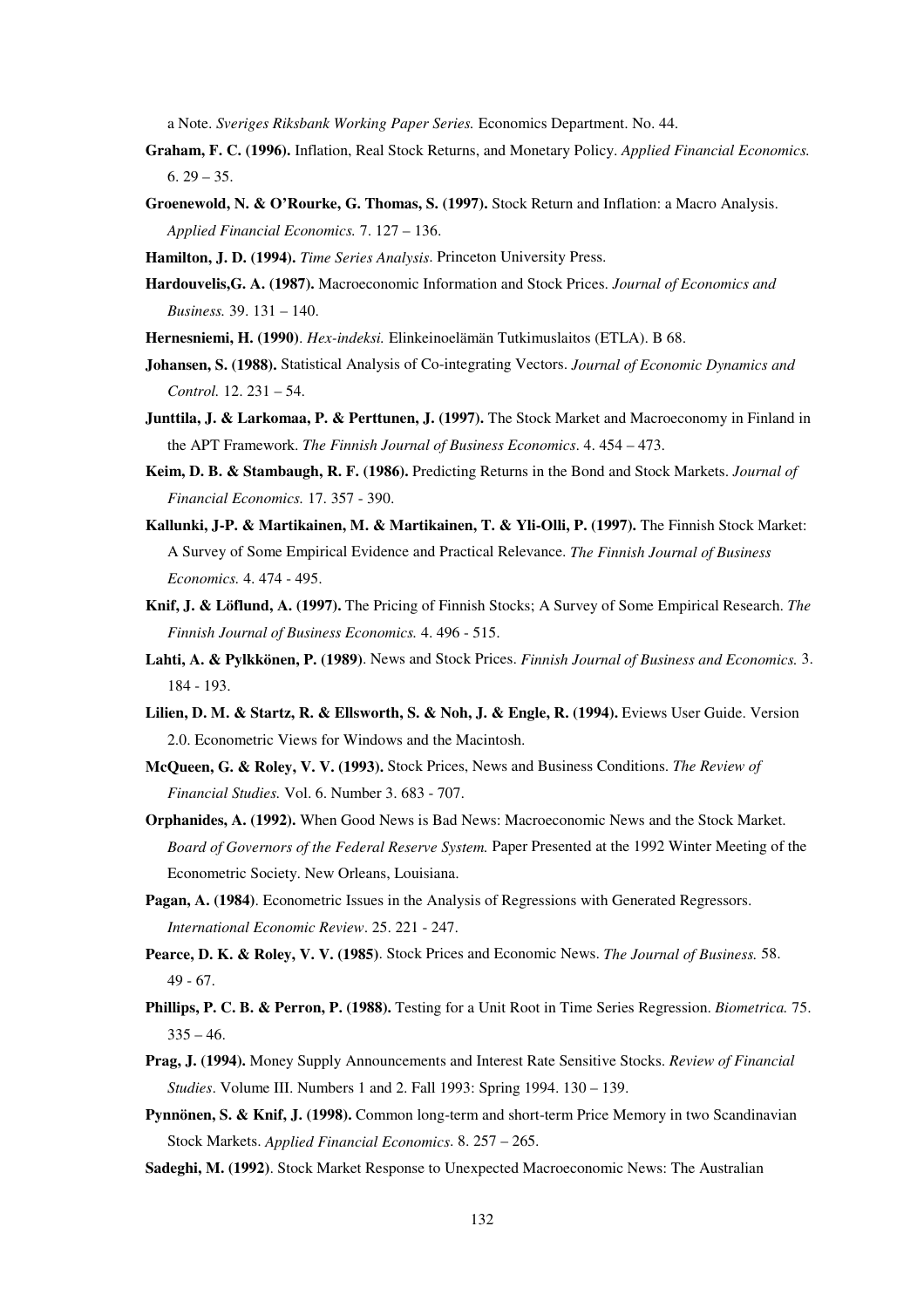Evidence. *International Monetary Fund Working Paper.* 92/61.

- **Saltoglu, B. (1998).** Speed of Adjustment to the Long-Run Equilibrium: an Application with the US Stock Price and Dividend Data. *Applied Financial Economics.* 8. 367 – 375.
- **Sellin, P. (1998).** Monetary Policy and the Stock Market: Theory and Empirical Evidence. *Sveriges Riksbank Working Paper Series.* 98/72.
- **Siklos, P. L. & Anusiewicz, J. (1998).** The Effect of Canadian and U.S. M1 Announcements on Canadian Financial Markets: The Crow Years. *Journal of Economics and Business.* 50. 49 – 65.
- **Sims, C. A. (1980).** Macroeconomic and Reality. *Econometrica*. 48. 1 48.
- **Thorbecke, W. (1997).** On Stock Market Returns and Monetary Policy. *The Journal of Finance.* VOL. LII. NO. 2. 635 – 654.
- **Viskari, J. (1992)**. News and Stock Prices: Some Further Results. *Finnish Journal of Business and Economics.* 3. 371 - 376.
- **Wasserfallen, W. (1989)**. Macroeconomic News and the Stock Market: Evidence from Europe. *Journal of* Banking and Finance. 13. 613 - 626.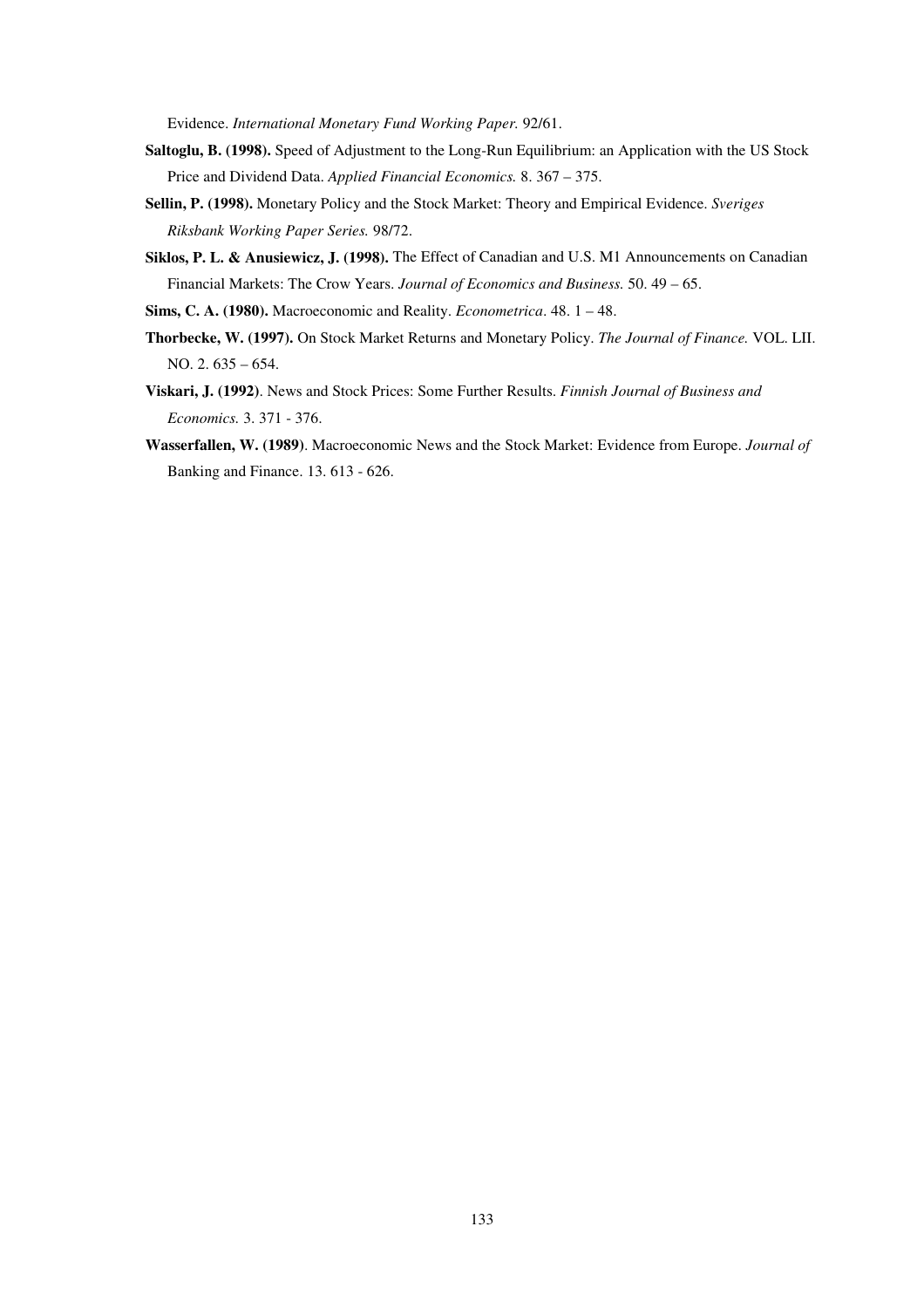<span id="page-133-0"></span>**APPENDIX 1.** Response in industry portfolios to a one-standard-deviation shock to economic fundamentals with 95 percent confidence bounds

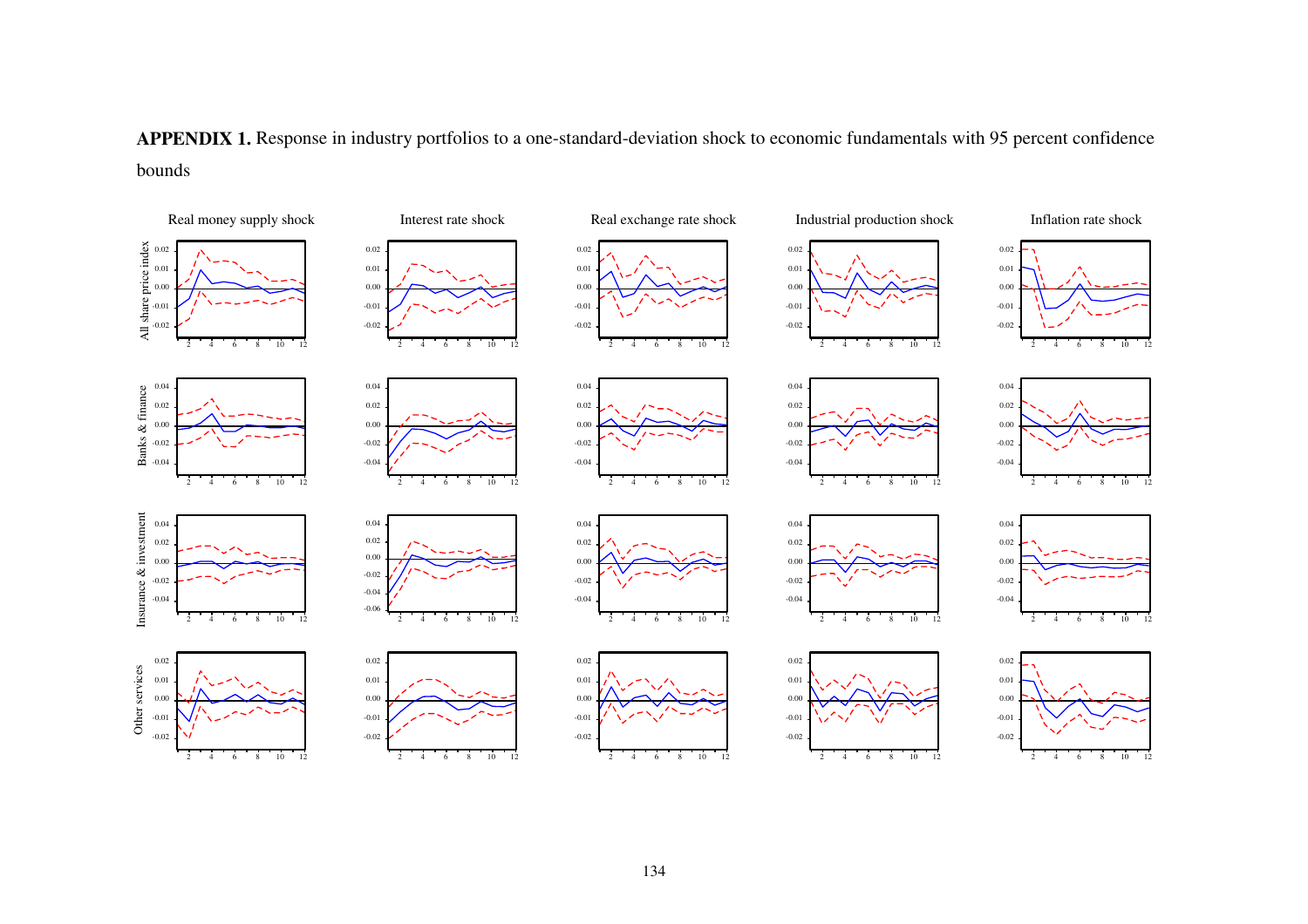## **APPENDIX 1.** (… continued)

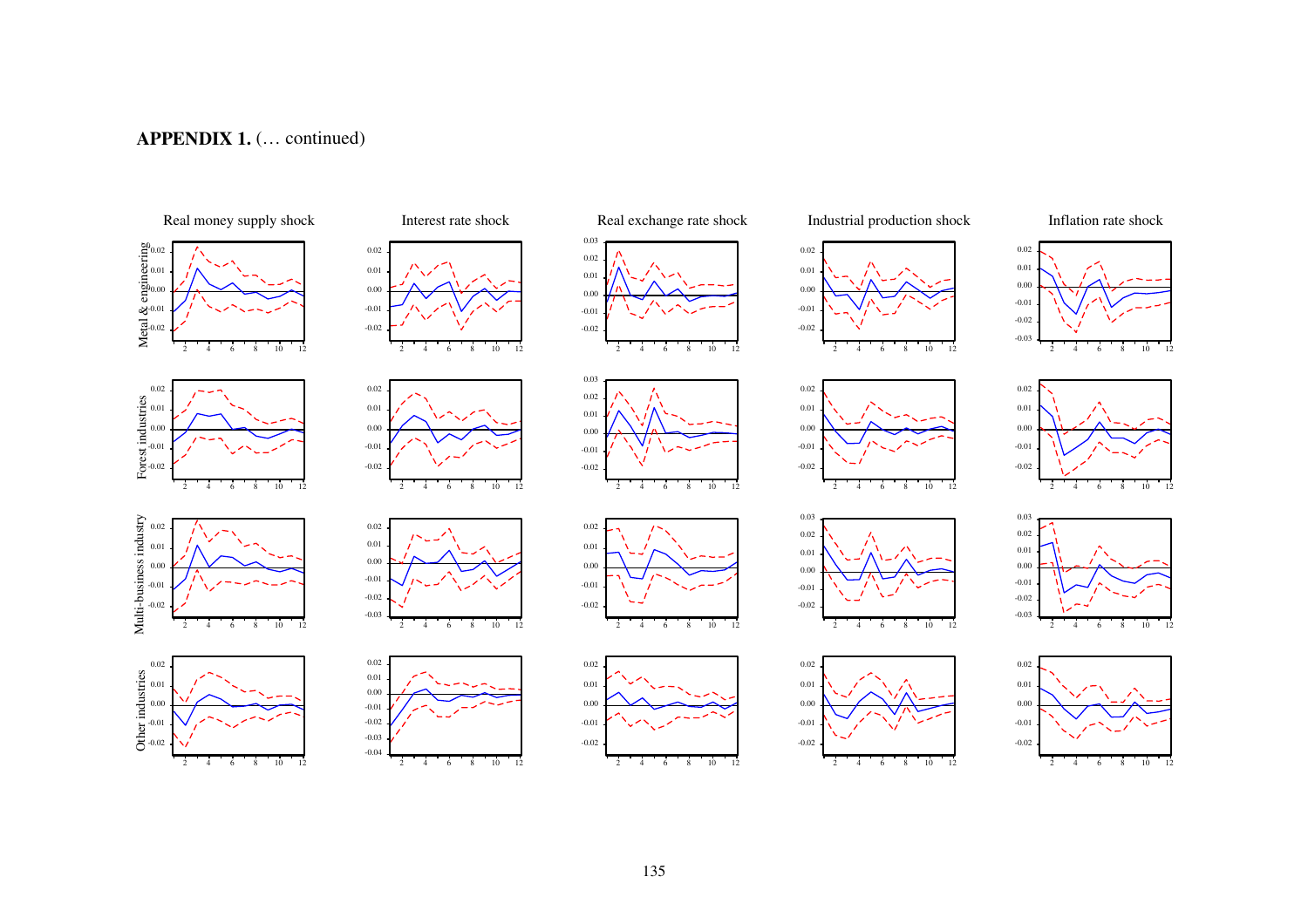| Relative variance in       | Months-        |       | Explained by innovations in |                |                  |       |        |
|----------------------------|----------------|-------|-----------------------------|----------------|------------------|-------|--------|
| <b>Industry Portfolios</b> | ahead          | S. E. | m <sub>1</sub>              | H <sub>3</sub> | $\boldsymbol{S}$ | ip    | $\pi$  |
| HEX all share price index  | $\mathbf{1}$   | 0.054 | 3.015                       | 4.915          | 0.771            | 3.319 | 4.684  |
|                            | $\mathbf{2}$   | 0.058 | 3.327                       | 6.024          | 3.155            | 2.894 | 7.032  |
|                            | $\overline{3}$ | 0.061 | 5.858                       | 5.797          | 3.447            | 2.795 | 9.403  |
|                            | 6              | 0.063 | 6.170                       | 5.490          | 4.758            | 4.966 | 12.044 |
|                            | 9              | 0.065 | 6.031                       | 5.809          | 5.092            | 5.342 | 14.026 |
|                            | 12             | 0.065 | 6.052                       | 6.313          | 5.111            | 5.342 | 14.553 |
| <b>Banks and Finance</b>   | $\mathbf{1}$   | 0.082 | 0.176                       | 15.670         | 0.022            | 0.476 | 2.358  |
|                            | $\overline{2}$ | 0.086 | 0.212                       | 17.917         | 0.849            | 0.503 | 2.498  |
|                            | 3              | 0.086 | 0.359                       | 17.922         | 1.123            | 0.507 | 2.518  |
|                            | 6              | 0.094 | 2.878                       | 17.609         | 3.128            | 2.452 | 5.931  |
|                            | 9              | 0.097 | 2.765                       | 17.616         | 3.578            | 3.429 | 6.461  |
|                            | 12             | 0.098 | 2.794                       | 17.817         | 4.039            | 3.702 | 6.493  |
| Insurance and Investment   | $\mathbf{1}$   | 0.083 | 0.129                       | 21.646         | 0.046            | 0.001 | 0.819  |
|                            | $\mathbf{2}$   | 0.088 | 0.124                       | 24.428         | 1.853            | 0.179 | 1.614  |
|                            | $\mathfrak{Z}$ | 0.089 | 0.199                       | 24.106         | 3.193            | 0.370 | 2.138  |
|                            | 6              | 0.092 | 0.686                       | 23.888         | 3.586            | 2.240 | 2.146  |
|                            | 9              | 0.093 | 0.828                       | 23.529         | 4.319            | 2.493 | 2.756  |
|                            | 12             | 0.094 | 0.864                       | 23.447         | 4.687            | 2.637 | 3.034  |
| Other services             | $\mathbf{1}$   | 0.045 | 0.929                       | 6.548          | 0.875            | 2.878 | 5.788  |
|                            | $\overline{2}$ | 0.051 | 5.169                       | 6.313          | 2.707            | 2.600 | 8.323  |
|                            | 3              | 0.052 | 6.537                       | 6.156          | 3.007            | 2.726 | 8.616  |
|                            | 6              | 0.055 | 6.389                       | 5.939          | 3.379            | 4.622 | 10.962 |
|                            | 9              | 0.057 | 6.201                       | 6.760          | 3.865            | 6.168 | 13.685 |
|                            | 12             | 0.058 | 6.219                       | 7.066          | 3.928            | 6.413 | 14.995 |

<span id="page-135-0"></span>**APPENDIX 2.** The percentage of the stock return variance that is explained by the macroeconomic shocks at different horizons

*Note:* We compute the percentage of the variance of the  $j$  ( $j = 1, 2, 3, 6, 9, 12$ ) step ahead forecast error that is attributable to each macroeconomic shock. As  $j$ increases, this corresponds to the percentage of the variance of stock returns that is due to these shocks. S. E. is the forecast error of the variable for different forecast horizons due to variation in current and future values of the innovations. Economic shocks are industrial production (*ip*), real money supply (*m*1), three-month helibor rate (H3), monthly consumer price inflation rate  $(\pi)$ , and real exchange rate (*s*).